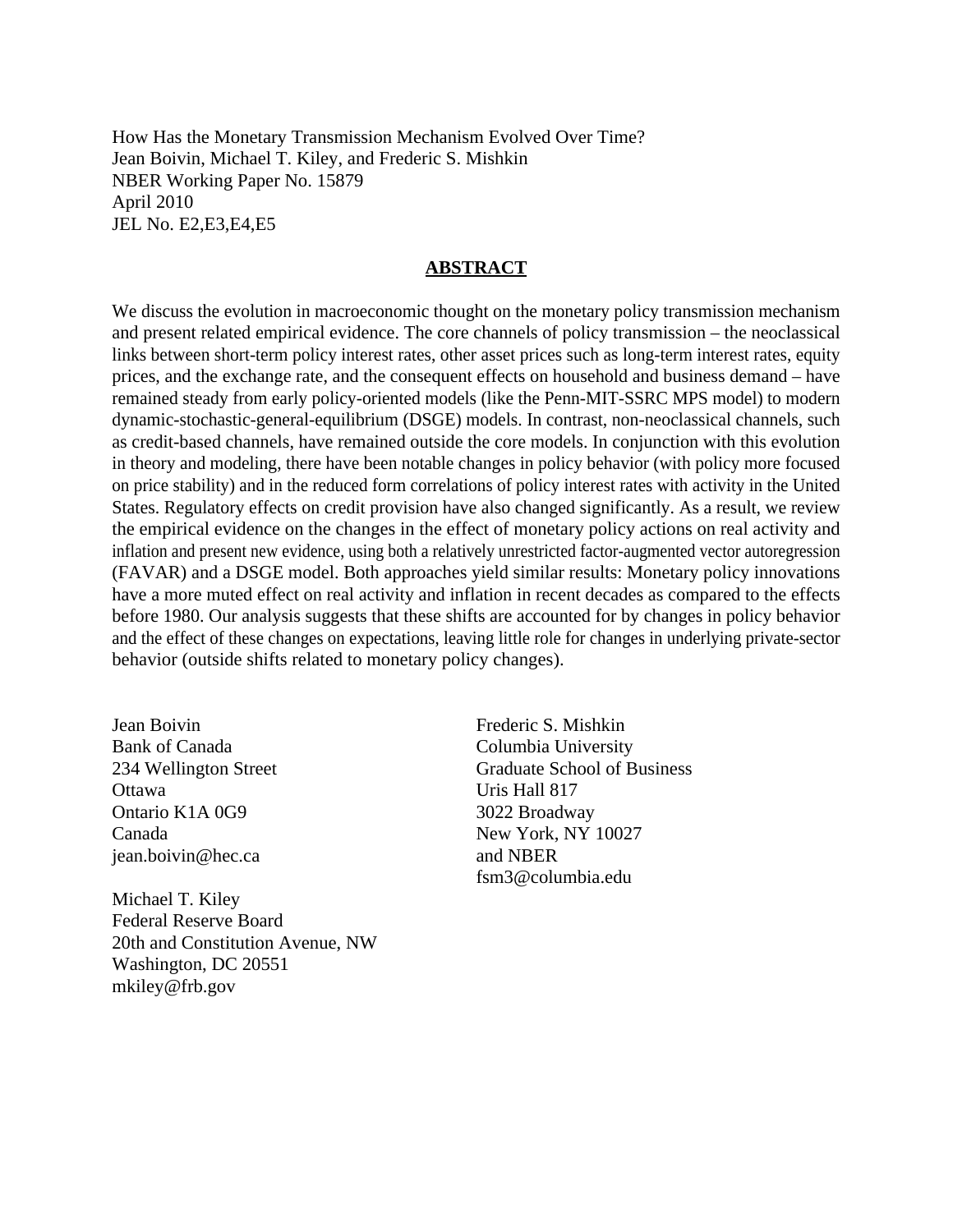## **I. INTRODUCTION**

The monetary transmission mechanism is one of the most studied areas of monetary economics for two reasons. First, understanding how monetary policy affects the economy is essential to evaluating what the stance of monetary policy is at a particular point in time. Even if a central bank's policy instrument, for example, the federal funds rate in the United States, is low, monetary policy may well be restrictive because of effects that monetary policy has had on other asset prices and quantities. Second, in order to decide on how to set policy instruments, monetary policymakers must have an accurate assessment of the timing and effect of their policies on the economy. To make this assessment, they need to understand the mechanisms through which monetary policy impacts real economic activity and inflation.

 Over the last thirty years there have been dramatic changes in the way financial markets operate. In addition, the conduct of monetary policy has also changed in dramatic ways, with an increased focus on achieving price stability. And research in monetary economics has stimulated new thinking on how monetary policy can affect the economy, leading to further evolution in our understanding of the monetary transmission mechanism. All of these developments suggest that there is a strong possibility that there have been changes in the monetary transmission mechanism.

 A first look at the data shows notable differences in the reduced-form correlations between aggregate economic activity or various components of private expenditure and the short-term nominal policy interest rate in the United States in the most recent decades from the correlations that prevailed in the decades prior to the Volcker disinflation and numerous

‐1‐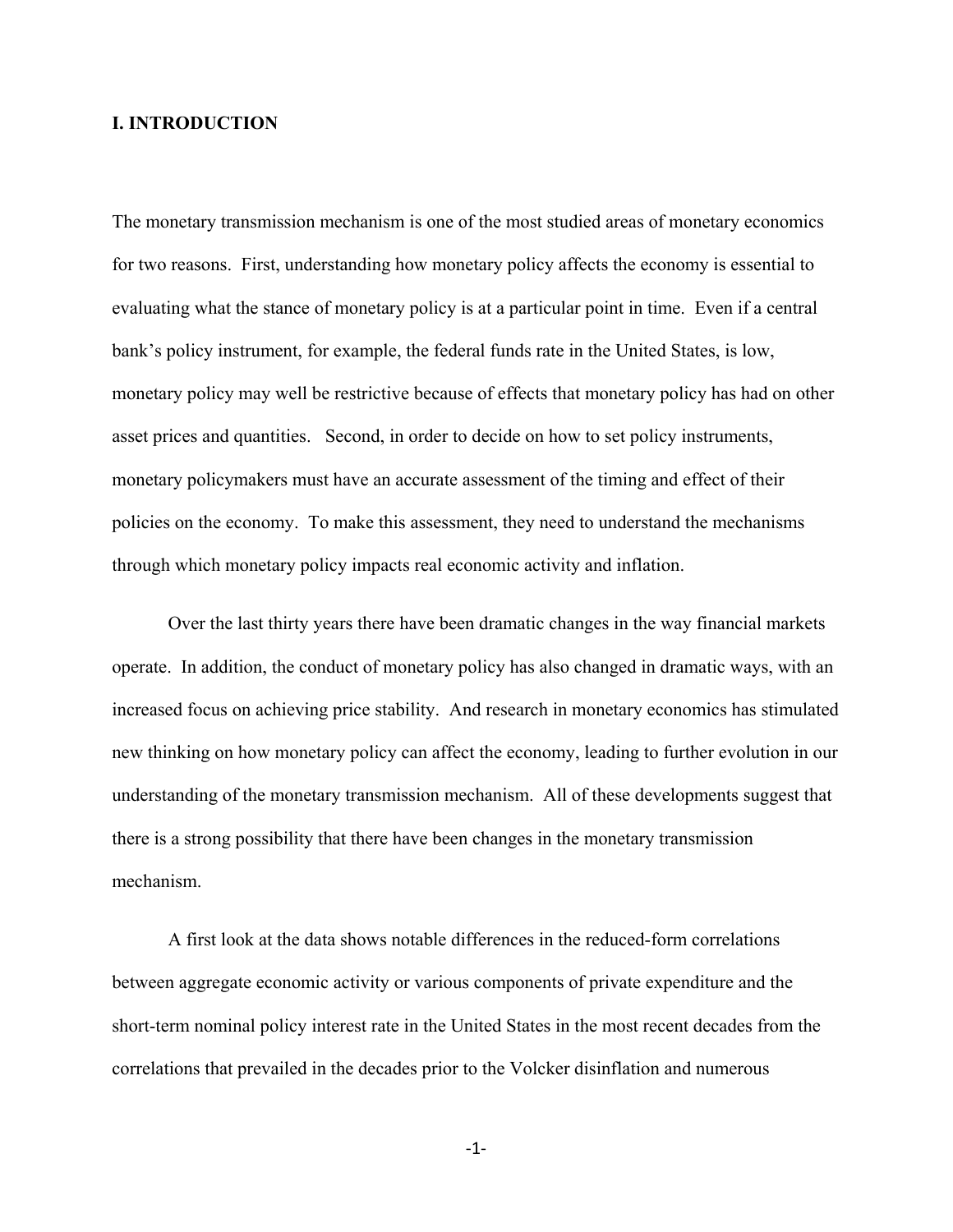regulatory changes that occurred in the late 1970s and early 1980s. Figure 1 plots the correlation between the growth rates of output (real GDP), four components of private expenditure (nondurables and services consumption, durables consumption, residential investment, and nonresidential investment), and the nominal federal funds rate (both lagged and led four quarters) for the periods from 1962Q1 to 1979Q3 (the blue bars) and from 1984Q1 to 2008Q4 (the red bars). The correlations shifted notably across these periods: In the earlier sample, growth in aggregate activity and expenditure was negatively correlated with the nominal federal funds rate, especially with lags of the nominal federal funds rate; in the latter sample, growth in aggregate activity and expenditure was positively correlated with the nominal funds rate, especially with leads of the nominal federal funds rate.

 These changes may suggest changes in the effects of interest rate movements on demand; indeed, an uneducated look at the positive correlation between output growth and the nominal interest rate in recent decades might lead an observer to suggest, naively, that efforts by the monetary authority to bring about stronger economic growth should raise short-term interest rates, not lower them. Alternatively, these changes may reflect changes in the behavior of policymakers – for example, a more systematic approach that focuses on stability in inflation and economic activity which implies a positive correlation between the policy interest rate and economic growth due to policymaker's tendency to lean against strengthening in demand.

We start our analysis by reviewing the various channels of monetary policy transmission and how our understanding of them has changed. We then discuss how developments in the financial markets and the conduct of monetary policy may have caused these transmission mechanisms to change. This discussion is followed by our summary of empirical work on the evolution of the monetary transmission mechanism and our independent analysis, where we

‐2‐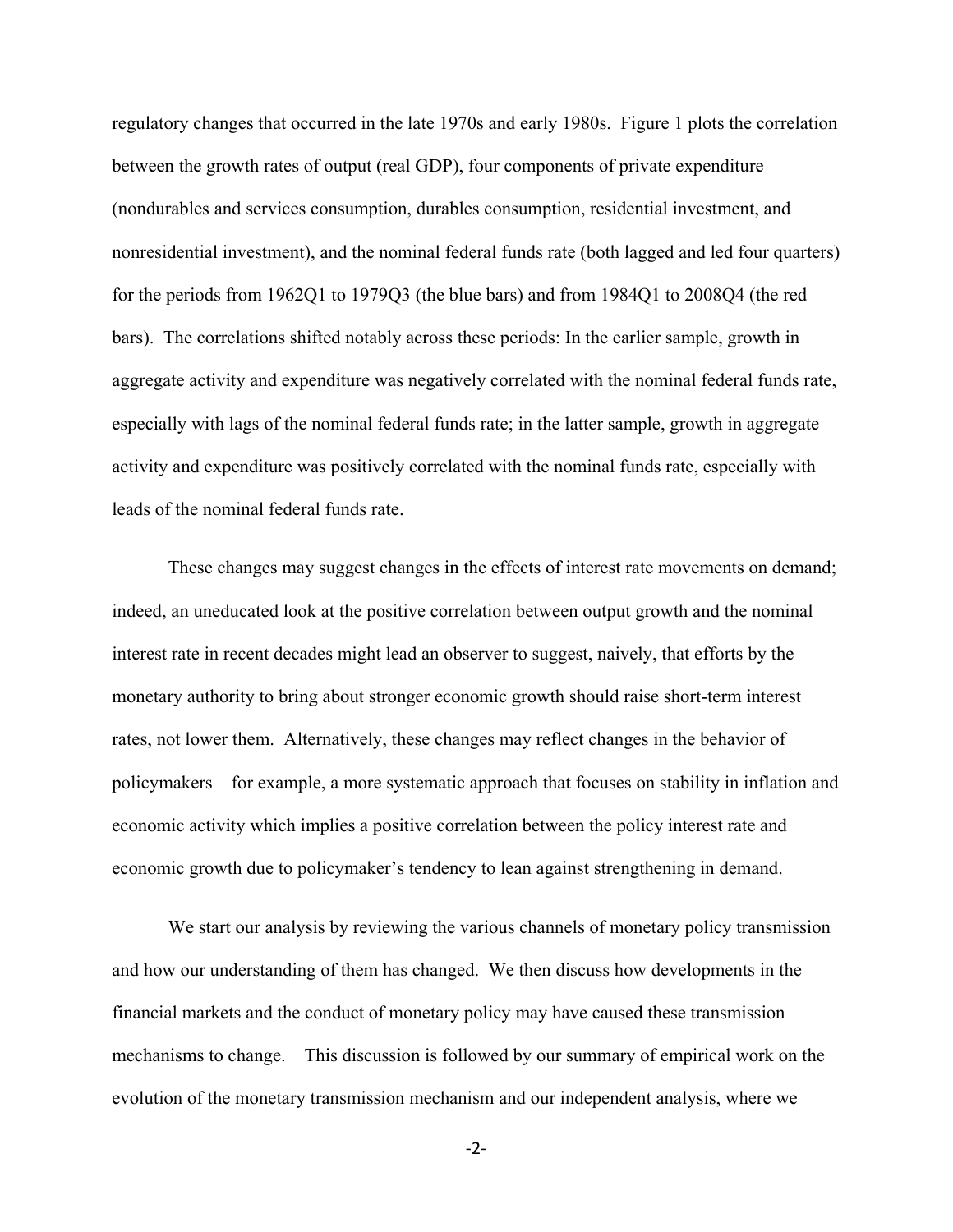focus on the potential pitfalls associated with alternative identification strategies, the changes in statistical relationships that appear most robust, and structural interpretations of changes in the links between short-term interest rate movements and real activity.

 Our analysis is structured around two approaches. The first is based on vector autoregressions (VARs). In this part of our analysis, we build on, for example, the survey by Christiano, Eichenbaum and Evans (1999) by expanding their analysis to include the more recent factor-augmented VAR (or FAVAR) approach (e.g., Bernanke, Boivin, and Eliasz, 2005), which allows consideration of a larger set of information. This shift leads to an analysis of a larger range of economic variables; one particular area on which we focus is inflation expectations, as our overall analysis will lead us to conclude that shifts in the management of expectations may be among the most important changes in the relationship between monetary policy and aggregate economic activity. We also emphasize the changes in the effects of monetary policy shocks, or lack thereof, much more than the earlier literature.<sup>1</sup> Subsequent to this analysis, we present a structural analysis using a dynamic-stochastic-general-equilibrium (DSGE) model. This form of analysis will allows us to consider changes in monetary policy effects and the impact of changes in monetary policy behavior, so as to ensure that shifts in reduced-form correlations are not simply related to changes in policy behavior as noted by Lucas (1976). We will also consider a number of plausible structural changes through this lens. Our analysis in this vein builds on, for example, Smets and Wouters (2007) and the increasing use of such structural models at central banks (e.g., Christoffel, Coenen, and Warne, 2008, and Edge, Kiley, and Laforte, 2007, 2008, forthcoming).

<sup>&</sup>lt;sup>1</sup> With that said, Christiano, Eichenbaum, and Evans (1999) did examine changes in the effect of monetary policy shocks, and found only limited evidence for such changes conditional on the size of the policy shock; we will reach similar conclusions along some dimensions. These authors did find much smaller shocks in recent samples, as we will.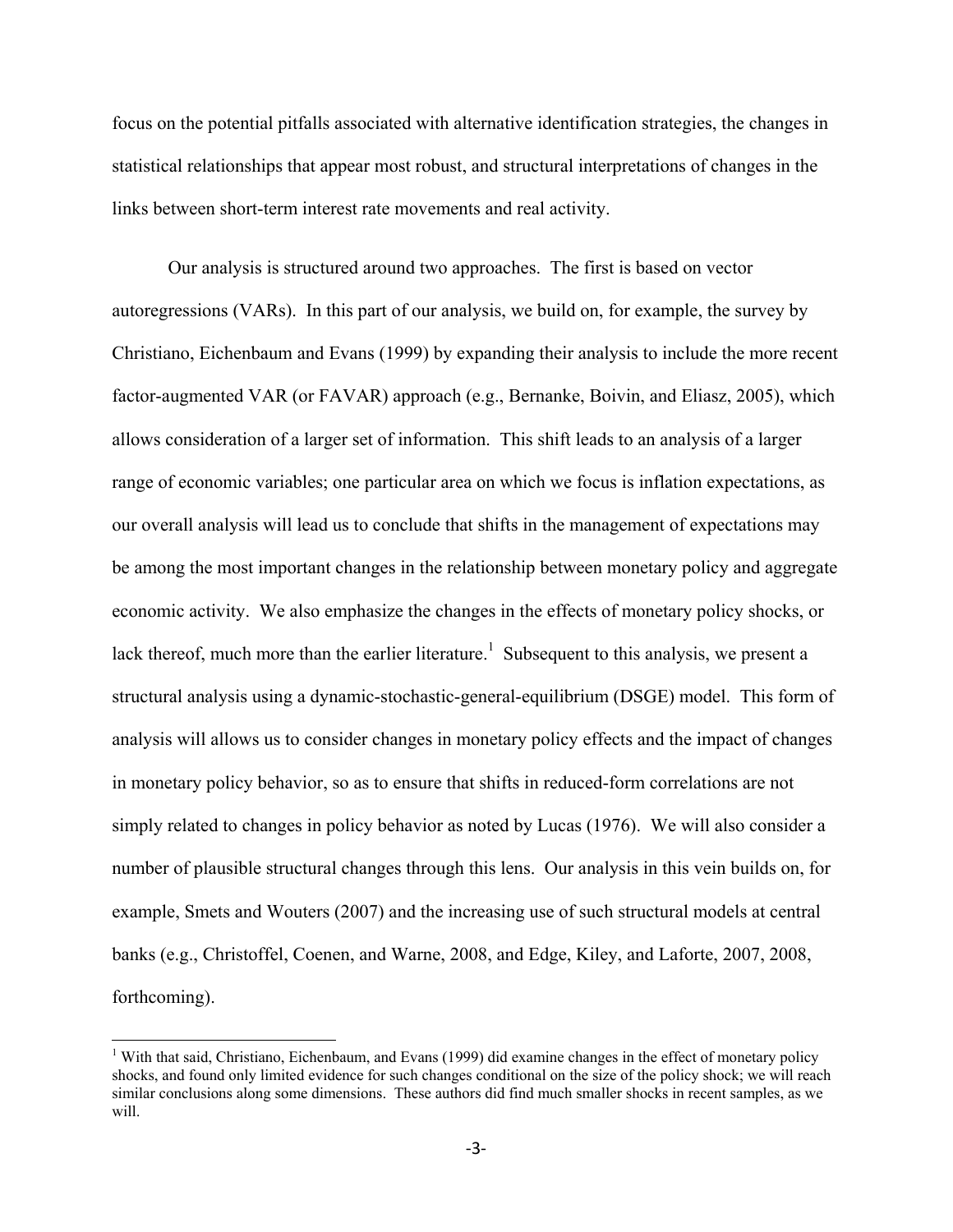These two approaches – VAR and DSGE – span the range from relatively unstructured to highly structured. An intermediate approach, adopted in, for example, Akhtar and Harris (1987), Friedman (1989), Mauskopf (1990), and Fair (2004) specifies equations for various categories of expenditure using information from economic theory on the plausible set of determinants and "Cowles Commission" econometrics. Our results will in many ways be similar to those from this literature – which largely concluded that the evidence for changes in the monetary policy transmission mechanism was limited. Nonetheless, we see aspects of our analysis as representing a substantial step forward – both in exploiting a large set of information and imposing only limited identifying assumptions (as in the FAVAR approach) and in moving to the other extreme to try to address the Lucas critique and consider the "management of expectations", which Woodford (2003) emphasizes is a primary transmission channel.

Several results stand out from our review and analysis. First, changes at the macroeconomic level are difficult to detect: Relatively unrestricted approaches using macroeconomic data, such as analyses using vector-autoregressions (VARs), suffer from the curse of dimensionality and have reached different conclusions regarding the importance of time variation in the links between monetary policy and macroeconomic activity; more restricted structural approaches are more controversial. Nonetheless, the data do suggest certain changes that are important for monetary transmission. Overall, the responses of measures of real activity and prices have become smaller and more persistent since 1984. Also, changes in government regulation and financial innovations related to housing finance in the United States seem to have altered the response of residential investment to changes in monetary policy in recent decades from that in earlier periods (and studies examining a range of countries have noted the importance of such changes around the world). Perhaps more clearly in the data for the United

‐4‐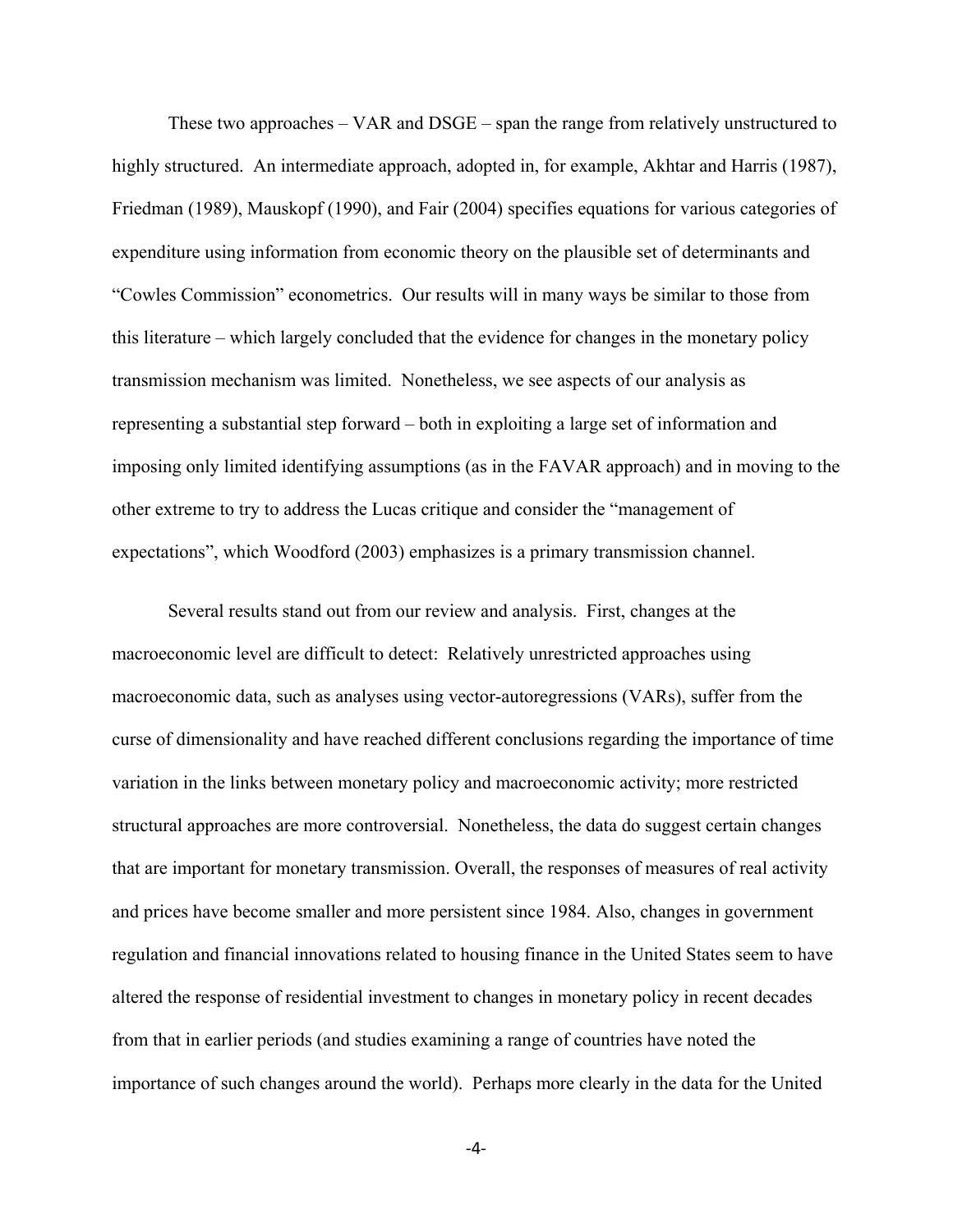States, changes in the behavior of monetary policy have anchored inflation expectations and altered the transmission of other shocks to activity and inflation significantly. Finally, the overall importance of non-neoclassical, or credit-type, channels of monetary policy remains difficult to empirically assess with macroeconomic data and models, perhaps because the theoretical guidance for this type of macroeconomic empirical research has been limited; this area is likely to be a very active, and hopefully fertile, area of research in coming years. We use our analysis to discuss directions for such research about the conduct of monetary policy in the aftermath of the current financial crisis.

# **II. THE CHANNELS OF MONETARY TRANSMISSION**

Monetary transmission can be categorized into two basic types, neoclassical channels in which financial markets are perfect and non-neoclassical channels that involve financial market imperfections, which are usually referred to as the credit view.

 In our discussion below, we will take as given that the monetary authority's policy instrument, at least in normal times, involves direct control over a short-run interest rate (e.g., the federal funds rate in the United States). We also assume that nominal wage and price rigidities imply that variations in the nominal policy interest rate affect the real interest rate directly. Our discussion of the effects from policy settings to real activity hence focuses on how variation in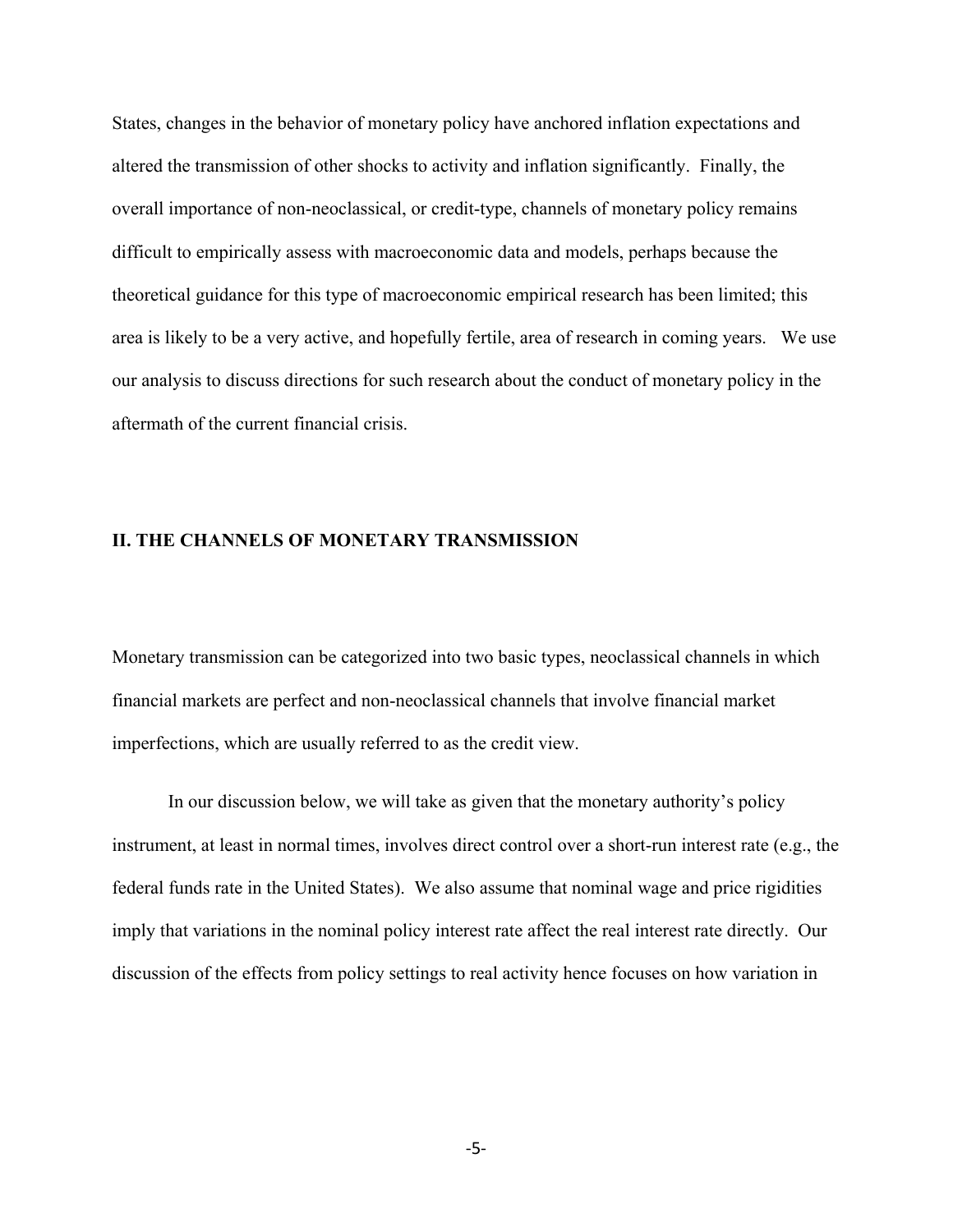the short-term nominal policy rate feeds through to the real interest rate and other asset prices, thereby influencing spending. Table 1 provides a summary of the channels we discuss.<sup>2</sup>

 An important feature of many of the transmission mechanisms we discuss is that it is the real (rather than the nominal) interest rate that affects other asset prices and spending in (many) transmission channels. In addition, the entire expected path of interest rates, not solely the current value, influences asset prices and spending. Both of these factors give rise to an important role for expectations in the effects of monetary policy actions, as policy strategies can influence both the expected course of nominal interest rates and the outlook for inflation and hence real interest rates.<sup>3</sup> Indeed, Woodford (2003) suggests that the "management" of expectations is the primary responsibility of a monetary authority. We discuss the important role of expectations at several points in our analysis; we also highlight channels in which nominal, rather than real, interest rates play a special role.

# **Neoclassical Channels**

The traditional channels of monetary policy transmission are built upon the core models of investment, consumption, and international trade behavior developed during the mid- $20<sup>th</sup>$ 

<sup>&</sup>lt;sup>2</sup> Mishkin (1995) covers similar ground; Taylor (1995) emphasizes neoclassical channels; and Bernanke and Gertler (1995) emphasize credit channels.

 $3$  That the real interest rate rather than the nominal rate affects spending provides an important mechanism for how monetary policy can stimulate the economy, even if nominal interest rates hit the zero lower bound as has happened during persistent deflationary episodes and as has occurred recently around the world. With nominal interest rates at a floor of zero, a commitment to future expansionary monetary policy can lower long-term interest rates and raise expected inflation, thereby lowering real interest rates and stimulating spending (e.g., Eggertson and Woodford, 2003). For example, the Federal Reserve's FOMC statements have indicated since 2009 that the federal funds rate would be kept at very low values for an extended period of time.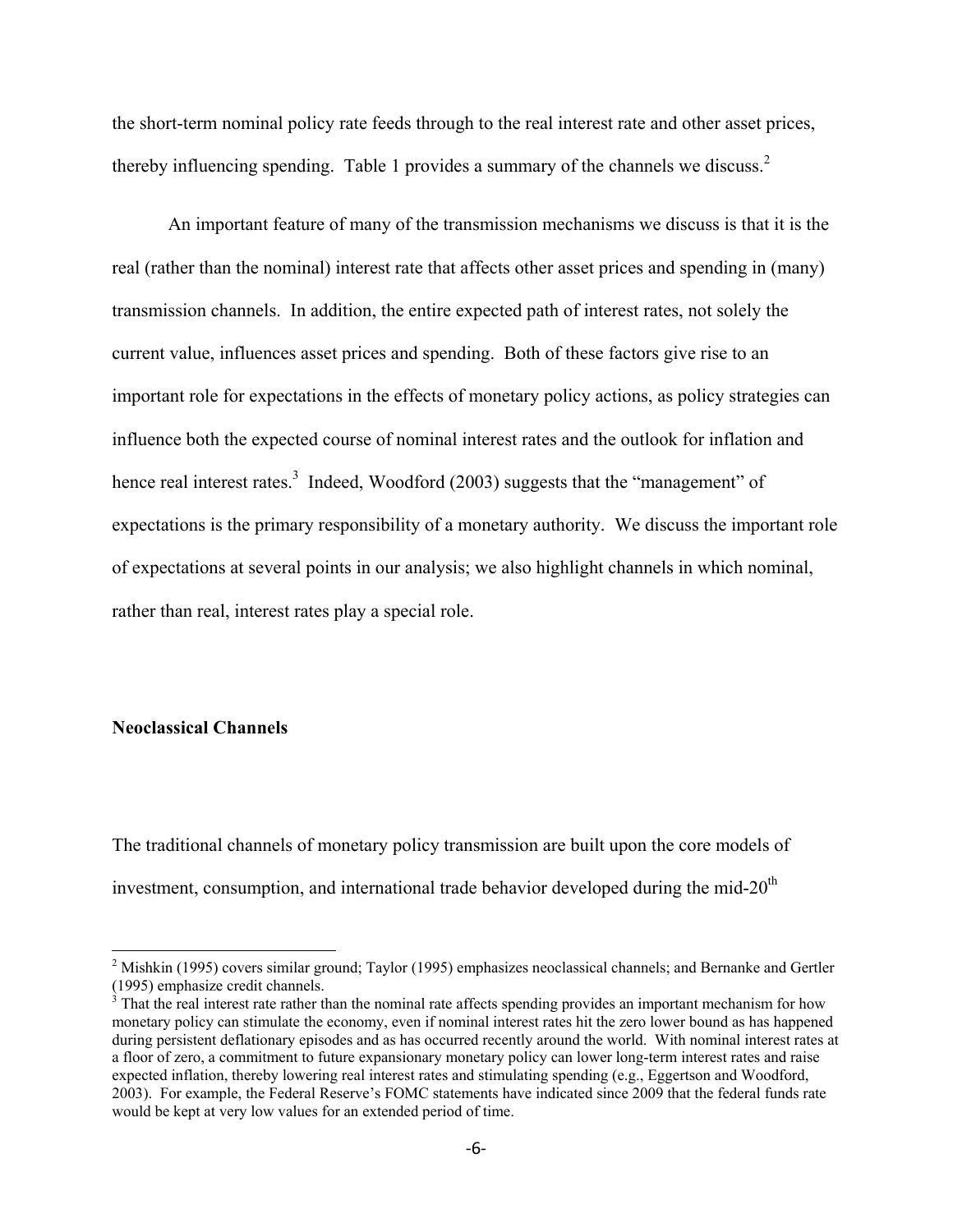century: The neoclassical models of investment of Jorgenson (1963) and Tobin (1969), the lifecycle/permanent income models of consumption of Brumberg and Modigliani (1954), Ando and Modigliani (1963), and Friedman (1957), and the international IS/LM-type models of Mundell (1963) and Fleming (1962). We categorize these primary channels using this framework, and hence distinguish by channels that directly affect investment, consumption, and international trade. For investment, the key channels are the direct interest rate channel operating through the user cost of capital and the closely related Tobin's q channel; for consumption, the channels operate through wealth effects and intertemporal substitution effects; and for trade, the direct channel operates through the exchange rate. We look at each of these in turn.

#### **Investment-based Channels**

*Direct interest-rate channels.* The most traditional channel of monetary transmission that have been embedded in macroeconomic models involve the impact of interest rates on the cost of capital and hence on business and household investment spending (e.g., residential and consumer durables investment). Standard neoclassical models of investment demonstrate that the user cost of capital is a key determinant of the demand for capital, whether it be investment goods, residential housing or consumer durables.<sup>4</sup> The user cost of capital  $(u_c)$  can be written as:

$$
u_c = p_c \left[ (\tilde{I} \quad )i - \pi_c^e + \delta \right]
$$

 $4$  The classic reference is Jorgenson (1963).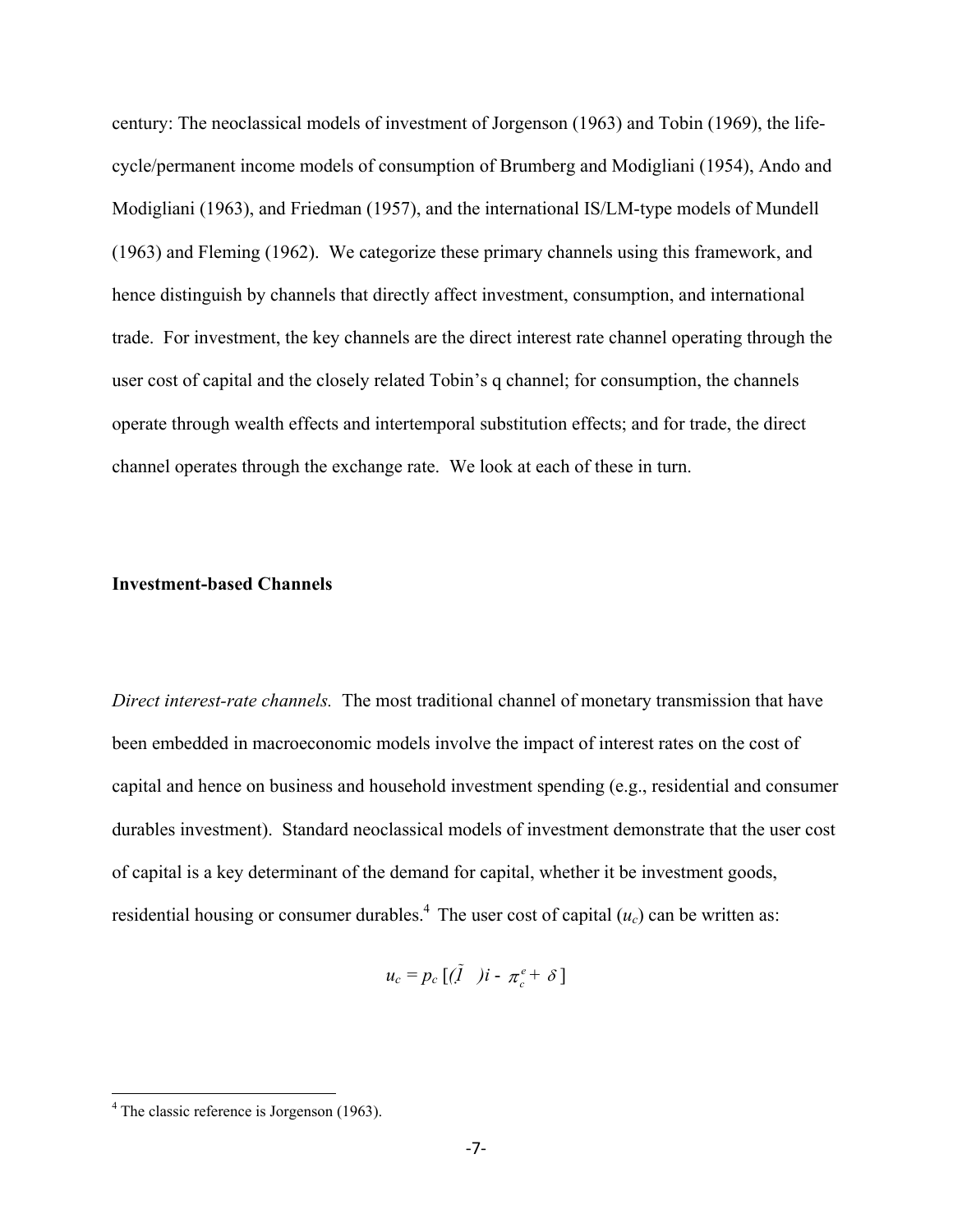where  $p_c$  is the relative price of new capital, *i* is the nominal interest rate,  $\pi_c^e$  is the expected rate of price appreciation of the capital asset, and  $\delta$  is the depreciation rate. The user cost formula also allows for the deductibility of the interest rate (which is particularly important in the United States where mortgage interest is deductable) by adjusting the nominal interest rate by the marginal tax rate  $\tau$ . Regrouping terms, the user cost of capital can be rewritten in terms of after-tax real interest rate,  $(l-\tau)i - \pi^e$ , and the expected real rate of appreciation of the capital asset,  $\pi_c^e$  -  $\pi^e$ , where is the expected inflation rate.  $\pi^e$ .

$$
u_c = p_c [\{(1-\tau)i - \pi^e\} - {\{\pi^e\} - \pi^e\}]
$$

 Several factors are important in determining the effects of monetary policy operating through these direct, user-cost channels. The first regards the horizon over which interest rates influence spending. Because capital assets are long-lived and the adjustment of these stocks involves costs (of planning, procurement, installation, etc.), businesses and households take the long view when factoring variation in interest rates into their investment decisions. As a result, the real interest rate and the expected real appreciation of the capital asset that influence spending will typically be related to the expected life of the asset, which is often very long. In traditional econometric models, this link typically is formalized through direct inclusion of a long-term interest rate in the user cost formula, rather than a short-term interest rate. In the recent generation of micro-founded models, often called dynamic-stochastic-general-equilibrium (DSGE) models, this link typically arises through a dynamic intertemporal optimality condition for investment that makes spending depend on the expected sequence of short-term interest rates going forward (as we will present below).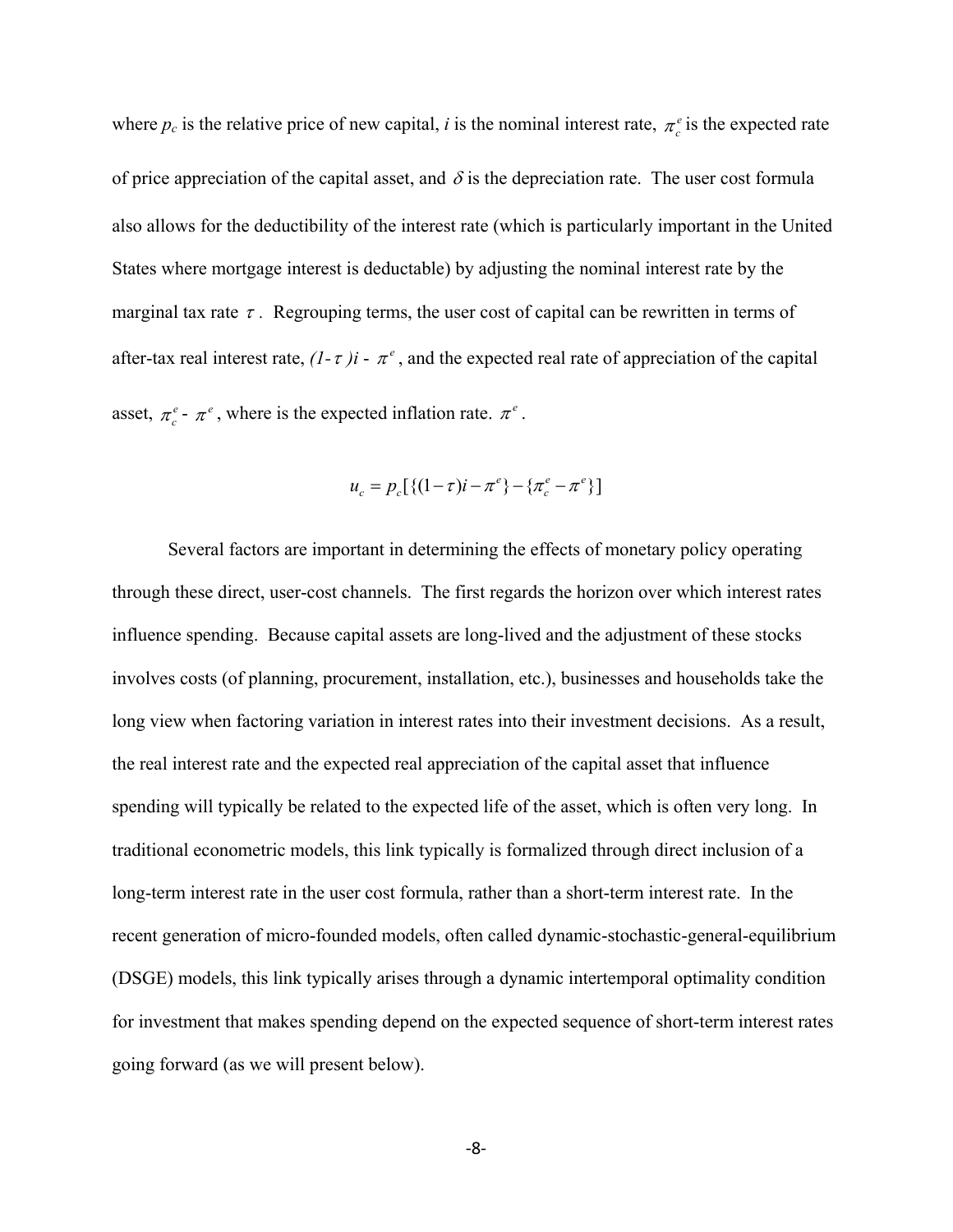With the monetary policy instrument being a short-term interest rate, this discussion makes clear that the monetary transmission mechanism involves the link between short and longterm interest rates through some version of the expectations hypothesis of the term structure. When monetary policy raises short-term interest rates, long-term interest rates also tend to rise because they are linked to future short-term rates; consequently the user cost of capital rises and the demand for the capital asset falls. The decline in the demand for the capital asset leads to lower spending on investment in these assets and so causes aggregate spending and demand to decline.

*Tobin's q.* The investment decisions of firms and households can also be considered in the framework of James Tobin (1969). For business investment, Tobin (1969) defined *q* as the market value of firms divided by the replacement cost of capital. When *q* is high, the market price of firms is high relative to the replacement cost of capital, and new plant and equipment capital is cheap relative to the market value of firms. Companies can then issue stock and get a high price for it relative to the cost of the facilities and equipment they are buying. As a result, investment spending will rise, because firms can buy a lot of new investment goods with only a small issue of stock. In principle, similar reasoning could be applied to household investment decisions.

 Tobin' *q* theory can be linked to the user cost of capital approach, as shown by, for example, Hayashi (1982). Indeed, the q-formulation dominates formal micro-based modeling efforts and the DSGE literature mentioned previously, in large part because the formal links between q-theory and the user-cost approach in the dynamic adjustment cost approach of

‐9‐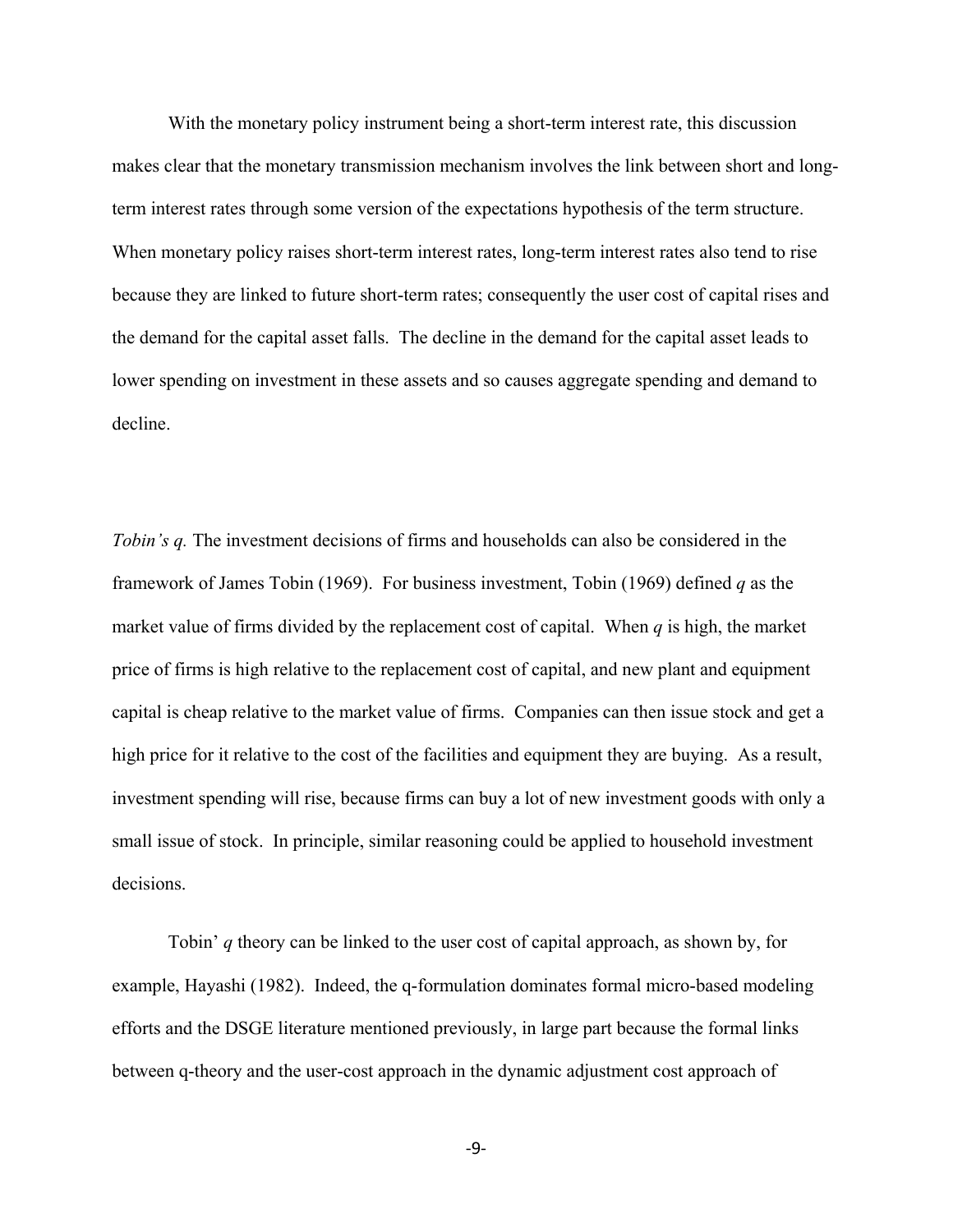Hayashi (1982) allow for convenient analytical expressions in such models. In addition, the qapproach does add a degree of richness, as it emphasizes that there is a direct link between stock prices and investment spending. In practice, Tobin's *q* therefore leads to another channel of monetary transmission: When monetary policy is eased and interest rates lowered, the demand for stocks increases and stock prices rise, thereby leading to increased investment spending and aggregate demand.

*Previous empirical literature on investment-based channels:* The user cost channel described above is a standard feature of large scale macro-econometric models used for forecasting and policy analysis in the United States such as the MPS model developed in the 1970s (Brayton and Mauskopf, 1985) and the more recent FRB/US model used at the Federal Reserve (e.g., Reifschneider, Tetlow, and Williams, 1999). It is also a standard feature in large scale macroeconometric models developed at central banks for other countries: Examples include the ECB's Area-Wide-Model (Fagan, Henry, and Mestre, 2005, and Bank of England's Quarterly Model, Harrison et al, 2005). The q-representation of this channel is the baseline model of investment decisions in DSGE models used at central banks (e.g., the EDO model of the Federal Reserve Board (Edge, Kiley, and Laforte, 2007, 2008, forthcoming and Kiley, 2009), the New Area Wide Model of the ECB (Christoffel, Coenen, and Warne), 2008, and ToTEM at the Bank of Canada (Murchison and Rennison, 2006)).

 This channel of monetary policy transmission is an important one in these models – investment spending is the bulk of the near-term response to changes in the short-term policy rate. This finding has long been true in models employed at central banks (e.g., see the

‐10‐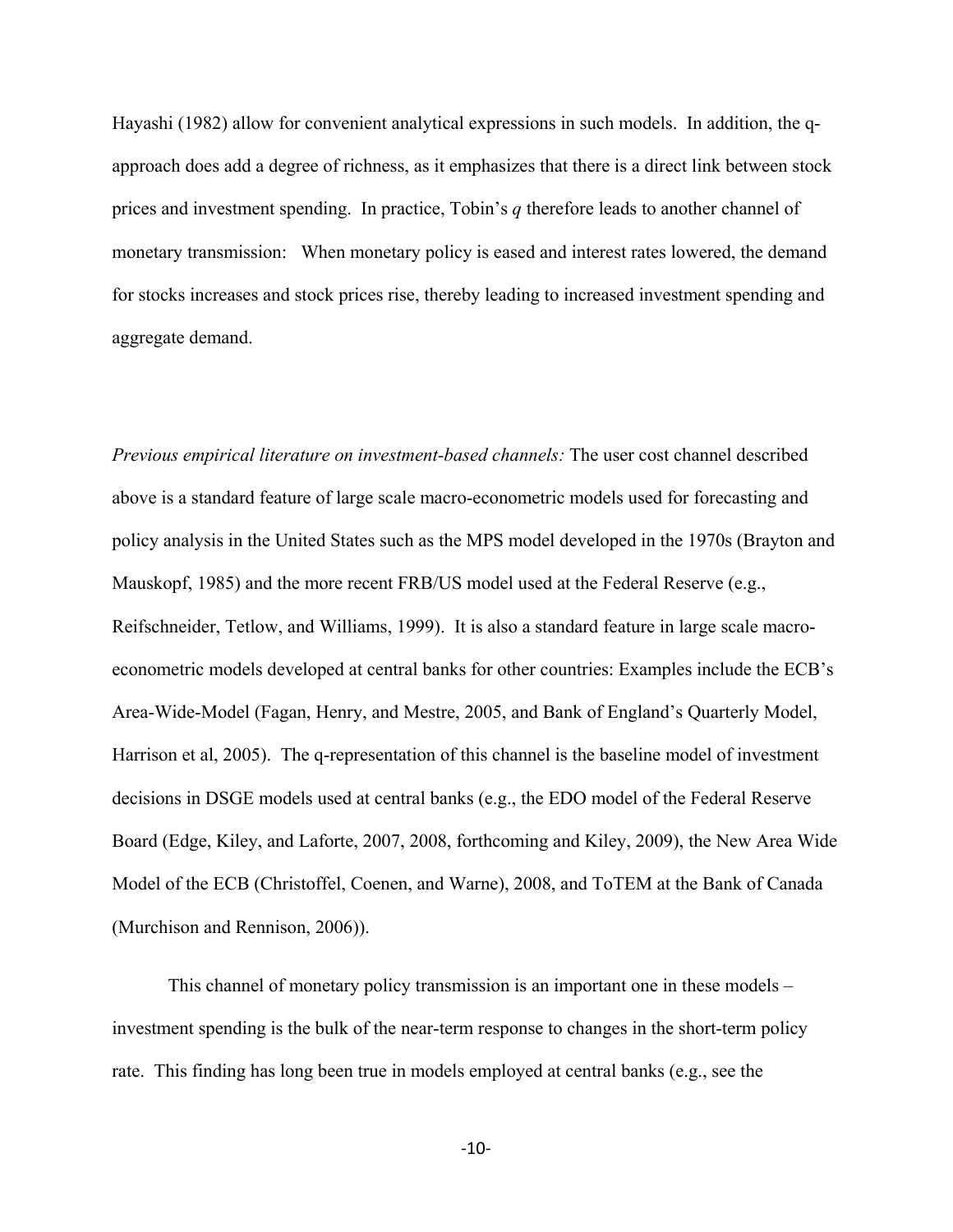comparison of central bank models reported in Smets, 1995). Nonetheless, the long-run sensitivity of investment to changes in the user cost of capital is controversial, and the short-run elasticities can be estimated to be quite small in data for the United States and other countries – findings which have led some (e.g., Bernanke and Gertler, 1995) to question the primacy of this channel. For example, for residential housing using U.S. data, the long-run elasticities range from -0.2 to -1.0 (for example, Hanushek and Quigley, 1980; Case, 1986; Henderson and Ioannnides, 1986; McCarthy and Peach, 2002; and Reifschneider, Tetlow, and Williams, 1999); short-run elasticities, which may be more important for monetary policy questions, are modest (especially abstracting from regulation-induced credit market effects in the U.S. prior to the early 1980s). For business investment, the estimated range of elasticities is also considerable: Chirinko (1993) summarizes evidence for the U.S. and states that "the response of investment to price variables tends to be small and unimportant relative to quantity variables"; Fagan, Henry, and Mestre (2005) report for the Euro area elasticity after one year of less than .1 percent. Estimates for consumer durables are scant, but also tend to be small in the short-run; for example, the short-run semi-elasticity of consumer durables investment reported in Taylor (1993) lies close to zero.

 The second term of the user cost of capital, the expected real rate of appreciation of the capital asset,  $\pi_c^e$  -  $\pi_e^e$ , provides an additional way for monetary policy to affect investment spending, whether it is by businesses or households. Changes in these expectations can have an important effect on the user cost of capital and thus on spending, and this has been particularly emphasized for the housing market by Case and Shiller (2003). When monetary policy tightens and interest rates rise, housing prices soften because the demand for housing declines through the user cost transmission mechanism described above. Expectations of future tightening of

‐11‐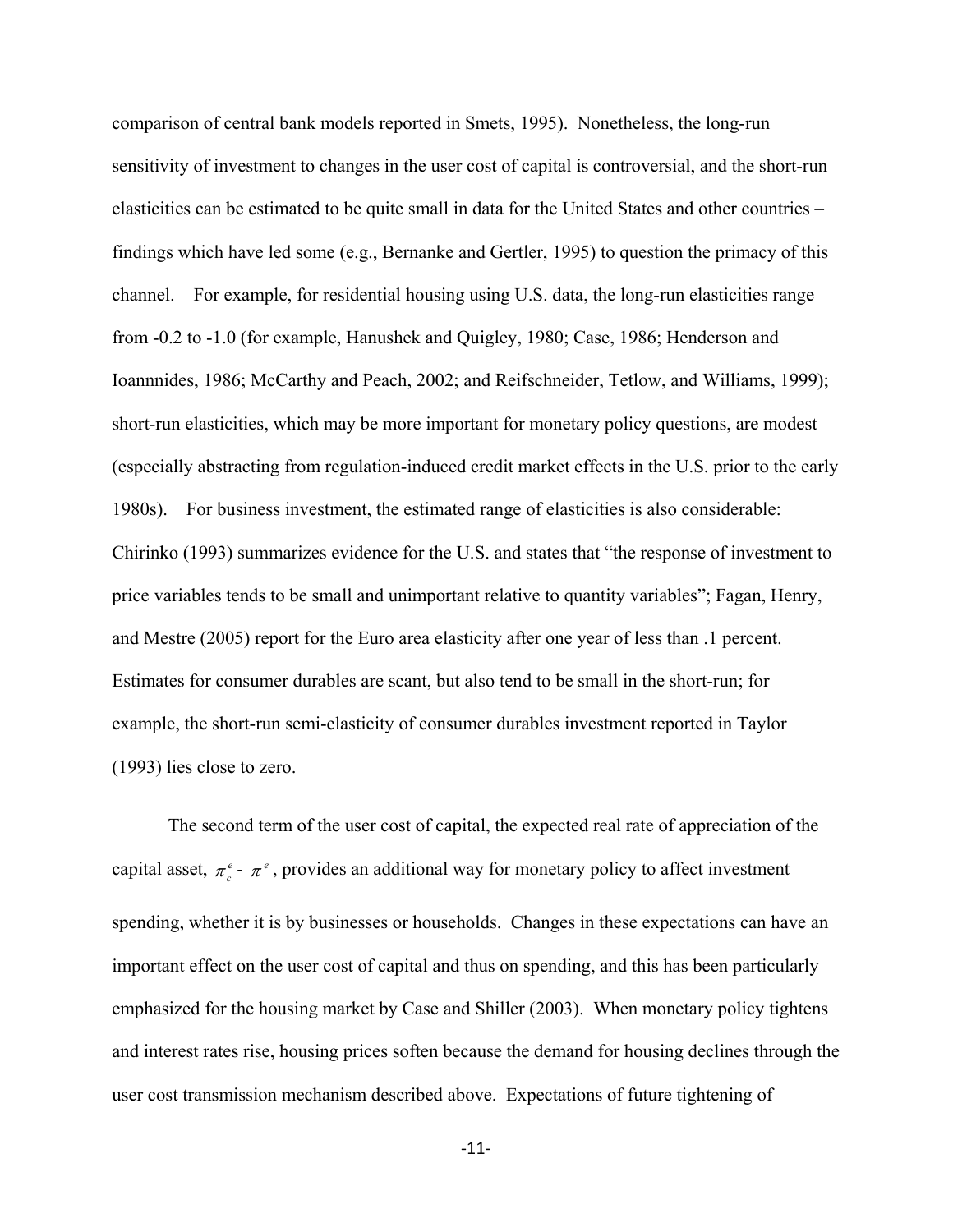monetary policy could therefore lower the expected real rate of appreciation of housing prices, thereby raising the *current* user cost of capital, which would then lead to a decline in the demand for housing and residential construction.

## *Consumption-based channels*

*Wealth Effects*. Standard applications of the life-cycle hypothesis of saving and consumption, first developed by Brumberg and Modigliani (1954) and later augmented by Ando and Modigliani (1963), indicate that consumption spending is determined by the lifetime resources of consumers, which includes wealth, whether from stock, real estate or other assets. Expansionary monetary policy in the form of lower short-term interest rates will stimulate the demand for assets such as common stocks and housing, thereby driving up their prices; alternatively (and equivalently), lower interest rates lower the discount rate applied to the income and service flows associated with stocks, homes, and other assets, driving up their price. The resulting increase in total wealth will then stimulate household consumption and aggregate demand. Standard lifecycle wealth effects operating through asset prices are thus an important element in the monetary transmission mechanism.

*Intertemporal Substitution Effects.* A second consumption-based channel reflects intertemporal substitution effects. Indeed, this channel is central to the models in the DSGE tradition mentioned earlier. In this channel, changes in short-term interest rates alter the slope of the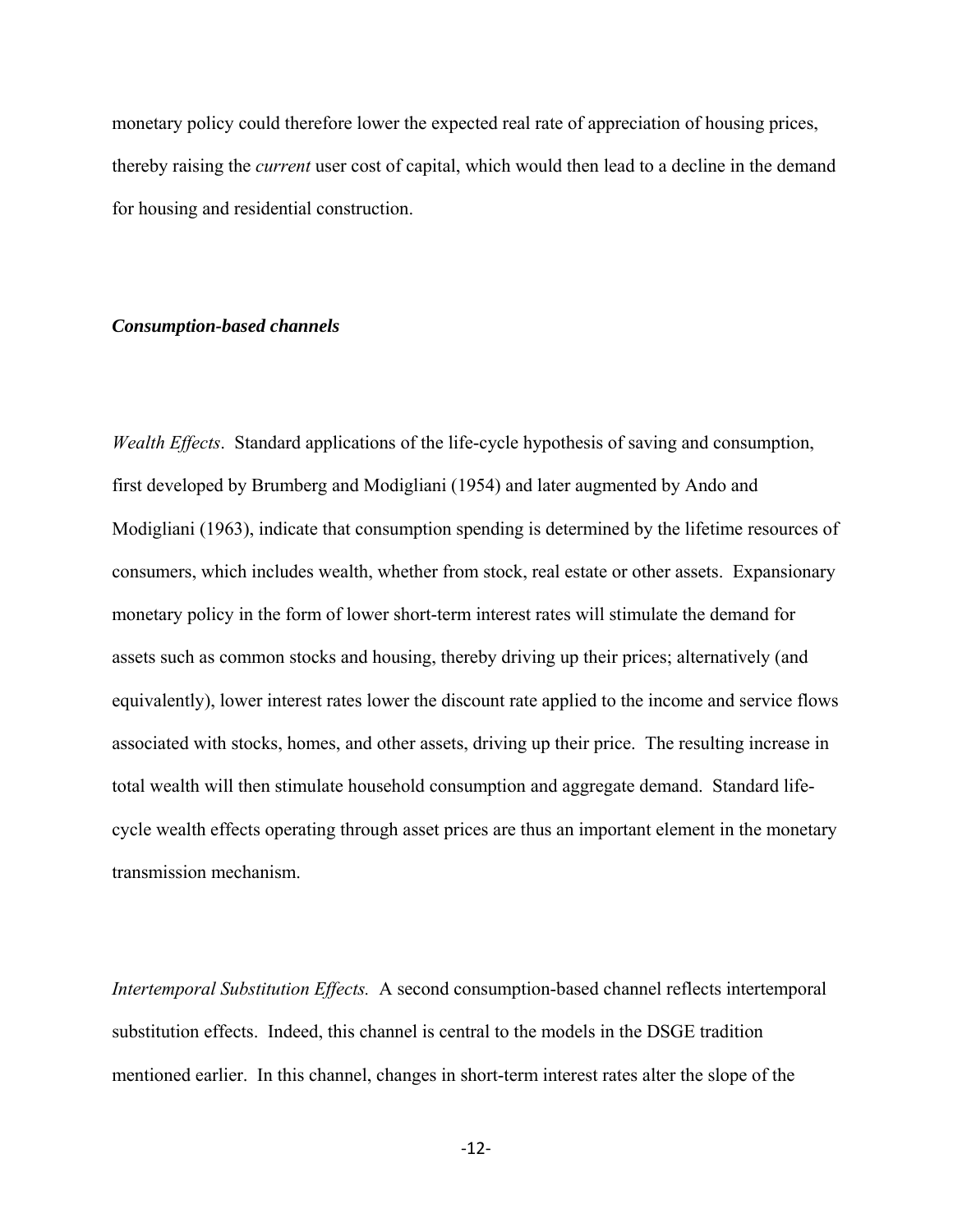consumption profile, so that lower interest rates induce higher consumption today. In DSGE models, this channel naturally arises through the models' use of the standard consumption Euler equation linking the marginal rate of substitution between current and future consumption with the real interest rate.

*Previous empirical literature on consumption-based channels:* The wealth effect has had a prominent role in macro-econometric models, such as the ones used at the Federal Reserve for policy analysis. This view is embedded in the macroeconometric models used at the Federal Reserve Board and elsewhere, in which the long-run marginal propensity to consume out of wealth in the United States is currently estimated to be between 3 and 4 cents per dollar, for both housing wealth and stock market wealth; Fair (2004) reports a wealth effect of similar size for the United States.  $5,6$  Catte and others (2004), in a study of OECD countries, find that the longrun marginal propensity to consume out of financial wealth ranges from 0.01 in Italy to 0.07 percent in Japan; their estimate of the OECD average is about 0.035, and their estimate for the United States is 0.03. With that said, the short-run wealth effects are even smaller, and monetary policy can only influence wealth in the short-run; as a result, the wealth effect has played an

 $<sup>5</sup>$  The life-cycle view that wealth effects are the same for all types of wealth is controversial, with some research</sup> indicating that housing wealth has a greater effect on consumption than non-housing wealth, with other research finding the opposite. For a survey of this literature, see Mishkin (2007).

<sup>&</sup>lt;sup>6</sup> An overview of the monetary transmission mechanism in the FRB/US model is in Reifschneider, Tetlow, and Williams (1999). The wealth effects estimated by the staff of the Federal Reserve Board have varied importantly over time. As discussed in Brayton and Mauskopf (1985), in the MPS model (the predecessor to FRB/US), the propensity to spend real estate wealth ranged from an estimate in the 1970s of 2.9 cents per dollar to an estimate in the 1980s of 8.4 cents. The source of that variation appears to have been a lack of variation in the ratio of real estate wealth to aggregate income. In contrast, historical fluctuations in stock market wealth have been sufficient to allow a more precise estimation of the propensity to spend that wealth; the Board staff's estimates of this propensity have stayed within a narrow range of 3 cents to 4 cents per dollar for the past forty years.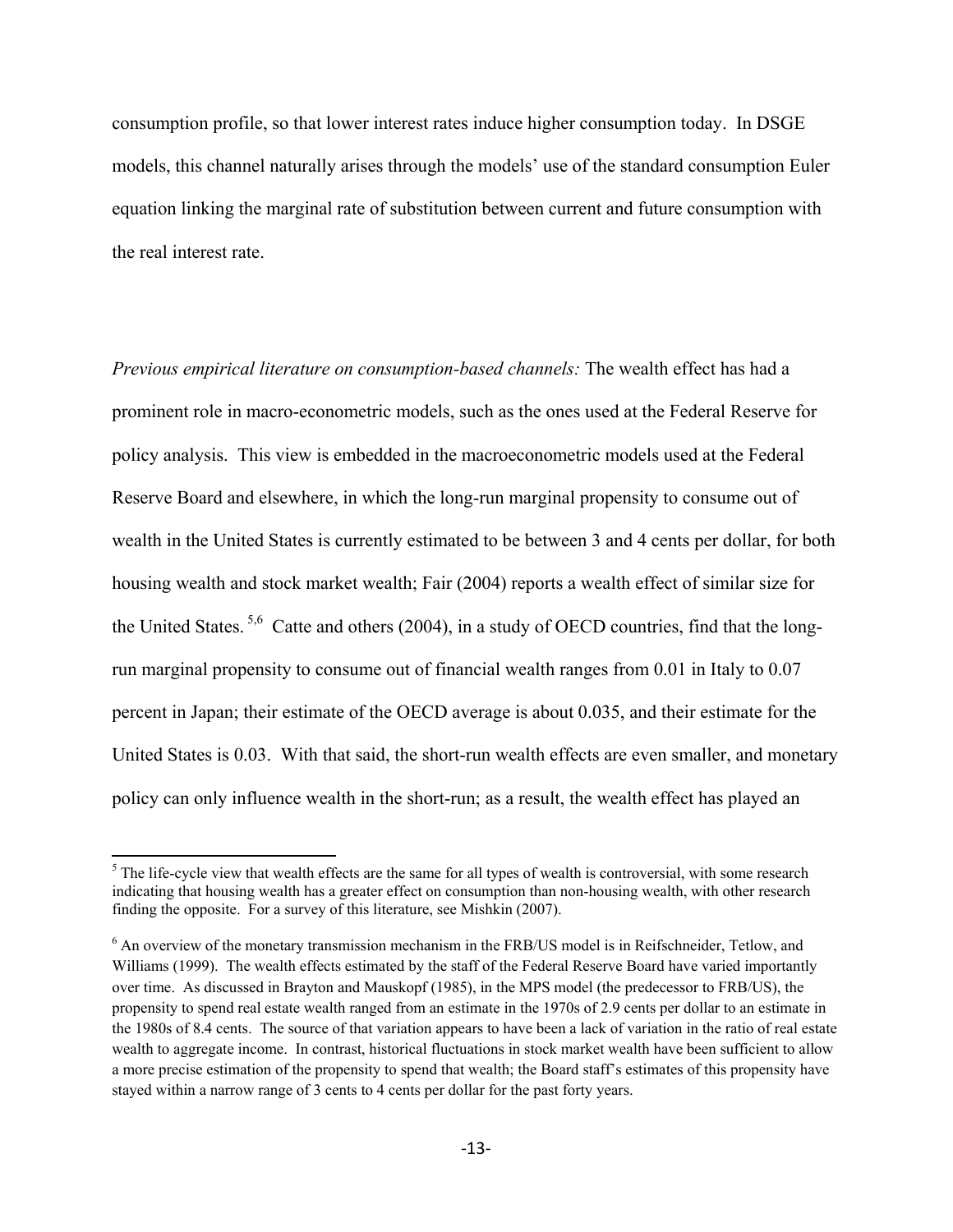important role in modeling efforts, but has played a secondary role to direct interest rate channels of investment in most modeling efforts (e.g., the summary of central bank models in Smets,  $1995$ )<sup>7</sup>

The intertemporal-substitution channel is also typically modest in the short run – as the sensitivity of the slope of the consumption profile to short-term interest rates is typically estimated to be small, mainly through the inclusion of habit persistence (e.g., Smets and Wouters, 2007, or Edge, Kiley, and Laforte, 2007, or Christoffel, Coenen, and Warne, 2008). This finding is directly related to a large empirical literature: Hall (1988) and subsequent research have tended to uniformly suggest modest intertemporal substitution. For this reason, it is perhaps not surprising that econometric models discussed in the previous paragraph have typically not emphasized this channel – for example, this channel of monetary transmission has not been a factor in the Federal Reserve's MPS or FRB/US models and was not included in the ECB's Area Wide Model (e.g., Fagan, Henry, and Mestre, 2005).

# *International-trade based channels*

*Exchange Rate Channel.* When the central bank lowers interest rates, the return on domestic assets falls relative to foreign assets. As a result, the value of domestic assets relative to other currency assets falls, and the domestic currency depreciates. The lower value of the domestic currency makes domestic goods cheaper than foreign goods, thereby leading to expenditure

<sup>&</sup>lt;sup>4</sup> Lettau and Ludvigson (2004) emphasize the difference between short-run and long-run movements in wealth and movements in consumption, albeit not in the context of the monetary transmission mechanism *per se*.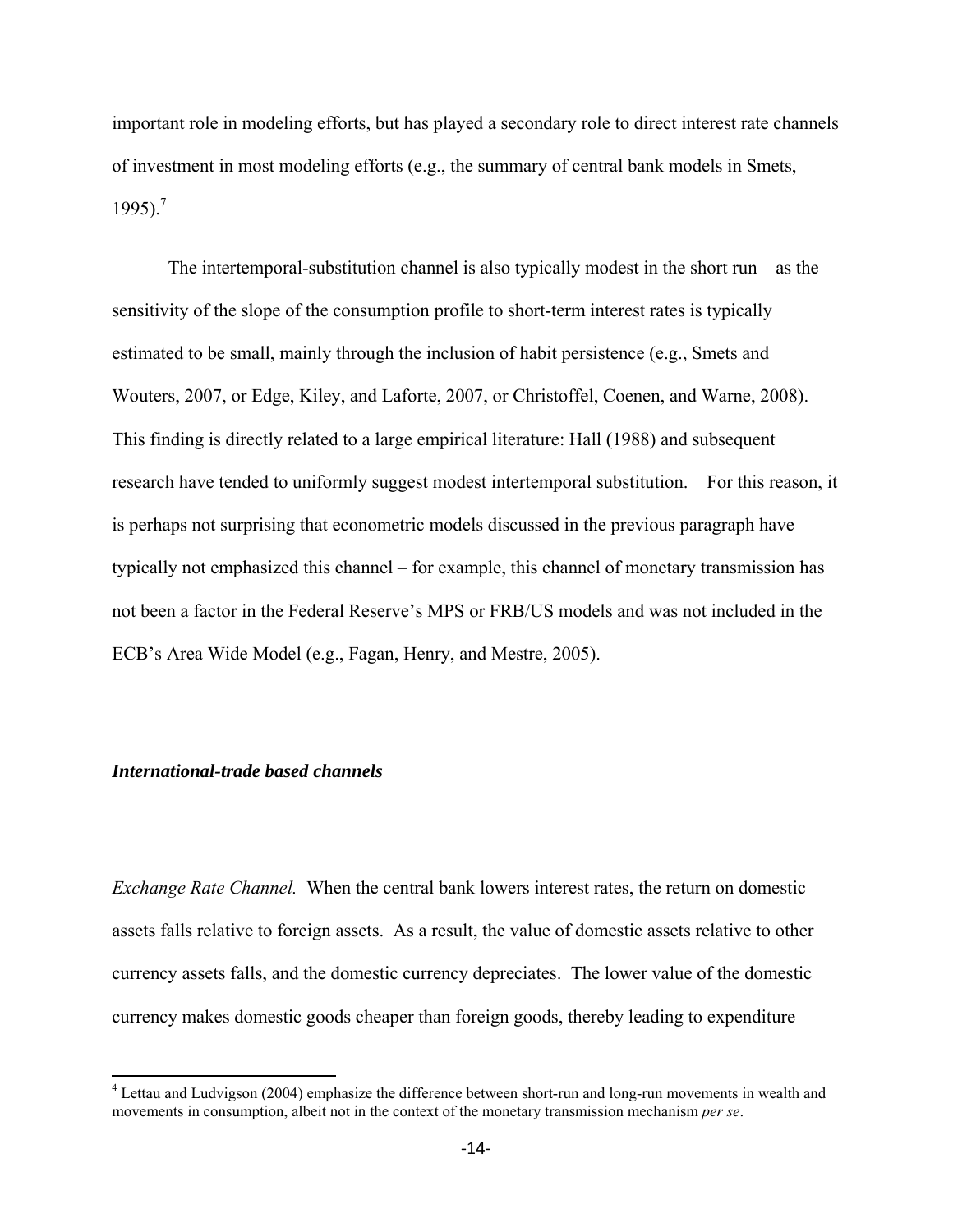switching and a rise in net exports. The rise in net exports then adds directly to aggregate demand. Therefore, the exchange rate channel plays an important role in how monetary policy affects the economy. In this regard, two factors are important. First, the sensitivity of the exchange rate to interest rate movements is important: For example, it was not uncommon on earlier, econometric models for the estimated sensitivities to be small, implying a small channel; whereas models that impose uncovered interest parity tend to find a larger role for this channel. Second, smaller, more open economies tend to see larger effects through this channel.<sup>8</sup>

# **Non-neoclassical Channels: The Credit View**

We call channels that arise because of market imperfections (other than those associated with nominal wage and price rigidities) *non-neoclassical transmission mechanisms*. Such channels can arise either from government interference in markets or through imperfections in private markets, such as asymmetric information or market segmentation that lead to barriers to efficient financial markets functioning. In general, these non-neoclassical transmission mechanisms involve market imperfections in credit markets and so have been given the name the "credit view". There are three basic non-neoclassical channels that we discuss here: effects on credit supply from government interventions in credit markets, the bank-based channels (through lending and bank capital), and the balance-sheet channel (affecting both firms and households).

<sup>8</sup> For examples, see Bryant, Hooper and Mann (1993), Taylor (1993), and Smets (1995)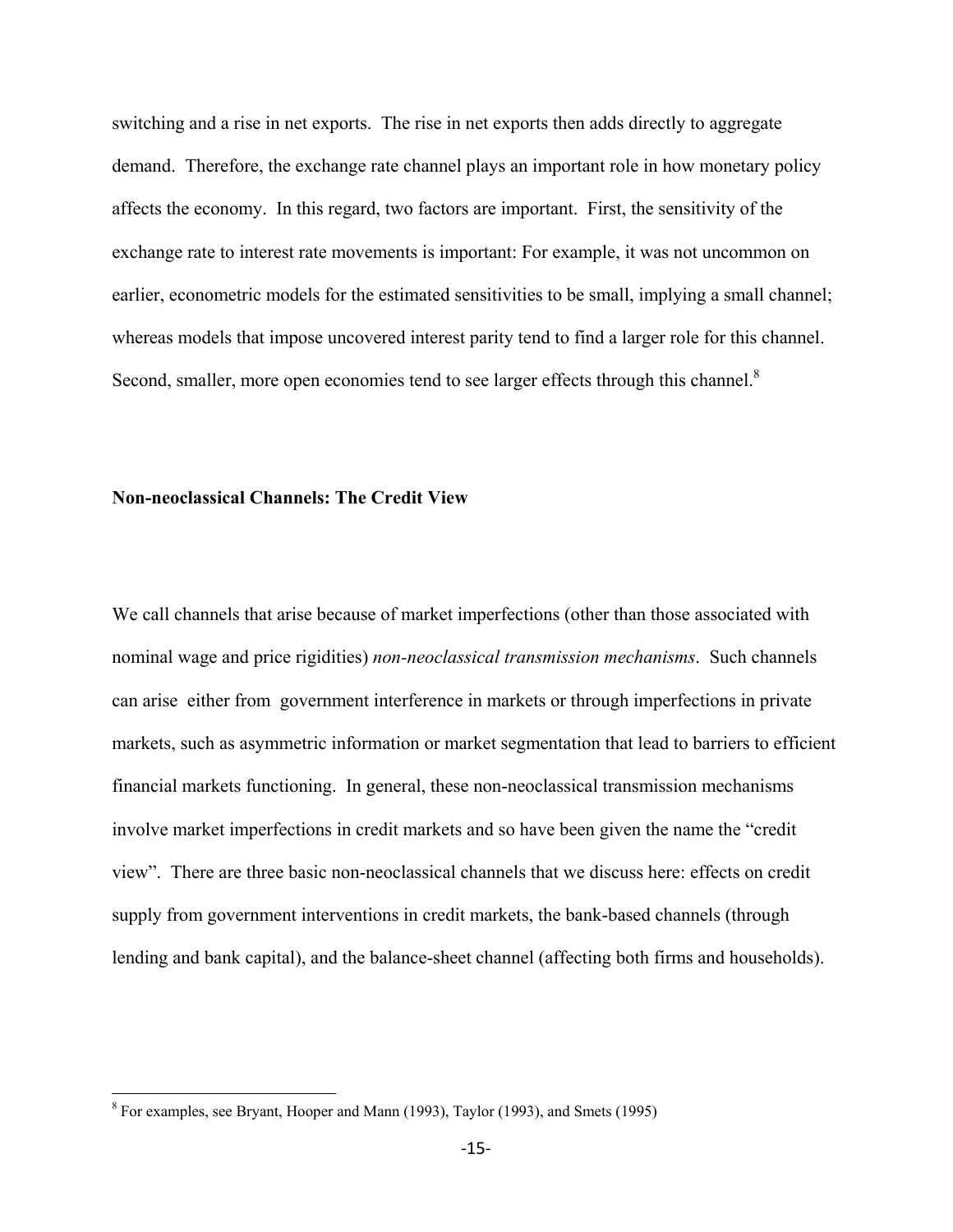*Effects on Credit Supply from Government Interventions in Credit Markets.* Governments often interfere with the free functioning of credit markets in order to achieve certain policy objectives such as redistribution or encouraging particular types of investment. In the United States, government intervention has been particularly important in housing finance in order to encourage home ownership.

 Up until the 1980s, the U.S. government had set up a system in which thrift institutions, particularly savings and loan associations, were the primary issuers of residential mortgages. As a result of regulatory constraints, these institutions primarily made long-term, fixed-rate mortgage loans in their local areas using funds provided by local time deposits (see, for example, McCarthy and Peach, 2002). Government regulation also were geared to helping these thrifts attract deposit funding, enabling them to make more mortgage loans, by establishing ceilings on the interest rates on deposits under Regulation Q, and allowing thrifts to pay 25 basis points (0.25 percentage points) more on their deposits than commercial banks.

 The regulatory requirements that thrifts issue long-term mortgages and Regulation Q ceilings led to an important channel of monetary transmission involving credit supply. When the Federal Reserve tightened policy and raised interest rates there were two effects that led to a decline in the supply of credit to the mortgage market. First higher short-term rates would increase the cost of funds for the thrifts, while income from fixed-rate mortgages is slow to change, thereby leading to a contraction in net interest income. The resulting weakening of thrifts balance sheets would then result in a decreased willingness to issue mortgages, thus causing a contraction in credit supply.

‐16‐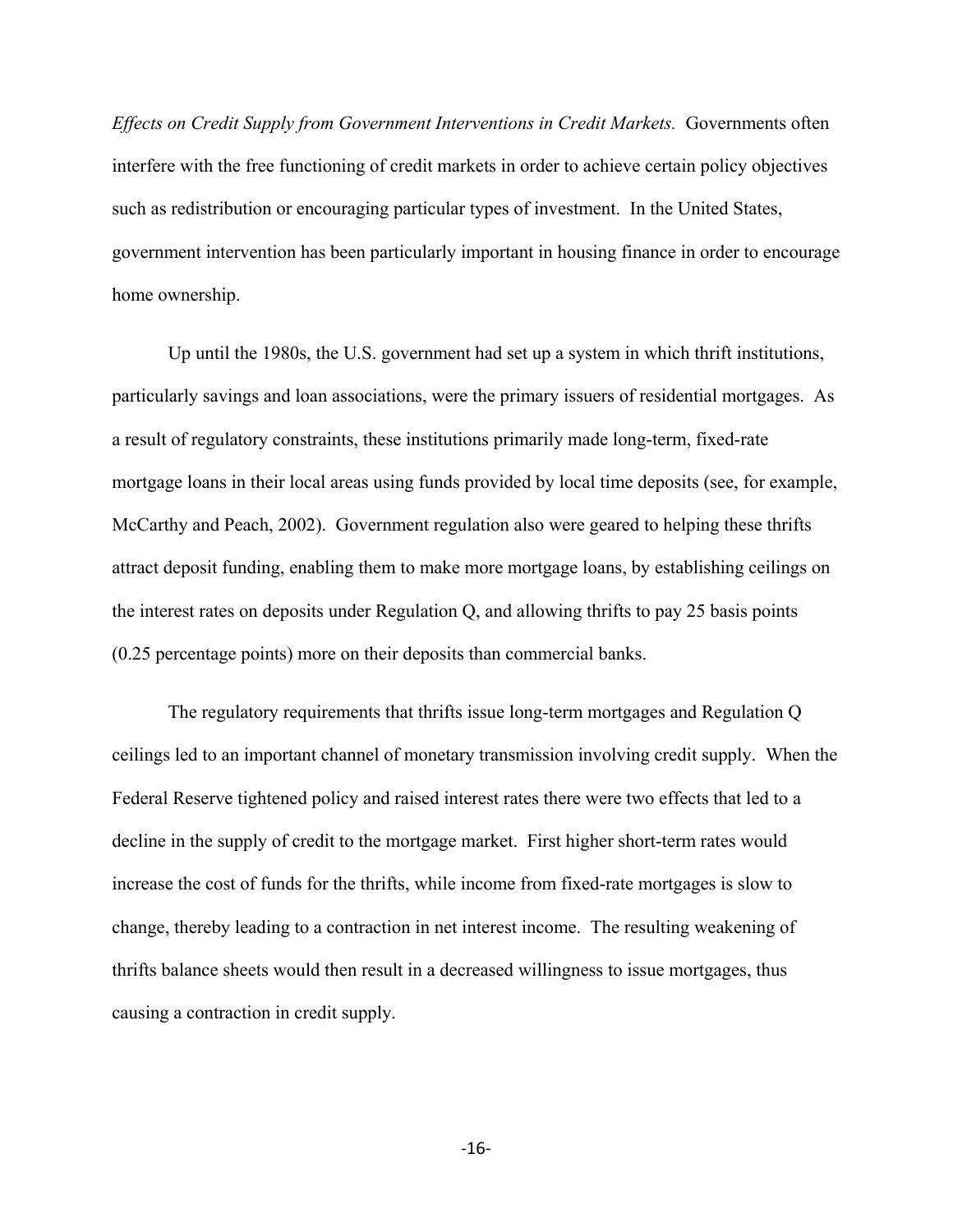Even more importantly, higher short-term rates would often lead to rates that were higher than the deposit rate ceilings, thereby causing depositors to withdraw their funds from thrifts and commercial banks in order to put them into higher yielding securities. This loss of deposits from the banking system, a process called "disintermediation", restricted the amount of funds that banks and thrifts could lend and therefore would cause a sharp contraction in mortgage credit and hence in residential construction activity.

 The credit rationing channel described here indeed was important in macro-econometric models pre-1980 (e.g., the description of the MPS model in Brayton and Mauskopf, 1985), although their effects partly operated through the timing, rather than overall magnitude, of the impact of monetary policy actions on spending Starting in the early 1980s, the Regulation Q deposit rate ceilings were gradually eliminated, with complete abandonment by 1986, and so disintermediation from this government intervention in credit markets is no longer an important channel of monetary transmission.

*Bank-based Channels*. There are two distinct bank-based transmission channels. In both, banks play a special role in the transmission process because bank loans are imperfect substitutes for other funding sources.

The first is the traditional *bank lending channel*. According to this view, banks play a special role in the financial system because they are especially well suited to solve asymmetric information problems in credit markets. Because of banks' special role, certain borrowers will not have access to credit markets unless they borrow from banks. As long as there is no perfect substitutability of retail bank deposits with other sources of funds, the bank lending channel

‐17‐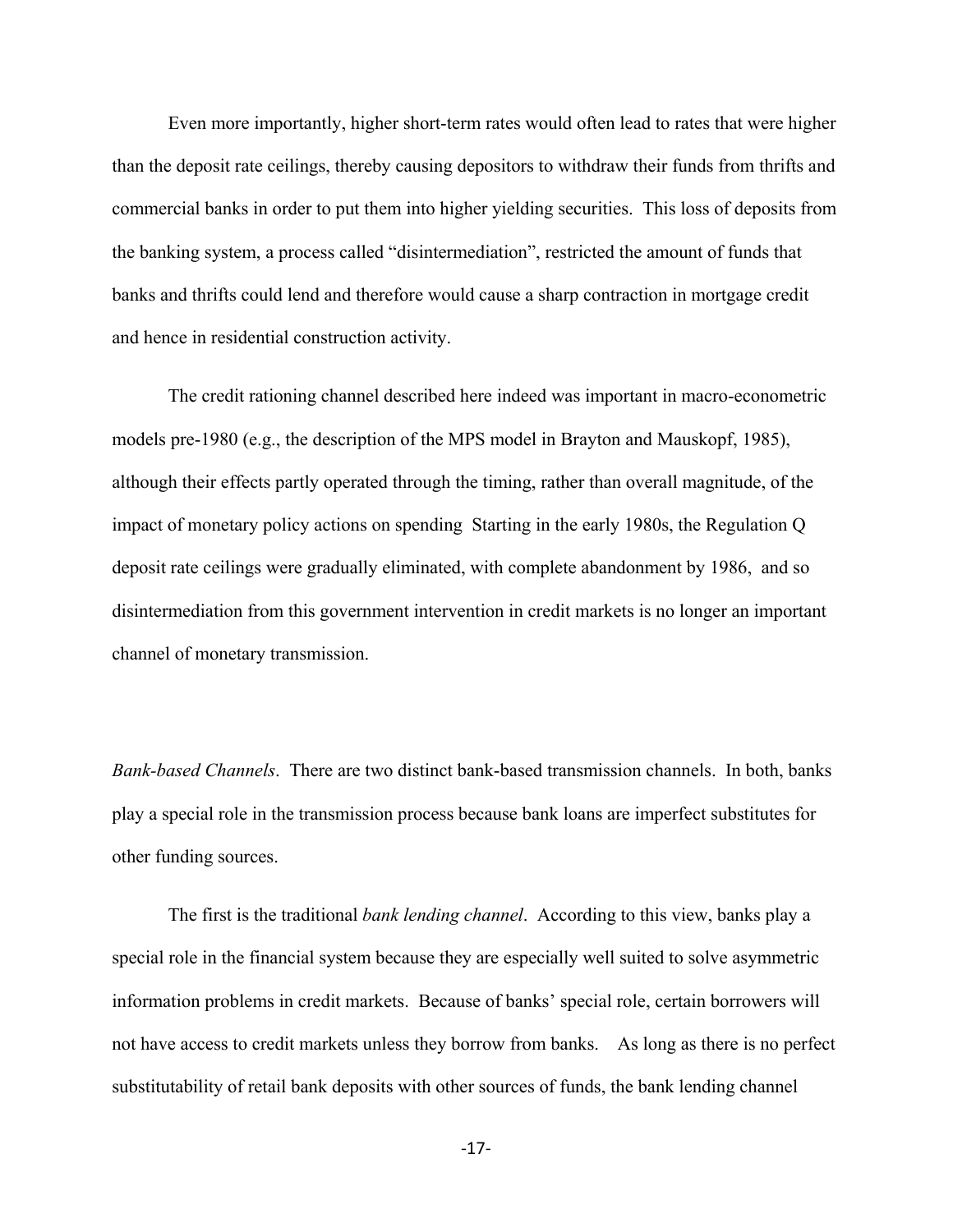operates as follows. Expansionary monetary policy, which increases bank reserves and bank deposits, increases the quantity of bank loans available. Because many borrowers are dependent on bank loans to finance their activities, this increase in loans will cause investment and consumer spending to rise.<sup>9</sup>

 An important implication of the bank lending channel is that monetary policy will have a greater effect on expenditure by smaller firms, which are more dependent on bank loans, than it will on large firms, which can get funds directly through stock and bond markets (and not only through banks.) Though the bank lending channel has been supported in empirical work (e.g., Gertler and Gilchrist, 1993, 1994, Kashyap and Stein, 1995, Peek and Rosengren, 1995a, 1995b, 1997), other research has raised doubts about the bank lending channel (see Romer and Romer, 1989, and Ramey, 1993). Lown and Morgan (2002) report results that suggest that bank lending may have an important role in macroeconomic fluctuations, but also find that the bank lending channel for monetary policy changes may be quite small. Iacoviello and Minetti (2008) present results that suggest the presence of a bank-lending channel for households in countries where mortgage finance is more bank dependent. Overall, the literature on the bank lending channel has focused on evidence showing its potential importance, but little work has been developed to provide an overall assessment of the *macroeconomic* importance of this channel, rather than its importance for certain classes of firms or banks, or for certain episodes.

 A separate bank channel is called the *bank capital channel*. In this channel, the state of banks' and other financial intermediaries' balance sheets has an important impact on lending. A fall in asset prices can lead to losses in banks' loan portfolios; alternatively, a decline in credit

<sup>9</sup> For surveys of the literature on the bank lending channel, see Bernanke and Gertler (1995) and Peek and Rosengren (1995b).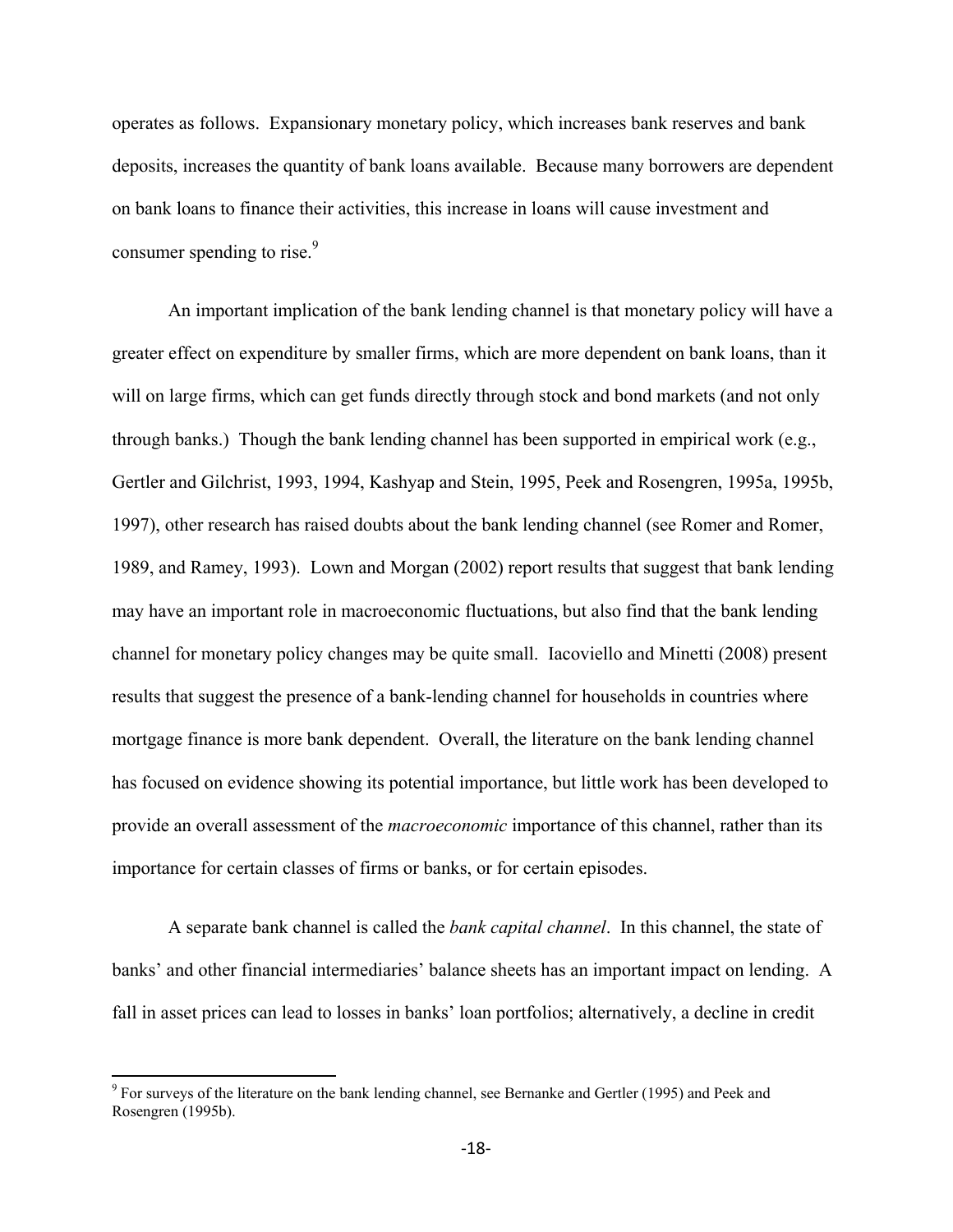quality, because borrowers are less able or willing to pay back their loans, may also reduce the value of bank assets. The resulting losses in bank assets can result in a diminution of bank capital, as has occurred during the recent financial crisis. The shortage of bank capital can then lead to a cutback in the supply of bank credit, as external financing for banks can be costly, particularly during a period of declining asset prices, implying that the most cost-effective way for banks to increase their capital to asset ratio is to shrink their asset base by cutting back on lending. This "deleveraging" process means that bank-dependent borrowers are now no longer able to get credit and so they will cut back their spending and aggregate demand will fall.<sup>10</sup>

Expansionary monetary policy can lead to improved bank balance sheets in two ways. First, lower short-term interest rates tend to increase net interest margins and so lead to higher bank profits which result in an improvement in bank balance sheets over time. Second, expansionary monetary policy can raise asset prices and lead to immediate increases in bank capital. In the bank capital channel, expansionary monetary policy boosts bank capital, lending, and hence aggregate demand by enabling bank-dependent borrowers to spend more.

 The bank lending and bank capital channels have typically not been built into either large scale macro-econometric models or DSGE models used in policy analysis. Despite this, awareness of the bank lending and bank capital channels has played an important role in the conduct of monetary policy in recent years. This was true in the early 1990s, when Alan Greenspan talked about "headwinds" in the economy as a result of the deterioration in bank balance sheets (see, for example, the discussion of credit channels and the MPS model in Mauskopf, 1990, and the description of the early 1990s in Reifschneider, Stockton, and Wilcox, 1997). While research documenting the policy process recently remains a future topic, the

<sup>&</sup>lt;sup>10</sup> See Van den Heuvel (2002) and Peek and Rosengren (2010.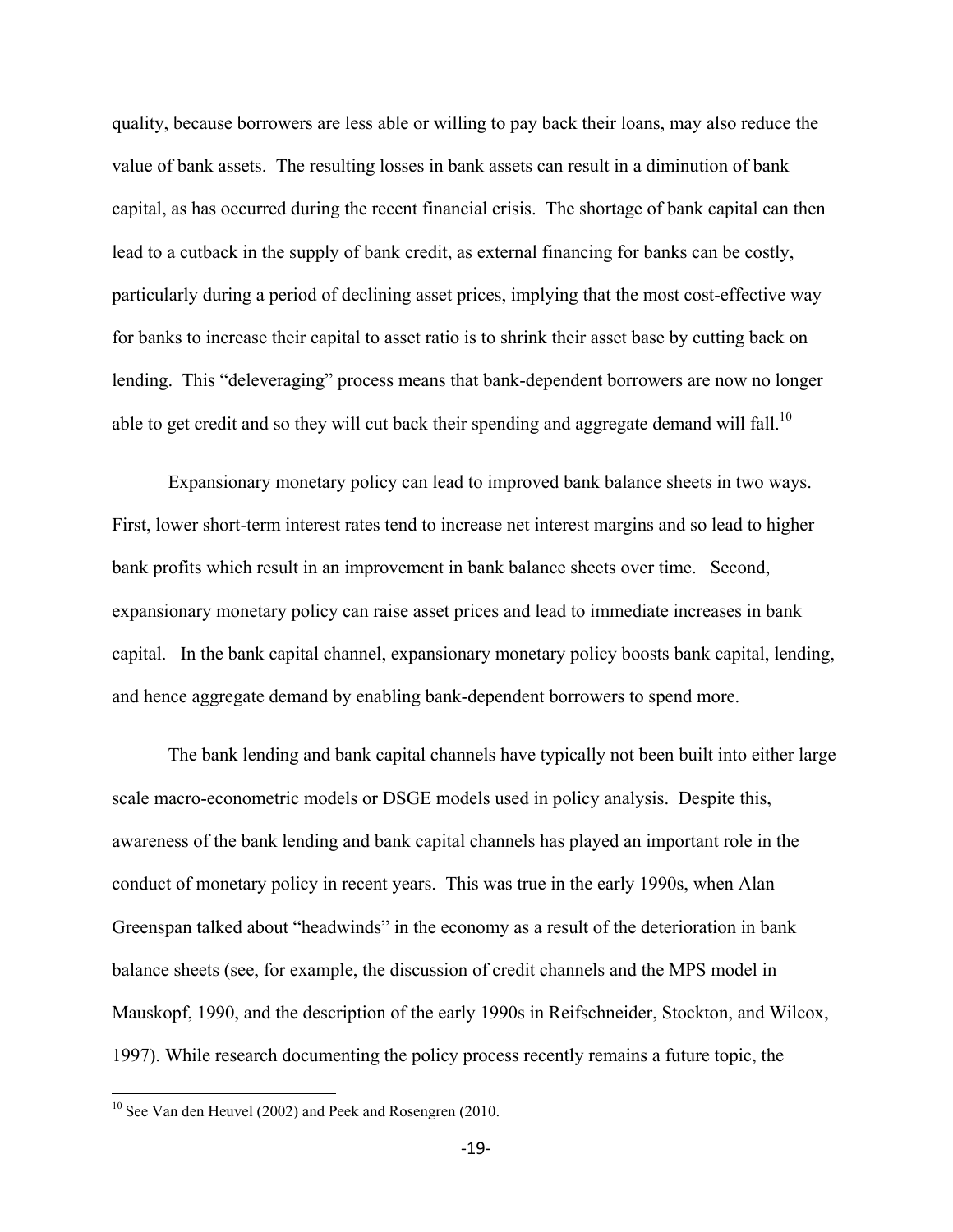importance of these channels in the recent crisis has been emphasized by policymakers and popular accounts (e.g., Mishkin, 2008, and Wessel, 2009). Moreover, research is now focused explicitly on incorporating such channels in mainstream models used in policy analysis (e.g., Meh and Moran, 2008, Angeloni and Faia, 2009, Gerali et al, 2009, and Gertler and Kiyotaki, 2010).

*Balance Sheet Channel.* Like the bank lending channel, the balance sheet channel arises from the presence of asymmetric information problems in credit markets. When an agent's net worth falls, adverse selection and moral hazard problems increase in credit markets. Lower net worth means that the agent has less collateral, thereby increasing adverse selection and increasing the incentive to boost risk-taking, thus exacerbating the moral hazard problem. As a result, lenders will be more reluctant to make loans (either by demanding higher risk premia or curtailing the quantity lent), leading to a decline in spending and aggregate demand. A particularly convenient, and widely adopted, model of this type is he financial accelerator framework of Bernanke and Gertler (1989) and Bernanke, Gertler and Gilchrist (1999), in which lower net worth increases the problems associated with asymmetric information in debt financing, thereby increasing the external finance premium.

 Monetary policy affects firms' balance sheets in several ways. As we have seen, contractionary monetary policy leads to a decline in asset prices, particularly equity prices, which lowers the net worth of firms. Contractionary monetary policy therefore causes adverse selection and moral hazard problems to worsen, which leads to a decline in lending, spending and aggregate demand. Another way that monetary policy can affect firms' balance sheets is

‐20‐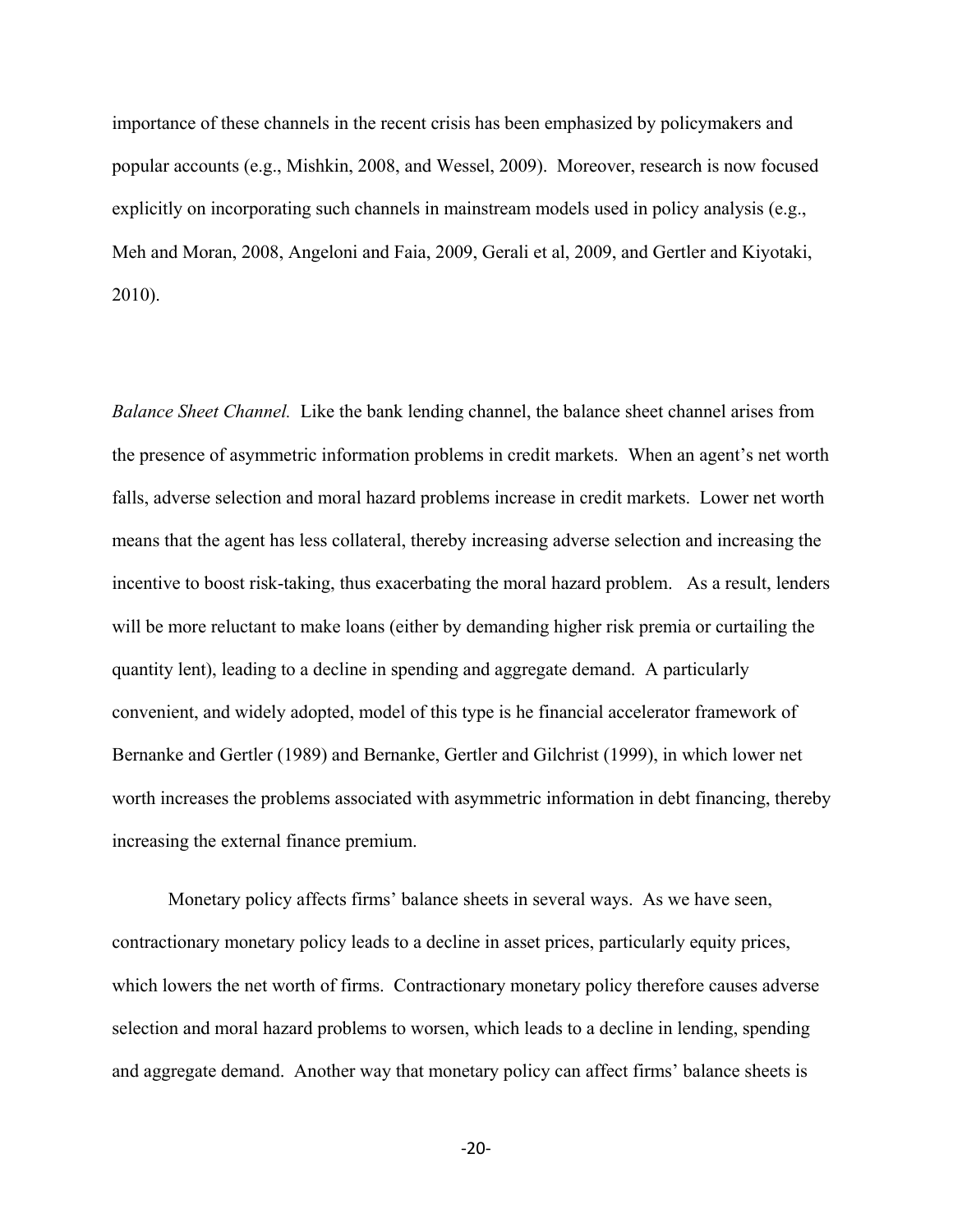through cash flow, the difference between cash receipts and cash expenditure. Contractionary monetary policy, which raises interest rates, causes firms' interest payments to rise, thereby causing cash flow to fall. With less cash flow, the firm has fewer internal funds and must raise funds externally. Because external funding is subject to asymmetric information problems and hence an external finance premium, additional reliance on external funds boosts the cost of capital, curtailing lending, investment and economic activity. An interesting feature of the cash flow channel is that *nominal* interest rates affect firms' cash flow, in contrast to the role of the real interest rate emphasized in neoclassical channels. Furthermore, the short-term interest rate plays a special role in this transmission mechanism, because interest payments on short-term (rather than long-term) debt typically have the greatest impact on firms' cash flow. Different variants of the balance sheet channel have been recently considered in investigating optimal monetary policy in the presence of credit frictions. Examples include Curdia and Woodford (2009) and Carlstrom, Fuerst and Paustian (2009).

These types of balance sheet channels also affect households. For example, an increase in house prices leads to more potential collateral for the homeowner, which may improve both the amount and terms of credit available to these households. In other words, higher house prices can reduce the external finance premium or relax constraints on the quantity of credit available to a household. In principle, other assets affecting household net worth could similarly affect the cost of external funds or quantity of credit available to households. A number of empirical studies have suggested that changes in home values have had important effects on households' access to credit and spending (Hatzius, 2005, and Benito and others, 2006). Some modeling efforts, and associated empirical work, have also found support for financial accelerator mechanisms related to housing and household expenditures (e.g., Iacoviello, 2005

‐21‐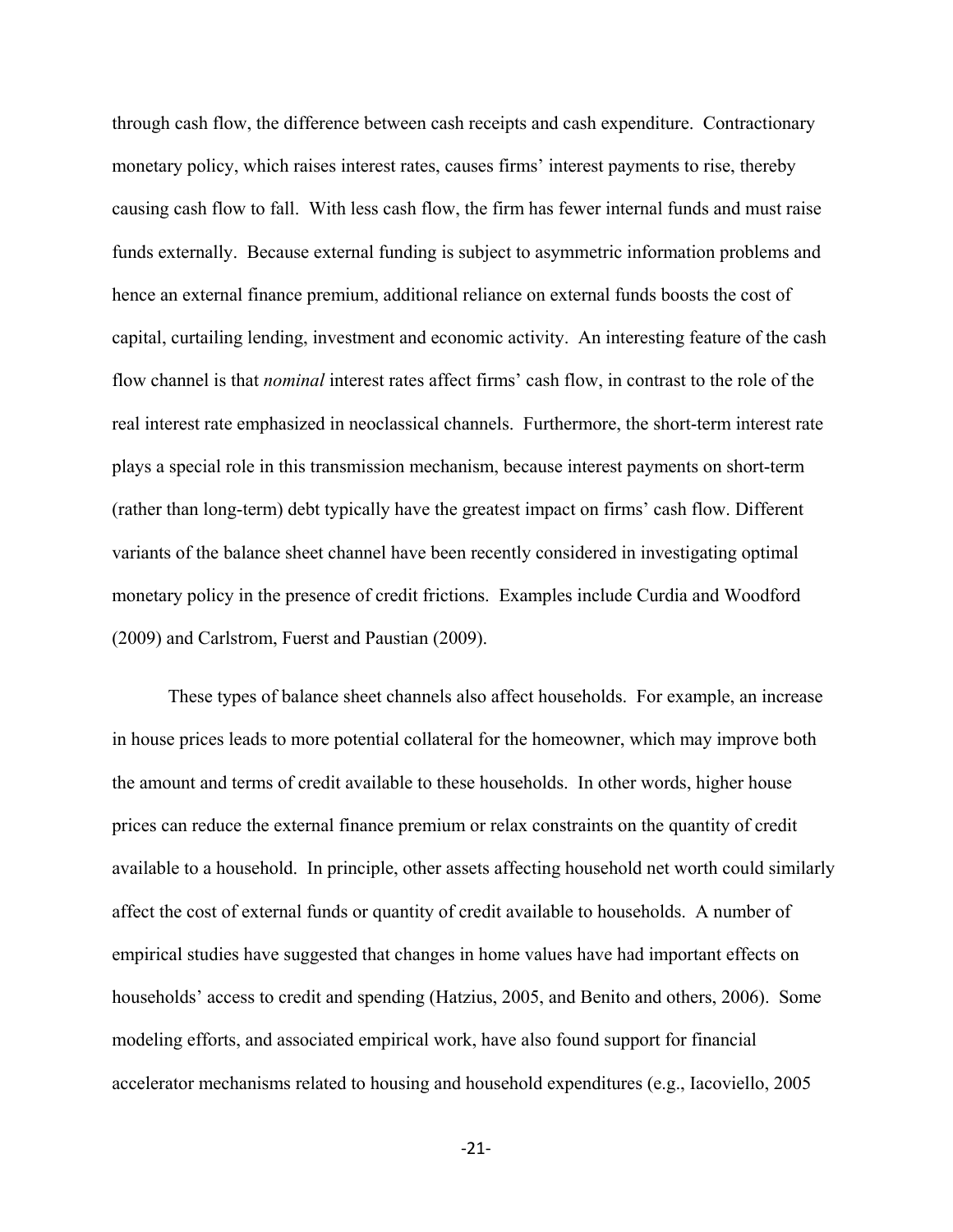and Iacoviello and Neri, forthcoming). The importance of rising house prices in relaxing credit constraints and stimulating consumer spending is clearly dependent on how costly it is to withdraw housing equity and thus on the efficiency of mortgage markets that enable homeowners to overcome credit constraints. In countries with better-developed mortgage markets, consumer spending may therefore be more sensitive to increases in house prices.<sup>11</sup> Indeed, Calza, Monacelli, and Stracca (2007) find that the correlation of consumption growth with changes in house prices is higher in economies with more-developed mortgage finance systems; Iacoviello and Minetti (2008) present evidence that the balance sheet channel affecting households is stronger in countries with less developed mortgage finance systems.<sup>12</sup>

# **III. WHY THE MONETARY TRANSMISSION MECHANISM MAY HAVE CHANGED?**

 $11$  Major differences exist across mortgage markets in advanced industrial countries (Calza, Monacelli, and Stracca, 2007). Mortgage markets in the United States are considered to be among the most developed; in some other countries, mortgage lending is hobbled by relatively weak bankruptcy laws and difficulties in seizing collateral. In Italy, for example, where procedures to repossess collateral are lengthy and expensive, the average loan-to-value ratio on mortgages is relatively low (50 percent, versus 70 percent for the United States), and the ratio of mortgage debt to GDP is likewise low (15 percent, versus 70 percent for the United States).

 $12$  Another way of looking at how the balance sheet channel may affect consumer spending is through liquidity effects on consumer durable and housing expenditure which have been found to be an important factor affecting aggregate demand during the Great Depression (Mishkin, 1978). In the liquidity effects view, balance sheet effects work through their impact on the consumers' desire to spend rather than on lenders' desire to lend. Because of asymmetric information about their quality, consumer durables and housing are very illiquid assets (Mishkin, 1976). If as a result of a bad income shock, consumers need to sell their consumer durables or housing to raise money, they would expect a big loss because they would not get the full value of these assets in a distress sale. (This is the manifestation of the lemons problem described by Akerlof, 1970.) In contrast, if consumers expect a higher likelihood of finding themselves in financial distress, they would rather hold fewer illiquid consumer durable or housing assets and more liquid financial assets. When consumers have a large amount of financial assets relative to their debts, their estimate of the probability of financial distress is low, and they will be more willing to purchase consumer durables or housing. Expansionary monetary policy boosts the value of financial assets; consumer durable expenditure and housing purchases then rise because consumers have a more secure financial position and a lower estimate of suffering financial distress. Liquidity effects therefore lead to another household balance sheet channel for monetary transmission.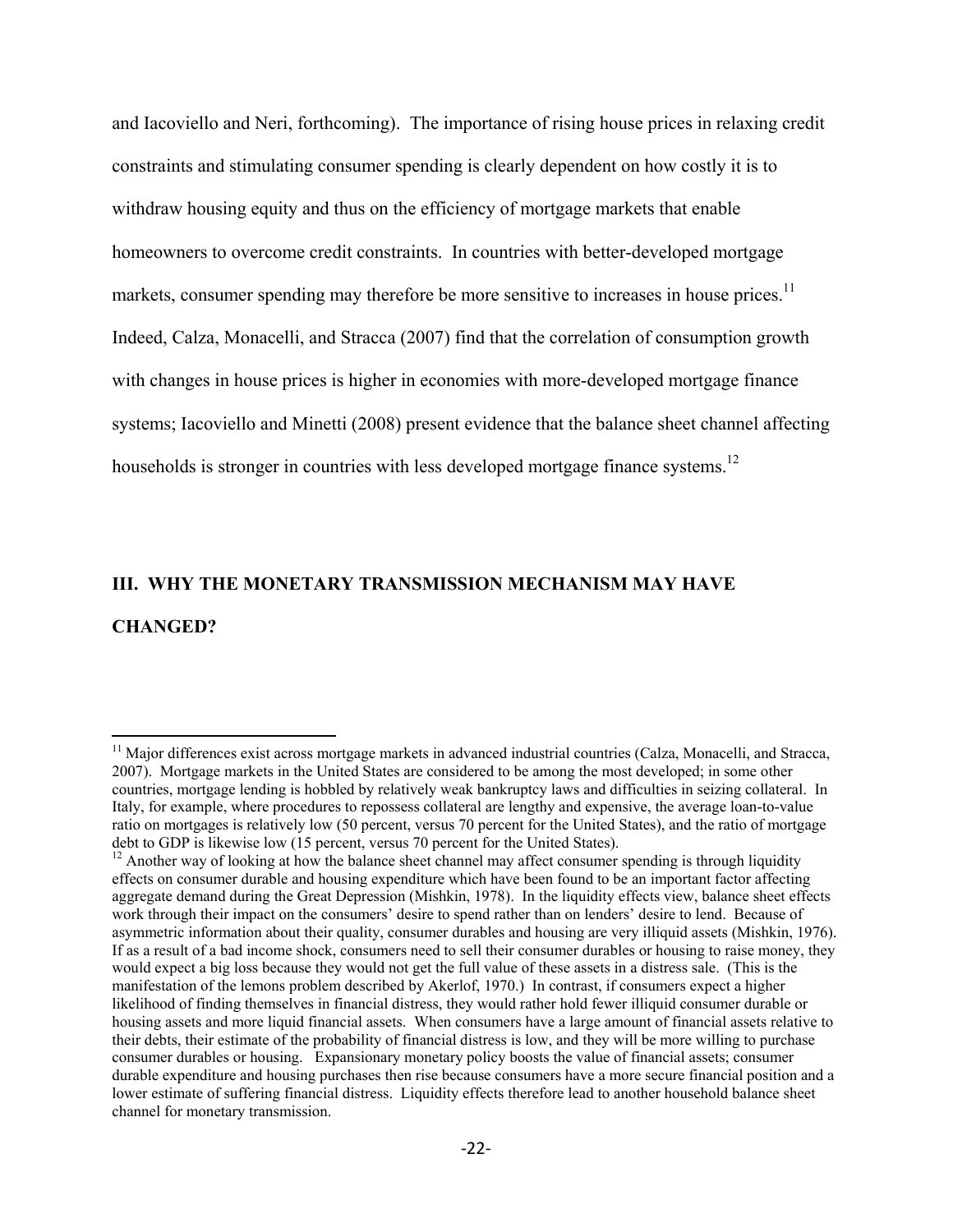The survey of the different channels of monetary transmission provides two primary reasons why the monetary transmission mechanism may have changed over time: structural changes in the economy, particularly credit markets, and the interaction between changes in monetary policy actions and the way expectations are formed.<sup>13</sup>

# **Institutional Changes in Credit Markets**

Changes in the institutional structure of credit markets have the potential to alter the monetary transmission mechanism, particularly by affecting market imperfections that are the source of the non-neoclassical channels.

One major change in credit markets over the years was the removal in the 1980s of many of the restrictive regulations which limited thrifts to making long-term fixed-rate mortgages and limited the interest rate that financial institutions could pay on their deposits with deposit rate ceilings. The result of this financial liberalization is that the disintermediation process in which higher interest rates led to a reduced supply of mortgages from thrift institutions is no longer operational. Large swings in credit supply in the mortgage market resulting from an increase in interest rates that limited the ability of mortgage-issuing institutions to acquire funds are thus no

<sup>&</sup>lt;sup>13</sup> One potentially important factor affecting monetary transmission arises from the increased pace of globalization and consequent increased openness of the U.S. and other economies. With traded goods becoming a more important sector of the economy, exchange rate movements have the potential to have a larger effect on aggregate spending. Hence the exchange rate channel of monetary transmission may have become more important over time. Such changes are likely even more important for small economies. However, these are likely less important for the United States, despite the increased importance of trade, because the *net* effect on aggregate demand from international trade following a monetary policy innovation tends to be close to zero, as the exchange-rate induced movements in exports tend to be offset, on net, by shifts in imports related to the accompanying changes in domestic demand. For this reason, we do not focus on this channel much in our subsequent empirical work.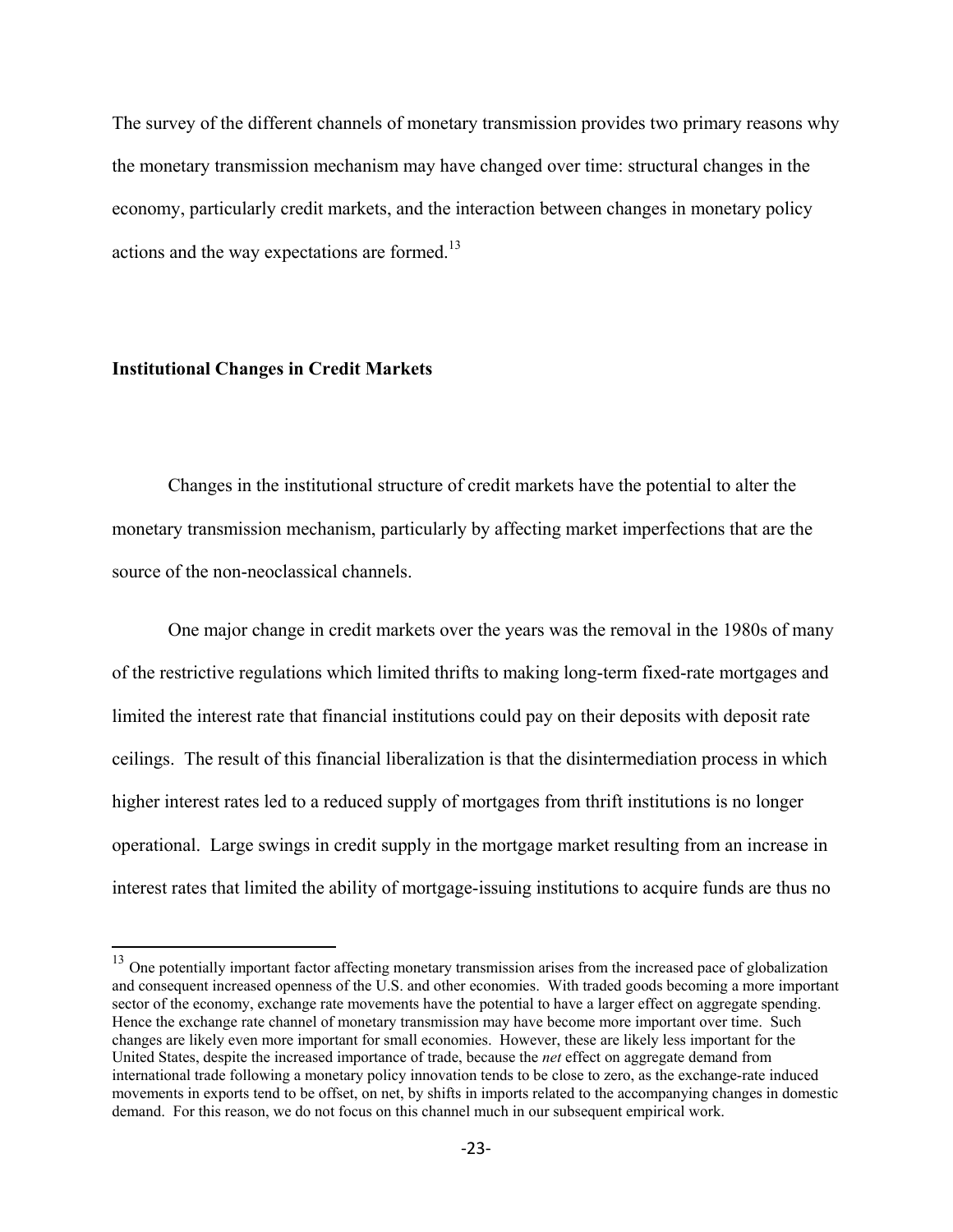longer a feature of the economy. Since this channel of monetary policy transmission was important prior to 1980, its absence currently would weaken the impact of monetary policy on residential construction.

In addition, the growth of securitization in the mortgage market also has weakened credit supply effects in the mortgage market and has tightened the link between market interest rates and interest rates on residential mortgages. As shown in Table 2, banks provided most home mortgage credit in the 1966-1970 period; however, the GSEs (and securitization) grew increasingly important over the next two decades, funding a nearly equal share of home mortgage credit by 1986-1990; and GSEs came to dominate such credit provision over the 2004- 2008 period, with other sources accounting for a share similar to that of banks.

In the pre-1980s period, residential construction fell very quickly in response to tighter monetary policy, while mortgage rates responded gradually. In contrast, after the 1980s, mortgage rates respond more quickly and persistently to changes in monetary policy. As a result, monetary policy now primarily affects housing through pricing channels rather than through credit supply restrictions, as was the case before 1980 (Mauskopf, 1990; McCarthy and Peach, 2002). This means that the response of residential construction is more delayed than in earlier periods and is smaller initially. However, these changes are to a significant degree shifts only in the short-run timing of responses.

 The second major change in the credit markets is that improvements in information technology have improved the efficiency of credit markets, allowing a wider set of institutions to become engaged in extending credit. Particularly noteworthy in this regard is the growth of securitization, the transformation of otherwise illiquid financial assets (such as residential

‐24‐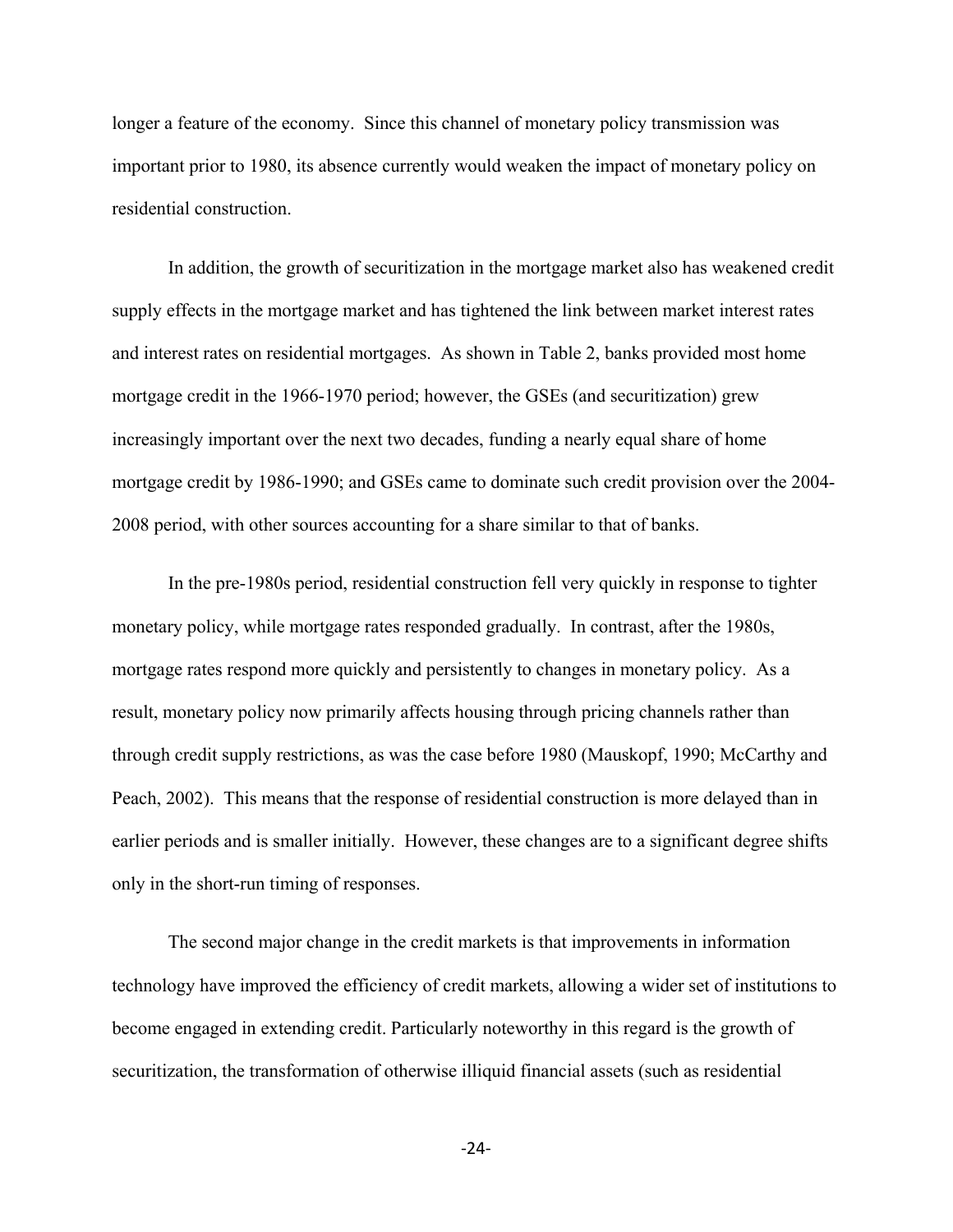mortgages, auto loan, small business loans and credit card receivables), which have typically been the bread and butter of banking institutions, into marketable securities. Securitization has led to the enormous expansion of the so-called "shadow banking system," in which bank lending has been replaced by lending via the securities market. The growth of the shadow banking system has had two enormous impacts. First it has enabled borrowers to bypass banks to get credit. The result has been a shrinking share of credit that is provided by banks. Second is that the shadow banking system has led, at least until the recent financial crisis, to wider access to credit by a larger percentage of the population, which is sometimes referred to as the "democratization of credit."

 The first impact, which indicates that the banking system is playing a smaller role in credit markets, suggests that the bank lending and bank capital channels may be less important than they were previously. However, the relative strength of these channels, at least in typical times, has always been a subject of controversy (as discussed earlier), and hence there is little evidence documenting variation over time in the importance of this channel; for example, Miron, Romer, and Weil (1994) examine a long span of U.S. history and find little evidence that the changing nature of financial markets has affected the importance of the bank lending channel, in part because they find very limited evidence for such a channel. However, we have recently seen a substantial shrinkage in the shadow banking system as a result of the recent financial crisis; it is certainly possible, and perhaps probable, that the bank lending and bank capital channels may become more important than they have been in recent years.

 The second impact, the democratization of credit, has led to much easier access to credit. For example, in the United States, down-payment requirements have been falling, along with refinancing costs, and the use of credit scoring has widened access to housing and other loans

‐25‐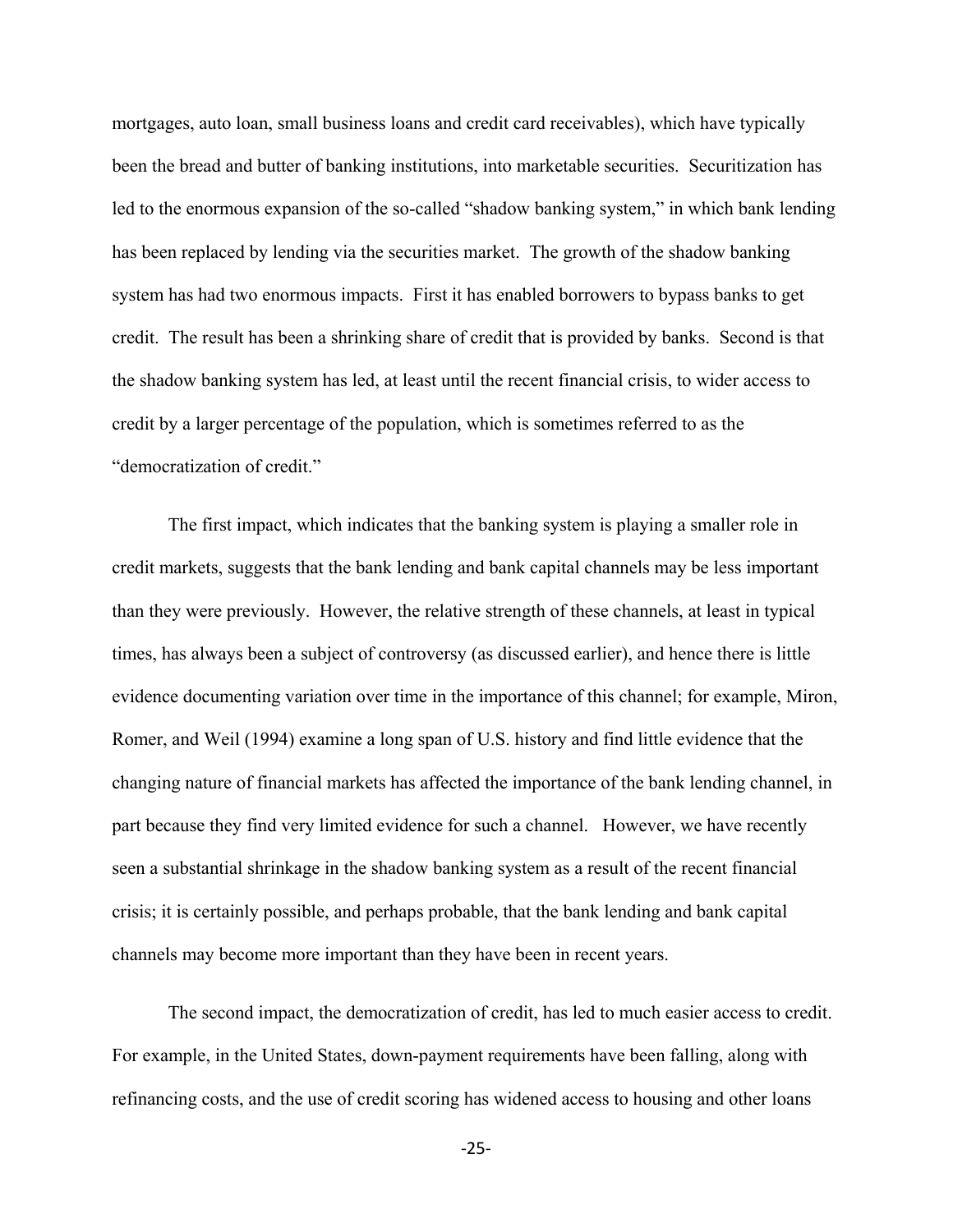(e.g., Edelberg, 2006). These developments may have increased the role of balance sheet channels for households, perhaps increasing the responsiveness of consumer spending to changes in house prices (for example, Aoki, Proudman, and Vlieghe, 2002). But a greater balance sheet channel could be offset by other impacts of increased access to credit. For example, better household access to credit could lower the sensitivity of consumer spending to transitory income shocks – as suggested by Dynan, Elmendorf, and Sichel (2006), who find evidence that the sensitivity of consumption to transitory income shocks has fallen in the United States since the mid-1980s. Support for that view also comes from microeconomic evidence that households use mortgage refinancing to buffer their spending from income shocks (Hurst and Stafford, 2004) and that the propensity to refinance mortgages has increased as a result of structural changes in the mortgage market, such as the development of credit scoring (Bennett, Peach, and Peristiani, 2001). Such a decreased sensitivity to transitory income shocks could reduce the responsiveness of spending to monetary policy shifts indirectly by altering the impact on consumption of income.

#### **Changes in the Way Expectations Are Formed**

While we have only touched on expectations in our survey so far, one of the most important shifts in the practice of monetary policy, and hence potentially in its transmission to activity and inflation, is the manner in which the "management of expectations" has become an important tool of monetary authorities throughout the world. Shifts in the behavior of the monetary authority can affect the transmission mechanism importantly. These effects have two forms,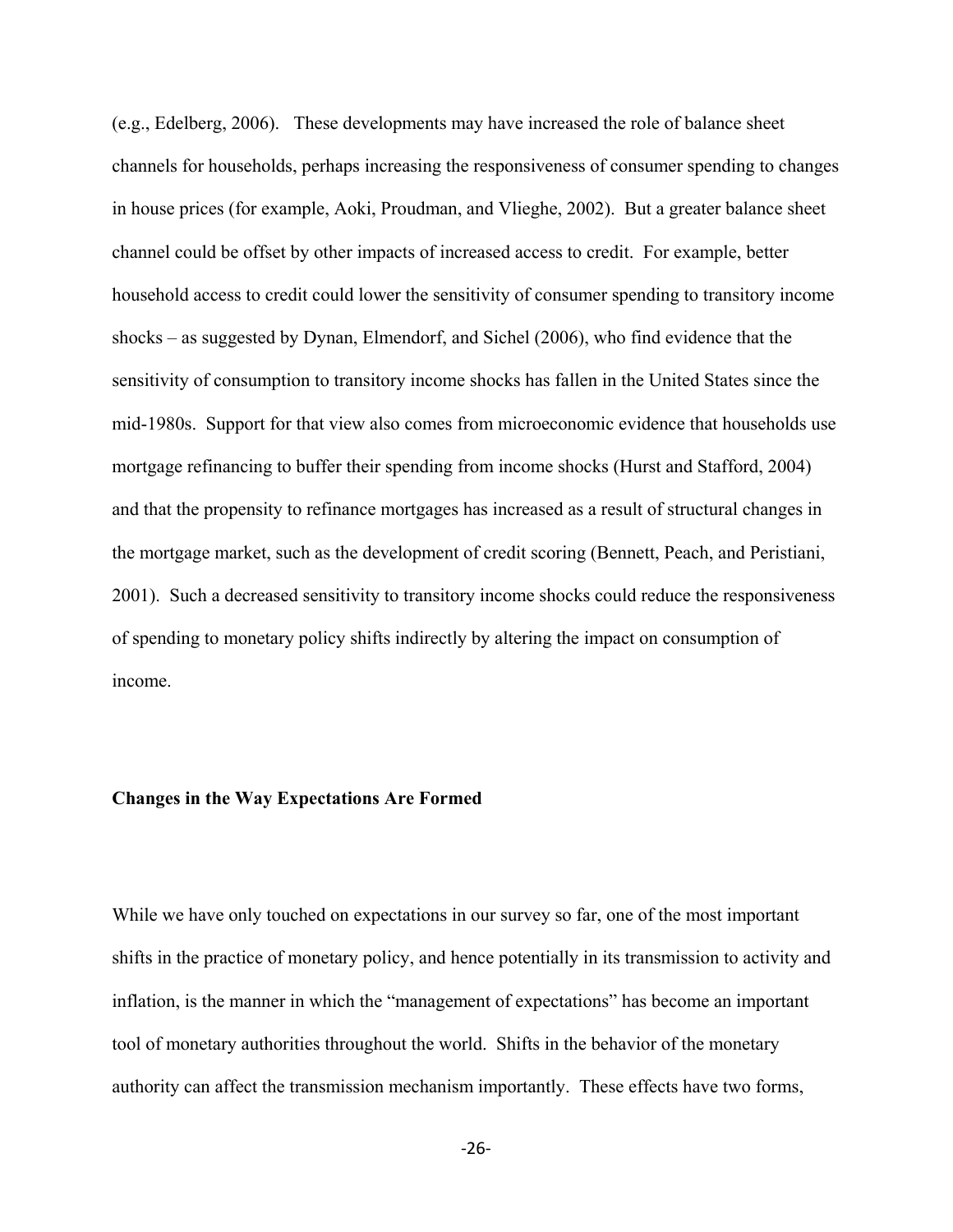both of which are likely to be quantitatively important. First, expenditures depend directly on the expected path of policy rates through the influence of this path on asset prices; for example, if a rise in the policy rate is expected to be more persistent, the expectations hypothesis of the term structure indicates that the impact on long-term interest rates will be larger than if it is expected to be temporary. Second, the nature of the policy rule can have important feedback effects through its influence on expected spending and inflation; for example, policy behavior that responds strongly to deviations of output from potential and deviations of inflation from desired levels will lead to greater stability in expectations for income and inflation, and hence greater stability in actual spending and inflation. Indeed, some research has emphasized the potential importance of changes in policy behavior of this type in shifts in the aggregate impact of monetary policy actions (e.g., Boivin and Giannoni, 2006). We will examine the potential evidence for such changes in some detail in section V.

 While the potential importance of the expectations channel is especially apparent in simple New-Keynesian models (e.g., Woodford, 2003) and their DSGE descendents, the potential for large quantitative effects is not confined to this class of models. For example, the approach in Taylor (1993), which emphasizes expectations channels but is less strictly tied to specific microeconomic optimization problems, also allows for potentially powerful effects. And the reduced-form expectations approach followed in the most commonly-used version of the FRB/US model (based on small vector-autoregressive systems for expectations formation) also allows for potentially large effects; indeed, Reifschneider, Tetlow, and Williams (1999) report that more than ½ of the effect of monetary policy on activity over the first year of a change in the federal funds rate reflects the expectations channel, rather than direct interest rate, wealth, or exchange rate channels.

‐27‐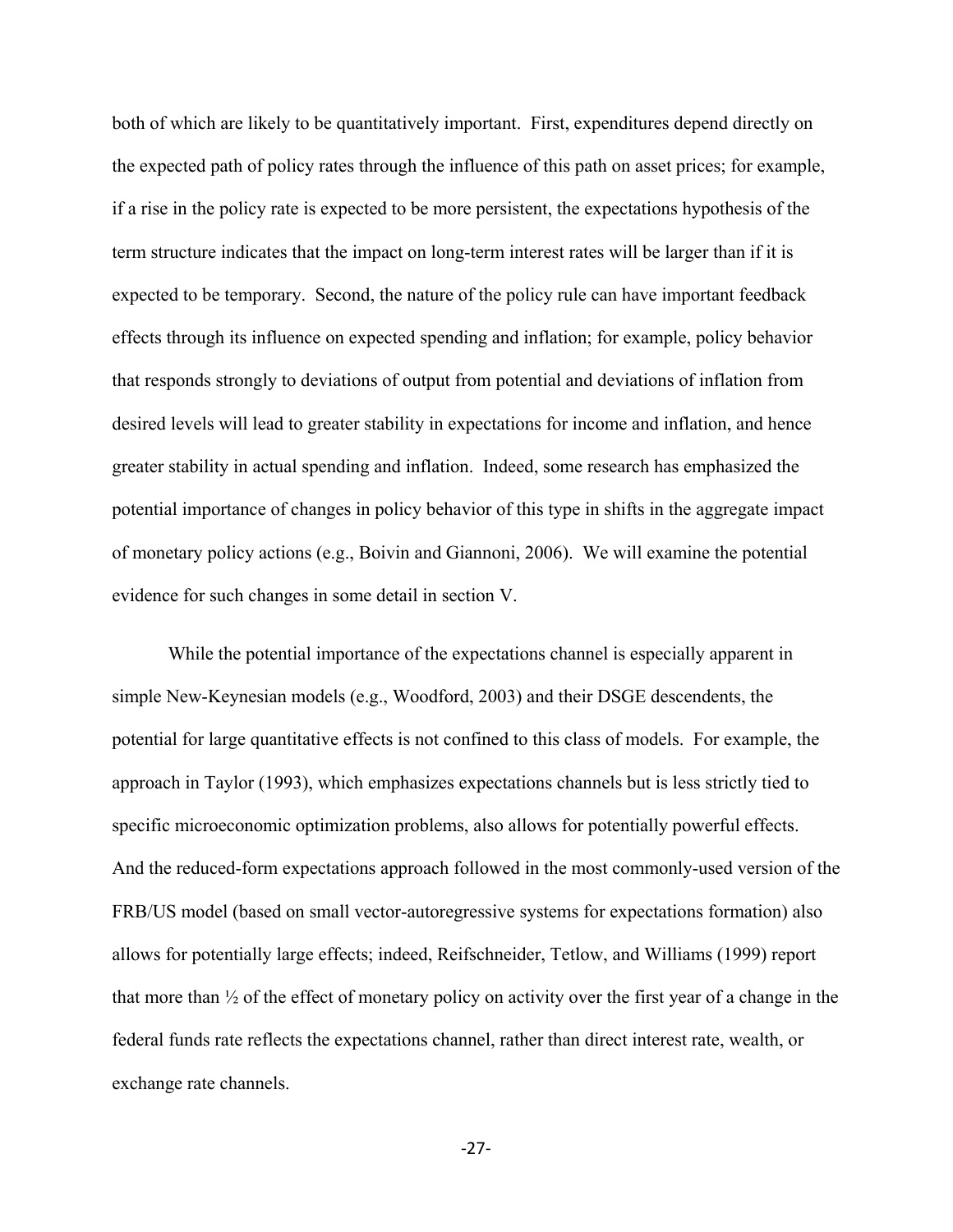# **IV. HAS THE EFFECT OF MONETARY POLICY ON THE ECONOMY CHANGED? AGGREGATE EVIDENCE**

As discussed in the previous section, there are potentially many developments that could have implied a change in the way monetary policy transmits to the economy. But before investigating the causes, the first set of questions to investigate is whether the effect monetary policy on the economy – in particular real activity, prices and their key components – has changed in a meaningful way over time and how. In this section we review the existing results on this question and provide some new evidence.

## **Modeling the Monetary Transmission Mechanism**

One crude and simple way to measure the effect of monetary policy on a variable of interest is to regress this variable on the monetary policy instrument as well as, perhaps, additional control variables. The estimated coefficient on the policy instrument is interpreted as the sensitivity of that variable to monetary policy and changes in this sensitivity as suggestive of a change in the transmission of monetary policy. However, since, in the context of such regressions, exogenous sources of policy changes are not clearly isolated and causality is not well established, these are not the only potential interpretations. For instance, the estimated coefficients might instead be capturing the response of monetary policy to these variables, rather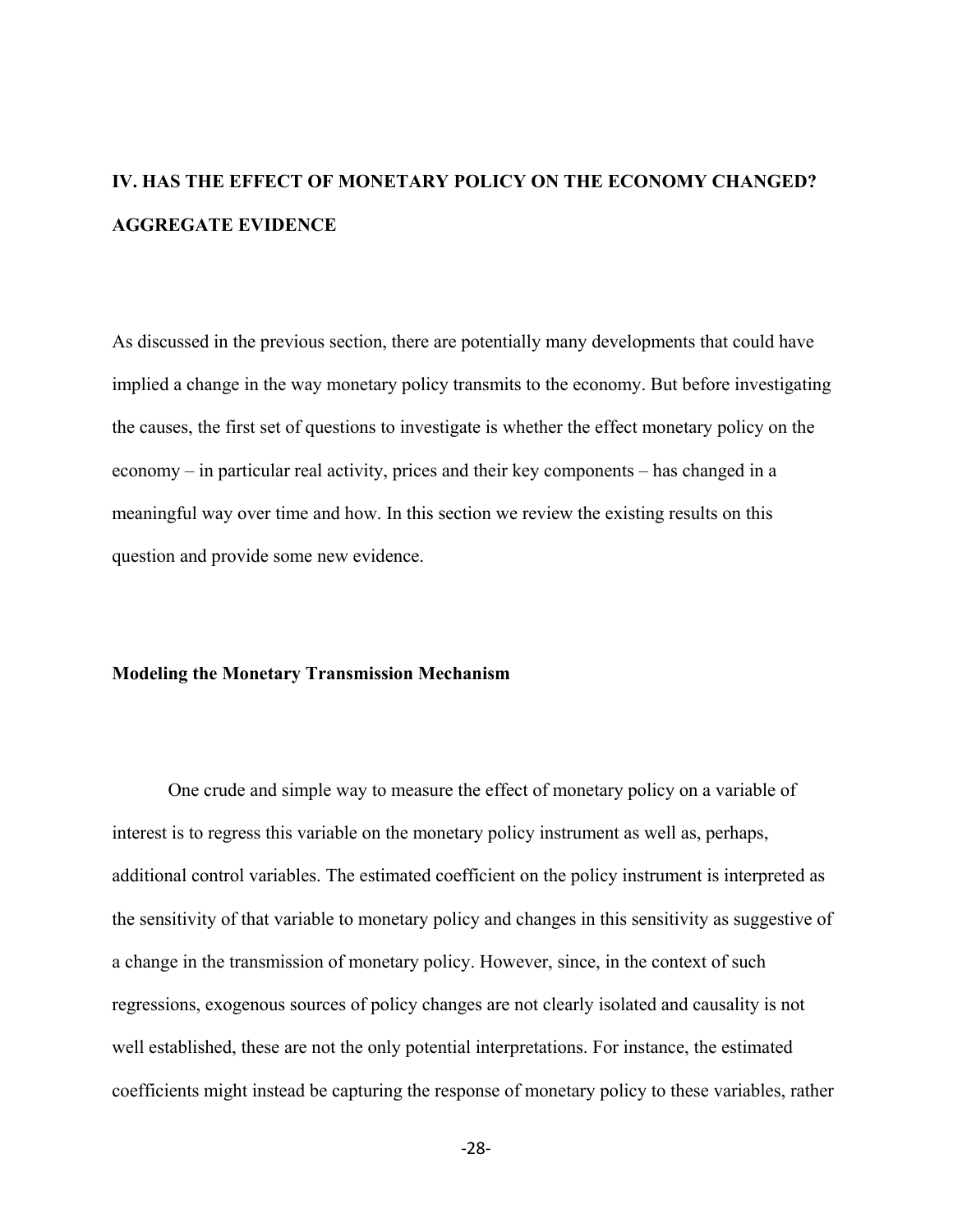than the opposite, as intended; indeed, we highlighted the pitfalls of reasoning from such reduced-form correlations in our presentation of the shifts in raw correlations in the first section<sup>14</sup>

To be able to go beyond this reduced form evidence and establish a causal link, the main general strategy used in the literature consists of using what is believed to be an exogenous source of variation in the monetary policy instrument and tracing out its effect on key variables capturing the aggregate behavior of the economy. This is typically achieved in the context of a system of equation where just enough restrictions are imposed to identify the exogenous source of variations in monetary policy, but that is otherwise left free of a priori assumptions on the structure of the economy. This has the virtue of providing robust estimates of the effect of monetary policy, in the sense that they are consistent with a large class of linear structural models. However, that also means that while these models are useful to document the effect of monetary policy on the economy, their use in determining the cause of the change, a question we take up in the next section, is more limited.

The class of empirical models considered in the literature, and that we discuss below, can all be seen as special cases of a general factor-augmented vector autoregression (FAVAR)

 $14$  A variant of this reduced-form approach has examined the evolution of the transmission of monetary on disaggregated categories of expenditures; these studies typically involve either regressions of the expenditure category of interest on the short-term policy rate or on oher interest rates, with auxiliary reduced-form equations specified to link these other interest rates to the short-term policy rate. They generally find a reduced interest sensitivity of residential investment (e.g., Friedman, 1989; Mauskopf, 1990; and Dynan, Elmendorf, and Sichel, 2006). These studies uniformly attribute this shift to financial deregulation and financial innovations. Results for other expenditure categories are ambiguous. For consumption, Friedman (1989) reports lower interest sensitivity, while Akhtar and Harris (1987) and Mauskopf (1990) report no change. For nonresidential investment, Mauskopf (1990) reports lower interest sensitivity, Akhtar and Harris (1987) report no change, and Friedman (1989) reports some increase in sensitivity. Overall, we are hesitant to place too much weight on these studies given their reducedform approach. Nonetheless, we read these studies, and others, as somewhat ambiguous, with perhaps moderate evidence of reduced interest sensitivity in the aggregate, most likely reflecting the regulatory and other changes in mortgage finance that have eliminated the credit restrictions associated with disintermediation following interest rate increases in the period prior to the 1980s.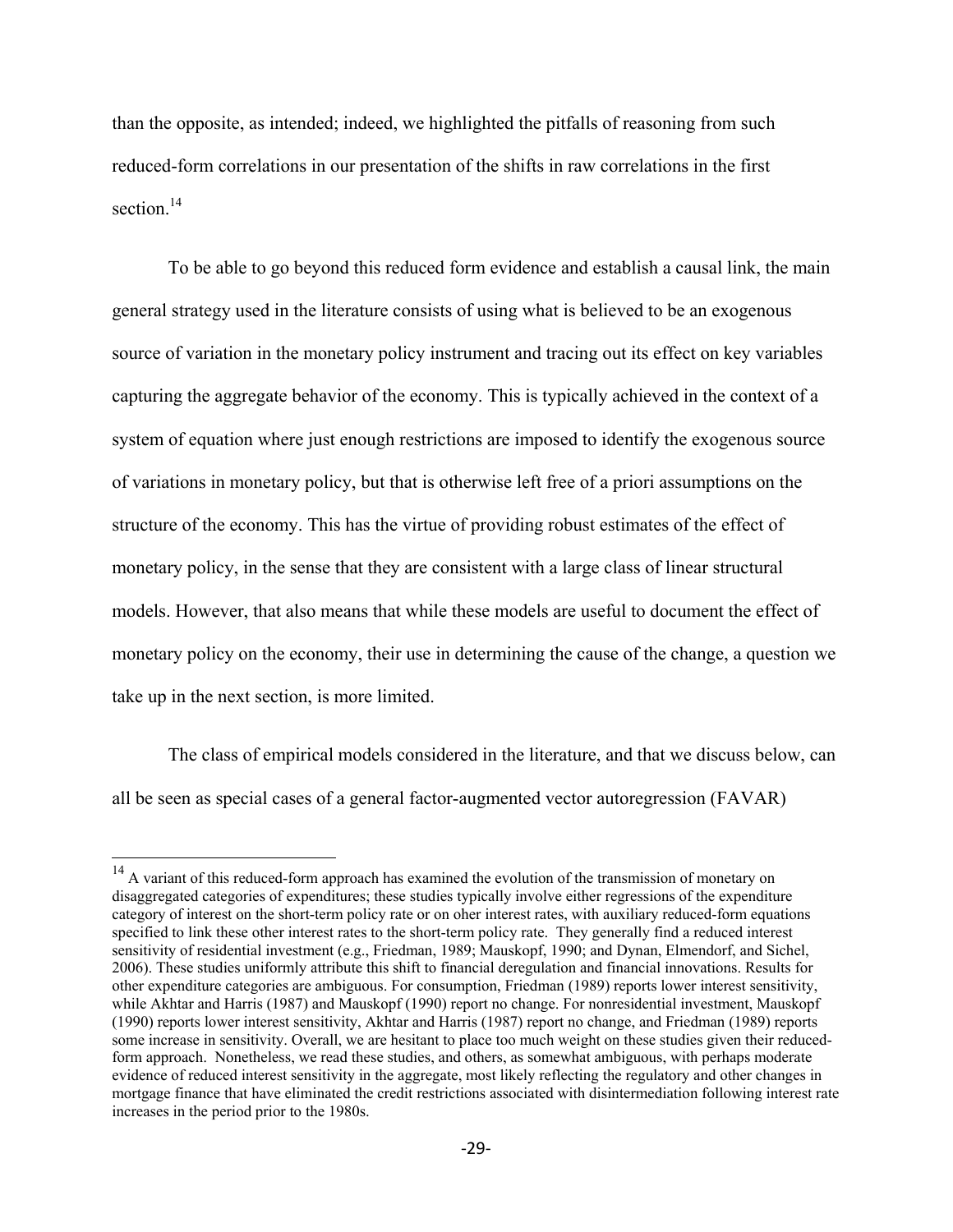model.<sup>15</sup> It is thus useful to start by first introducing this general class of empirical models. In its general form, FAVAR has the following state-space representation:

(1)  $X_t = \Lambda F_t + e_t$ 

$$
(2) \qquad F_t = A(L)F_{t-1} + u_t
$$

where  $X_t$  denotes a potentially long vector of observed macroeconomic indicators of interest,  $F_t$ is a vector of potentially unobserved variables governing the co-movements of the observable macroeconomic variables,  $e_t$  is a variable specific observational error and finally  $u_t$  are innovations that are linear combinations of the structural macroeconomic shocks, one of which is the monetary policy shock. Equation (1) states that observable macroeconomic indicators are *potentially* imperfect measures of the latent macroeconomic forces. Equation (2) states that the evolution of the co-movements among the macroeconomic indicators is governed by a set of common factors,  $F_t$ , that follow a vector autoregression (VAR).

This empirical setup is appealing because it is consistent with a large class of linear rational expectation structural models and can accommodate various assumptions about the information set available to the agents, the monetary authority or the econometrician.<sup>16</sup> By far, the most common approach in the literature we survey below is to assume that the set of relevant fundamental macroeconomic concepts, such as real activity, inflation and interest rate, is perfectly observed by the econometrician. In that case, equation (1) boils down to a set of identities,  $F_t$  is observed, and the system (1) – (2) collapses to equation (2), which becomes a standard VAR in terms of observable macroeconomic indicators. All the VARs that have been

<sup>&</sup>lt;sup>15</sup> See Bernanke, Boivin and Eliasz (2005).

<sup>&</sup>lt;sup>16</sup> See Boivin and Giannoni (2008) for an illustration.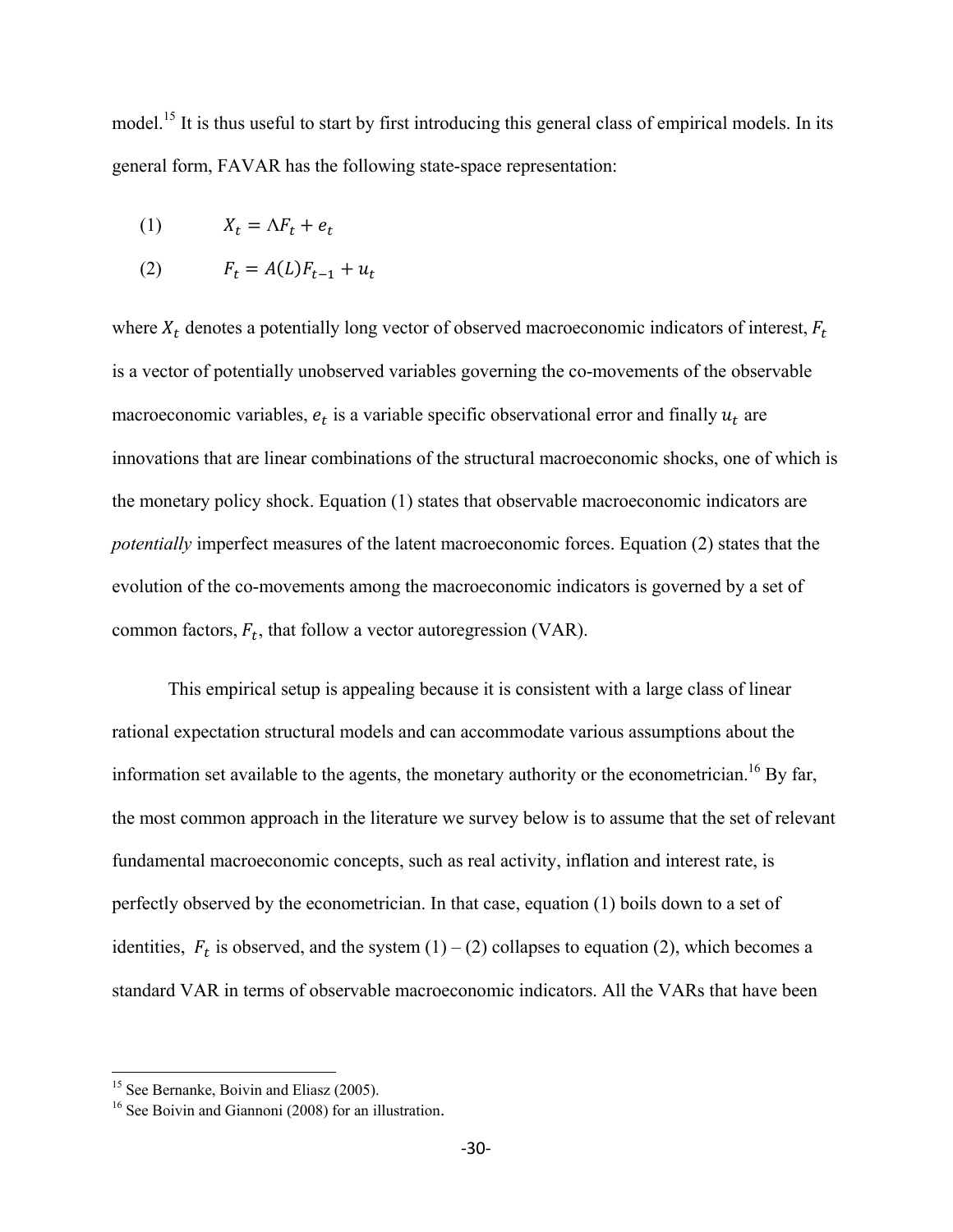used to investigate the effect of monetary policy can thus be seen as a special case of system (1) – (2). They differ by the macroeconomic indicators they choose to include in  $F_t$ .

Uncovering the monetary transmission mechanism within this empirical framework requires imposing restrictions to identify a structural shock corresponding to an exogenous change in monetary policy from  $u_t$ . In the special case of VARs, these restrictions often amount in practice to restrictions on the contemporaneous responses among the variables  $F_t$ . Given an identification scheme, the effect of the monetary policy on the variables in a standard VAR consists of computing from the estimated model the dynamic effect of an identified monetary policy shock. This can be computed for any variables included in a VAR.

The standard VAR approach assumes that the dynamics of the macroeconomy can effectively be summarized by a handful of observable macroeconomic indicators. One reason why this might be unrealistic is that the true concepts of interest, such as real activity and inflation, might not be perfectly measured by any observable macroeconomic indicators. In that case, wrongly asserting that a specific measure correspond to a particular theoretical concepts might lead to biased estimates of the effect of monetary policy. Proper estimation would require recognizing the presence of such observational errors and once this is recognized, a potentially large set of macroeconomic indicators could conceivably carry useful information about the true state of the economy. This is why Bernanke, Boivin and Eliasz (2005) proposed the more general FAVAR framework characterized by equations  $(1) - (2)$ .

While retaining the flavor of the VAR, the general FAVAR framework allows relaxing the assumptions that the relevant theoretical concepts of interest are known and perfectly observed by the econometricians. Instead, it treats observable variables as noisy indicators of the

‐31‐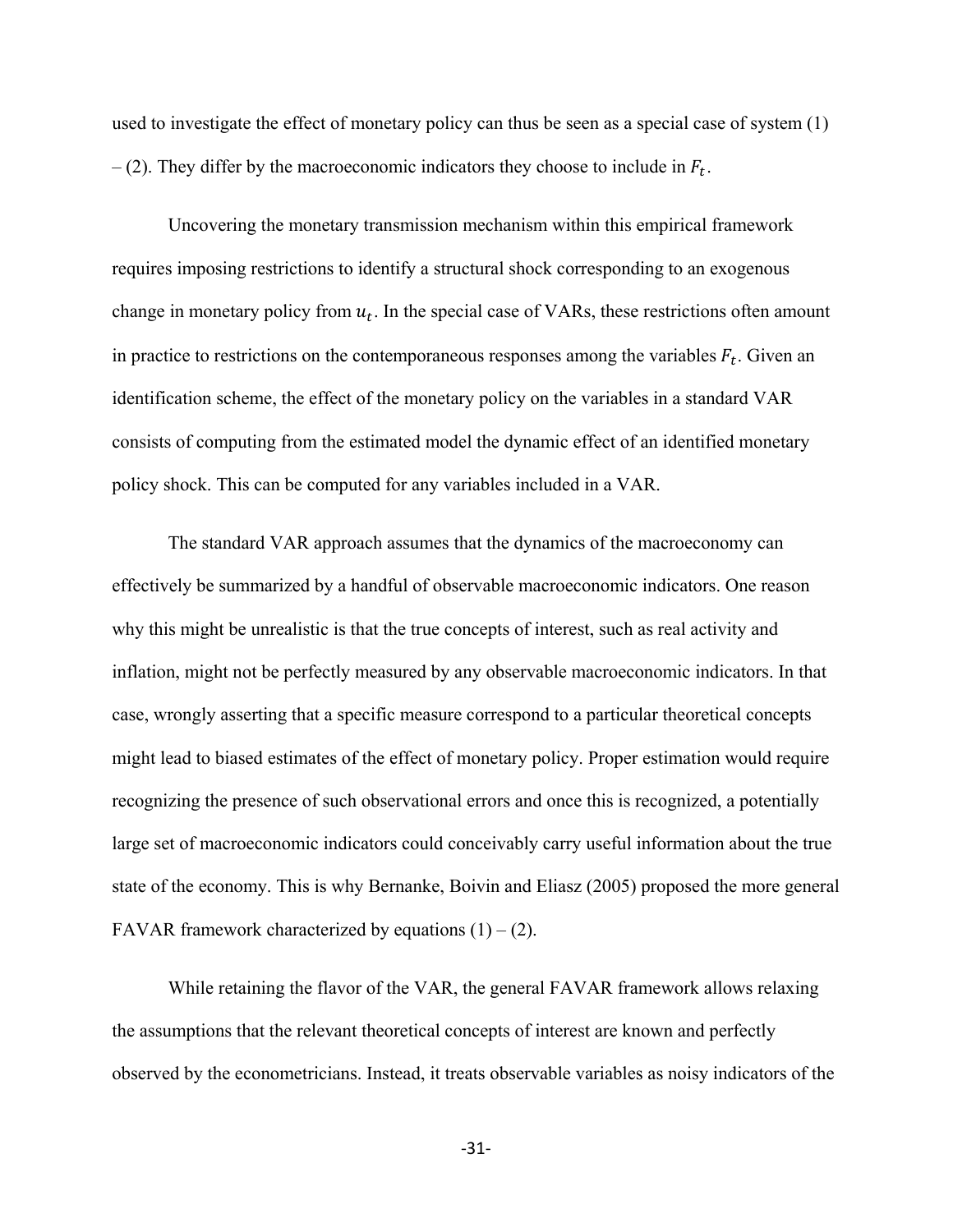true but unobservable state of the economy. The same (typically recursive) identification scheme used in the standard VAR framework can be implemented in FAVAR. Moreover, by expanding the size of  $X_t$ , the universe of potentially useful information can be exploited, and the dynamic effect of monetary policy on any of these indicators can be documented.

# **Existing Evidence**

A change in the transmission of monetary policy means that some of the parameters of system  $(1) - (2)$  have changed over time, which, from a reduced-form perspective, could manifest itself by a change in the correlation of the policy instrument and the variable of interest. To evaluate the existence and the importance of changes in this transmission mechanism, existing studies have used one of the following three strategies: 1) Estimate an empirical model over different subsamples; 2) estimate an empirical model treating (some subsets of) the parameters as time-varying latent processes (typically assumed to evolve according to random walk); or 3) estimate a regime switching version of an empirical model where (some subset of) the parameters can stochastically switch between different, regime-dependent, values.

Boivin and Giannoni (2002 and 2006), estimate a VAR over two samples corresponding to the pre- and post-Volcker periods (pre- and post-1979:4) and identify the monetary policy shock using a recursive identification scheme. They find that exogenous changes in monetary policy have had a smaller effect in the post Volcker period: for instance, they report that the through response of output in the post-1979:4 period is about a quarter of that in the previous period. Primiceri (2005), Galí and Gambetti (2009) and Canova and Gambetti (2009) use time-

‐32‐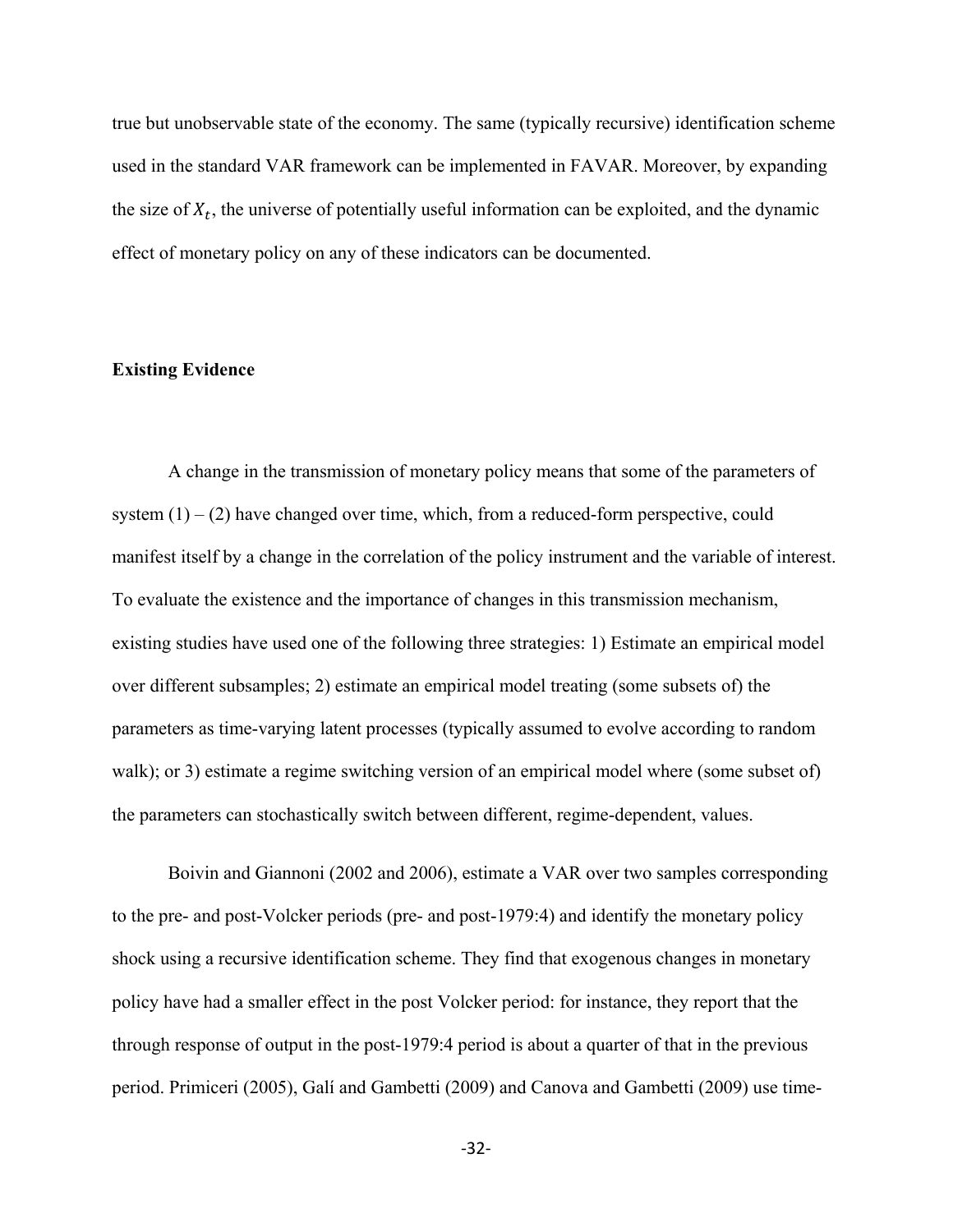varying VARs with random walk coefficients to allow for a much richer evolution of the transmission of monetary policy. Galí and Gambetti (2009) also find that the effect of demandtype shocks on real activity and inflation has fallen over time, although they do not separate out the effect of policy shock per se. On the other hand, Primiceri (2005), based on a recursively identified VAR, reports little change in the transmission of monetary policy over the last fifty years. A similar conclusion is reached by Canova and Gambetti (2009) using a similar strategy except that monetary policy shocks are identified through sign restrictions. However, they also find that over the last decade, real activity has become more responsive to monetary policy shocks *on impact*.

A careful look at the relationship between the strategy adopted and the results obtained provides some clues that are useful to sort out this conflicting evidence. For instance, the results of Canova and Gambetti (2009) that real activity has become more responsive to monetary policy shock post-1990 is in sharp contrast to the results of Boivin and Giannoni (2002 and 2006), who find the opposite for the post-1980 period. Part of the explanation might be due to the fact that the evolution of the monetary policy transmission is more complex than what can be captured by the split sample estimation strategy, with a single break date, as assumed in Boivin and Giannoni (2002, 2006). Clearly, the way the monetary policy shock is identified also plays a role. For instance, Canova and Gambetti (2009) find that the main change in the effect of monetary policy is on impact, yet, this impact effect is constrained to be zero under the identification scheme of Boivin and Giannoni (2002 and 2006). It is important to note however that Canova and Gambetti (2009) can leave the impact response of real activity at the cost of only obtaining partial identification. That is, since the sign restrictions they use only produces set identification, the impulse response functions they are reporting are in general not to a pure

‐33‐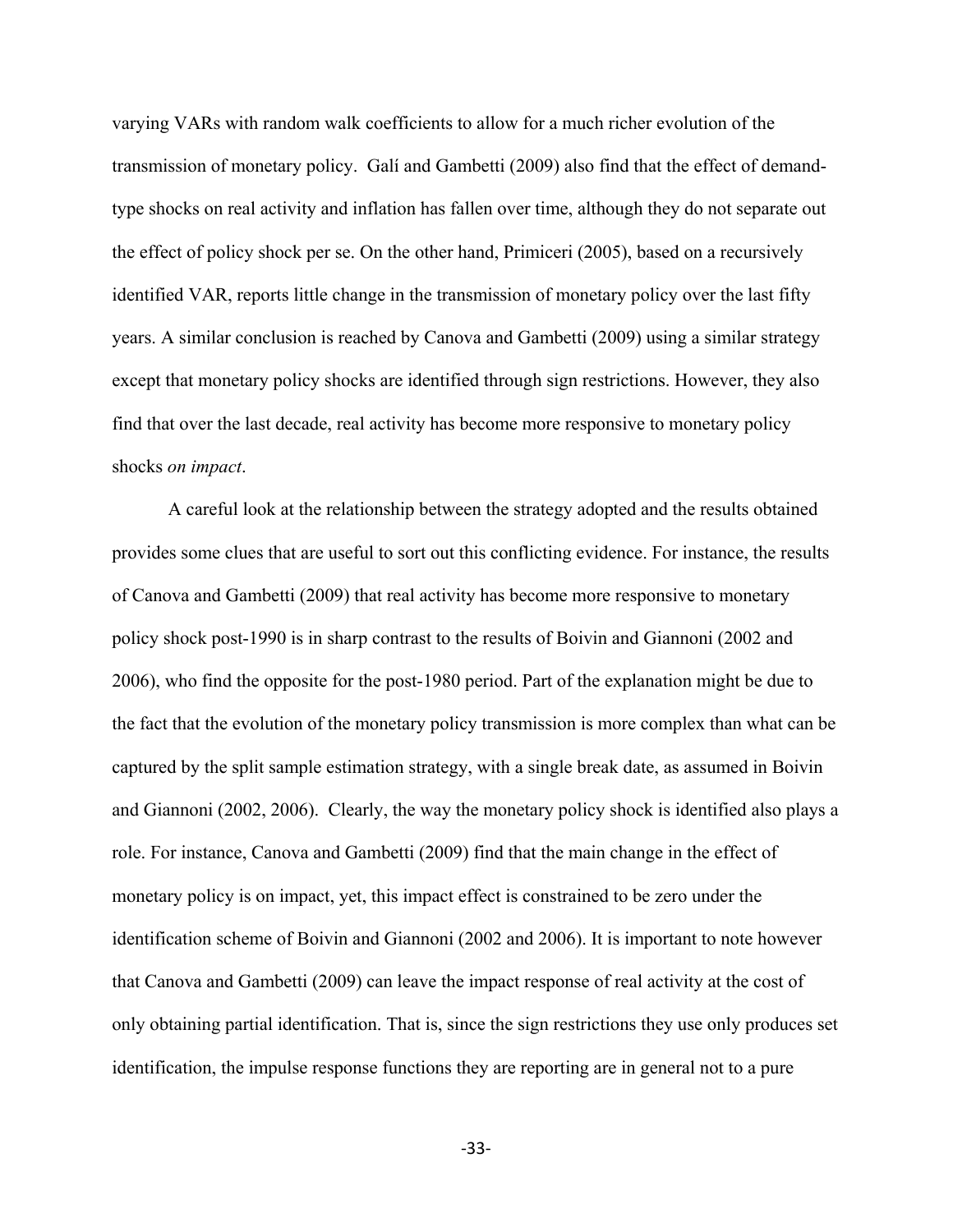policy shock, but to some combination of structural shocks that include the policy shock. Finally, these studies use empirical models based on a handful of macroeconomic variables. The omitted information can in principle explain why the conclusions are not robust to the way timevariation is modeled or the policy shock is identified.

However, we would highlight a couple of studies that helps shed light on these issues and will be related to our findings – the studies of Galí, Lopez-Salido, and Valles (2003) and Galí and Gambetti (2009). The latter study uses a structural VAR approach and finds smaller effects of "demand" shocks on activity in the post-1980 period, similar to the findings of Boivin and Giannoni (2002, 2006) for policy shocks. Both studies also find evidence of a larger effect on output (and hours, where larger implies a smaller fall in hours) to innovations in productivity. We will find very similar results in our structural DSGE approach, and our findings are driven entirely by changes in monetary policy behavior and the effect of such changes on the transmission of shocks to activity (and inflation).

# **New Evidence**

Given that the literature is ambiguous about the importance of the changes in the transmission of monetary policy to the aggregate economy, it useful to revisit this question empirically in the context of the FAVAR framework.

*New FAVAR-based evidence.* As mentioned earlier, one potential worry with the VAR-based evidence is that it could be contaminated by the omission of some important variables from the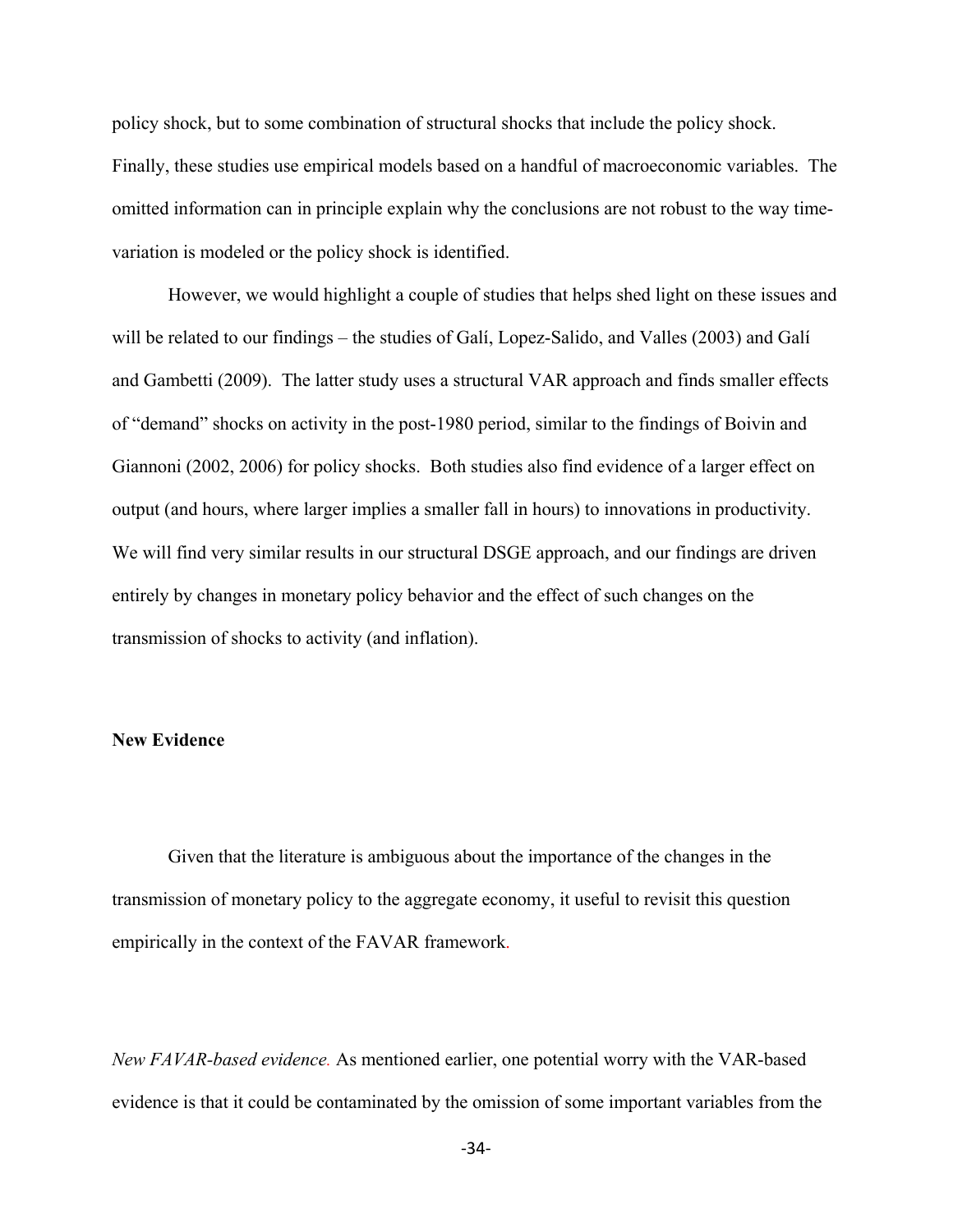analysis. The solution that would consist of simply adding more variables to the VAR becomes quickly impractical, especially when we are looking for the presence of changes in recent history which requires the use of short time series. One way to potentially address these issues is to identify the effect of monetary policy within the more general FAVAR framework where the information from literally hundreds of macroeconomic indicators can be exploited. To our knowledge, the evolution of the monetary transmission mechanism has not been systematically investigated through the lens of such framework.

The FAVAR we consider is based on a data set comprised a total of 181 macroeconomic indicators, of 182 variables of both at the quarterly (58) – a subset of which are the quarterly variables used in the previous VAR analysis –124) and at the monthly (58) frequencies (123). These include mainly real activity, price and interest rate measures, but also exchange rates, stock prices, and money and credit aggregates. The analysis is carried out at the monthly frequency. In the benchmark specification we use, there are 5 factors and 3 lags. The identification of monetary policy is the FAVAR equivalent of the recursive identification used in previous VAR analyses; that is, monetary policy is assumed to respond contemporaneously to real GDP, the PCE deflator and the unemployment rate, but none of these variables can respond to monetary policy within the period.<sup>17</sup> The contemporaneous response of all other variables is left unrestricted. We estimate the model over two subsamples:  $1962:1 - 1979:9$  and  $1984:1 -$ 2008:12.

The impulse responses of real GDP, the PCE deflator and the Fed funds rate to a monetary policy shock are reported in Figure 2. Confidence intervals on the post-1984 estimate

 $17$  See Stock and Watson (2005) for a complete discussion of alternative identification strategies, and their implementation, in a FAVAR context.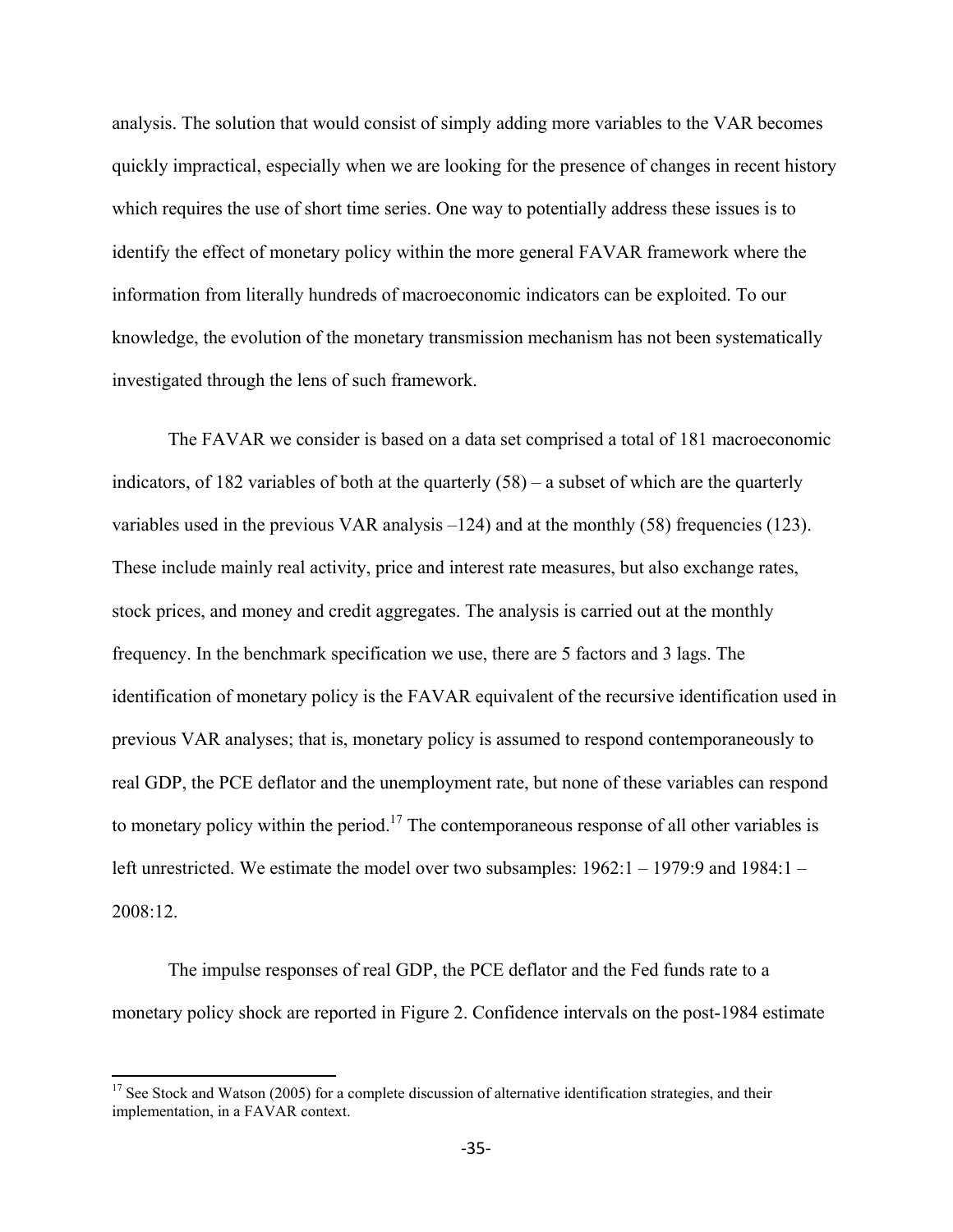of the impulse response functions are also reported. The results suggest that the magnitude of to responses of real GDP was greater in the pre-1979Q3 than in the post-1984Q1 period, but the response in the later period seems more delayed and persistent. For the response of the PCE deflator, it appears to have been considerably reduced in the post-1984Q1 periods, compared to the earlier period.

*Comparison with the VAR approach.* Given that the existing literature has investigated this type of questions in the context of VARs, it is interesting at this stage to compare the FAVAR results for aggregate price and real activity measures with those that would be obtained from a VAR. Based on preliminary exploration, we have found the VAR results to be very sensitive to the specification and the price puzzle – the fact that prices increase following a tightening of monetary policy – to be pervasive across the different periods. The inclusion of an index of commodity prices to the VAR did not resolve the price puzzle. However, the inclusion of a measure of expected inflation in the VAR leads to estimates that eliminate the price puzzle in the post-1984:1 period. The facts that adding more information to the VAR – through the inclusion of an expected inflation measure – helps eliminate the price puzzle in the later sample and that the FAVAR does not display the puzzle, lead us to believe that it is indeed an anomaly of the simpler VAR specification as opposed to a genuine feature of the economy.

Our benchmark VAR specification is thus based on a subset of the macroeconomic indicators used in the previous FAVAR analysis that comprises quarterly data on real GDP, the personal consumption expenditure deflator, a commodity price index, a measure of expected

‐36‐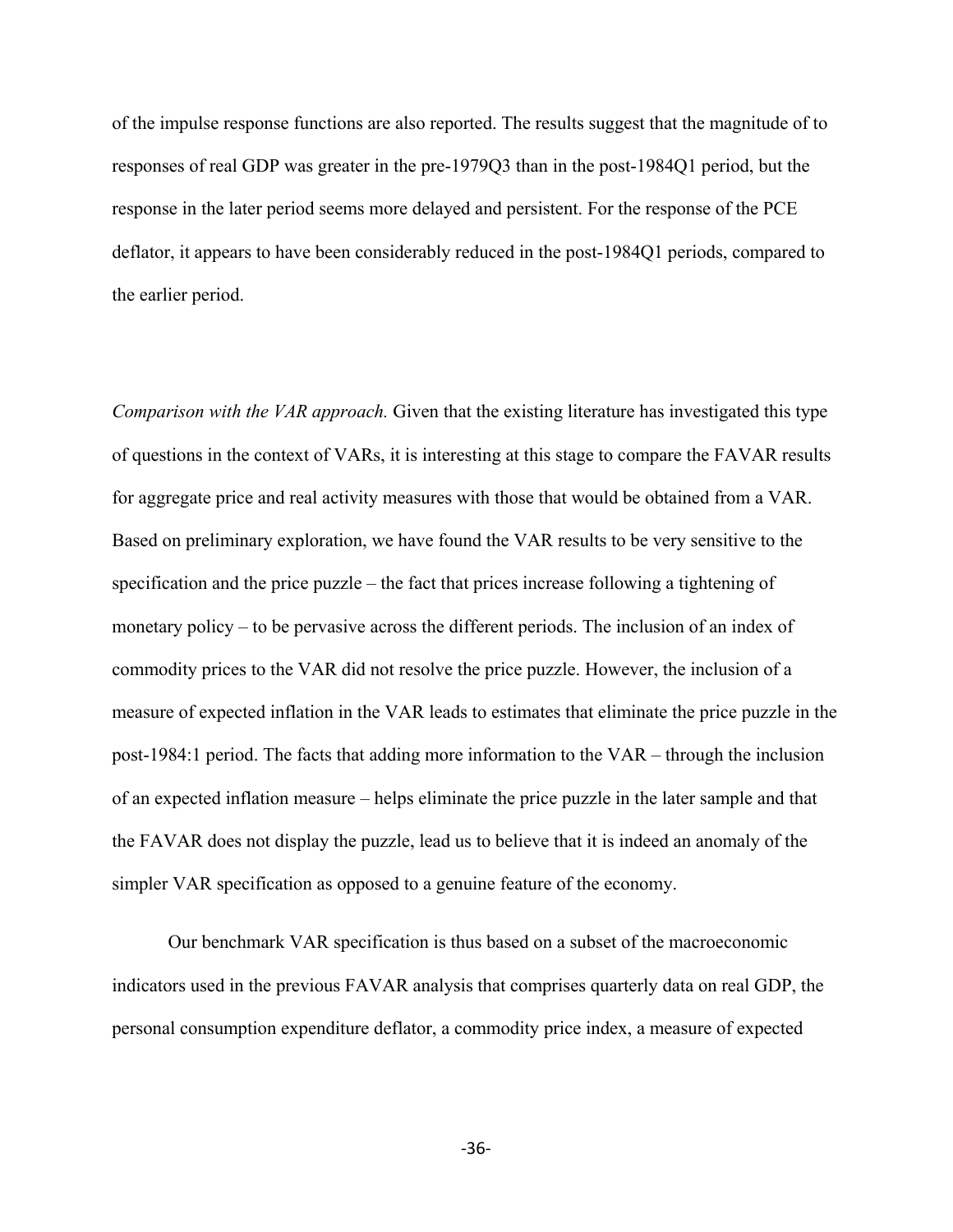inflation and the Fed funds rate.<sup>18</sup> We identify the monetary policy shock recursively with the Fed funds rate ordered last, the VAR equivalent of the identification strategy used in the FAVAR. The impulse responses of real GDP, the PCE deflator and the Fed funds rate to a monetary policy shock are reported in Figure 3.

The results for aggregate real activity are very similar to those based on the FAVAR. This is particularly remarkable since the FAVAR is estimated at the monthly frequency and uses an entirely different set of information. The response of aggregate prices is however markedly different. While the VAR suggests that the pre-1979Q3 response of aggregate prices is also of a greater magnitude than for the post-1984Q1 period, unlike the FAVAR results, the response in the earlier period displays an important price puzzle. This would be consistent with the fact that the VAR is omitting important information that the FAVAR succeeds at extracting from a large set of indicators.

*Multidimensional effects of monetary policy.* The FAVAR framework also allows us to document the changing effect of monetary on a wide range of macroeconomic indicators. This provides an interesting way to check if the conclusions we have reached are also valid for disaggregated components or alternative measures of real activity and prices.

These results are reported in Figure 4. These results highlight the fact that the general pattern uncovered so far seems to be shared by a large set of relevant indicators. Alternative measures of aggregate prices, such as the Consumer Price Index (CPI) and core CPI, show a

<sup>&</sup>lt;sup>18</sup> We use a 3-year ahead expected inflation measure extracted from the term structure of interest rate (see Section V for details on this measure). The variables in the VAR are all in log-level, except the Fed funds rate and expected inflation which are in levels.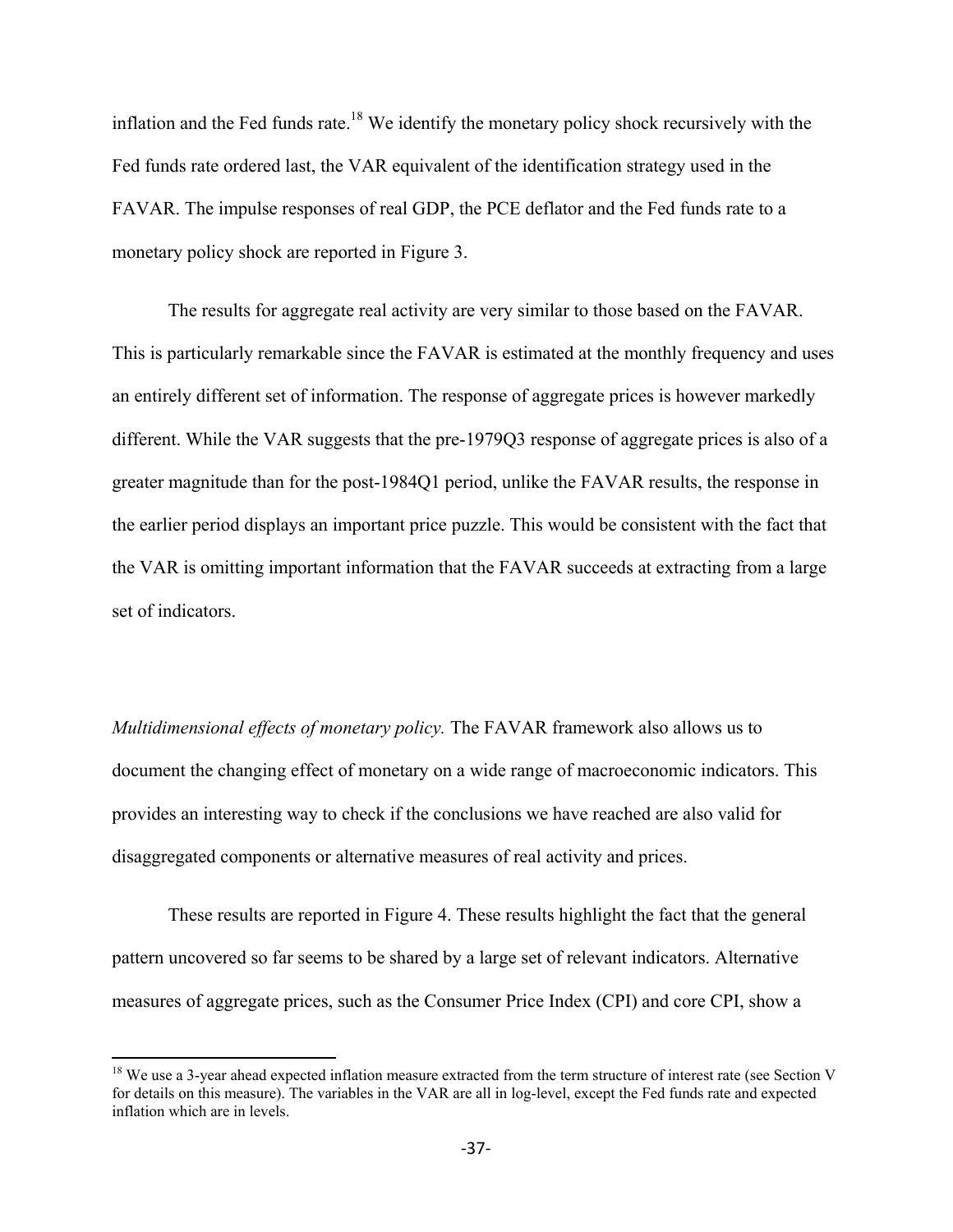reduction in the effect of monetary policy shock post-1984Q1. Measures related to real activity also display a behavior broadly consistent with real GDP in response to monetary policy. The response of industrial production, capacity utilization, employment, housing starts, and orders for durable goods are somewhat smaller initially in the first year to two years, while their shape suggests a more protracted response after 1980 (albeit with wide confidence intervals). Consumer credit displays a similar pattern.

Overall, our reading of the new evidence is as follows. There is some of evidence of an evolution in the response of prices and expenditure categories to monetary policy, both in terms of magnitude and timing. The effect of monetary policy on aggregate real activity seems to have become smaller in the post-1984 compared to the earlier period, and perhaps more persistent as well (although the latter is difficult to assess, given the confidence intervals at longer horizons).

## **V. WHAT CAUSED THE MONETARY TRANSMISSION MECHANISM TO EVOLVE?**

The previous results are suggestive of an evolving effect of monetary policy on real activity, or on some of its components, and inflation. But to understand the policy implications of these changes, we need to know the reasons of these changes and which particular channels are involved.

To try to isolate the source of the evolution of monetary policy, and which of its channels might have been involved, we consider two broad approaches. First the changing response of some particular variables to monetary policy might be informative about the changing nature of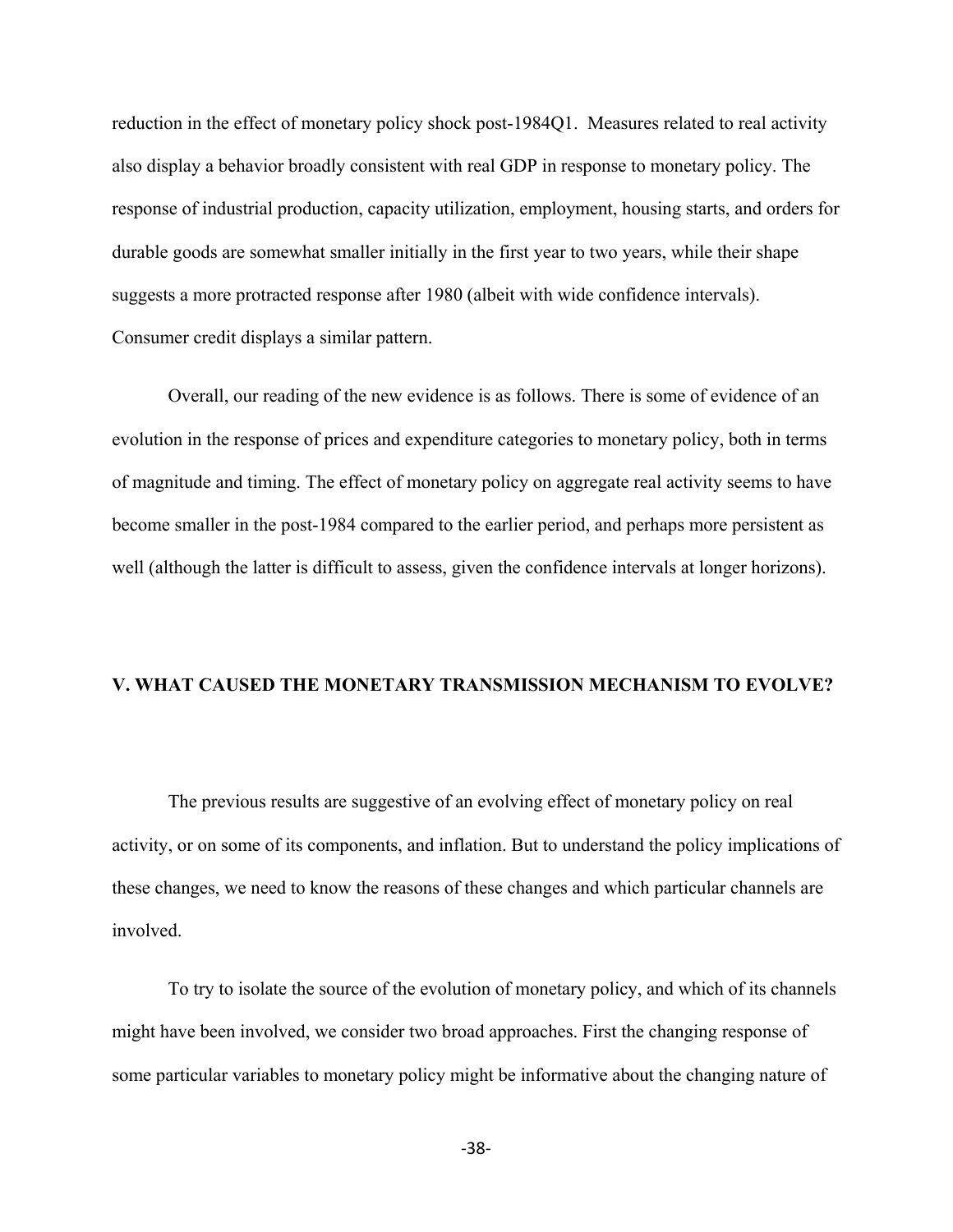some specific channels. In particular, a differentiated response of inflation expectations to the same policy shock over time could be informative about the varying strength of the expectation channel. Or a changing response of the external finance premium to a policy shock, and how this evolution correlates with the growth of the shadow banking sector, might be suggestive of a change in the strength in the lending channel. The second strategy is to consider lessons regarding the evolution of the monetary transmission mechanism that can be gleaned from a structural model.

## **FAVAR-based evidence**

*The expectation channel***:** As discussed in Section II, one channel through which monetary policy exerts its influence on the economy is by the effect it might have on private sector expectations.

One way to investigate the potentially changing role of the expectation channel is to document the responses of measures of expected inflation to monetary policy shocks over different periods. We consider a total of 4 alternative measures of expected inflation. The first four are constructed from term structure of nominal interest rate. They are constructed, as in Canova and Gambetti (forthcoming) , as the predicted value from a regression of realized PCE inflation at a given horizon on a constant and the corresponding forward nominal interest rate. We do this for horizons 1, 3, 5 and 10. The logic behind such measures is simple – changes in far forward rates must primarily reflect changes in inflation, as real interest rates presumably converge to some "normal" value at far horizons (as argued in, for example, Gurkaynak, Sack, and Swanson (2005)). The next measure is survey-based – the one-year ahead expectation of

‐39‐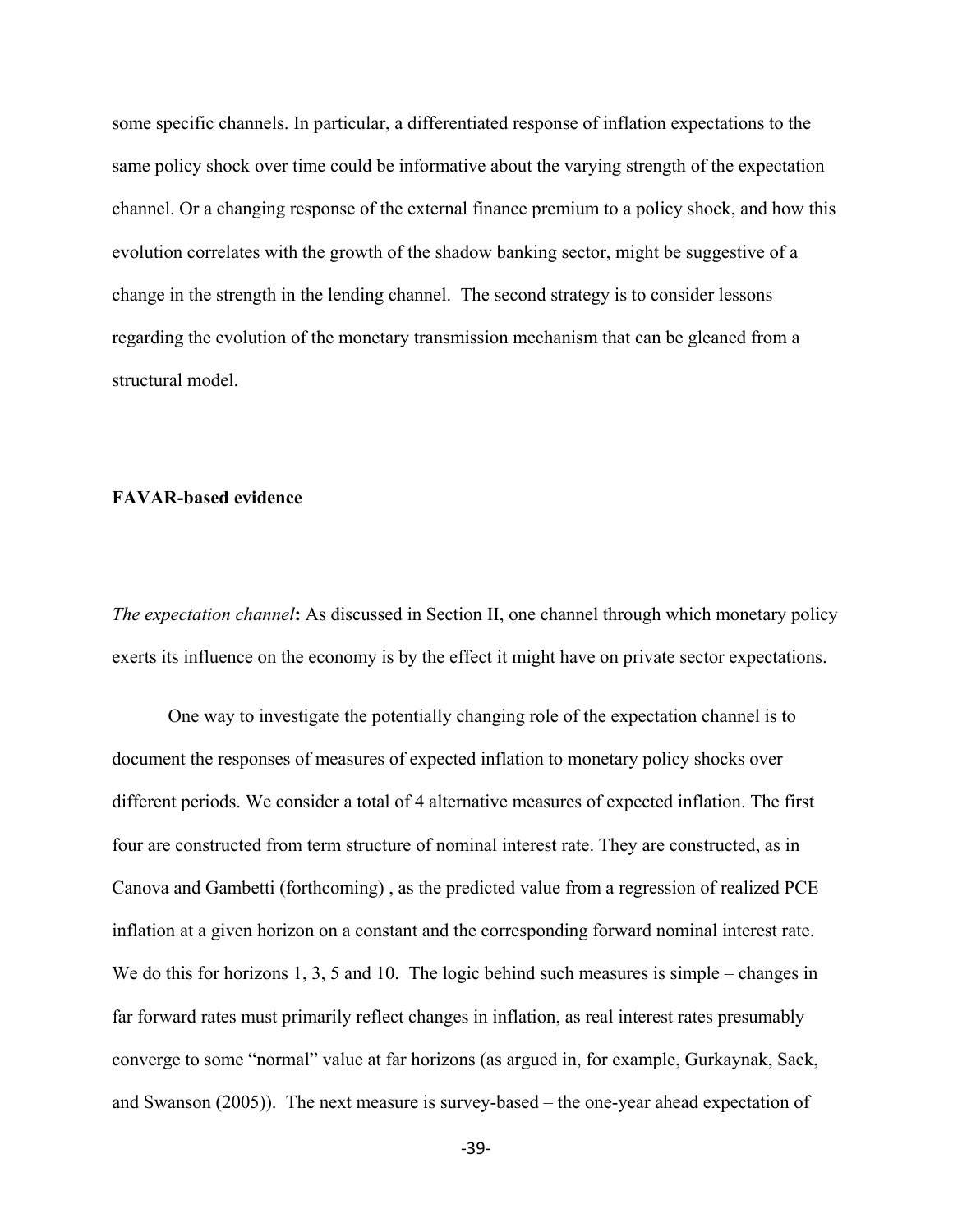CPI inflation from the Michigan Survey, which is available monthly since 1978. The other two are the one-year ahead expectation of CPI inflation and of the GDP implicit deflator inflation from the Survey of Professional Forecasters, available quarterly respectively since 1981 and 1970.

Figure 5 reports the FAVAR-based estimates of the responses of these alternative measures of expected inflation to monetary policy shock. The results suggest a considerable reduction in the effect of monetary policy shock on expected inflation based on the term structure or from the Michigan survey. Because of their availability, an estimate of the responses of expected inflation from the Survey of Professional forecasters is not available in the earlier period. However, consistent with the other measures, they respond very little to monetary policy shock in the post-1979Q4 period. In sum, we conclude that the evidence suggests a better anchoring of inflation expectations in the period following the Volcker disinflation.

*The balance sheet channel*: The balance channel of monetary policy suggests that monetary policy can exert on influence on the economy by affecting firms and consumers balance sheets and in turn, their access to credit. The FAVAR results above already noted a reduction in the response of credit following a policy innovation, although this finding does not distinguish between the responses of the supply of credit and the demand for credit.

 To investigate empirically how the strength of other balance-sheet channels might have evolved over time, we document the responses of alternatives measures of external finance premium to a monetary policy shock across different periods. We consider the spread between the yields on AAA or BAA corporate bonds and corresponding U.S. Treasury bonds, for

‐40‐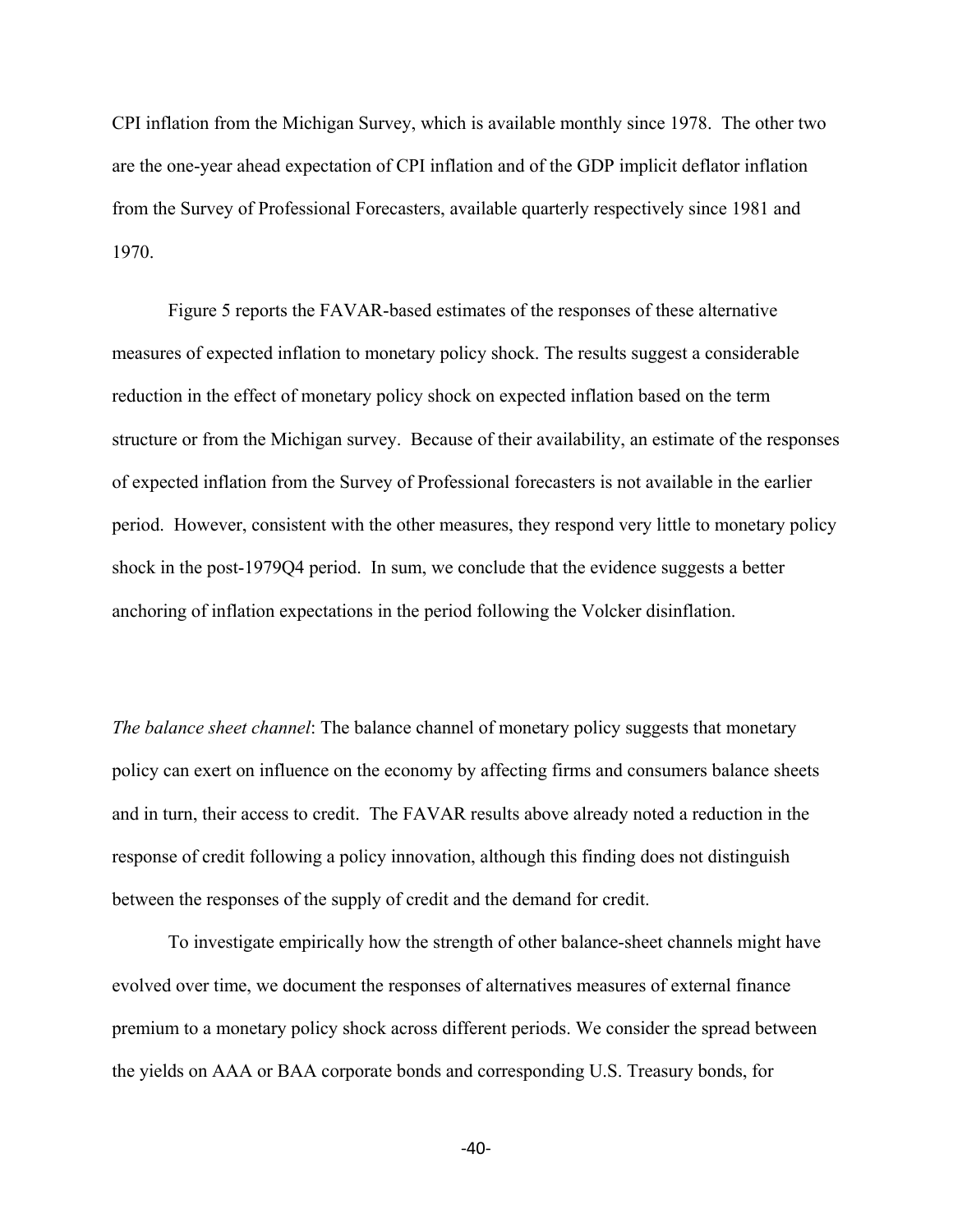maturities of 1, 3, 5 and 10 years, as well as the external finance premium measure of Gilchrist, Ortiz, and Zakrajsek (2009).<sup>19</sup> All of these measures are included is the data set,  $X_t$ , used to estimate the FAVAR.

 Results are reported in Figure 6. The overall conclusion that seems to emerge is that the magnitude of response of corporate spreads is somewhat smaller in the first year in the recent period while perhaps also being more persistent during this period. Unfortunately, because of data availability, we do not have an estimate of the response for Gilchrist et al. measure of external finance premium for the pre-1979:9 period. But its response in the post-1984:1 appears consistent with the one obtained for the other measures.

### **Evidence from a Completely Specified Structural Model**

We now turn to a discussion of how the transmission process may have evolved in a structural model. We employ a relatively standard New-Keynesian DSGE model. This framework has three key features that allow us to build on our FAVAR-based analysis: It allows a discussion of structural features, including monetary policy behavior; it emphasizes the potential role for expectations management in influencing monetary transmission, as highlighted in the New-Keynesian literature; and it is a framework used widely in research and policy environments, as discussed earlier.

<sup>&</sup>lt;sup>19</sup> Gilchrist, Ortiz, and Zakrajsek (2009) construct their measure from a portfolio of bonds prices on outstanding senior unsecured debt issued by a large panel of nonfinancial firms.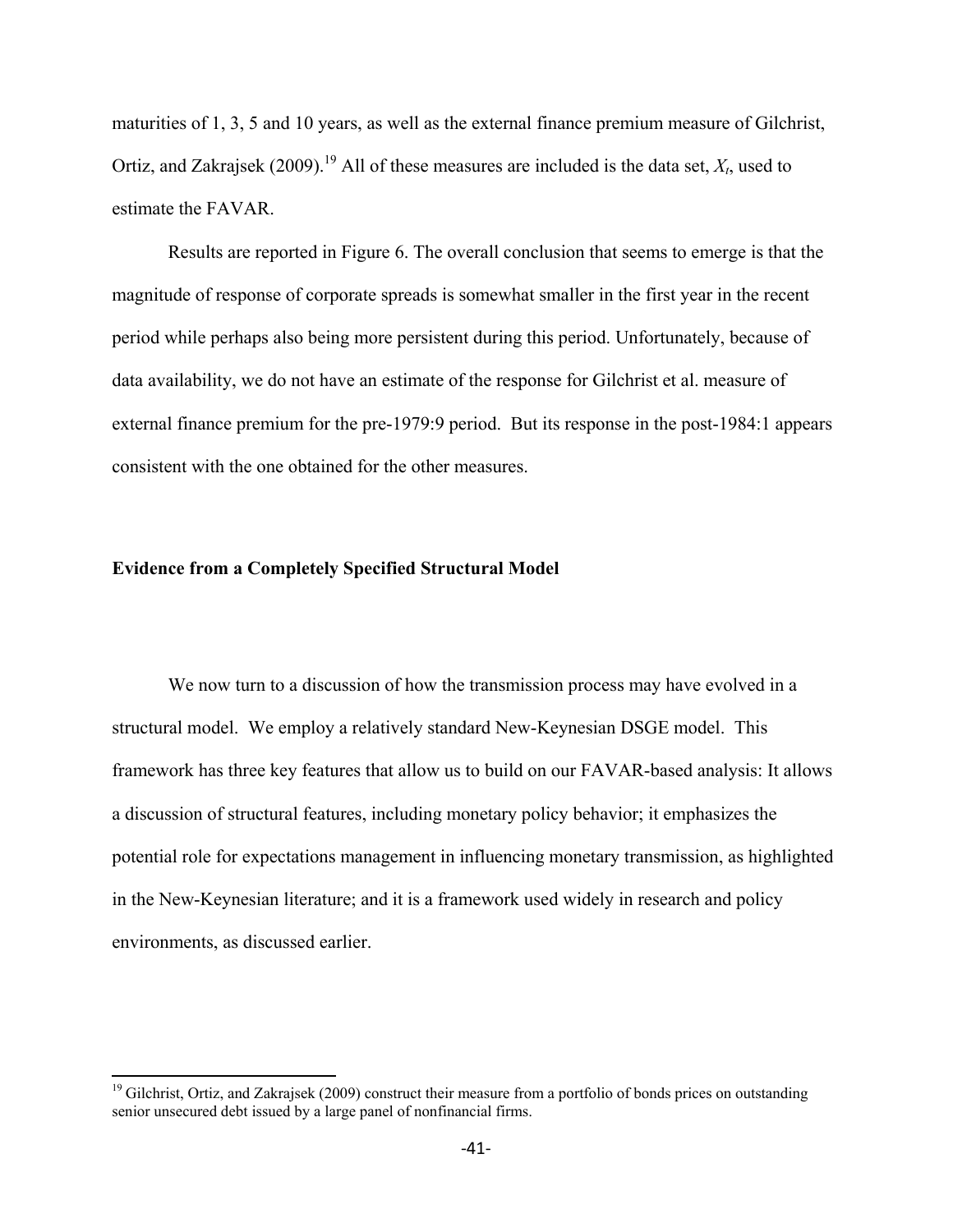*The Model:* The starting point for our specification is the model of Smets and Wouters (2007). We extend the model along two dimensions. First, we disaggregate investment spending into consumer durable expenditures, residential investment, and business investment, as in the Federal Reserve's EDO DSGE model (Edge, Kiley, and Laforte, 2007, 2008, forthcoming); such a disaggregation allows our analysis to connect with the large literature we summarized earlier that examines the impact of monetary policy on these spending categories. In addition, we add a financial accelerator, inspired by Bernanke, Gertler, and Gilchrist (1999) and following Gilchrist, Ortiz, and Zakrajsek (2009) closely; this addition allows some consideration of a credit (nonneoclassical) channel.

As the basic framework follows these earlier contributions closely, we present the model briefly and in its log-linear form. Table 3 presents the list of model variables.

 The IS block of the model consists of the optimality conditions governing consumption  $(c(t))$  and investment (in durables,  $d(t)$ , residential investment,  $h(t)$ , and nonresidential investment, i(t)) decisions.

(3) 
$$
c(t) - \frac{\zeta}{1+\zeta}c(t-1) - \frac{\zeta}{1+\zeta}Ec(t+1) = -\frac{1-\zeta}{1+\zeta}[r(t) - E\pi(t+1) + b(t)]
$$

(4) 
$$
\Xi(t) = \frac{1}{1+B} \Xi(t-1) + \frac{B}{1+B} E \Xi(t+1) + \frac{1}{1+B} \frac{1}{\Phi_{\Xi}} q_{\Xi}(t) + \varepsilon_{\Xi}(t), \ \Xi = d, h, i
$$

(5) 
$$
Erk_{\Xi}(t+1) = (1-\epsilon)Empk_{\Xi}(t+1) + \epsilon Eq_{\Xi}(t+1) - q_{\Xi}(t), \ \Xi = d, h, i
$$

(6) 
$$
m p k_{\mathbb{E}}(t) = -k_{\mathbb{E}}(t-1) + \frac{1}{1-\zeta} (c(t) - \zeta c(t-1)), \ \ \mathbb{E} = d, h
$$

(7) 
$$
mpki(t) = -ki(t-1) - z(t) + l(t) + w(t)
$$

These equations are standard: Consumption depends upon future and past consumption (where habit persistence yields the inclusion of the latter), the policy interest rate  $(r(t))$  minus expected inflation  $(\pi(t+1))$  and a risk premium shock (b(t)); investment in each category depends upon q(t)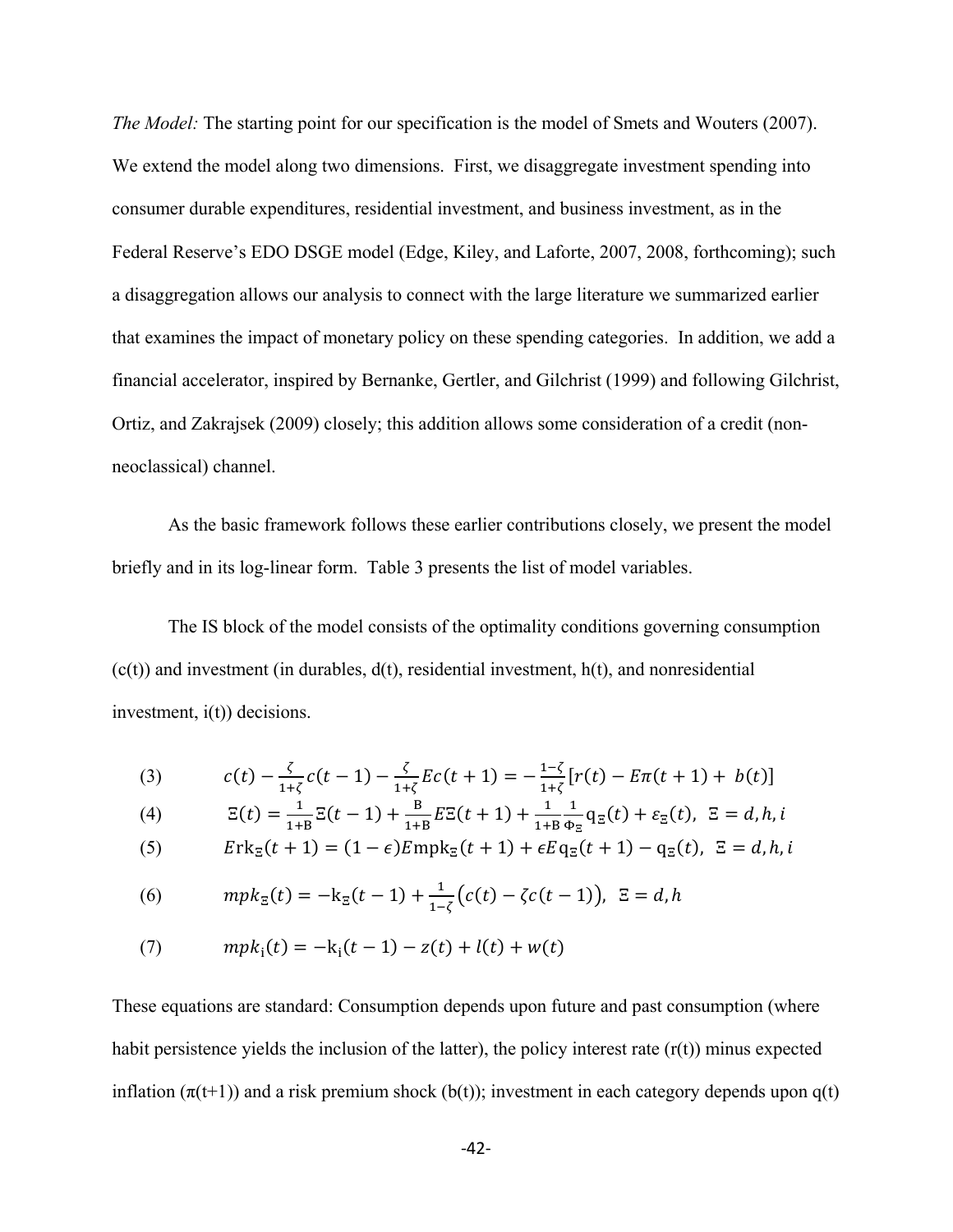for the relevant type of capital (and an i.i.d. shock to the q/investment relation ( $\varepsilon$ =(t) for durables, residential investment, and nonresidential investment), and q is a function of the risk-premium adjusted short rate (rk(t)) and the marginal product (mpk(t)) of the associated type of capital – where these marginal products are determined by the economy's production function for business capital (which includes variable utilization,  $z(t)$ ) and the households preferences for consumer durable and residential capital. Of particular interest are the capital adjustment cost parameters (Φ), as these determine the short-run elasticities of investment expenditures to q and hence govern (in part) the responsiveness of such expenditures to monetary policy.

 The financial block consists of the equations determining the endogenous risk premia and the evolution of the net worth of the agents who finance investment projects. Following the Bernanke, Gertler, and Gilchrist (1999) financial accelerator framework, these premia depend upon the net worth of the agents financing such projects  $(n(t))$  and the amount of capital expenditures financed (i.e., on leverage). We arbitrarily assume that each type of project is financed by a different class of entrepreneurs, implying that the risk premia are specific to each investment type; a more natural framework may have been to have a set of financing constraints jointly influencing all household expenditures, as in models like Iacoviello (2005).

(8) 
$$
Erk_{\Xi}(t+1) - [r(t) - E\pi(t+1) + b(t)] = \nu_{\Xi}[q_{\Xi}(t) + k_{\Xi}(t) - n_{\Xi}(t)] +
$$
  
spread<sub>z</sub>(t),  $\Xi = d, h, i$ 

(9) 
$$
n_{\Xi}(t) = \frac{K_{\Xi}}{N_{\Xi}} \operatorname{rk}_{\Xi}(t) - \left(1 - \frac{K_{\Xi}}{N_{\Xi}}\right) E_{t-1} \operatorname{rk}_{\Xi}(t) + \theta n_{\Xi}(t), \ \ \Xi = d, h, i
$$

The spread terms represent exogenous movements in the risk premia associated with financing investment. In these equations, the parameters  $v$ , which govern the sensitivity of the external finance premia to variations in the leverage associated with each type of investment  $(q+k-n)$ , provide the only non-neoclassical channel in this model. As a result, pure credit-type channels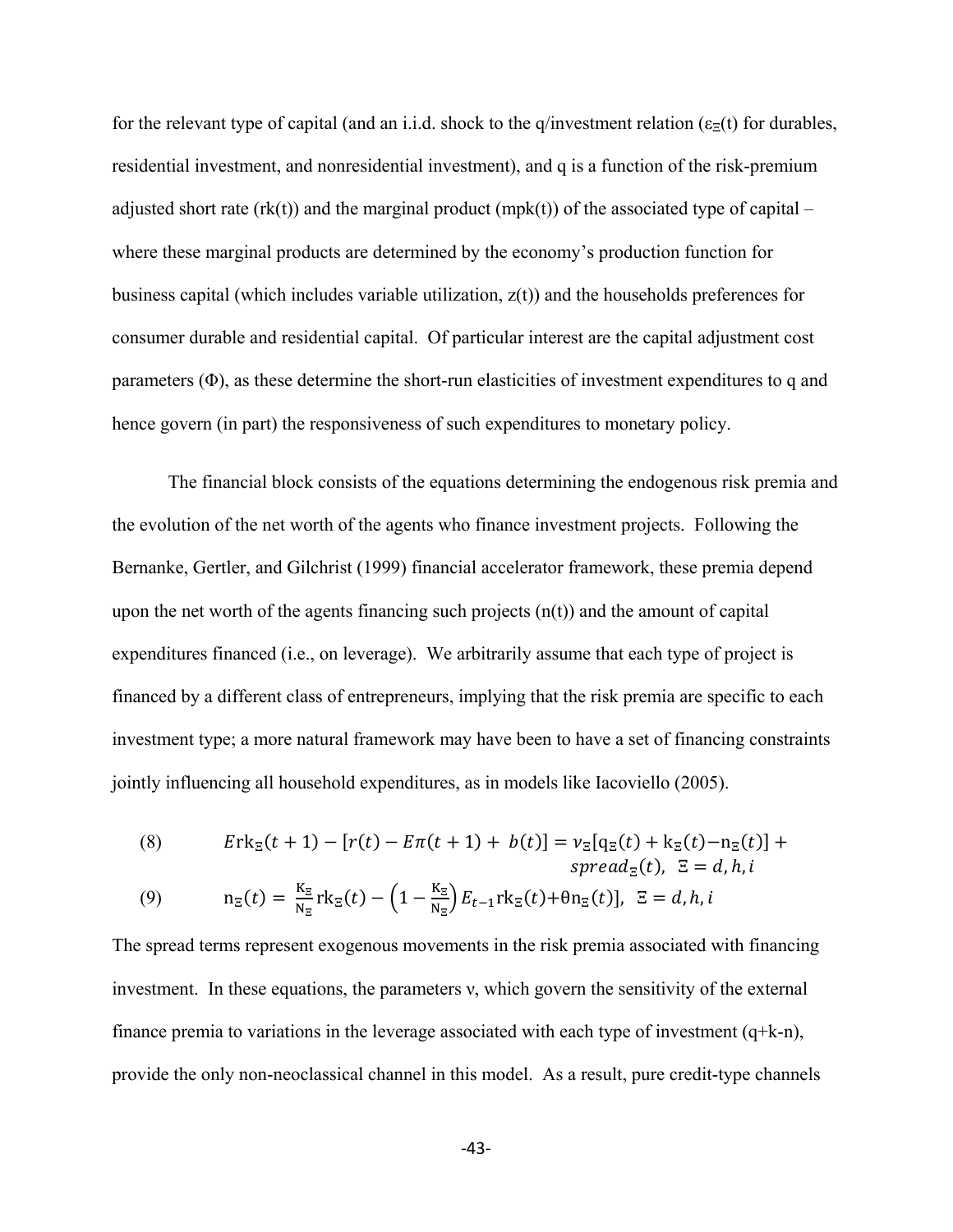are not present, and we will highlight the implications of this absence for our empirical findings and subsequent research.

 The supply block consists of the resource constraints – the GDP identity, the production function depending on business capital, hours, and utilization, an optimality condition for capital utilization, and the capital accumulation equations – and Phillips curves determining price and wage inflation.

- (10)  $y(t) = c_v c(t) + d_v d(t) + h_v h(t) + i_v i(t) + g_v g(t)$
- (11)  $y(t) = \alpha[k(t-1) + z(t)] + (1-\alpha)l(t) + \alpha(t)$
- (12)  $z(t) = \frac{1-\psi}{\psi}mpk_i(t)$
- (13)  $k_{\rm g}(t) = (1 \delta_{\rm g}) k_{\rm g}(t 1) + \delta_{\rm g} \Xi(t), \ \Xi = d, h, i$
- (14)  $\pi(t) = \frac{1}{1+B} \pi(t-1) + \frac{B}{1+B} E \pi(t+1) \frac{1}{1+B} \kappa [y(t) l(t) w(t)]$

(15) 
$$
w(t) - \pi(t) = \frac{1}{1+B} [w(t-1) + \pi(t-1) + \frac{B}{1+B} E[w(t+1) + \pi(t+1)] + \frac{1}{1+B} \kappa \left[ \frac{1}{1-\zeta} (c(t) - \zeta c(t-1)) + l(t) - w(t) \right]
$$

 The nominal interest rate is set by the monetary authority according to a simple policy rule involving price inflation and a traditional output gap, defined as the deviation of output from the level consistent with labor input and utilization at their long-run levels.

(16) 
$$
r(t) = \rho_r r(t-1) + (1 - \rho_r) (r_y [y(t) - a(t) - \alpha k(t-1)] + r_\pi \pi(t)) + \varepsilon_r(t)
$$

Finally, we include an equation for a long-term interest rate  $(r<sub>l</sub>(t))$ , based on the expectations hypothesis and an exogenous term premia  $(tp(t))$ . We also consider an expectations-hypothesis based equation for a long-term bond associated with entrepreneurs financing of investment, as the data we will use on interest-rate spreads are based on long-term debt:

(17) 
$$
r_l(t) = B_r E r_l(t+1) + (1 - B_r) r(t) + t p(t)
$$

(18) 
$$
Erk_{\mathbf{z},\mathbf{l}}(t+1) = B_r Erk_{\mathbf{z}}(t+1) + (1 - B_r) Erk_{\mathbf{z},\mathbf{l}}(t+2)
$$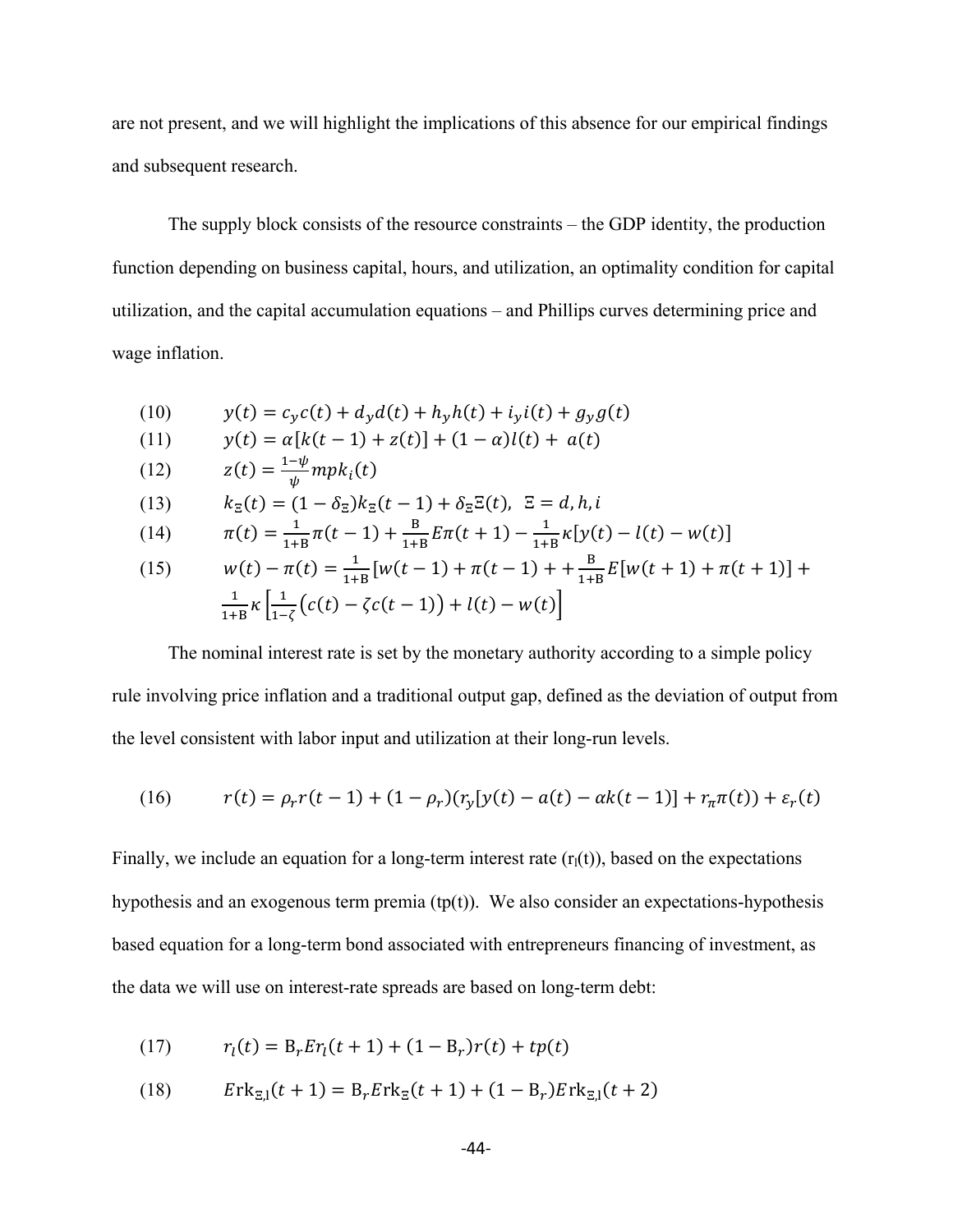We estimate the model for two periods, 1962Q1 to 1979Q3 and 1984Q1 to 2008Q4; these samples are two of the periods we have emphasized in our VAR analysis. We use twelve data series: the growth rates (in real terms) of GDP, nondurables and services consumption, durable consumption, residential investment, and nonresidential investment; detrended hours per capita; GDP price inflation; the nominal federal funds rate; the nominal yield on a 10-year Treasury; and external finance premia measured as the difference between a composite yield on corporate BBB bonds and the 10-yr Treasury, the difference between a mortgage rate and the 5 yr Treasury, and the difference between the interest rate on automobile loans and the 5-yr. Treasury.

Table 4 presents calibrated parameters. We choose conventional values: expenditure shares for consumption of nondurables and durables of about 2/3, residential and business investment shares of about 4 and 12 percent, and a residual demand (e.g., government) expenditure share of 18 percent; a quarterly discount rate of 1 percent; a depreciation rate for consumer durables double that of business investment and quadruple that of residential investment; a leverage rate in the financial accelerator of 2; a Phillips curve slope just below 0.1; a capital share in production of 35 percent; and other parameters (governing utilization and capital returns) similar to values from, for example, Gilchrist, Ortiz, and Zakrajsek (2009). Table 5 presents prior distributions over the estimated parameters most critical for the effects of monetary policy – the adjustment cost parameters determining the sensitivity of investment spending to fundamentals (i.e., q), the parameters determining the sensitivity of risk premia to leverage, and the parameters in the monetary policy rule – along with estimates for the posterior mode and their standard deviations for each sample. (A more complete description of our estimation approach and results are presented in an appendix.)

‐45‐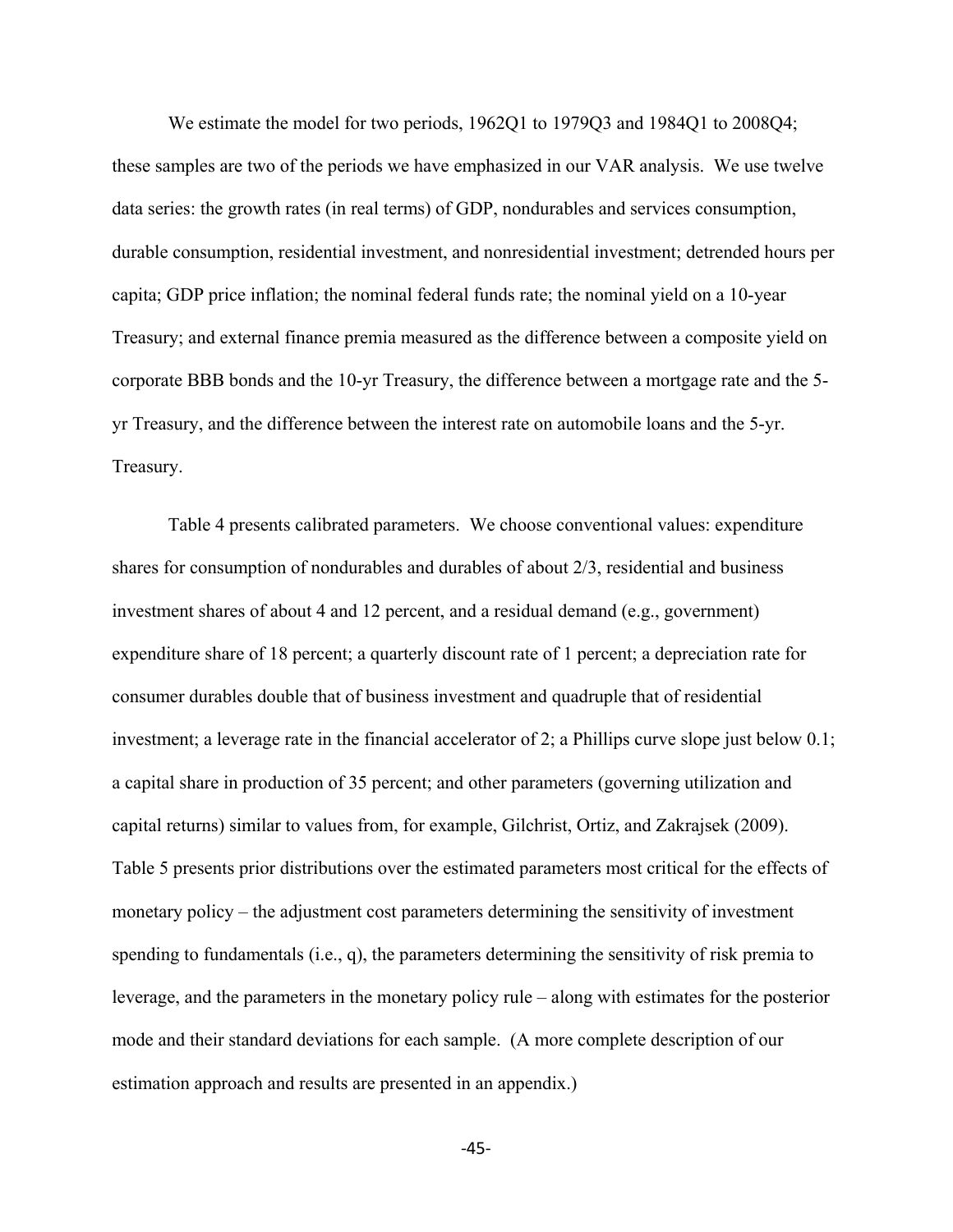Three points are evident from these estimation results. First, the parameters of the monetary policy rule are substantially more reactive to inflation  $(r_{\pi})$  and output  $(r_{\nu})$  in the 1984Q1-2008Q4 sample. Second, the standard deviations of the exogenous shock processes are in several cases, including the monetary policy rule  $(\sigma_r)$ , lower in the 1984Q1 to 2008Q4 sample. Both of these results suggest better policy behavior and echo findings in other studies, most notably Clarida, Gali, and Gertler (2000). Third, the parameters governing the shape of the investment demand schedules ( $\Phi_{\pi}$ ) and the response of risk premia to economic conditions (v) are only modestly different across samples. Combining these results, the most significant changes appear to be in monetary policy behavior, not private-sector parameters. We now turn to the implications of these results for the evolution of monetary transmission.

*Changes in Monetary Transmission:* Our FAVAR analysis yielded three conclusions: The effect of monetary policy on output appears somewhat smaller at a one-to-two year horizon in the most recent sample, but the response of output at more distant horizons is not lower and may be more persistent, although standard errors are large at such horizons; inflation responds less to monetary policy in the recent sample; and credit and risk spreads may respond to policy actions less in recent samples in the short run, although responses are estimated in the FAVAR to follow a more drawn out trajectory in the recent sample.

 Figure 7 presents the DSGE-based impulse responses following a 100 basis point increase (annual rate) in the federal funds rate (e.g., 25 basis points at a quarterly rate) for the two sample periods, along with the 90-percent credible set (the dashed lines) around the 1984Q1 to 2008Q4 sample period response, for the federal funds rate, inflation, output, and the credit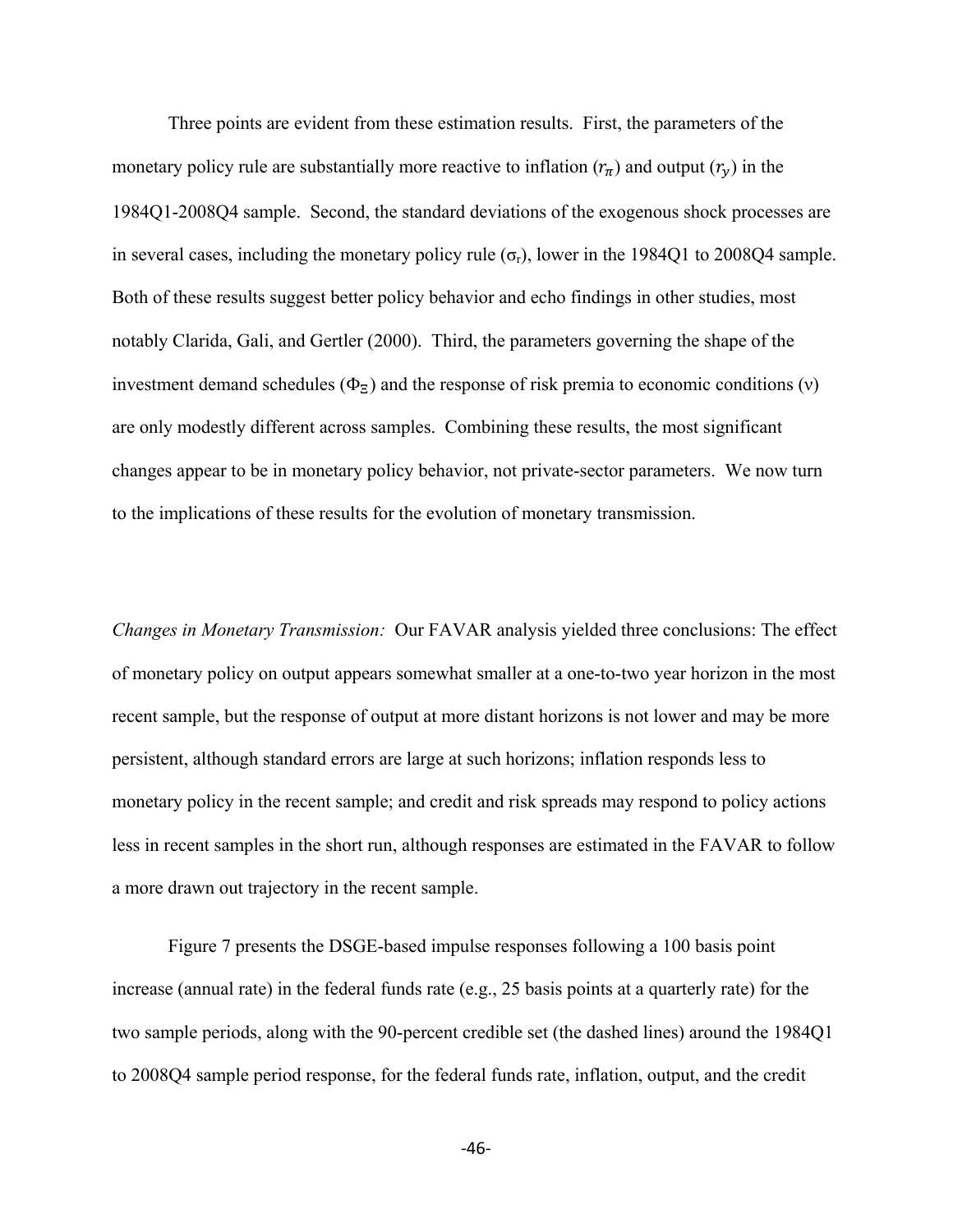spread associated with business investment (where the comparable data is the 10-year BBB corporate bond spread from figure 6). The results conform reasonably closely with the FAVAR results: Inflation responds much less to the policy innovation in the recent sample (the black line) relative to the response in the 1962Q1 to 1979Q3 sample (the blue line); output responds less to a shock to the federal funds rate in the 1984Q1 to 2008Q4 sample (the black line) than in the earlier sample (the black line), especially at horizons from one to two years; and the risk spread response is also more modest in the recent sample. (However, we should emphasize that there are important differences from the FAVAR responses – most notably that inflation and output jump following a policy innovation, whereas the identifying assumption underlying the FAVAR responses excludes this possibility).

 Because all changes in the model arise from a change in some structural parameter, the estimates for each sample can be used to identify the source of these shifts in policy transmission. The first candidate is the changes in the monetary policy parameters. Figure 8 presents the response for the 1984Q1 to 2008Q4 sample and the response that would arise using the 1984Q1 to 2008Q1 policy parameters with all of the other structural parameters at the values estimated for the earlier sample. As can be clearly seen, the shift in policy parameters brings the responses closely in line, indicating that the change in monetary policy behavior can account for the changes in the responses of inflation, output, and risk spreads.

 Indeed, the changes in other parameters account imply little change in the responses of inflation, activity, and risk spreads to a policy innovation. For example, figure 9 presents the 1984Q1 to 2008Q4 responses and credible sets and the response that would arise using the 1984Q1 to 2008Q1 parameters governing the sensitivity of risk spreads (ν) with all of the other structural parameters at the values estimated for the earlier sample; figure 10 presents the

‐47‐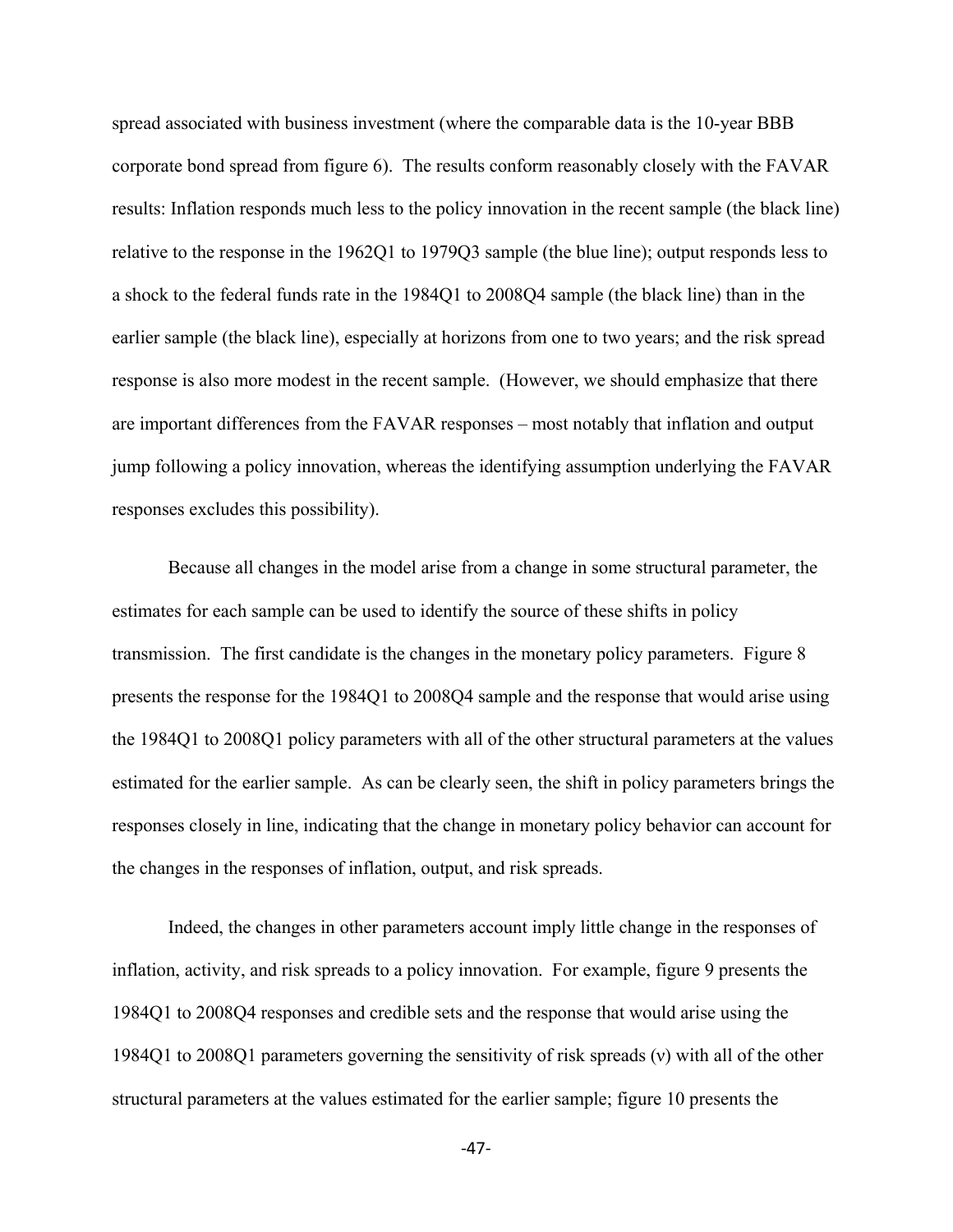1984Q1 to 2008Q4 responses and credible sets and the response that would arise using the 1984Q1 to 2008Q1 parameters governing the slope of the investment demand schedules ( $\Phi_{\pi}$ ) with all of the other structural parameters at the values estimated for the earlier sample. In each case, the differences in impulses responses across the two samples remain intact, implying that little of the change in the responsiveness of activity, inflation, or risk spreads stems from privatesector behavior.

 Finally, we should emphasize that the shifts in monetary policy behavior we detect are similar to the findings in many other studies (e.g., Boivin and Giannoni, 2006). With that said, this finding has attracted some controversy: For example, Sims and Zha (2006) follow a less structured approach than ours and show that, under some assumptions, the finding of a shift in monetary policy behavior, other than the variance of the shock, is not always clear. Moreover, Smets and Wouters (2007), employing a similar methodology to our DSGE approach, find no changes in monetary policy behavior. In part this difference likely reflects their specification of the monetary policy rule (which responds to the deviation of output from flexible price output, rather than from a production-function gap as we choose) and other aspects of their specification. Indeed, any analysis with a structural model will be impacted by all the model's assumptions. With that said, other DSGE-based analyses reach similar conclusions regarding monetary policy behavior (e.g., Arestis, Chortareas, and Tsoukalas, 2010). More generally, our findings are in line with those from the policy-rule literature, most notably Taylor (1999) and Clarida, Gali, and Gertler (2000), giving us confidence in our qualitative conclusions.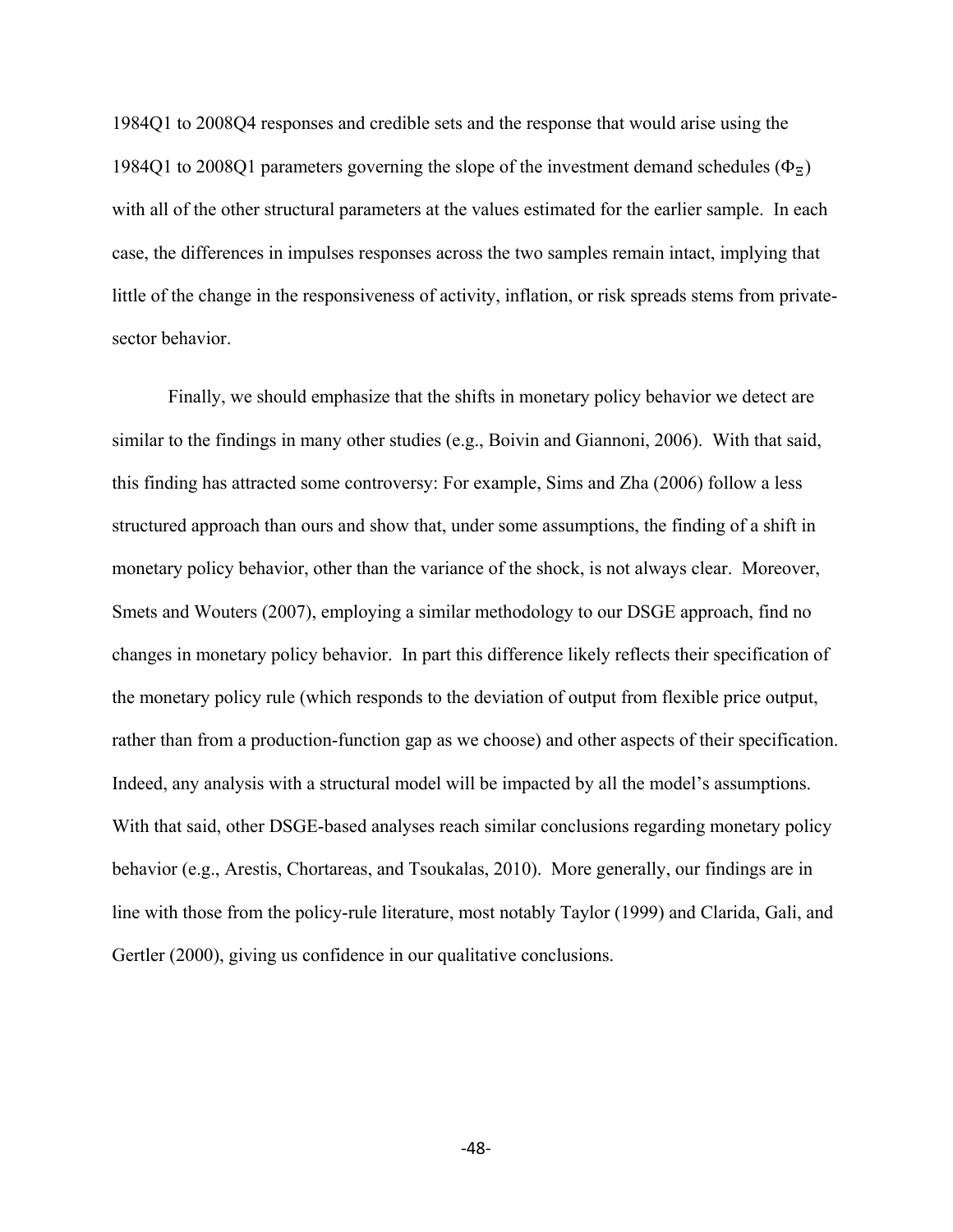*Signs of changing credit conditions:* A straight read of these results might suggesting that there have not been significant changes over time in the importance of non-neoclassical channels, as the parameters of the financial accelerator in our DSGE model have not changed in a way notable enough to have effects on the economy's response to monetary policy shifts. However, we interpret our estimation results as suggesting that the most widely adopted version of this channel in quantitative macroeconomic models, the Bernanke, Gertler, and Gilchrist (1999) financial accelerator mechanism, does not provide much information on such changes. One possible reason for this is that the effects of financial accelerator-type mechanisms are nonlinear, and not picked up in the linear framework we consider.<sup>20</sup> Another possibility is that the financial accelerator framework largely works through an amplification mechanism associated with external finance premia, and ignores other aspects of credit provision.

 Indeed, one of the results from our DSGE analysis points in this direction. Specifically, an economically significant change related to residential investment is evident in the change in the standard deviation of the shock to its equation (4) (which, as shown in table A1, drops from just above 2 to a minuscule value near 0), implying that more of the fluctuations in residential investment in the recent sample represent movements along this curve, rather than deviations from the model's implied relationship. Of course, the model does not include the quantity rationing induced by regulation or other non-price channels of monetary transmission, and hence this type of model is perhaps not especially informative about shifts in such channels across the sample periods we consider. Nonetheless, the smaller variance of shocks to this relationship in the 1984Q1-2008q4 sample period is consistent with the findings in McCarthy and Peach (2002),

 $^{20}$  Gilchrist, Ortiz, and Zakrajsek (2009) find very small accelerator effects following a monetary policy innovation for their estimated DSGE model; much of the importance of financial shocks in their results stems from the exogenous shocks to the financial sector, rather than through the endogenous propagation mechanism.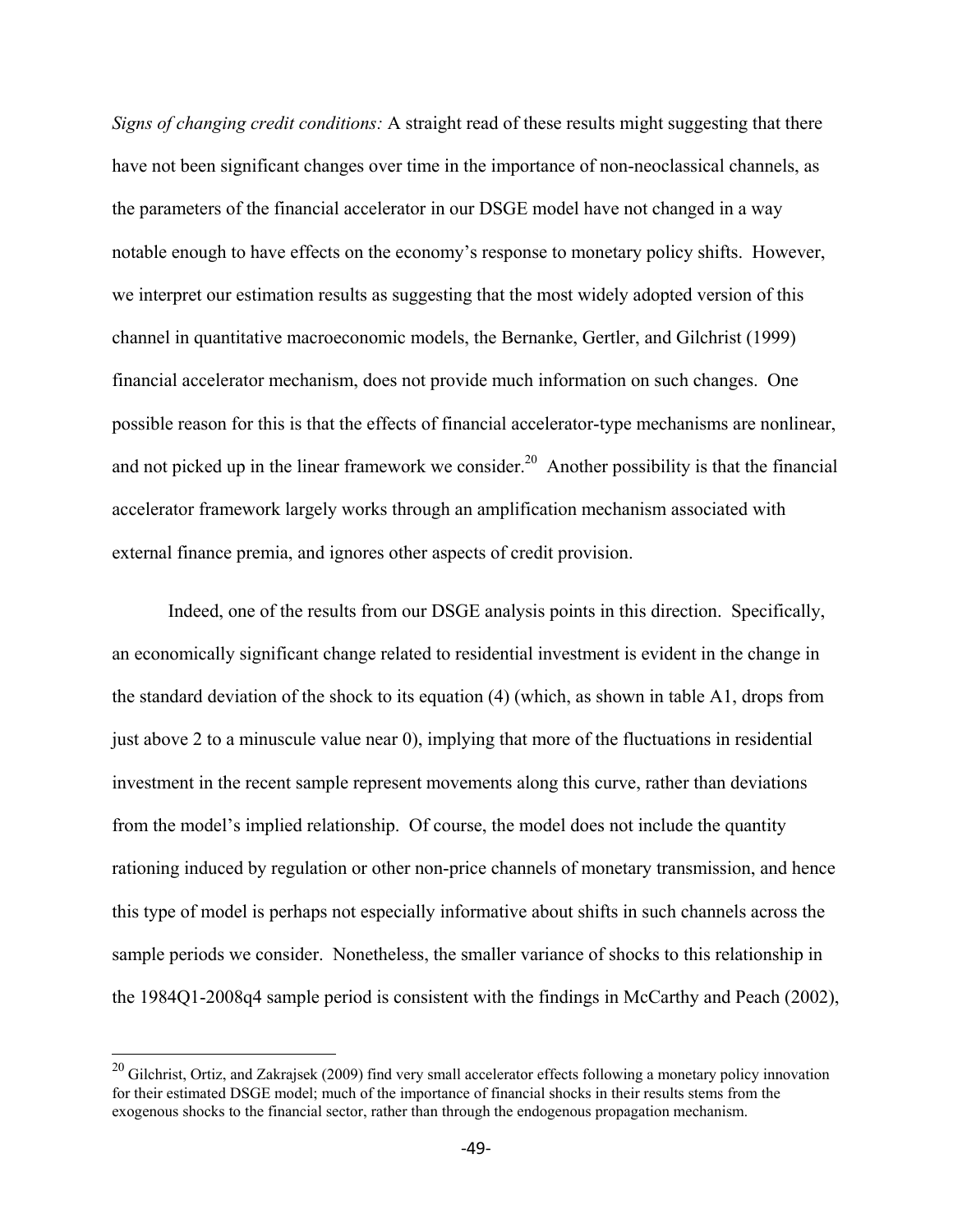who report a closer association of housing market variables with interest rates and other neoclassical fundamentals for that period.

Indeed, we can even be a little bit more suggestive: For example, periods of credit rationing associated with disintermediation from falling deposits at savings and loans associations during the 1962Q1 to 1979Q3 period were identified in Brayton and Mauskopf (1985) to have occurred in 1966Q3-Q4, 1969Q3-1970Q3, and 1974Q1-1957Q1. For these periods, the mean "off-equation" movements in residential investment (e.g., shock) equaled -3 percent (with a t-statistic of -4.3); in comparison, the mean of such shocks in periods without credit constraints was 0.7 percent (with a t-statistic of 2.3).<sup>21</sup> In other words, these shocks appear tightly linked to credit conditions, with credit rationing especially important for residential investment. Moreover, the decline in the importance of this shock in the 1984Q1 to 2008Q4 sample points to a lessening in the importance of credit *per se*.

*Monetary Policy and the Transmission of Other Shocks:* Our analysis highlights the central role of monetary policy behavior in the evolution of the transmission of monetary shocks.

 Of course, the endogenous aspect of monetary policy is crucial for the behavior of activity and inflation following other shocks – implying that the shift in behavior on the part of monetary policymakers could have even more significant effects on the nature of economic fluctuations through its impact on the effect of fundamentals other than policy shocks. We consider the response of the policy interest rate, output, and inflation to a one-standard deviation shock to productivity and to the economy-wide risk premia; these shocks are the most important

<sup>&</sup>lt;sup>21</sup> This shock process is estimated, implying a mean of about zero  $(0.1)$  (and a small t-statistic for the entire sample of 0.4).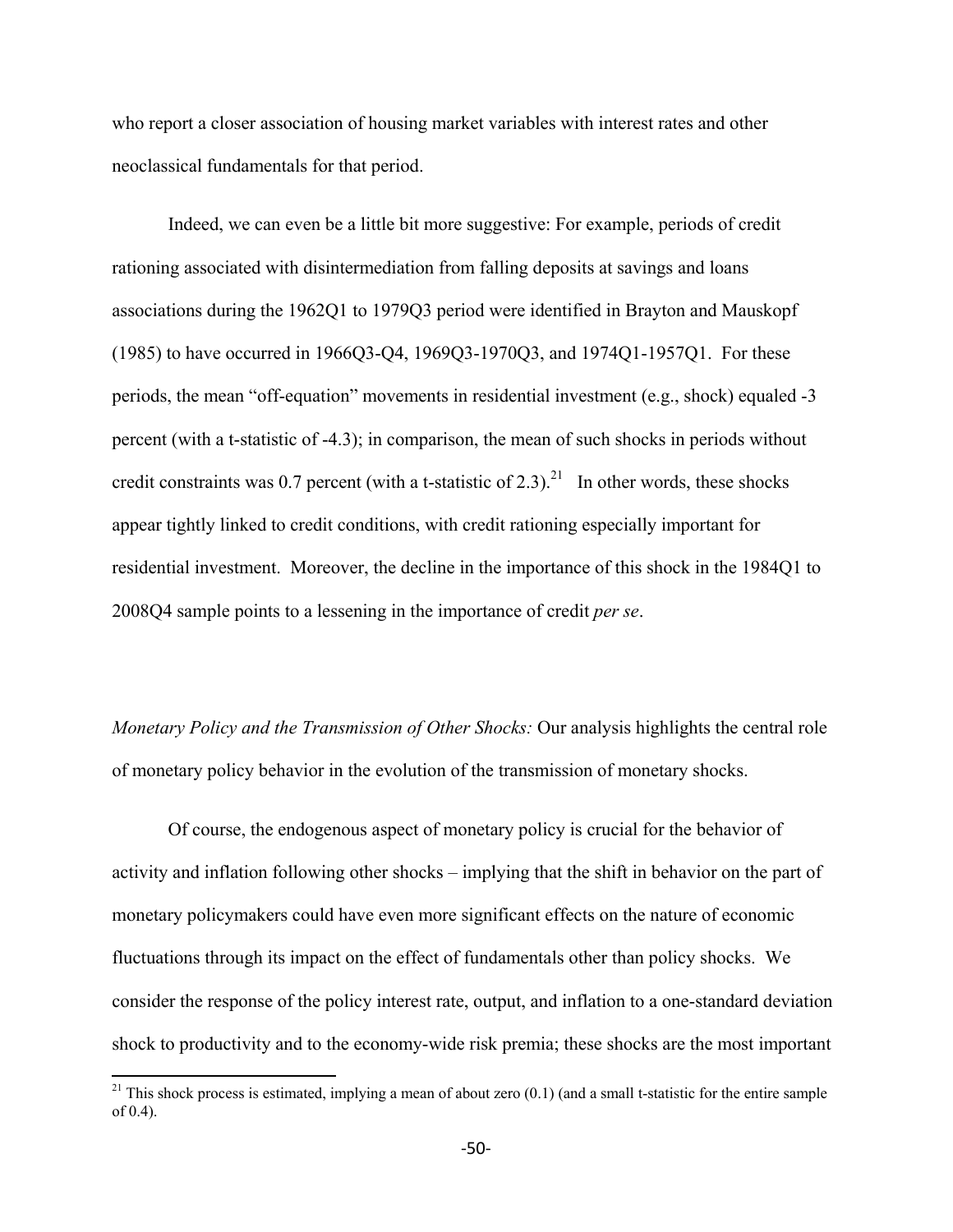shocks for output fluctuations in our model and in other similar DSGE models (e.g., Smets and Wouters, 2007, and especially to Federal Reserve and ECB policy models described in Kiley, 2009, and Christoffel, Coenen, and Warne, 2008). Moreover, these two shocks illustrate well the nature of policy tradeoffs facing policymakers: An improvement in productivity increases output and lowers inflation, and a policymaker will hope to accommodate the improvement in output and stabilize inflation in response to such a shock; in contrast, an increase in the risk premia will depress output and inflation, and a policymaker will aim to offset these effects and stabilize both output and inflation. In our comparisons, we compare the impulse responses using the 1984Q1- 2008Q4 parameter estimates and altering the policy parameters to those for the earlier period in our alternative case.

Figure 11 presents the impulse responses following a productivity shock. The differences implied by the change in policy rule are dramatic – output responds more, and inflation less, to the innovation in productivity. Figure 12 presents the results for a risk premia shock. In this case, the more active policy response to inflation in the recent sample period serves to stabilize both activity and inflation. These figures show that the most important impact of monetary policy is through its affect on how other shocks are transmitted to inflation and activity. And the nature of our findings – that monetary policy has shifted since the early 1980s to a stance that accommodates productivity innovations and resists demand-side fluctuations – is consistent with other results in the literature, most clearly those of Galí and Gambetti (2009), who investigate similar issues using a less structural (VAR-based) approach.

In both cases, the changes in the responses to shocks move in the direction of more desirable economic outcomes. And in both cases, the large effects of the change in the policy rule are driven by *expectations*: This can be seen by looking at the response of the nominal

‐51‐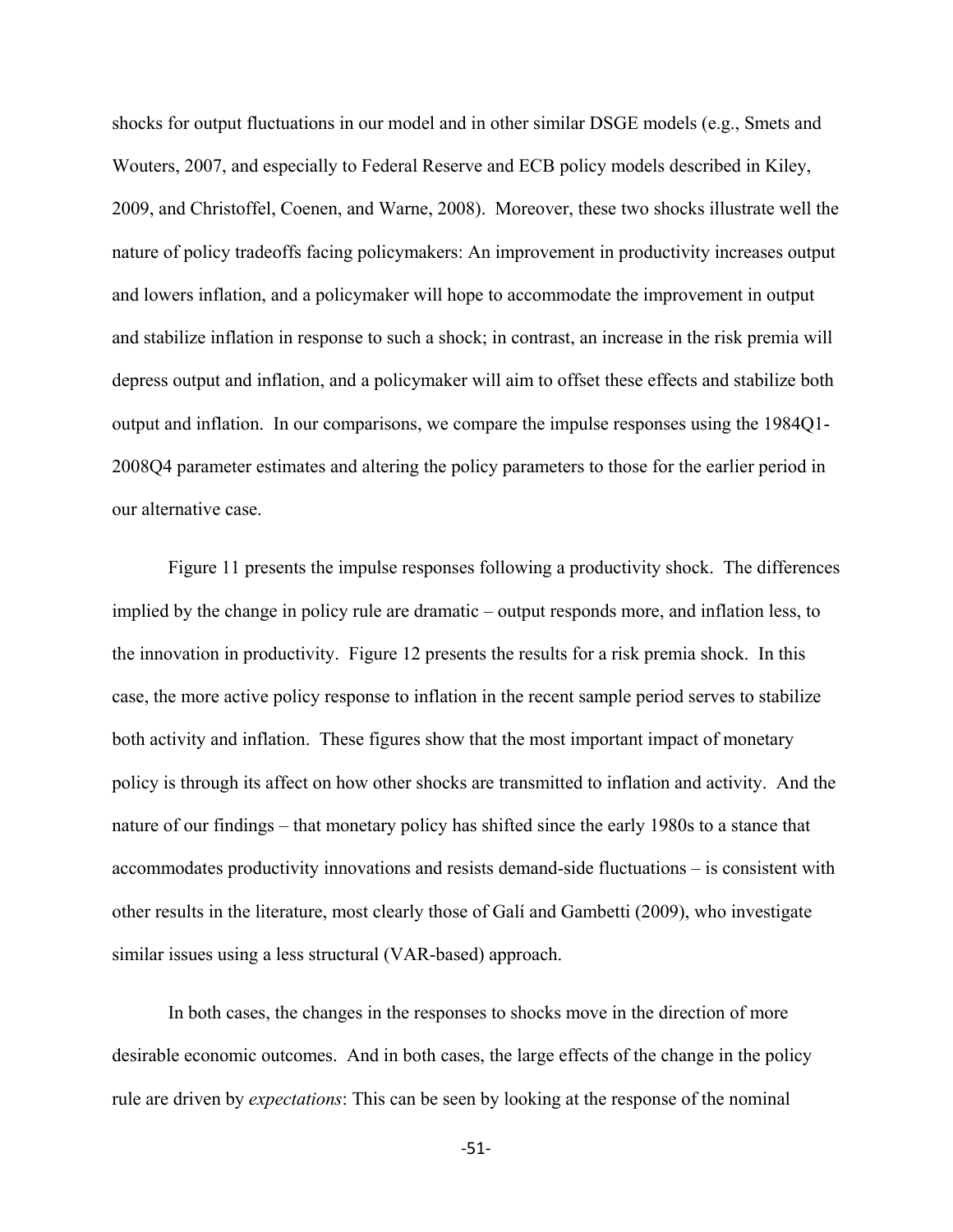interest rate – which is actually *smaller* under the more active policy in both cases, because the commitment to a highly reactive policy stabilizes expectations and hence actual outcomes without generating additional *realized* volatility in the nominal interest rate.

These results drive home two points that are central to the evolution of economist's understanding of the monetary transmission mechanism.

First, the systematic component of policy and its effect on the macroeconomic response to a wide range of shocks is the principle mechanism through which monetary policy affects inflation and activity. This transmission channel is the primary focus of modern studies of the effects of monetary policy, following the large literature on the effects of policy rules on economic performance (e.g., the literature summarized in the chapter on policy rules by Taylor and Williams, 2010) and the emphasis on managing expectations through systematic behavior presented in Woodford (2003). This evolution is significant, as the primary focus of policy discussions of the transmission mechanism in the past has centered on model analyses or simulations that focus on exogenous paths for policy – with at most glancing attention to the systematic nature of policy, expectations formation, and the transmission of policy actions. (Examples that did not emphasize expectations include the equation-by-equation approach of Akhtar and Harris, 1987, or Friedman, 1989, analyses with the Federal Reserve's MPS model (Mauskopf, 1990) or the central bank comparisons, representing a large number of policy models employed in the early-to-mid 1990s, presented in Smets, 1995).

Second, a greater emphasis on inflation stabilization is likely to lead to greater stability in inflation but not necessarily in output, as a focus on price stability will accommodate increases in output reflecting productivity advances and resist such movements due to fluctuations in risk

‐52‐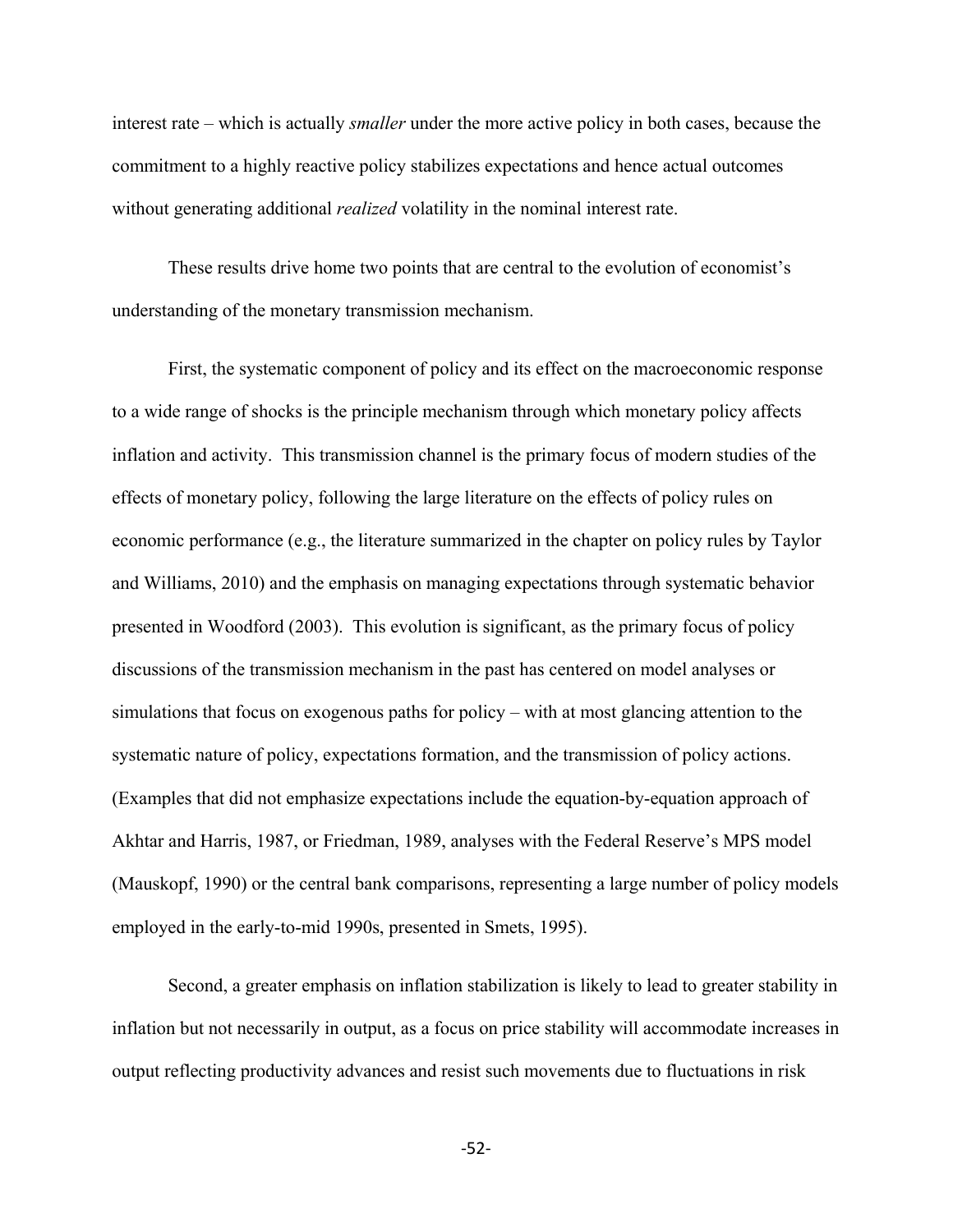premia or some other demand factors. This latter point suggests that studies that look to identify the importance of changes in the transmission mechanism related to policy behavior through the lens of overall output stability may fail to find strong evidence. This may help explain, in part, the diversity of findings in this area (e.g., the different conclusions of Boivin and Giannoni, 2006 and Canova and Gambetti, 2009, for example). The subtle difference between overall output stability and stability in output around an efficient level  $-$  i.e., the notion that policymakers should design policy so as to accommodate productivity movements while resisting inefficient movements due to risk premia – has also represented an important evolution in understanding regarding how the monetary transmission mechanism should be used to promote price stability.

#### **VI. IMPLICATIONS FOR THE FUTURE CONDUCT OF MONETARY POLICY**

Looking back over our summary of related literature, four findings are apparent.

First, the neoclassical channels – direct interest rate effects on investment spending, wealth and intertemporal substitution effects on consumption, and the trade effects through the exchange rate – have remained the core channels in macroeconomic modeling. The literature on time variation in the strength of these channels has not suggested large changes over time.

Second, the macroeconomic literature on non-neoclassical channels in general equilibrium models is sparse – most analyses of the potential importance of, for example, bankbased channels has focused on heterogeneous effects on different classes of borrowers or lenders that could signal a potential role for such channels, without moving on to the macroeconomic consequences. Macroeconomic models that incorporate such channels, most notable a balance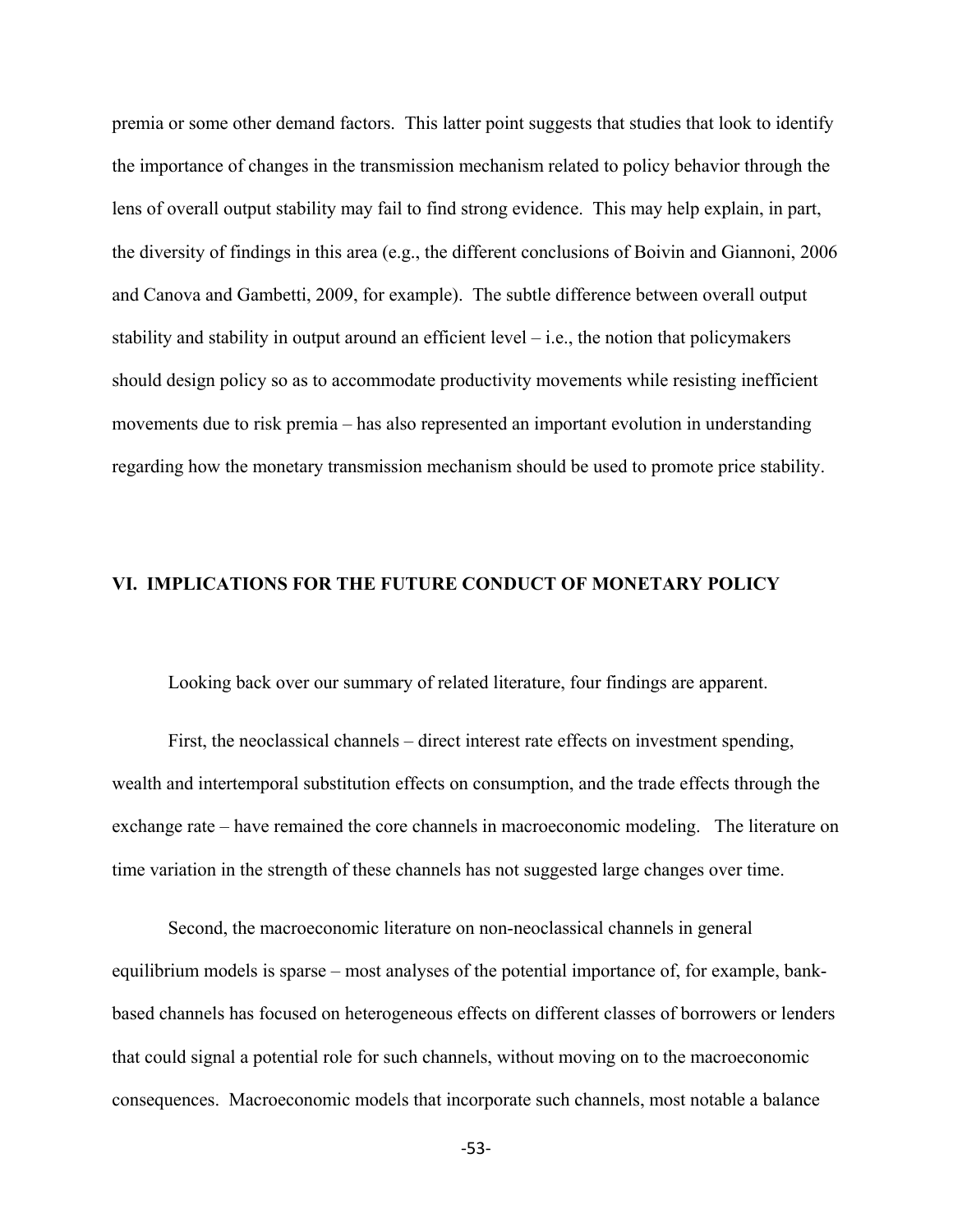sheet channel like that of Bernanke, Gertler, and Gilchrist (1999), find only modest effects on monetary transmission from these factors, as we found in our DSGE model exercises. Indeed, the variation in external finance premia in such empirical models seems more important as a source of shocks driving fluctuations than as an endogenous transmission mechanism.

Third, there have been large changes in the regulatory structure in the United States and other countries, and these changes have had important implications for the transmission of monetary policy actions to residential investment. In particular, residential investment is now more tied to interest rates rather than credit availability. Some aspects of these shifts are apparent in our macro-based approaches. For example, credit seems to respond more slowly and by a smaller amount to policy shifts in our FAVAR analysis (figure 5) in the period after 1982; similarly, shocks to the residential investment equation in our DSGE model are tightly linked to periods of credit rationing in the pre-1980 period, but of minimal importance in the later sample. With that said, these results only hint at the role of credit *per se* in different periods, and fail to speak to the more global issue of the role of financial frictions in economic fluctuations.

Finally, monetary policy has become substantially more focused on inflation stabilization, and this shift has importantly affected the volatility of inflation and the response of output to non-monetary disturbances. Indeed, the systematic component of monetary policy is the most important monetary factor in economic fluctuations, and the evolution of economist's understanding of how to use the monetary transmission mechanism through a systematic focus on price stability is one of the central shifts in policy behavior and macroeconomic modeling over the last quarter century. These results emerge quite clearly from our structural model analysis, and echo findings from some studies that impose less structure.

‐54‐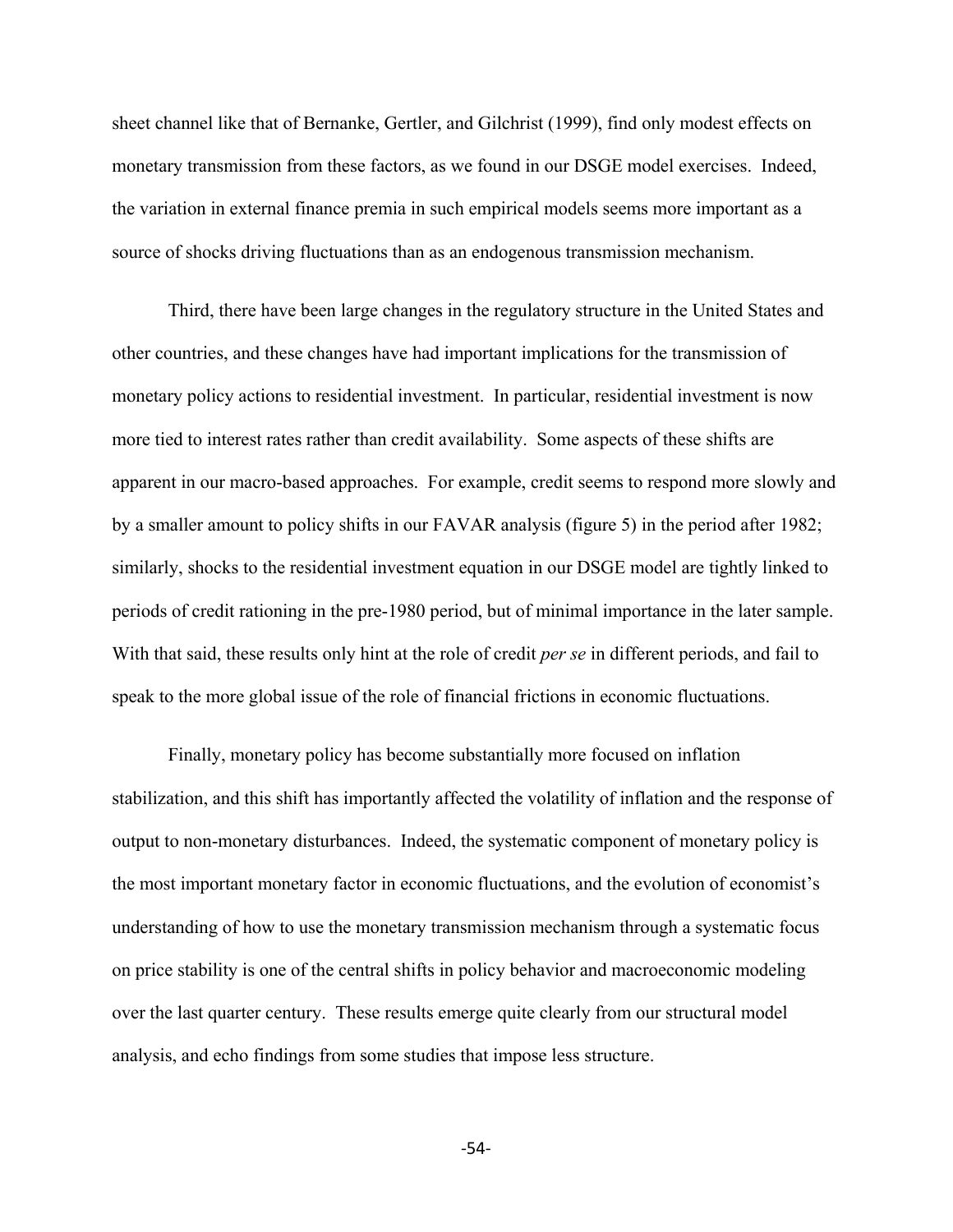This summary leaves two extremely important outstanding questions for research. One is the role of non-neoclassical channels in our understanding of economic fluctuations and monetary policy. The literature in this area remains thin, and this thinness reflects difficulty in specifying the relevant mechanisms and finding the supporting empirical evidence. While we are able to hint at the importance of such channels at times in the past, this area is currently very active and will undoubtedly yield future insights (e.g., Meh and Moran, 2008; Angeloni and Faia, 2010; Gerali et al, 2009; and Gertler and Kiyotaki, 2010). Indeed, the global financial crisis that began in mid-2007 has illustrated that the intersection of banking, finance, and macroeconomics is as important as ever.

The course of policy following the crisis has also shown the importance of understanding aspects of the monetary transmission mechanism further. In particular, policy rates have been brought to near zero in the United States, Europe, and Japan. As a result, the importance of managing expectations in such an environment has been brought to the fore. In addition, central banks around the world have engaged in "quantitative easing" or "large-scale asset purchases" in an effort to impart additional impetus to activity. But both the empirical and theoretical channels (e.g., Clouse et al, 2000, and Bernanke, Reinhart, and Sack, 2004) associated with such actions remain far less developed than desirable. Also, some of the policy recommendations in reaction to the crisis, such as the implementation of macroprudential regulations, are likely to have an important on the evolution of the monetary transmission mechanism going forward.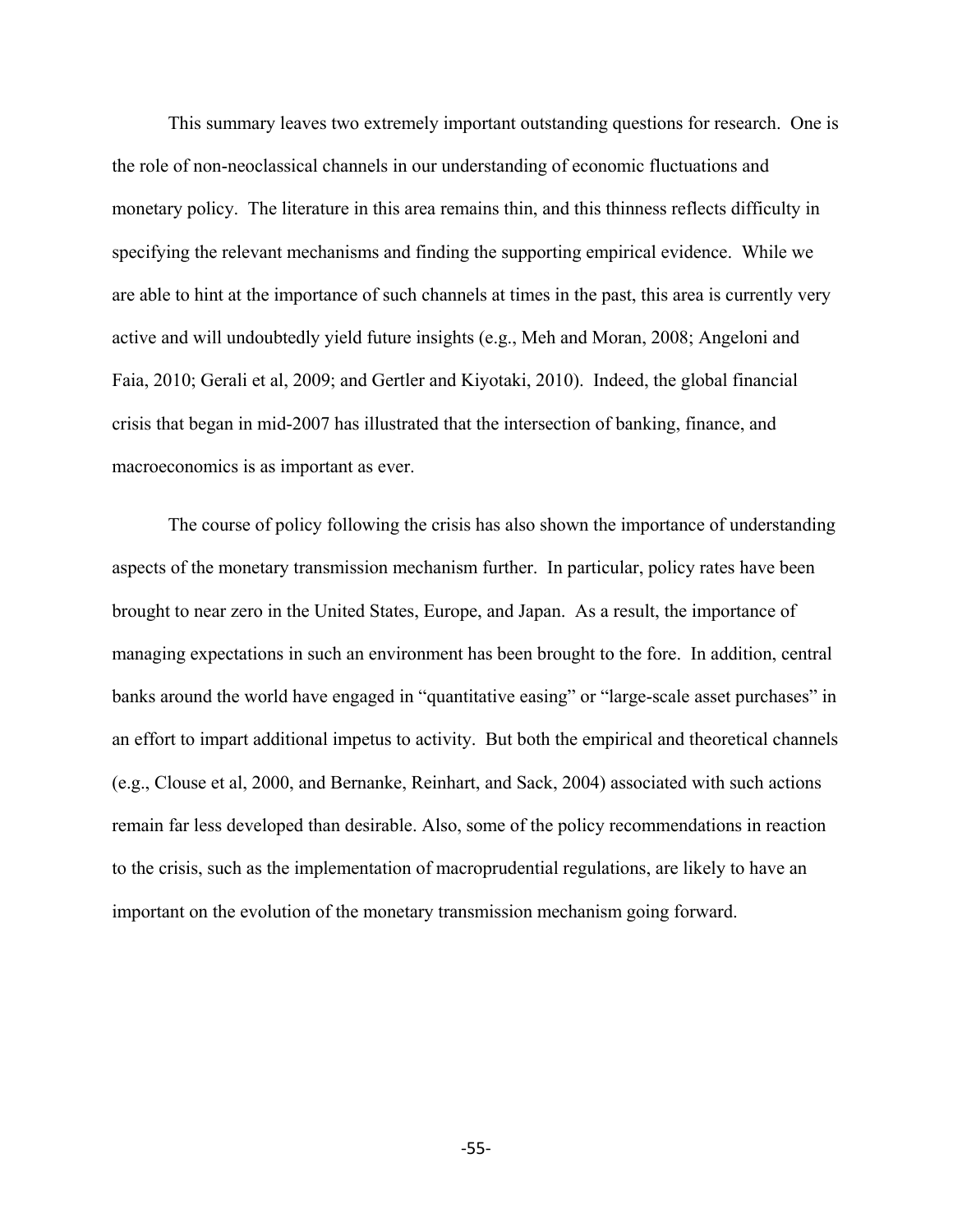#### **References**

- Akhtar, M.A. and Ethan Harris. "Monetary Policy Influence on the Economy-An Empirical Analysis," Federal Reserve Bank of New York, *Quarterly Review* (Winter 1987), pp. 19- 34.
- Akerlof, George (1970), "The Market for 'Lemons': Quality, Uncertainty and the Market Mechanism," *Quarterly Journal of Economics* 84, pp. 488-500
- Ando, Albert and Franco Modigliani (1963) The "Life Cycle" Hypothesis of Saving: Aggregate Implications and Tests. The American Economic Review, Vol. 53, No. 1, Part 1 (Mar., 1963), pp. 55-84.
- Angeloni, Ignazio and Ester Faia (2009) Tale of Two Policies: Prudential Regulation and Monetary Policy with Fragile Banks. Mimeo, October 29.
- Aoki K, Proudman J, and Vlieghe G. (2002) Houses as Collateral: Has the Link between House Prices and Consumption in the U.K. Changed?. *Federal Reserve Bank of New York Economic Policy Review*. May 2002;8(1):163-177.
- Arestis, Philip, Georgios Chortareas and John D. Tsoukalas (2010) Money and Information in a New Neoclassical Synthesis Framework. The Economic Journal. 120(February):101-128.
- Benito, Andrew, Thompson, Jamie N.R., Waldron, Matt and Wood, Rob, (2006) House Prices and Consumer Spending. Bank of England Quarterly Bulletin, Summer 2006.
- Bennett, Paul, Richard Peach, and Stavros Peristiani (2001) "Structural Change in the Mortgage Market and the Propensity to Refinance." *Journal of Money, Credit, and Banking* 33, no. 4 (November): 954-76.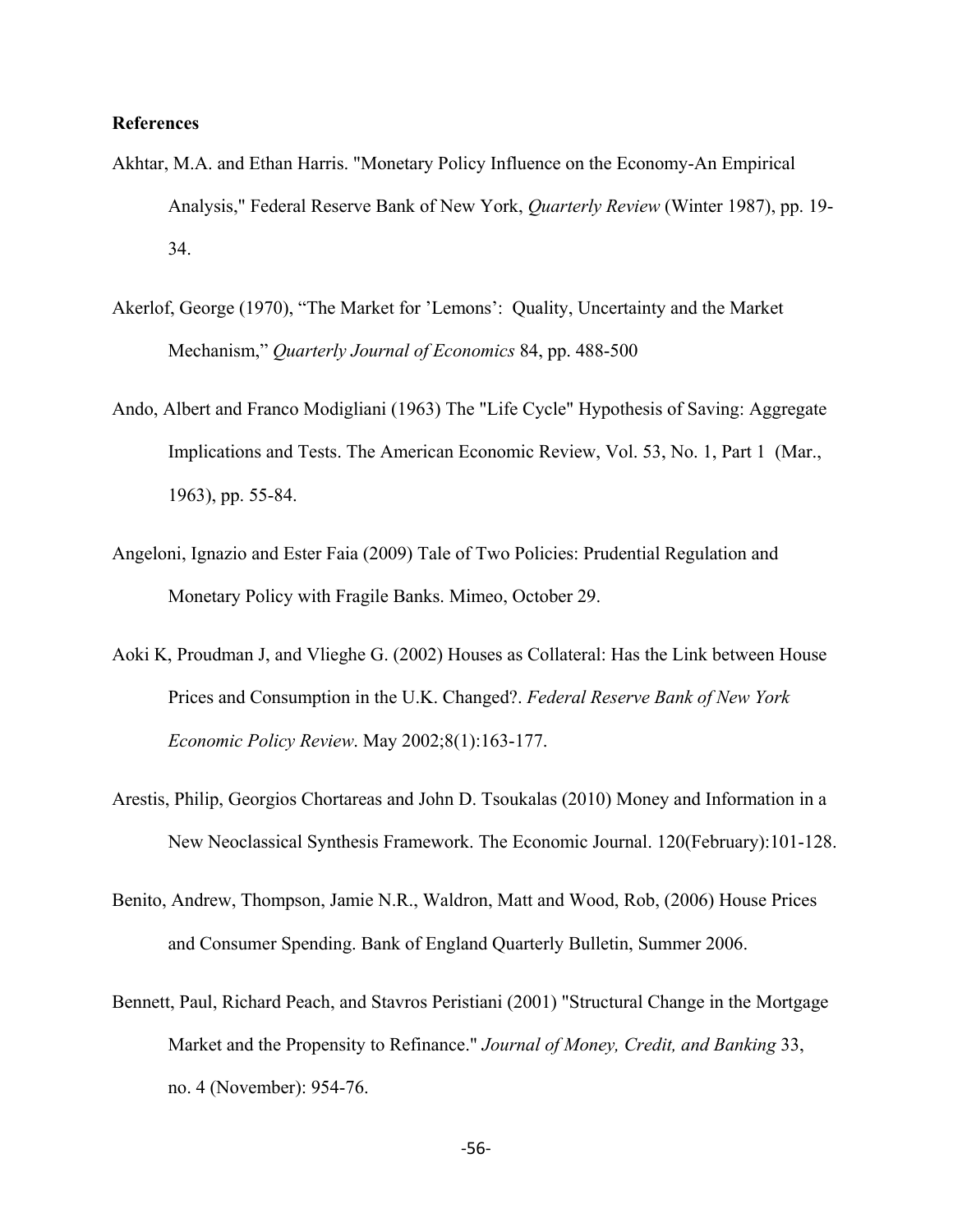- Bernanke, Ben S., Jean Boivin, and Piotr Eliasz (2005). "Measuring the Effects of Monetary Policy: A Factor-Augmented Vector Autoregressive (FAVAR) Approach," *Quarterly Journal of Economics,* vol. 120, no. 1, pp. 387-422.
- Bernanke, Ben S. and Mark Gertler (1989) "Agency Costs, Net Worth, and Business Fluctuations," American Economic Review, American Economic Association, vol. 79(1), pages 14-31, March
- Bernanke, Ben S., and Mark Gertler (1995). "Inside the Black Box: The Credit Channel of Monetary Policy Transmission," *Journal of Economic Perspectives,* vol. 9, no. 4, pp. 27- 48.
- Bernanke, Ben S., Mark Gertler, Simon Gilchrist, 1999, The financial accelerator in a quantitative business cycle framework, In: John B. Taylor and Michael Woodford, Editor(s), Handbook of Macroeconomics, Elsevier, 1999, Volume 1, Part 3, Pages 1341- 1393
- Bernanke, Ben S., Vincent R. Reinhart, and Brian P. Sack (2004) "Monetary Policy Alternatives at the Zero Bound: An Empirical Assessment," Brookings Papers on Economic Activity, Economic Studies Program, The Brookings Institution, vol. 35(2004-2), pages 1-100.
- Boivin, Jean, and Marc Giannoni (2002). "Assessing Changes in the Monetary Transmission Mechanism: A VAR Approach," *Federal Reserve Bank of New York Economic Policy Review,* vol. 8, no. 1, pp. 97-11.
- Boivin, Jean, and Marc P. Giannoni (2006). "Has Monetary Policy Become More Effective?" *Review of Economics and Statistics,* vol. 88, no. 3, pp. 445-462.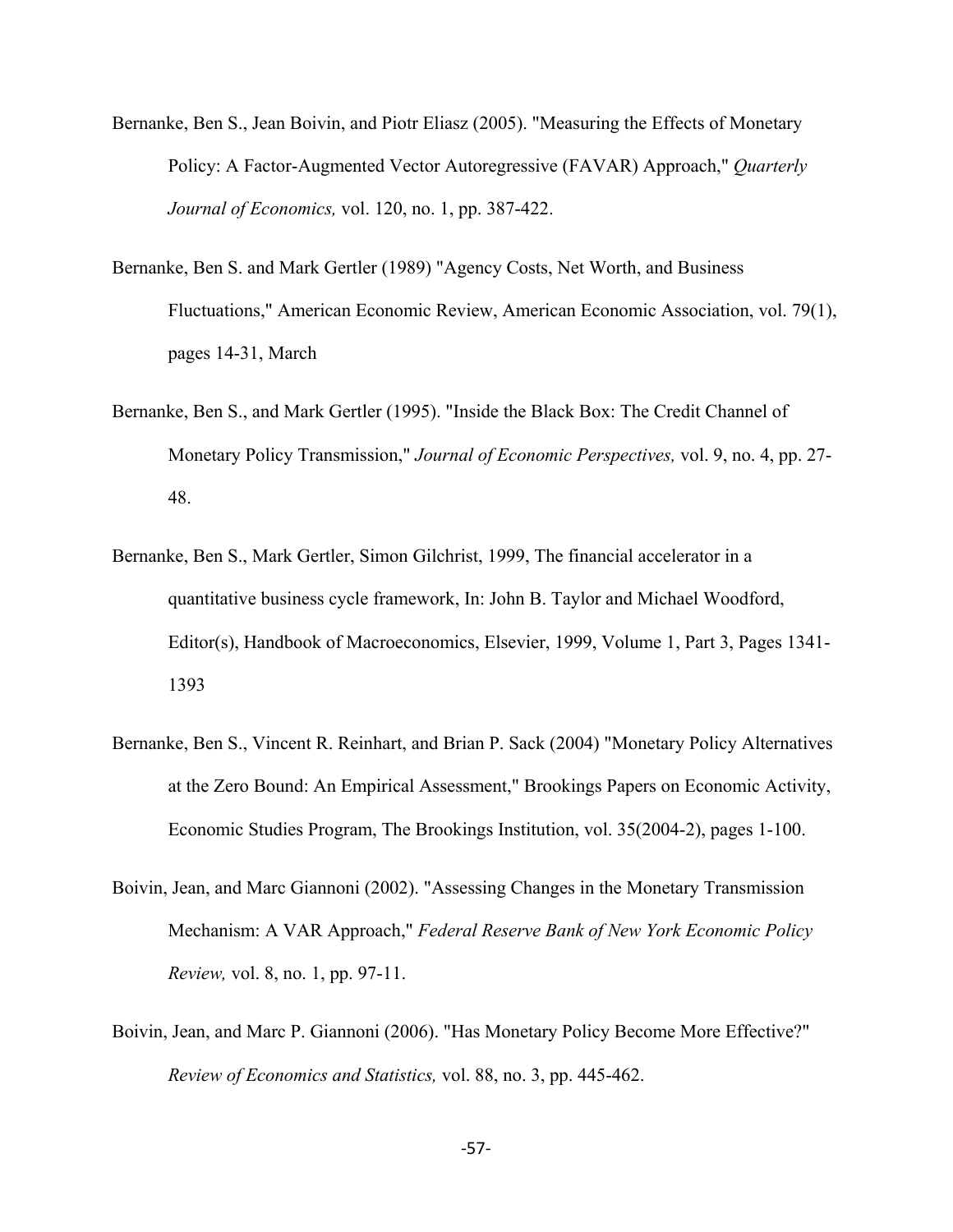- Brayton, Flint, and Eileen Mauskopf. "The Federal Reserve Board-MPS Quarterly Econometric Model of the U.S. Economy," Economic Modelling, 2 (July 1985), pp. 170-292.
- Brumberg R. E., and F. Modigliani (1954) " Utility Analysis and the Consumption Function: An Interpretation of Cross-section Data," Post-Keynesian Economics, ed. by K. Kurihara (New Brunswick, New Jersey: Rutgers University Press, 1954).
- Bryant, Ralph C., Peter Hooper and Catherine L. Mann, eds. (1993) Evaluating Policy Regimes: New Research in Empirical Macroeconomics, The Brookings Institution, Washington D.C.
- Calza, Alessandro, Monacelli, Tommaso and Stracca, Livio (2007) "Mortgage Markets, Collateral Constraints, and Monetary Policy: Do Institutional Factors Matter?," CEPR Discussion Papers 6231, C.E.P.R. Discussion Papers.
- Canova, F., and Gambetti, L. (2009) Structural Changes in the US Economy: Is there a Role for Monetary Policy? *Journal of Economic, Dynamics & Control , 33*, 477–490.
- Canova, F., and Gambetti, L. (forthcoming) "Do inflation expectations matter? The Great Moderation revisited" American Economic Journal: Macroeconomics.
- Carlstrom, Charles, Timothy Fuerst, and Matthias Paustian (2009) Optimal Monetary Policy in a Model with Agency Costs. Paper presented at the Financial Markets and Monetary Policy Conference, sponsored by the Federal Reserve Board and the Journal of Money, Credit, and Banking, June 4-5.
- Case, Karl E., (1986) "The market for single-family homes in the Boston area," New England Economic Review, Federal Reserve Bank of Boston, issue May, pages 38-48.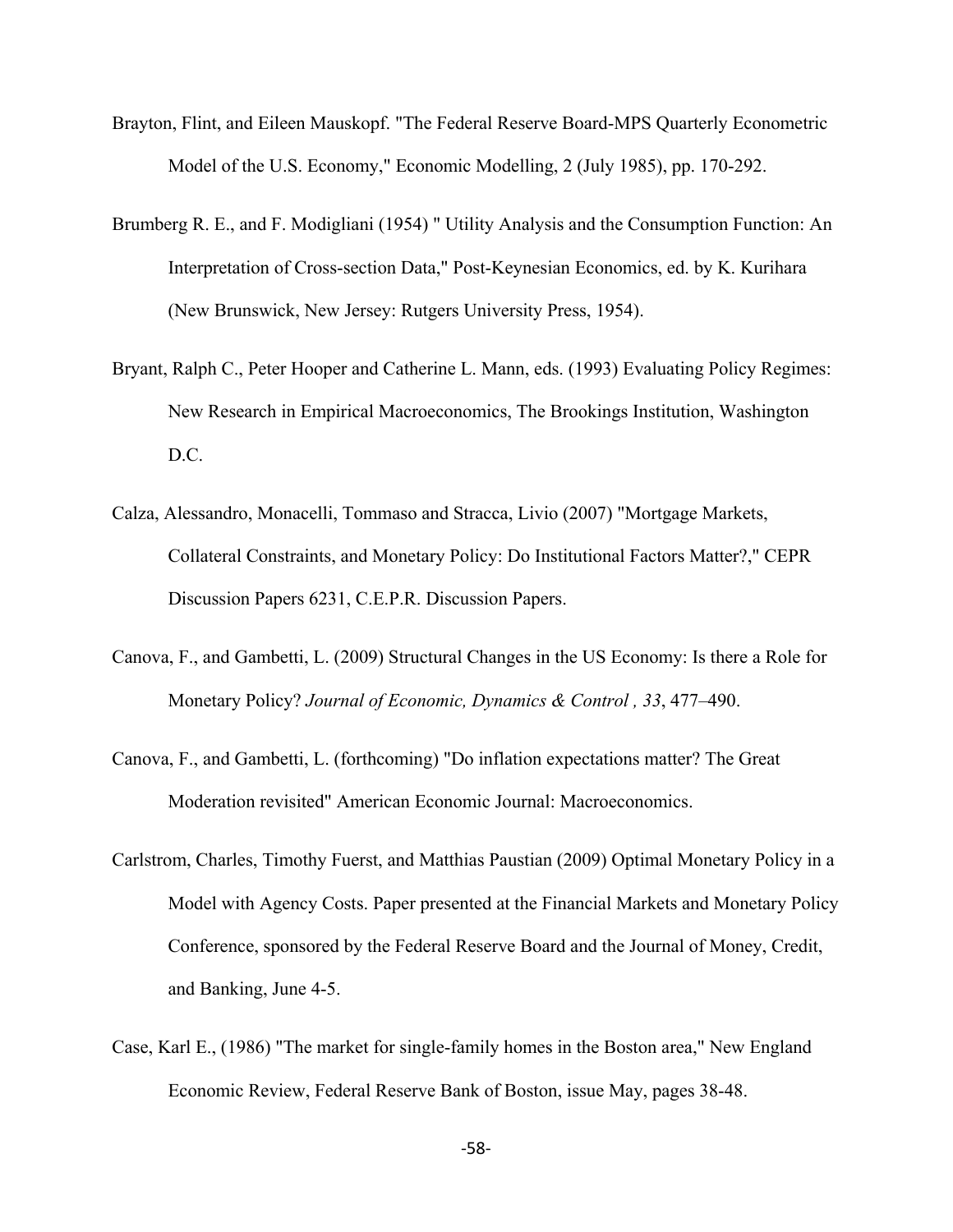- Case, Karl E. and Robert J. Shiller (2003) Is There a Bubble in the Housing Market? Brookings Papers on Economic Activity, Vol. 2003, No. 2 (2003), pp. 299-342.
- Catte, P., N. Girouard, R. Price and C. Andre (2004), 'Housing markets, wealth and the business cycle', *OECD Economics Department Working Papers*.
- Chirinko, Robert S (1993) "Business Fixed Investment Spending: Modeling Strategies, Empirical Results, and Policy Implications," Journal of Economic Literature, American Economic Association, vol. 31(4), pages 1875-1911, December.
- Christiano, L., Eichenbaum, M. and C. Evans (1999) "Monetary Policy Shocks: What Have We Learned and to What End?", in *Handbook of Macroeconomics*, eds. Michael Woodford and John Taylor, North Holland.
- Christiano, Lawrence, Roberto Motto, and Massimo Rostagno (2009) Financial Factors in Economic Fluctuations. Paper presented at the Financial Markets and Monetary Policy Conference, sponsored by the Federal Reserve Board and the Journal of Money, Credit, and Banking, June 4-5.
- Christoffel, Kai, Günter Coenen and Anders Warne (2008) "The new area-wide model of the euro area - a micro-founded open-economy model for forecasting and policy analysis," Working Paper Series 944, European Central Bank
- Clarida, R., J. Galí, and M. Gertler (2000). Monetary policy rules and macroeconomic stability: Evidence and some theory. Quarterly Journal of Economics 115, 147—180.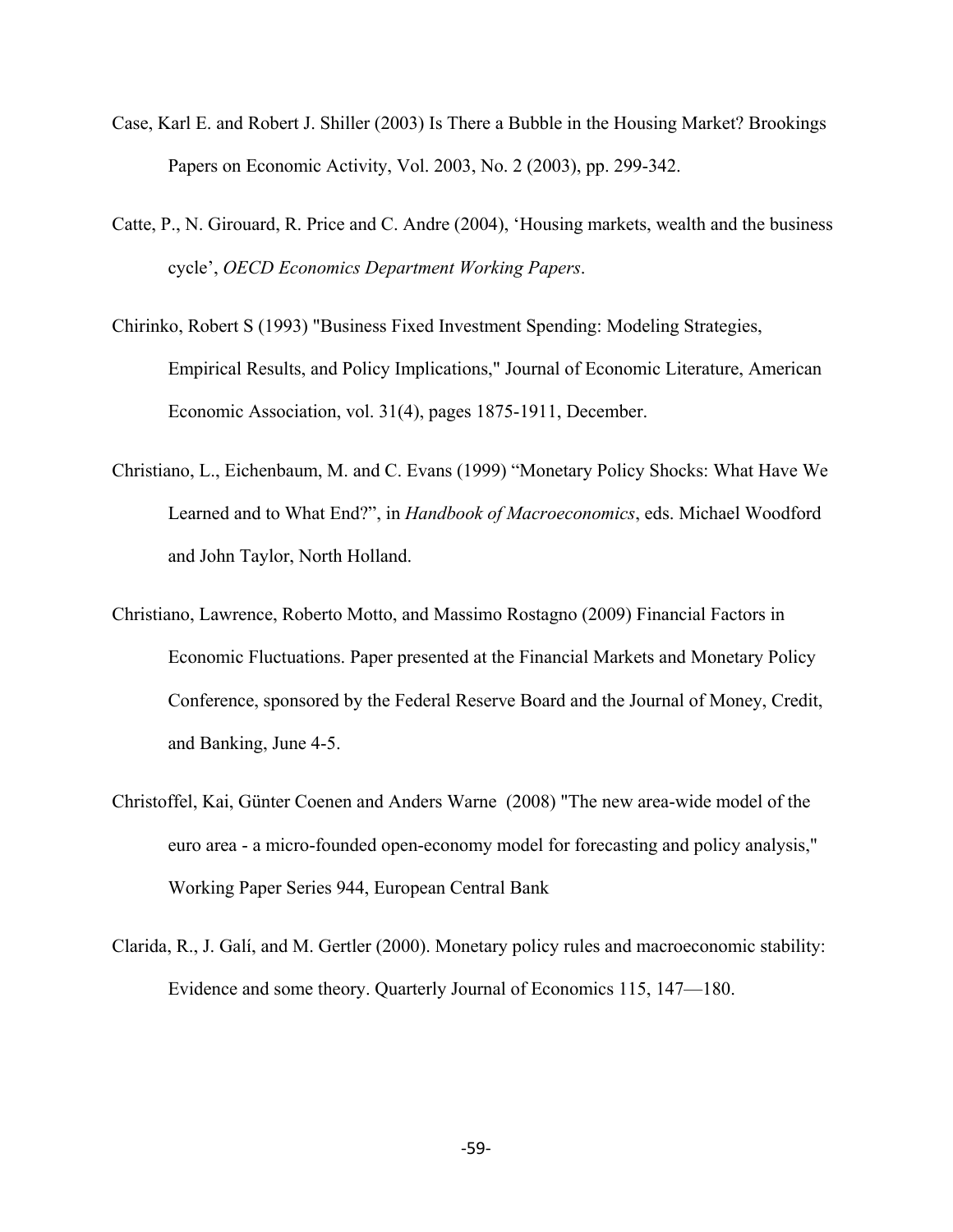- Clouse, James, Dale Henderson, Athanasios Orphanides, David Small, and Peter Tinsley (2000) Monetary Policy When the Nominal Short-Term Interest Rate Is Zero. Federal Reserve Board Finance and Economics Discussion Series No. 2000-51.
- Curdia, Vasco and Michael Woodford (2009) Credit Spreads and Monetary Policy. Paper presented at the Financial Markets and Monetary Policy Conference, sponsored by the Federal Reserve Board and the Journal of Money, Credit, and Banking, June 4-5.
- Dynan, Karen, Douglas W. Elmendorf and Daniel E. Sichel (2006) ''Can Financial Innovation Help to Explain the Reduced Volatility of Economic Activity?'', *Journal of Monetary Economics,* vol. 53 (January 2006), pp. 123-50.
- Edelberg, Wendy (2006) ''Risk-based Pricing of Interest Rates for Consumer Loans,'' *Journal of Monetary Economics,* vol. 53 (November 2006), pp. 2283-2298.
- Edge, Rochelle M., Michael T. Kiley and Jean-Philippe Laforte (2007) "Documentation of the Research and Statistics Division's estimated DSGE model of the U.S. economy: 2006 version," Finance and Economics Discussion Series 2007-53, Board of Governors of the Federal Reserve System (U.S.).
- Edge, Rochelle M. Michael T. Kiley, and Jean-Philippe Laforte (2008) Natural rate measures in an estimated DSGE model of the U.S. economy. Journal of Economic Dynamics & Control 32:2512–2535.
- Edge, Rochelle M. Michael T. Kiley, and Jean-Philippe Laforte (forthcoming) "A comparison of forecast performance between Federal Reserve staff forecasts, simple reduced-form models, and a DSGE model," Journal of Applied Econometrics.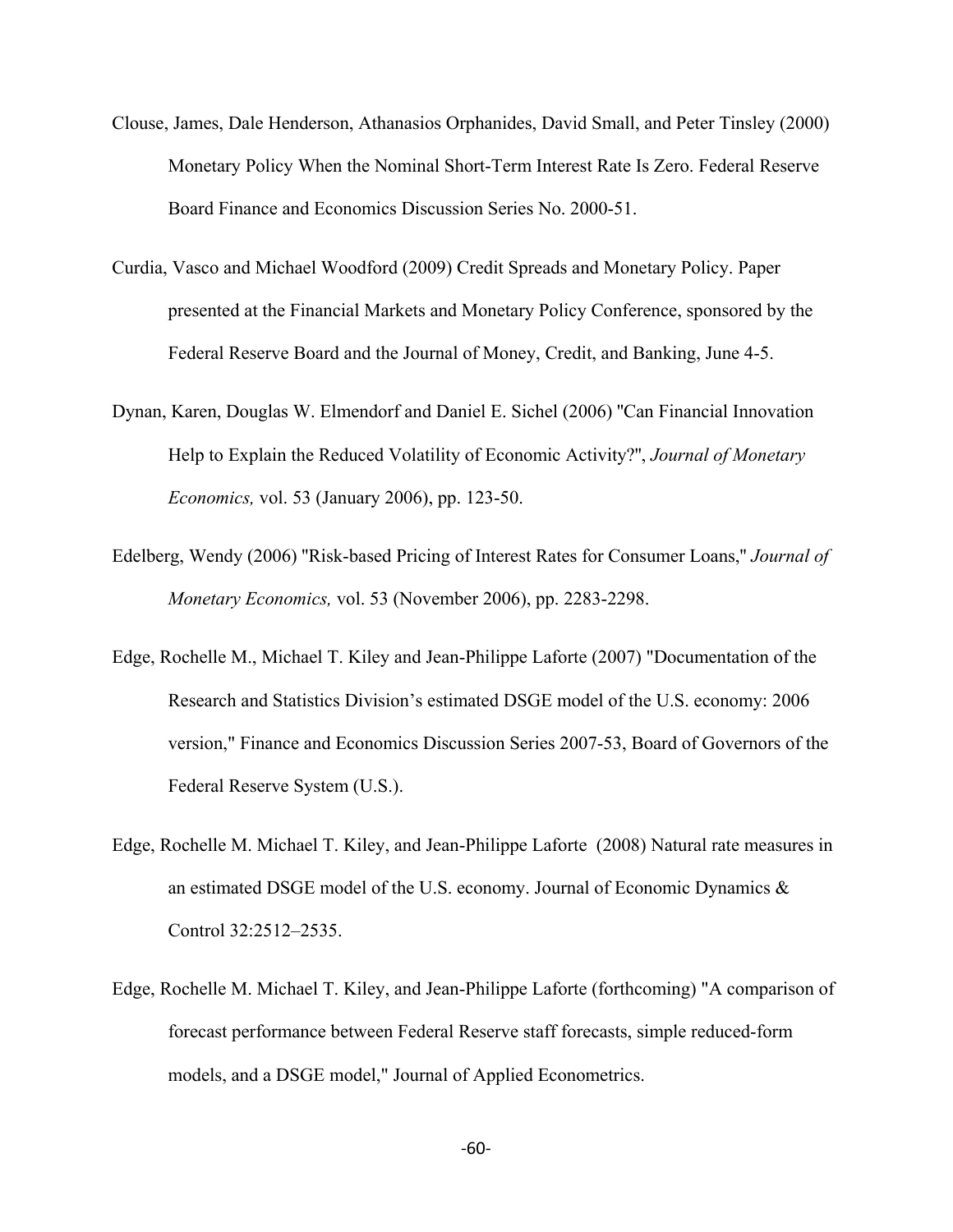- Eggertsson, Gauti B. and Michael Woodford (2004) "Optimal Monetary and Fiscal Policy in a Liquidity Trap," NBER International Seminar on Macroeconomics 2004, pages 75-144.
- Erceg, Christopher J. and Luca Guerrieri and Christopher Gust, 2006. "SIGMA: A New Open Economy Model for Policy Analysis," International Journal of Central Banking, International Journal of Central Banking, vol. 2(1), March.
- Fagan, Gabriel, Henry, and Jerome & Mestre, Ricardo, 2005. "An area-wide model for the euro area," Economic Modelling, Elsevier, vol. 22(1), pages 39-59, January.

Fair, Ray C. (2004), *Estimating How the Macroeconomy Works.* Harvard University Press.

- Fleming, J. Marcus (1962) Domestic Financial Policies under Fixed and under Floating Exchange Rates (Politiques finacierieures interieures avec un systeme de taux de change fixe et avec un systeme de taux de change fluctuant) (Politica financiera interna bajo sistemas de tipos de cambio fijos o de tipos de cambio fluctuantes). Staff Papers - International Monetary Fund, Vol. 9, No. 3 (Nov., 1962), pp. 369-380
- Friedman, Benjamin M. (1989) Changing Effects of Monetary Policy on Real Economic Activity, *Federal Reserve Bank of Kansas City Symposium Proceedings*
- Friedman, Milton (1957) *A Theory of the Consumption Function* (Princeton, NJ: Princeton University Press, 1957).
- Galí, Jordi, and Luca Gambetti (2009) On the Sources of the Great Moderation. American Economic Journals-Macroeconomics.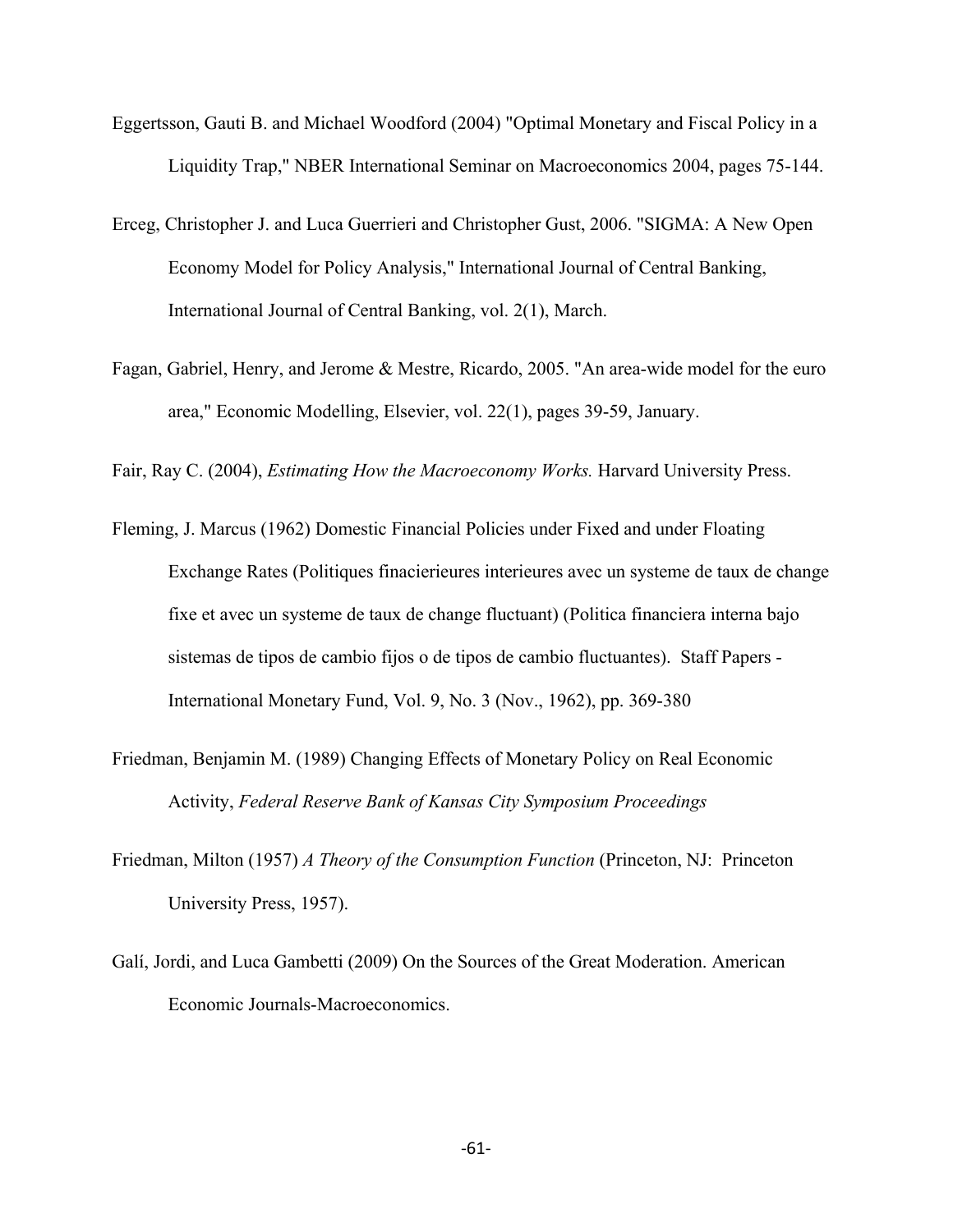- Galí, Jordi, David Lopez-Salido and Javier Valles (2003) ''Technology Shocks and Monetary Policy: Assessing the Fed's Performance'', *Journal of Monetary Economics ,* vol. 50 (May 2003), pp. 723-743.
- Gerali, Andrea, Stefano Neri, Luca Sessa, and Federico Signoretti (2009) Credit and Banking in a DSGE Model of the Euro Area (493 KB). Paper presented at the Financial Markets and Monetary Policy Conference, sponsored by the Federal Reserve Board and the Journal of Money, Credit, and Banking, June 4-5.
- Gertler, Mark and Simon Gilchrist (1993) " The Role of Credit Market Imperfections in the Monetary Transmission Mechanism: Arguments and Evidence," Scandinavian Journal of Economics, Blackwell Publishing, vol. 95(1), pages 43-64.
- Gertler, Mark and Simon Gilchrist (1994) "Monetary Policy, Business Cycles, and the Behavior of Small Manufacturing Firms," The Quarterly Journal of Economics, MIT Press, vol. 109(2), pages 309-40, May.
- Gertler, Mark and Nobuhiro Kiyotaki (2010) Financial Intermediation and Credit Policy in Business Cycle Analysis, This Volume.
- Gilchrist, Simon, Alberto Oriz, and Egon Zakrajsek (2009) Credit Risk and the Macroeconomy: Evidence from an Estimated DSGE Model. Paper presented at the Financial Markets and Monetary Policy Conference, sponsored by the Federal Reserve Board and the Journal of Money, Credit, and Banking, June 4-5.
- Gürkaynak, Refet S., Brian Sack and Eric Swanson (2005) "The Sensitivity of Long-Term Interest Rates to Economic News: Evidence and Implications for Macroeconomic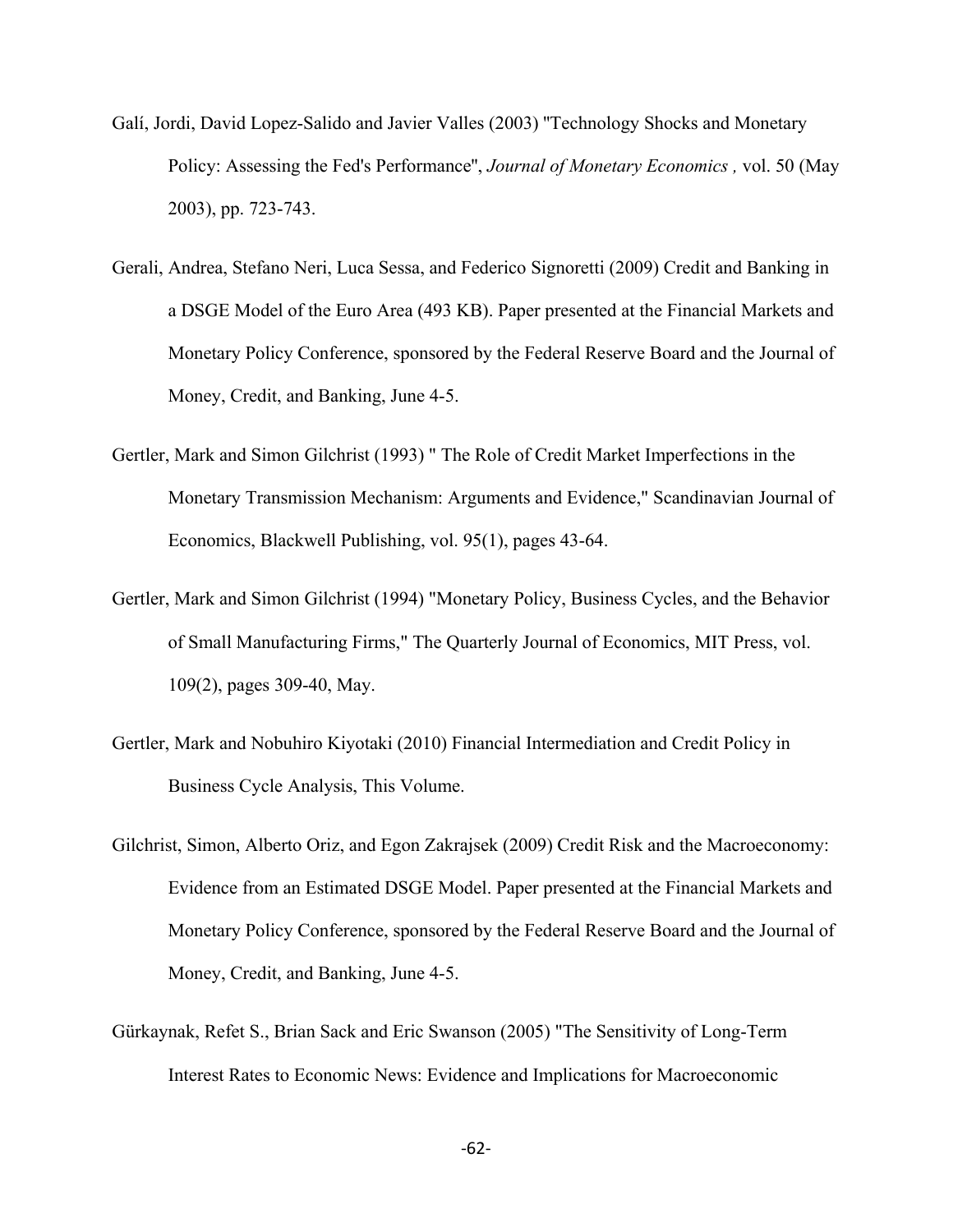Models," American Economic Review, American Economic Association, vol. 95(1), pages 425-436, March.

- Hall, Robert E. (1988) Intertemporal Substitution in Consumption. The Journal of Political Economy, Vol. 96, No. 2 (Apr., 1988), pp. 339-357.
- Hanushek, Eric A., John M. Quigley, (1980) What is the Price Elasticity of Housing Demand? The Review of Economics and Statistics, Vol. 62, No. 3 (Aug., 1980), pp. 449-454
- Harrison, R, Nikolov, K, Quinn, M, Ramsay, G, Thomas, R and Scott, A (2005) The Bank of England Quarterly Model, Bank of England.
- Hatzius, J. (2005). "Housing Holds the Key to Fed Policy," Goldman Sachs Global Economics Paper No. 137 (New York: Goldman Sachs, February)
- Hayashi, Fumio (1982) Tobin's Marginal q and Average q: A Neoclassical Interpretation. Econometrica, Vol. 50, No. 1 (Jan., 1982), pp. 213-224
- Henderson, J. Vernon and Yannis M. Ioannides (1986) Tenure Choice and the Demand for Housing. Economica, New Series, Vol. 53, No. 210 (May, 1986), pp. 231-246.
- Hurst, Erik and Frank Stafford (2004) Home Is Where the Equity Is: Mortgage Refinancing and Household Consumption. Journal of Money, Credit and Banking, Vol. 36, No. 6 (Dec., 2004), pp. 985-1014.
- Iacoviello, Matteo (2005) "House Prices, Borrowing Constraints, and Monetary Policy in the Business Cycle," American Economic Review, American Economic Association, vol. 95(3), pages 739-764, June.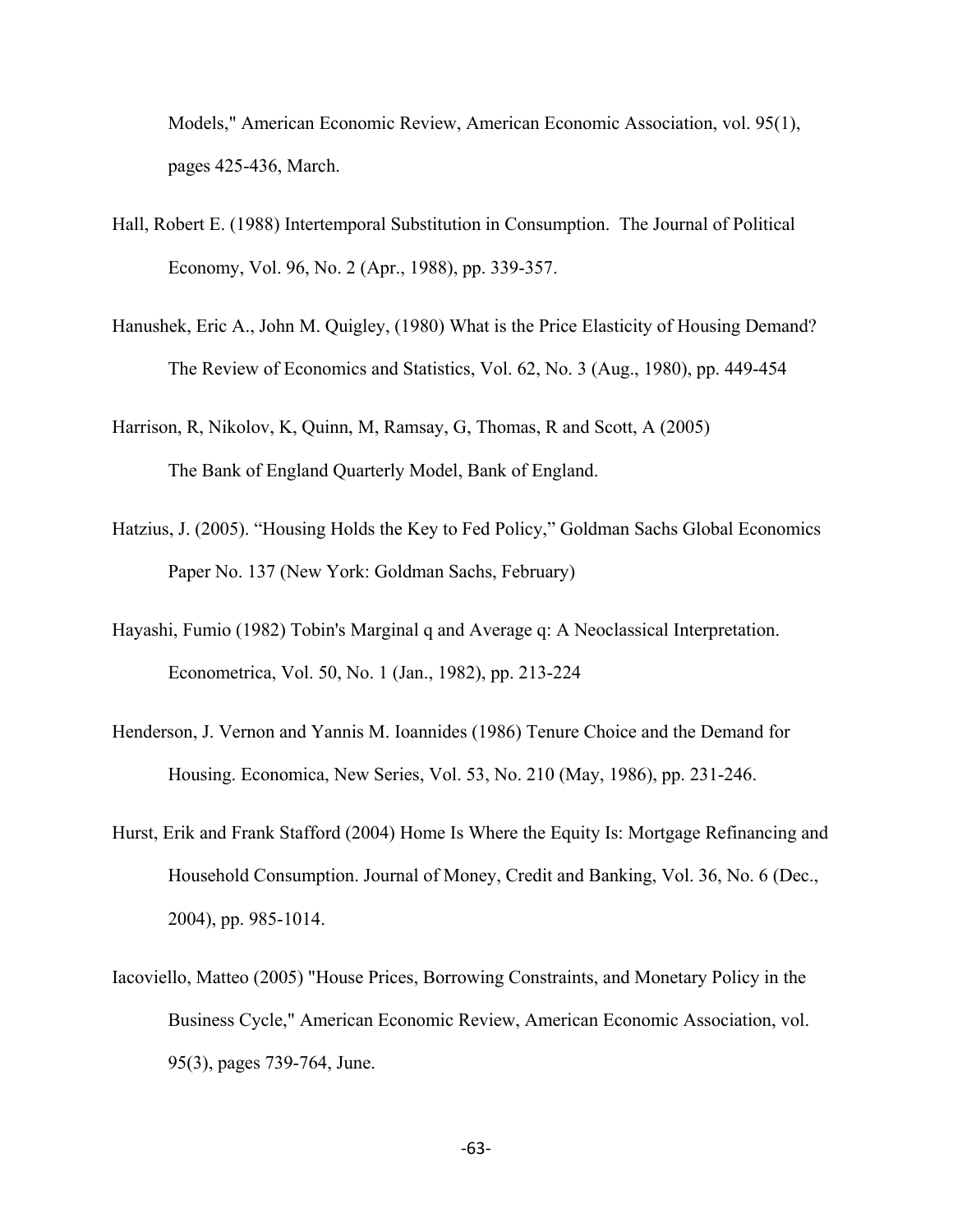- Iacoviello, Matteo and Minetti, Raoul (2008) "The credit channel of monetary policy: Evidence from the housing market," Journal of Macroeconomics, Elsevier, vol. 30(1), pages 69-96, March.
- Iacoviello, Matteo, and Stefano Neri (forthcoming) "Housing Market Spillovers: Evidence from an Estimated DSGE Model," *American Economic Journals: Macroeconomics*.
- Jorgenson, Dale (1963) *The American Economic Review*, Vol. 53, No. 2, Papers and Proceedings of the Seventy-Fifth Annual Meeting of the American Economic Association. (May, 1963), pp. 247-259.
- Kashyap, Anil K. & Stein, Jeremy C., 1995. "The impact of monetary policy on bank balance sheets," Carnegie-Rochester Conference Series on Public Policy, Elsevier, vol. 42(1), pages 151-195, June.
- Kiley, Michael T. (2010) Output Gaps. Federal Reserve Board Finance and Economics Discussion Series.
- Lettau, Martin and Sydney C. Ludvigson (2004) "Understanding Trend and Cycle in Asset Values: Reevaluating the Wealth Effect on Consumption," American Economic Review, American Economic Association, vol. 94(1), pages 276-299, March.
- Lown, Cara S. and Donald P. Morgan (2002) "Credit effects in the monetary mechanism," Economic Policy Review, Federal Reserve Bank of New York, issue May, pages 217- 235.
- Lucas, Robert (1976). "Econometric Policy Evaluation: A Critique". *Carnegie-Rochester Conference Series on Public Policy* 1: 19–46.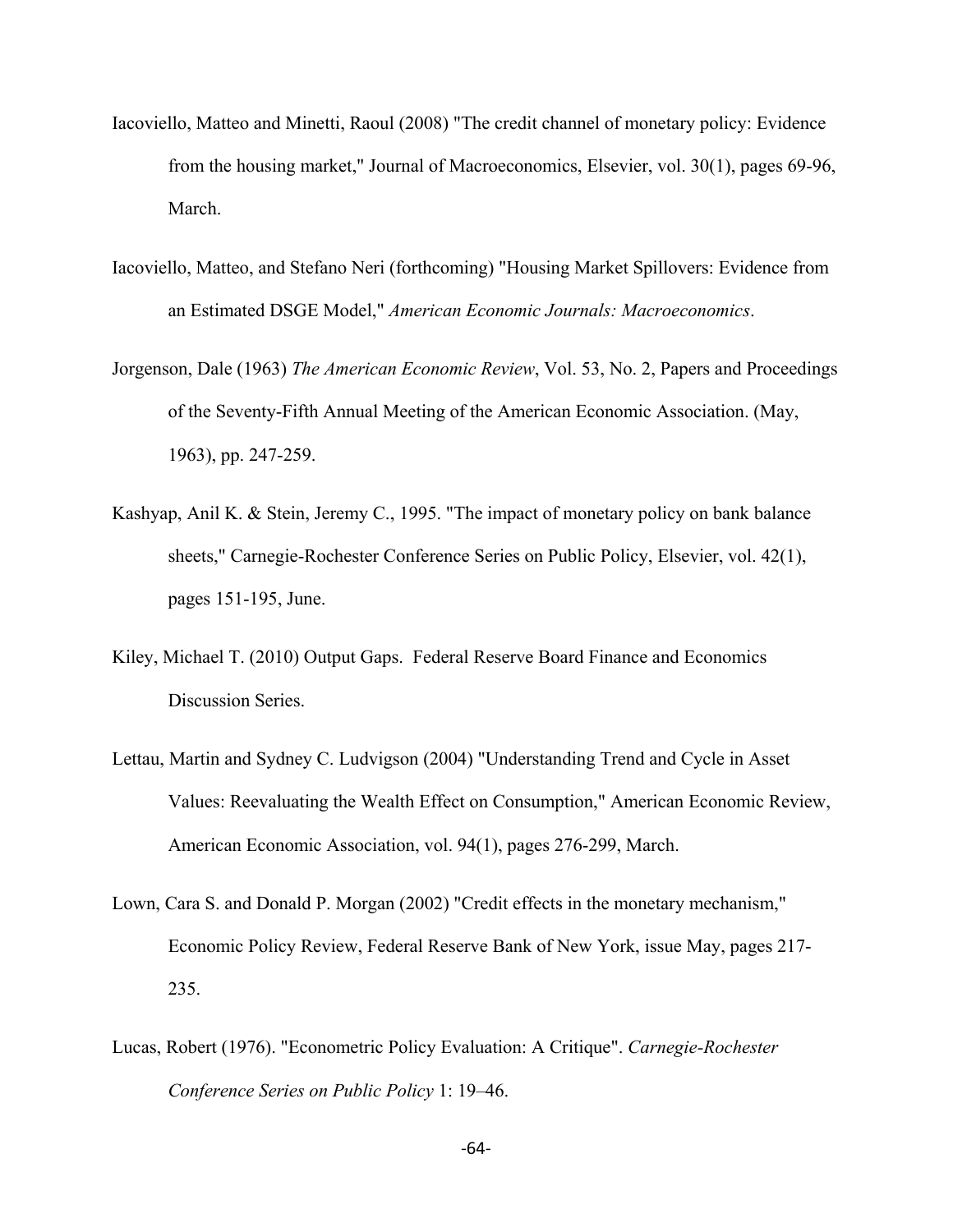- Mauskopf, E. (1990). "The Transmission Channels of Monetary Policy: How have they Changed?" *Federal Reserve Bulletin,* vol. 76, no. 12, pp. 985.
- McCarthy, Jonathan, and Richard W. Peach (2002). "Monetary Policy Transmission to Residential Investment," *Federal Reserve Bank of New York Economic Policy Review,* vol. 8, no. 1, pp. 139-158.
- Meh, Césaire and Kevin Moran (2008) "The Role of Bank Capital in the Propagation of Shocks," Working Papers 08-36, Bank of Canada.
- Miron, Jeffrey A., Christina D. Romer and David N. Weil, (1994) "Historical Perspectives on the Monetary Transmission Mechanism," in N.G. Mankiw, ed. Monetary Policy, pages 263- 306 National Bureau of Economic Research, Inc.
- Mishkin, Frederic S. (1976) "Illiquidity, Consumer Durable Expenditure, and Monetary Policy," *American Economic Review*, 66 No. 4 (September): 642-654.
- Mishkin, Frederic S. (1978), "The Household Balance-Sheet and the Great Depression," *Journal of Economic History* 38 (December 1978): 918-937.
- Mishkin, Frederic S. (1995). "Symposium on the Monetary Transmission Mechanism," *Journal of Economic Perspectives,* vol. 9, no. 4, pp. 3-10.
- Mishkin, Frederic S. (2007). "Housing and the Monetary Transmission Mechanism," Federal Reserve Bank of Kansas City, *Housing, Housing Finance, and Monetary Policy, 2007 Jackson Hole Symposium* (Kansas City: Federal Reserve Bank of Kansas City). pp. 359- 413.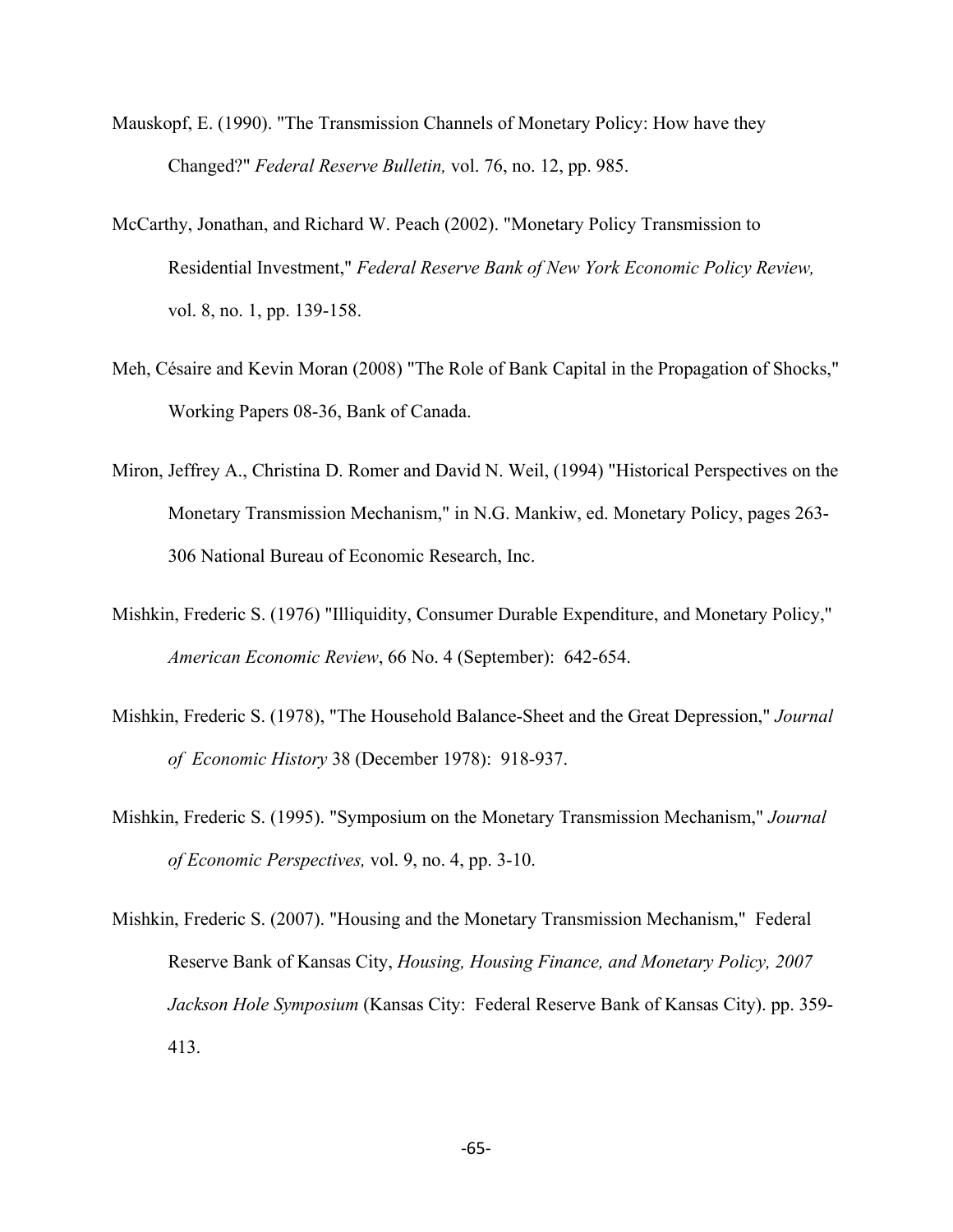- Mishkin, Frederic S. (2008), "Global Financial Turmoil and the World Economy," speech given at the Caesarea Forum of the Israel Democracy Institute, Eliat, Israel, July 2, 2008, http://www.federalreserve.gov/newsevents/speech/mishkin20080702a.htm.
- Mundell, R.A. (1963), "Capital Mobility and Stabilization Policy under Fixed and Flexible Exchange Rates", *Canadian Journal of Economics* 29: 475-485.
- Murchison, Stephen and Andrew Rennison (2006) "ToTEM: The Bank of Canada's New Quarterly Projection Model," Technical Reports 97, Bank of Canada.
- Peek, Joe, and Eric Rosengren (1995a) The Capital Crunch: Neither a Borrower nor a Lender Be Source: Journal of Money, Credit and Banking, Vol. 27, No. 3 (Aug., 1995), pp. 625-638
- Peek, Joe and Eric S. Rosengren (1995b). "Is bank lending important for the transmission of monetary policy? An overview," *New England Economic Review*, Federal Reserve Bank of Boston, issue Nov, pages 3-11.
- Peek, Joe and Eric S. Rosengren (1997) The International Transmission of Financial Shocks: The Case of Japan. The American Economic Review, Vol. 87, No. 4 (Sep., 1997), pp. 495- 505.
- Peek, Joe and Eric S. Rosengren (2010) "The Role of Banks in the Transmission of Monetary Policy", in *The Oxford Handbook of Banking*, Allen Berger, Philip Molyneux, and John Wilson, eds. (Oxford: Oxford University Press).
- Primiceri, Giorgio (2005) "Why Inflation Rose and Fell: Policymakers' Beliefs and US Postwar Stabilization Policy," NBER Working Papers 11147, National Bureau of Economic Research, Inc.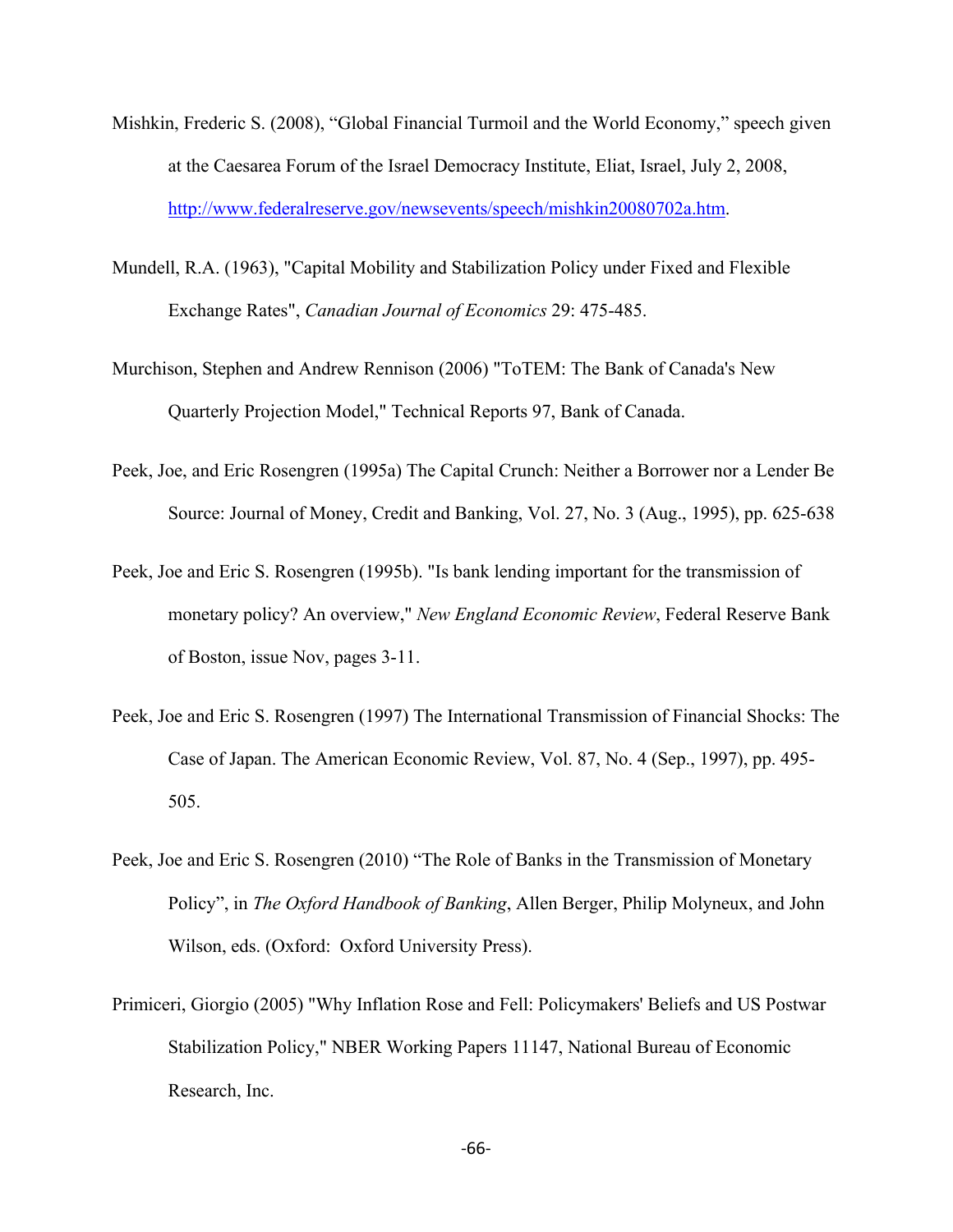- Ramey, Valerie A. (1993) How Important is the Credit Channel in the Transmission of Monetary Policy?," NBER Working Papers 4285, National Bureau of Economic Research, Inc.
- Reifschneider, David, David J. Stockton and David W Wilcox ''Econometric Models and the Monetary Policy Process'' *Carnegie-Rochester Conference Series on Public Policy,* vol. 47 (December 1997), pp. 1-37.
- Reifschneider, David, Robert Tetlow and John Williams (1999) "Aggregate disturbances, monetary policy, and the macroeconomy: the FRB/US perspective**,**" Federal Reserve Bulletin, Board of Governors of the Federal Reserve System (U.S.), issue Jan, pages 1- 19.
- Romer, Christina D. and David H. Romer (1989) "Does Monetary Policy Matter? A New Test in the Spirit of Friedman and Schwartz," NBER Macroeconomics Annual 1989, Volume 4, pages 121-184 National Bureau of Economic Research, Inc.
- Sims, Christopher A. and Tao Zha (2006) "Were There Regime Switches in U.S. Monetary Policy?," American Economic Review, American Economic Association, vol. 96(1), pages 54-81, March.
- Smets, Frank (1995) "Central bank macroeconometric models and the monetary policy transmission mechanism", in: BIS (1995), *Financial structure and the monetary policy transmission mechanism*, C.B. 394, March.
- Smets, Frank and Rafael Wouters (2007) "Shocks and Frictions in US Business Cycles: A Bayesian DSGE Approach," American Economic Review, American Economic Association, vol. 97(3), pages 586-606, June.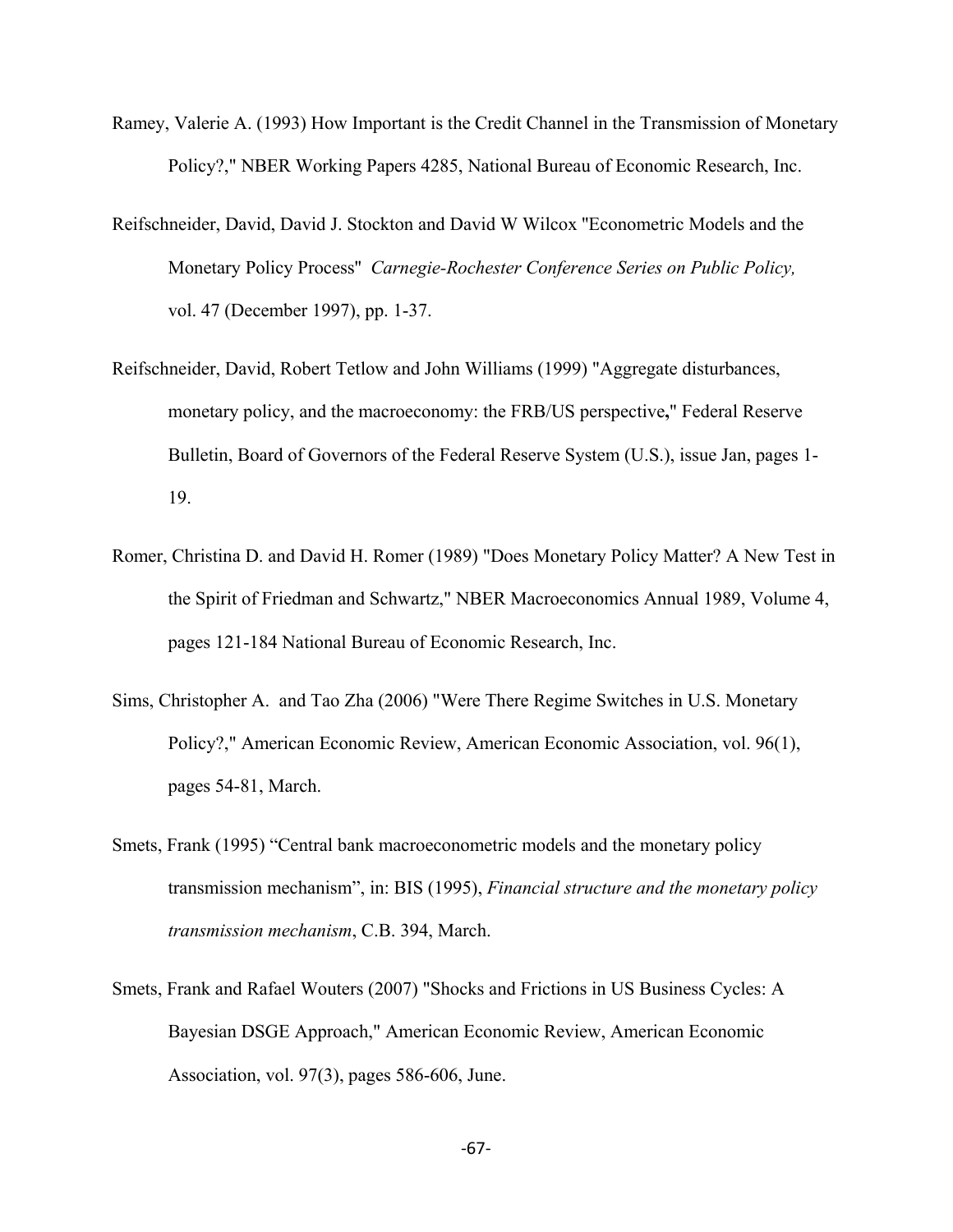- Stock, James H. and Mark W. Watson (2005) "Implications of Dynamic Factor Models for VAR Analysis," NBER Working Papers 11467, National Bureau of Economic Research, Inc.
- Taylor, John B. (1993) *Macroeconomic Policy in a World Economy: From Econometric Design to Practical Operation*, W.W. Norton, New York.
- Taylor, John B. (1995). "The Monetary Transmission Mechanism: An Empirical Framework," *Journal of Economic Perspectives,* vol. 9, no. 4, pp. 11-26.
- Taylor, John B. (1999) "A Historical Analysis of Monetary Policy Rules," in John B. Taylor, ed., *Monetary Policy Rules*, pages 319-348 National Bureau of Economic Research, Inc.
- Taylor, John B. and John C. Williams (2010) Simple and Robust Rules for Monetary Policy. This Volume.
- Tobin, James (1969) A General Equilibrium Approach To Monetary Theory. Journal of Money, Credit and Banking, Vol. 1, No. 1 (Feb., 1969), pp. 15-29
- Van Den Heuvel, Skander (2002) "Does Bank Capital Matter for Monetary Transmission?" Economic Policy Review, Federal Reserve Bank of New York, May. [Updated and reprinted in *The Evolving Financial System and Public Policy*, Bank of Canada, December 2004.]
- Wessel, David (2009) *In Fed We Trust: Ben Bernanke's War on the Great Panic*. Crown Business.

Woodford, Michael (2003) *Interest and Prices.* Princeton University Press, Princeton, N.J.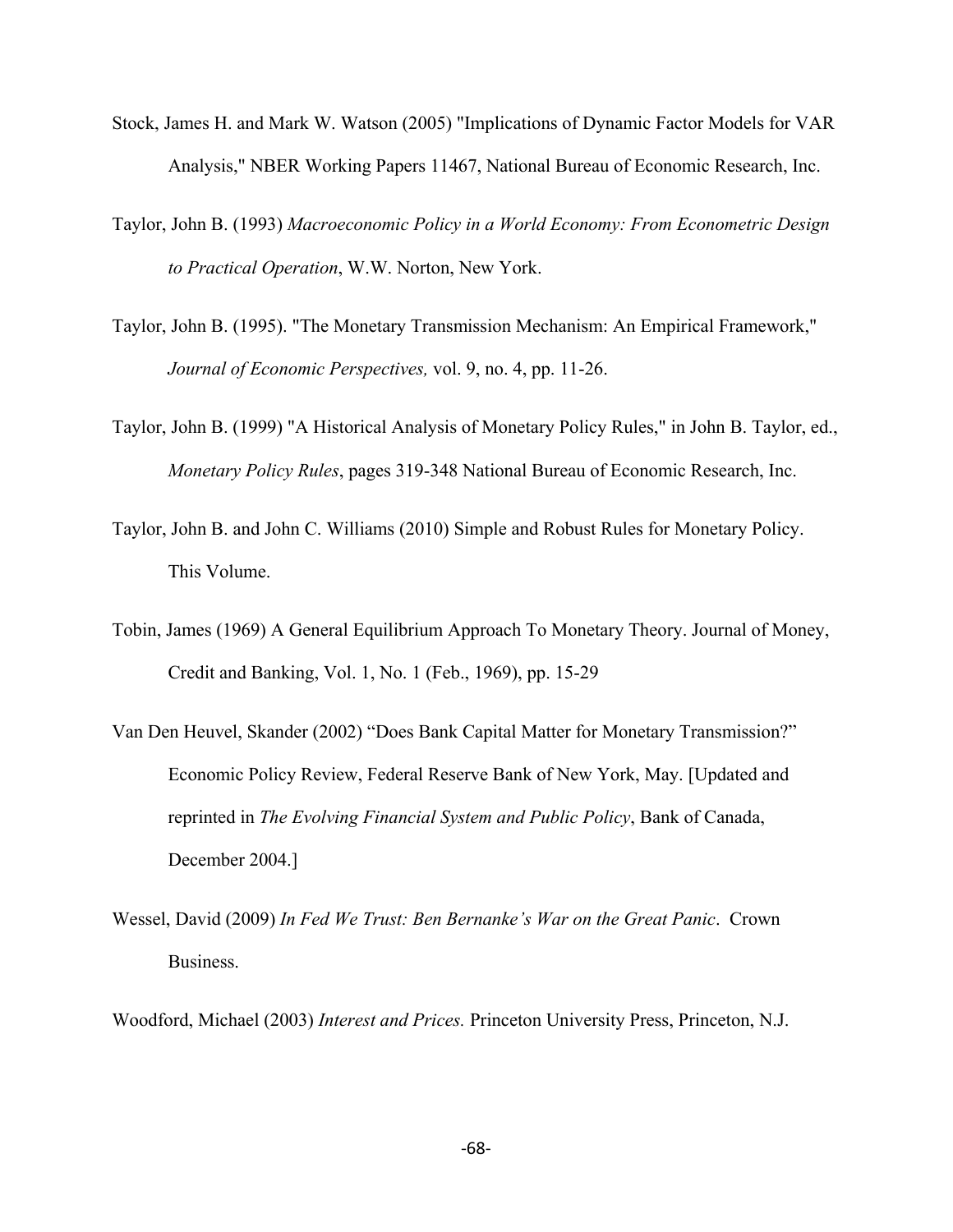|  |  |  | <b>Table 1: Monetary Policy Transmission Channels</b> |  |
|--|--|--|-------------------------------------------------------|--|
|--|--|--|-------------------------------------------------------|--|

| <b>Channel</b>                                           | <b>Description</b>                                                                                                                                                                                               | <b>Incorporation in policy models</b>                                                                                                                                                           |  |  |  |
|----------------------------------------------------------|------------------------------------------------------------------------------------------------------------------------------------------------------------------------------------------------------------------|-------------------------------------------------------------------------------------------------------------------------------------------------------------------------------------------------|--|--|--|
| <b>Neoclassical channels</b>                             |                                                                                                                                                                                                                  |                                                                                                                                                                                                 |  |  |  |
| <b>Interest</b><br>rate/cost-of-<br>capital/Tobin's<br>q | Changes in short-term policy rates<br>affect the user cost of capital for<br>consumer and business investment                                                                                                    | Standard in large-scale models<br>(like the MPS or FRB/US models,<br>Fair, 2004) and DSGE models.                                                                                               |  |  |  |
| <b>Wealth effects</b>                                    | Changes in short-term interest rates<br>affect discounted present values<br>and/or Tobin's Q for various types<br>of assets, and these changes in the<br>market value of assets induce<br>changes in consumption | Standard in the large-scale models<br>models (MPS or FRB/US, Fair,<br>2004). Standard in DSGE models,<br>but not separated from<br>intertemporal substitution effects                           |  |  |  |
| Intertemporal<br>substitution                            | Changes in short-term interest rates<br>affect the slope of the consumption<br>profile                                                                                                                           | Absent from traditional large-scale.<br>Standard in DSGE models, but not<br>separated from wealth effects.                                                                                      |  |  |  |
| <b>Exchange rate</b><br>effects                          | Changes in short-run policy interest<br>rates induce changes in the<br>exchange rate through uncovered-<br>interest parity and/or portfolio<br>balance effects                                                   | Standard in large-scale models.<br>Incorporated in international DSGE<br>models (e.g., Erceg, Guerrieri, and<br>Gust, 2006).                                                                    |  |  |  |
| <b>Non-neoclassical channels</b>                         |                                                                                                                                                                                                                  |                                                                                                                                                                                                 |  |  |  |
| <b>Regulation-</b><br>induced credit<br>effects          | Restrictions on financial<br>institutions (e.g., deposit rate<br>ceilings, credit restrictions) affect<br>spending                                                                                               | Incorporated empirically for<br>relevant periods in some large-<br>scale models (e.g., MPS model)                                                                                               |  |  |  |
| <b>Bank-based</b><br>channels                            | Banks play a special role<br>addressing problems of asymmetric<br>information. Thus, decreases in<br>bank's lending capacity impact<br>spending                                                                  | Not explicitly incorporated in most<br>large-scale models or DSGE<br>models                                                                                                                     |  |  |  |
| <b>Balance-sheet</b><br>channel                          | Changes in net worth associated<br>with the asset price effects of<br>monetary actions influence external<br>finance premia facing firms and<br>households                                                       | Not explicitly incorporated in most<br>large-scale models. Increasingly<br>incorporated in DSGE models,<br>often along the lines suggested in<br>Bernanke, Gertler, and Gilchrist<br>$(1999)$ . |  |  |  |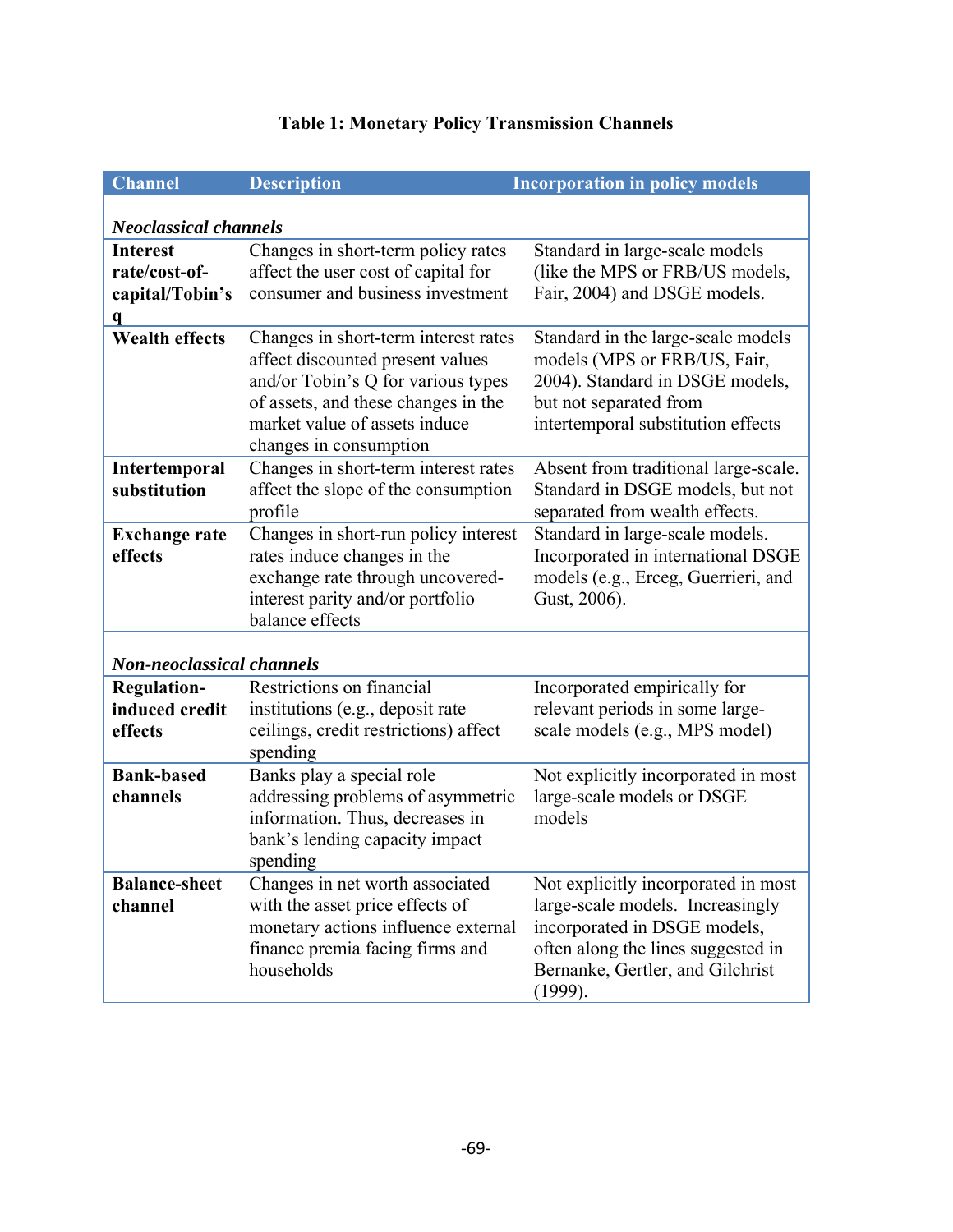|           | <b>GSEs</b> | <b>Banks</b> | <b>Other</b> |
|-----------|-------------|--------------|--------------|
| 1966-1970 | 0.04        | 0.71         | 0.25         |
| 1986-1990 | 0.39        | 0.45         | 0.16         |
| 2004-2008 | 0.43        | 0.31         | 0.26         |

|  |  |  |  | <b>Table 2: Sources of Funding for Home Mortgages</b> |
|--|--|--|--|-------------------------------------------------------|
|  |  |  |  |                                                       |

Source: Federal Reserve Board Flow of Funds Accounts. Banks refer to banks, savings and loans, and credit unions; the GSEs refers to GSEs and agency and GSE-backed mortgage pools. The data come from the Flow of Funds accounts produced by the Federal Reserve.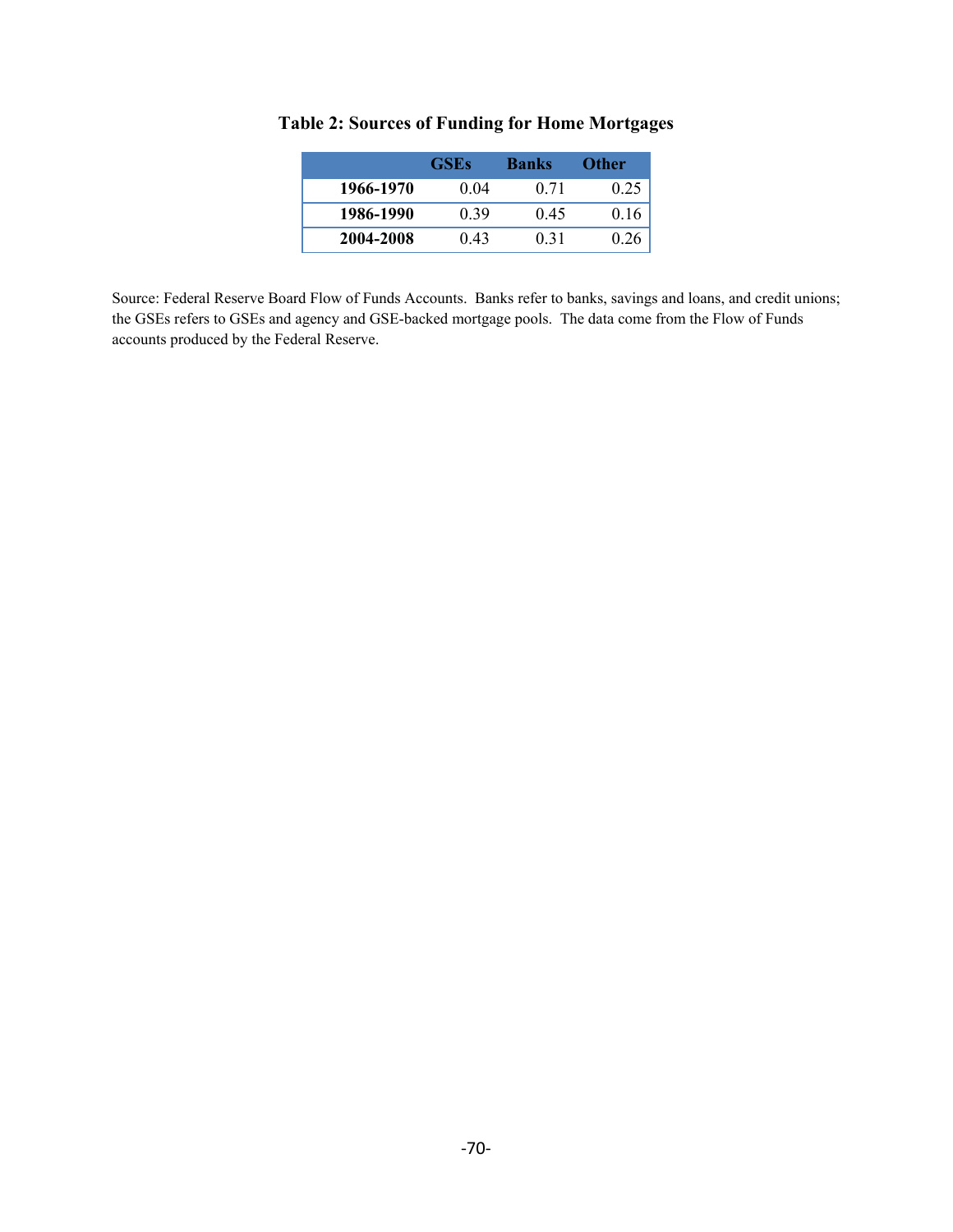| <b>Endogenous Variables in DSGE Model</b>                                   |                      |
|-----------------------------------------------------------------------------|----------------------|
|                                                                             |                      |
| <b>Variable Name</b>                                                        | Symbol               |
|                                                                             |                      |
| <b>Expenditure components and GDP</b>                                       |                      |
| <b>Consumption (ex. durables)</b>                                           | c(t)                 |
| <b>Consumption, durables</b>                                                | d(t)                 |
| <b>Residential investment</b>                                               | h(t)                 |
| <b>Business investment</b>                                                  | i(t)                 |
| <b>GDP</b> (output)                                                         | y(t)                 |
|                                                                             |                      |
| Productive inputs and household stocks                                      |                      |
| Business, residential, and durables capital                                 | $k_i(t)$             |
| <b>Hours worked</b>                                                         | l(t)                 |
| <b>Capital utilization</b>                                                  | z(t)                 |
|                                                                             |                      |
| <b>Financial market variables</b>                                           |                      |
| Tobin's q -- business, residential, and durables capital                    | $q_i(t)$             |
| Marginal product -- business, residential, and durables<br>capital          | mpk <sub>i</sub> (t) |
| Return to business, residential, and durables capital                       | $rk_i(t)$            |
| <b>Policy interest rate</b>                                                 | r(t)                 |
| Long-term interest rate                                                     | r <sub>l</sub> (t)   |
| Long-term expected return to business, residential, and<br>durables capital | $rk_{Li}(t)$         |
| Net worth to finance business, residential, and durables<br>capital         | $n_i(t)$             |
|                                                                             |                      |
| <b>Inflation and wages</b>                                                  |                      |
| <b>Inflation</b>                                                            | $\pi(t)$             |
| <b>Real wage</b>                                                            | w(t)                 |

# **Table 3: Variables in DSGE Model**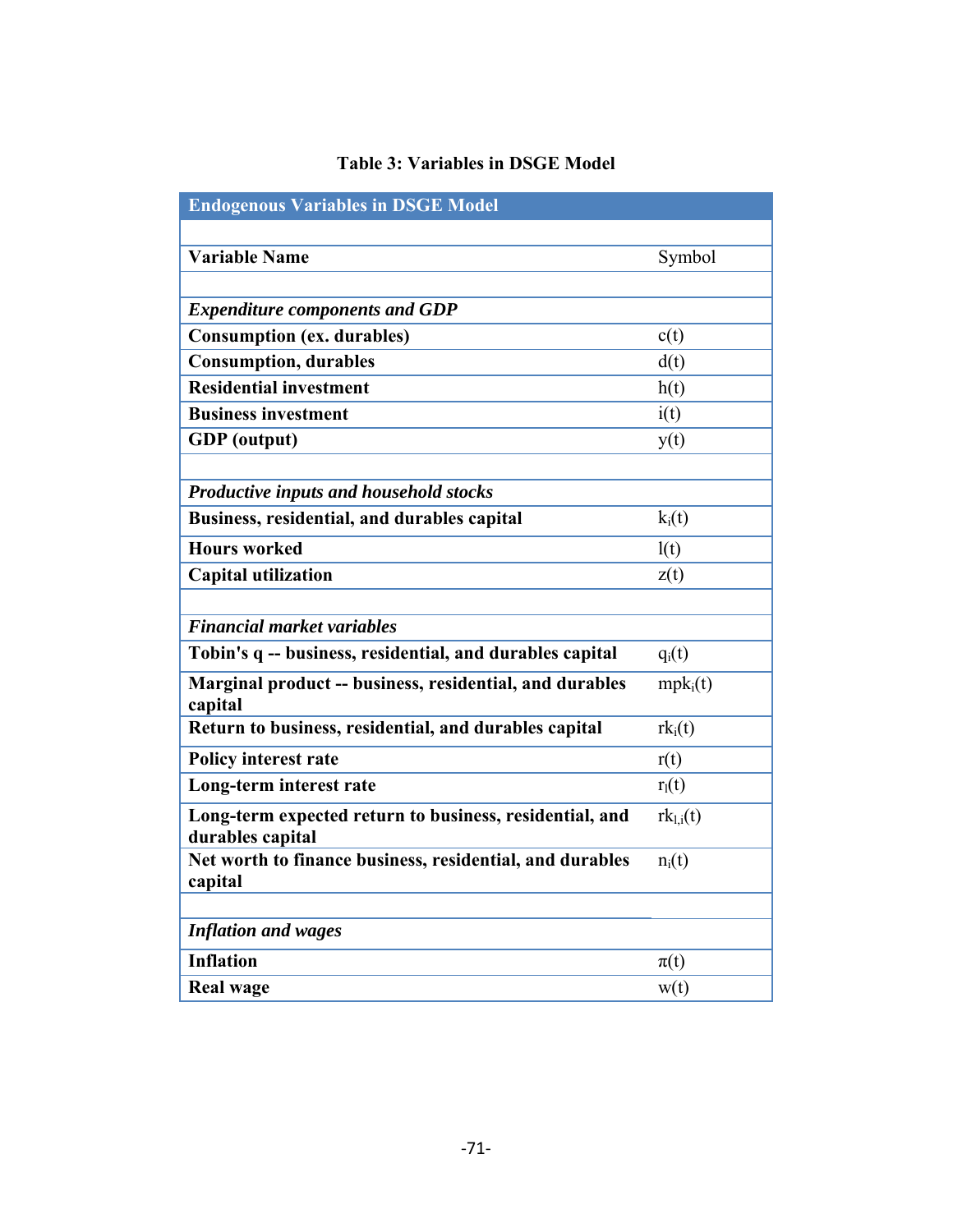| <b>Exogenous Variables in DSGE Model</b>                             |                        |
|----------------------------------------------------------------------|------------------------|
|                                                                      |                        |
| <b>Variable Name</b>                                                 | Symbol                 |
|                                                                      |                        |
| <b>Expenditure components and GDP</b>                                |                        |
| <b>Residual demand</b>                                               | g(t)                   |
|                                                                      |                        |
| <b>Productive potential</b>                                          |                        |
| Productivity                                                         | a(t)                   |
| <b>Financial market</b>                                              |                        |
| Economywide risk premium                                             | b(t)                   |
| Spread (exog.) for business, residential, and durables               | spread(t)              |
|                                                                      |                        |
| <b>Term premium</b>                                                  | tp(t)                  |
| <b>Shocks in DSGE Model</b>                                          | Symbol                 |
|                                                                      |                        |
| <b>Expenditure components and GDP</b>                                |                        |
| <b>Residual demand</b>                                               | $e_g(t)$               |
|                                                                      |                        |
| Productive potential and markups                                     |                        |
| Productivity                                                         | $e_a(t)$               |
| Price markup                                                         | $e_{\pi}(t)$           |
|                                                                      |                        |
| <b>Financial market</b>                                              |                        |
| <b>Monetary policy</b>                                               | $e_r(t)$               |
| Economywide risk premium                                             | $e_b(t)$               |
| Spread (exog.) for business, residential, and durables               | $e_{\text{spread}}(t)$ |
| <b>Term premium</b>                                                  | $e_{tp}(t)$            |
| Investment shocks -- business, residential, and consumer<br>durables | $e_i(t)$               |

## **Table 3 (continued): Variables in DSGE Model**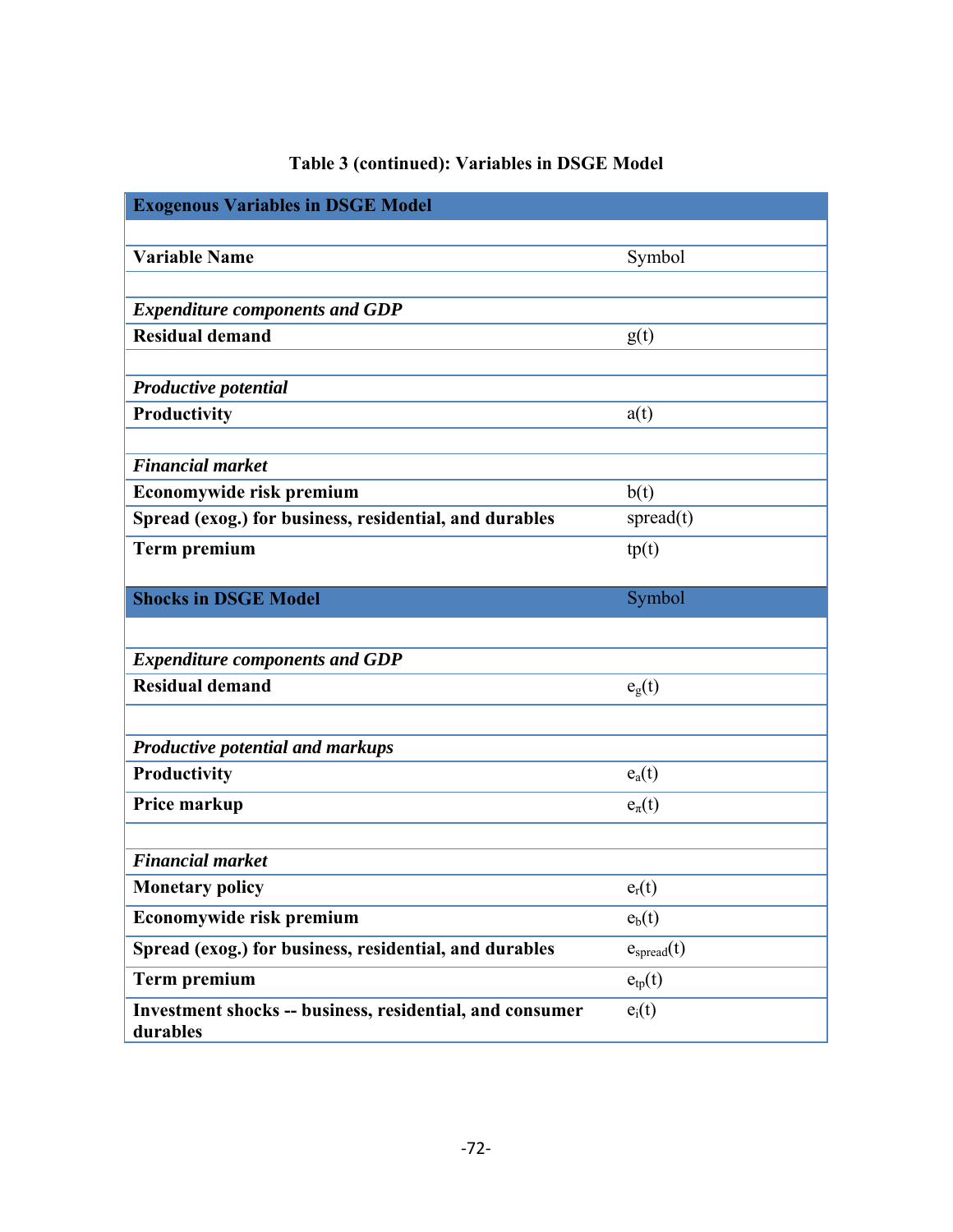| ۱<br>Π<br>ш |
|-------------|
|-------------|

| <b>Calibrated Parameters for DSGE</b> |                          |  |  |  |
|---------------------------------------|--------------------------|--|--|--|
| <b>Model</b>                          |                          |  |  |  |
|                                       |                          |  |  |  |
| $\mathbf{c}_{\mathbf{y}}$             | 0.59                     |  |  |  |
| $\mathbf{d}_{\mathbf{y}}$             | 0.075                    |  |  |  |
| $\mathbf{h}_{\mathbf{y}}$             | 0.04                     |  |  |  |
| $i_{y}$                               | 0.115                    |  |  |  |
| $\mathbf{g}_{\mathbf{y}}$             | 0.18                     |  |  |  |
| $K/N$ (for $d,h,i$ )                  | $\overline{2}$           |  |  |  |
| B                                     | 0.99                     |  |  |  |
| $\alpha$                              | 0.35                     |  |  |  |
| $\delta_i$                            | 0.025                    |  |  |  |
| $\boldsymbol{\delta}_\mathbf{h}$      | 0.05                     |  |  |  |
| $\delta_d$                            | 0.0125                   |  |  |  |
| К                                     | 0.08                     |  |  |  |
| $RK_x$ , x=d,h,i                      | $1/B - (1 - \delta_x)$   |  |  |  |
| $C_x$ , x=d,h,i                       | $RK_x/(RK_x+1-\delta_x)$ |  |  |  |
| $\boldsymbol{\theta}$                 | 0.95                     |  |  |  |
| ψ                                     | 0.5                      |  |  |  |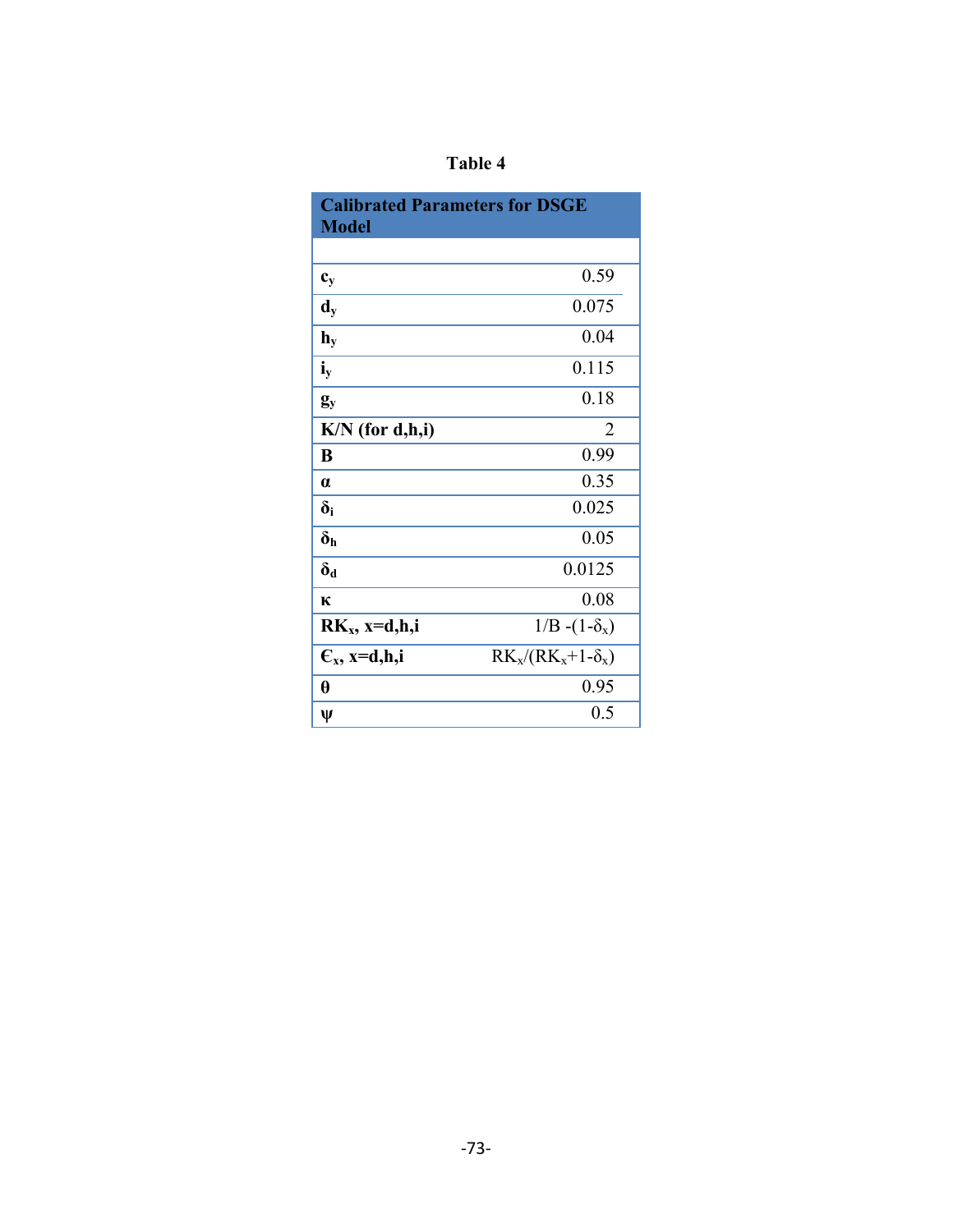| П<br>п |  |
|--------|--|
|--------|--|

| <b>Estimated Parameters for DSGE Model</b> |              |      |      |               |      |               |      |
|--------------------------------------------|--------------|------|------|---------------|------|---------------|------|
|                                            | Prior        |      |      | Posterior     |      | Posterior     |      |
|                                            |              |      |      | 1966q1-1979q3 |      | 1984q1-2008q4 |      |
|                                            | Distribution | Mean | S.D. | Mode          | S.D. | Mode          | S.D. |
| ζ                                          | Beta         | 0.75 | 0.20 | 0.79          | 0.10 | 0.35          | 0.12 |
| $\Phi_i$                                   | Normal       | 2.00 | 0.50 | 2.14          | 0.52 | 0.57          | 0.40 |
| $\Phi_{\rm d}$                             | Normal       | 2.00 | 0.50 | 3.08          | 0.39 | 2.71          | 0.41 |
| $\Phi_{h}$                                 | Normal       | 2.00 | 0.50 | 2.95          | 0.53 | 0.83          | 0.25 |
| $v_i$                                      | Beta         | 0.05 | 0.01 | 0.05          | 0.10 | 0.05          | 0.01 |
| $v_{d}$                                    | Beta         | 0.05 | 0.01 | 0.06          | 0.03 | 0.05          | 0.01 |
| v <sub>h</sub>                             | <b>Beta</b>  | 0.05 | 0.01 | 0.04          | 0.02 | 0.04          | 0.01 |
| $\rho_r$                                   | Beta         | 0.75 | 0.10 | 0.72          | 0.00 | 0.72          | 0.05 |
| $r_{\pi}$                                  | Normal       | 1.50 | 0.25 | 1.00          | 0.00 | 1.71          | 0.23 |
| $r_{y}$                                    | Normal       | 0.50 | 0.25 | 0.01          | 0.00 | 0.20          | 0.03 |
| $\sigma_{\rm r}$                           | Invg         | 0.10 | 2.00 | 0.20          | 0.01 | 0.08          | 0.02 |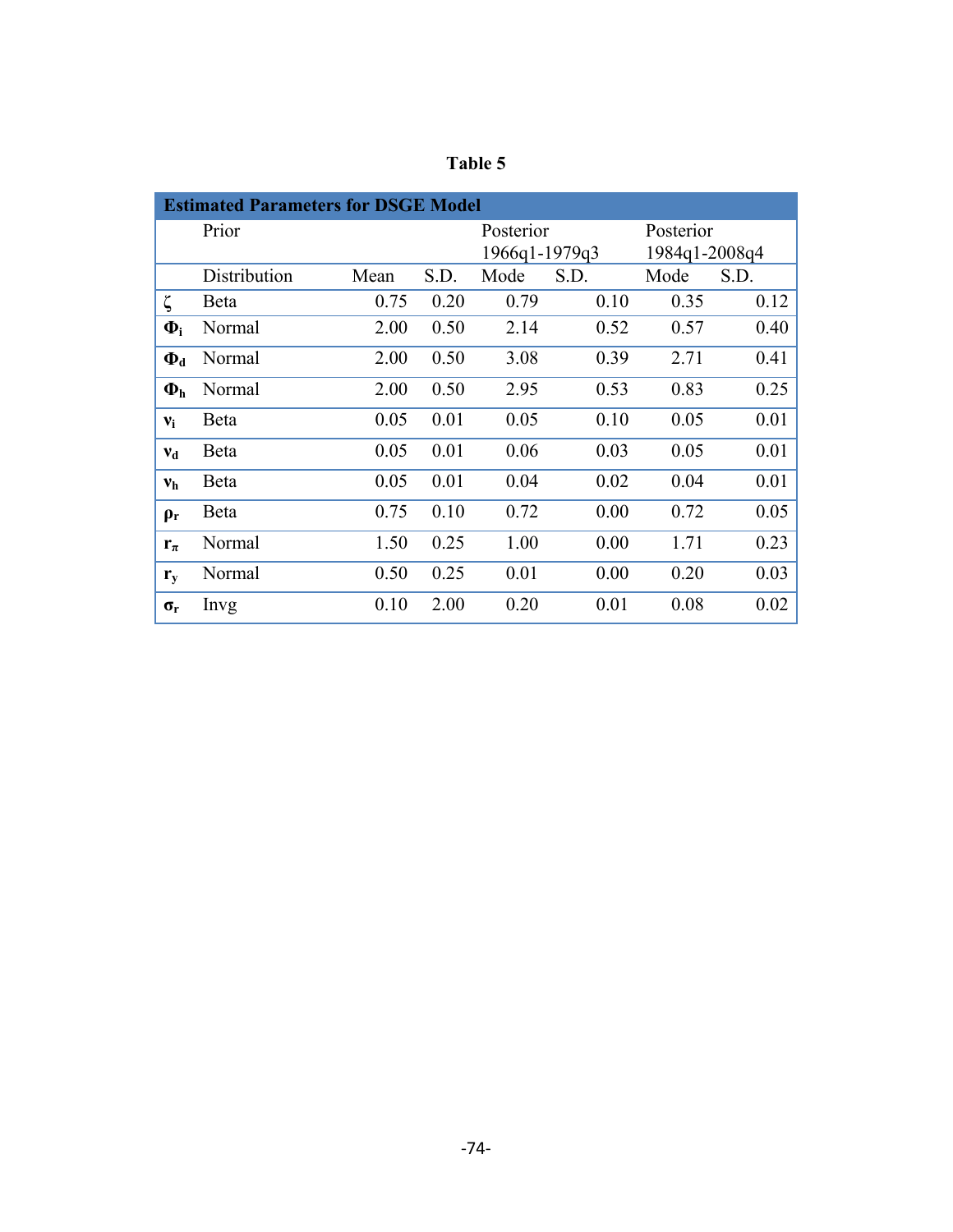

Figure 1: *Correlation between measures of activity and demand (log-differences), the long-term interest rate, and and the nominal federal funds rate.* The blue bars denote the correlation between the nominal funds rate (lagged/led) and the data series indicated for the 1962Q1 to 1979Q3 sample period; the red bars denote the same correlations for the 1984Q1 to 2008Q4 time period.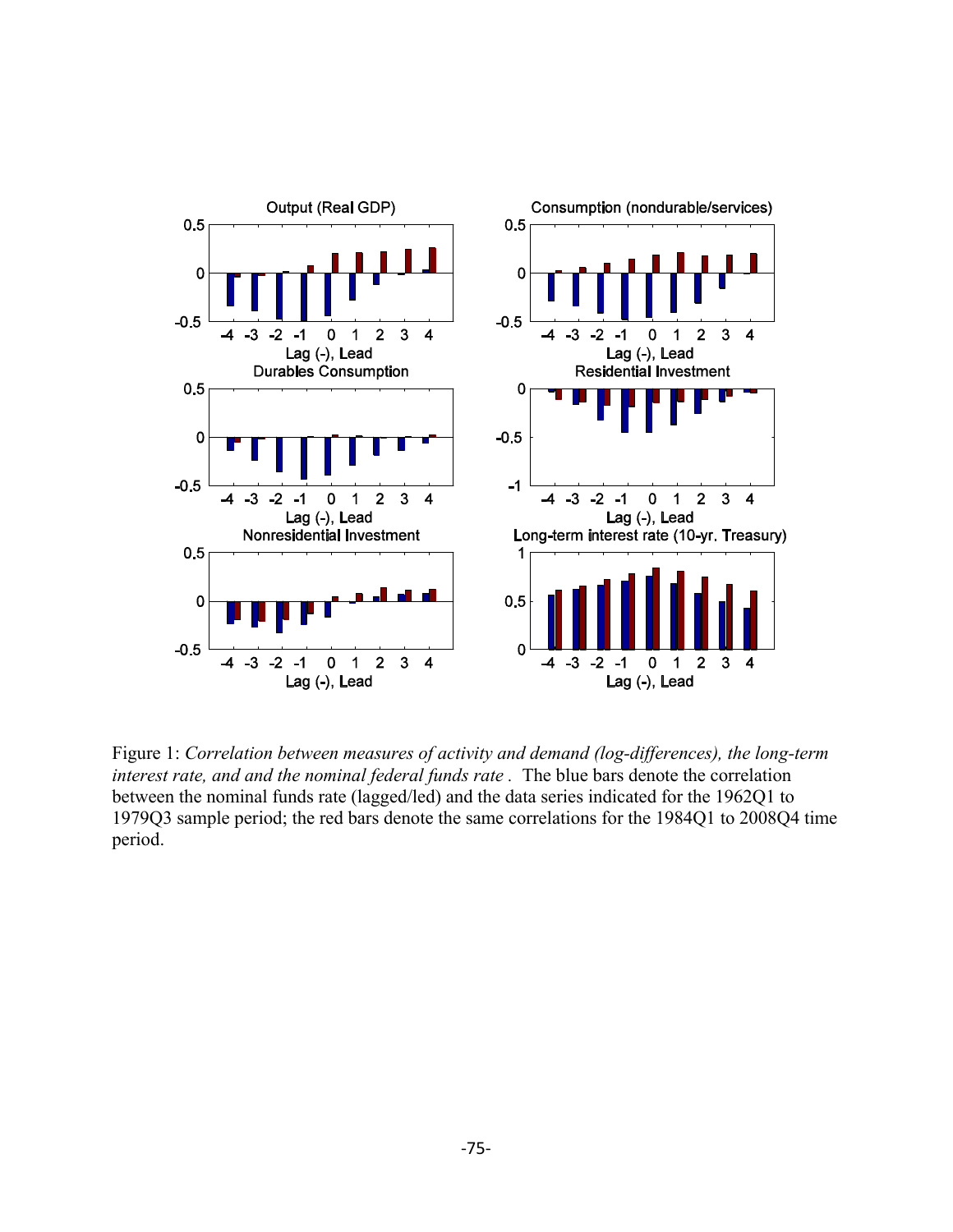

Figure 2: *FAVAR-evidence of the aggregate effect of monetary policy*. Impulse response functions to a 25bp surprise increase in the Fed funds rate, estimated from the FAVAR model described in the text. Shaded areas represent the 95% confidence interval on the post-1984 estimates.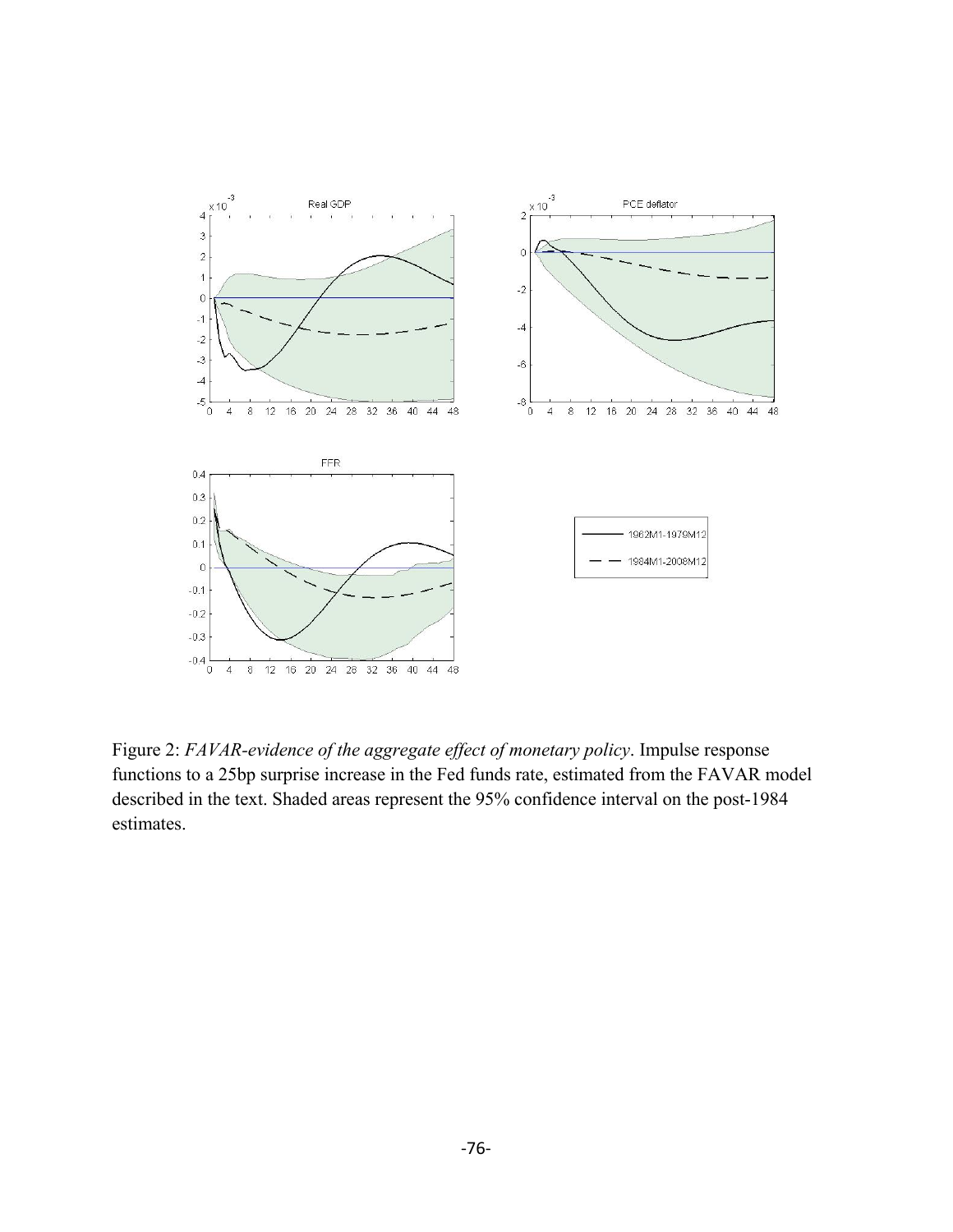

Figure 3: *VAR-based evidence of the aggregate effect of monetary policy.* Impulse response functions to a 25bp surprise increase in the Fed funds rate, estimated from the benchmark VAR. Shaded areas represent the 95% confidence interval on the post-1984 estimates.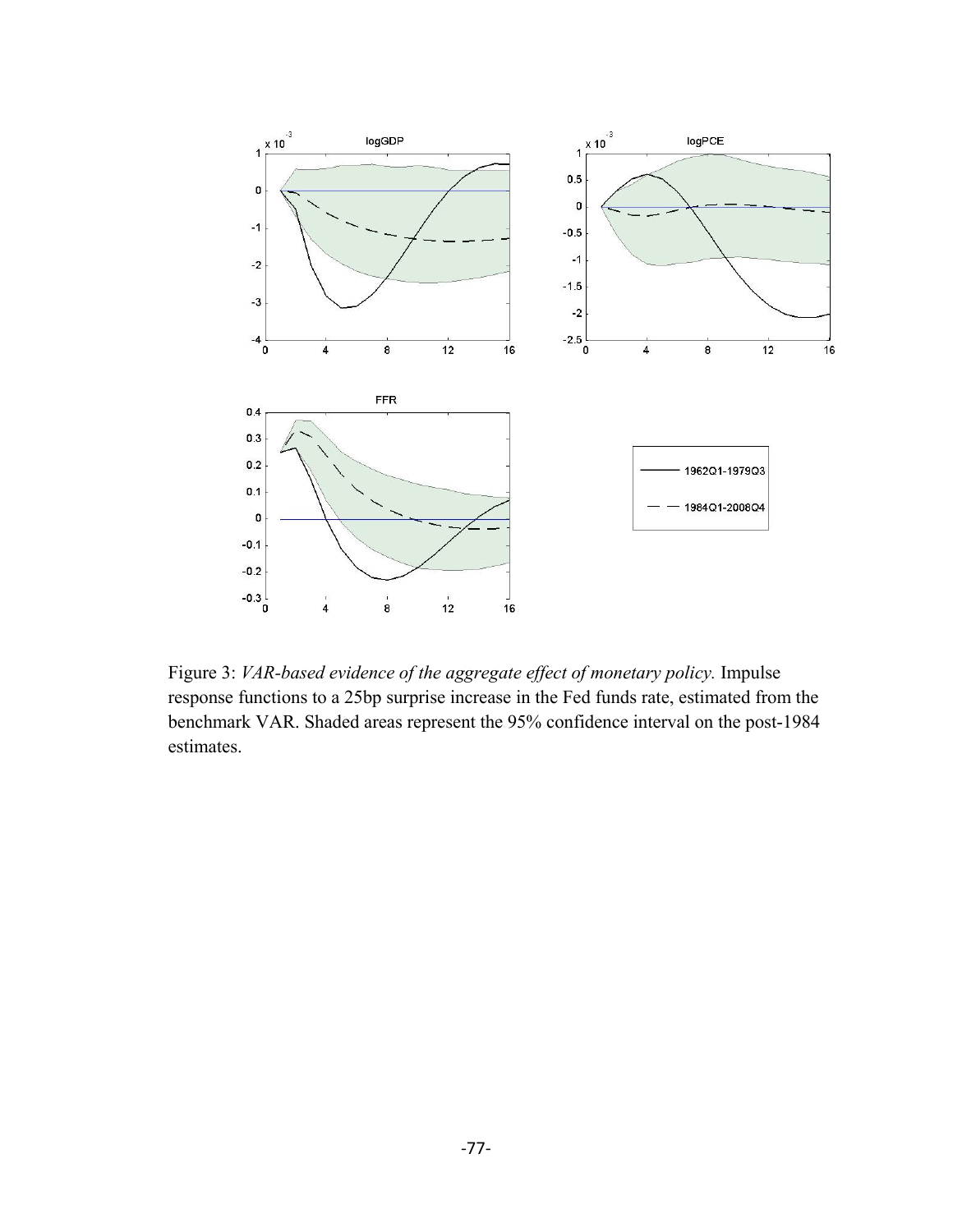

Figure 4: *Multidimensional effects of monetary policy.* Impulse response functions to a 25bp surprise increase in the Fed funds rate, estimated from the FAVAR model described in the text. Shaded areas represent the 95% confidence interval on the post-1984 estimates.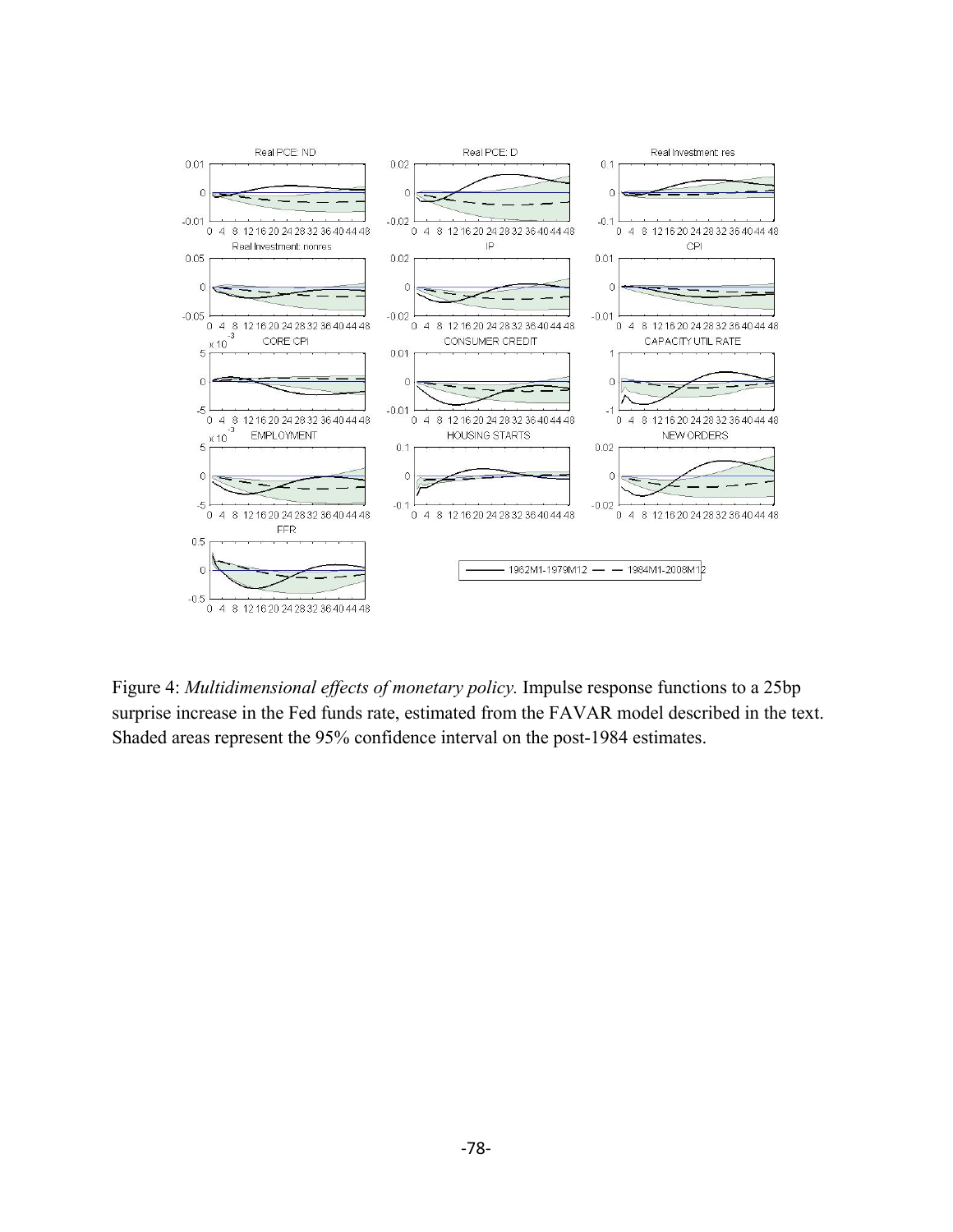

Figure 5: *FAVAR-based evidence of the effect of monetary policy on expected inflation*. Impulse response functions to a 25bp surprise increase in the Fed funds rate, estimated from the FAVAR model described in the text. Note that the Survey of Professional Forecasters measure of expected inflation is not available at the monthly frequency. Shaded areas represent the 95% confidence interval on the post-1984 estimates.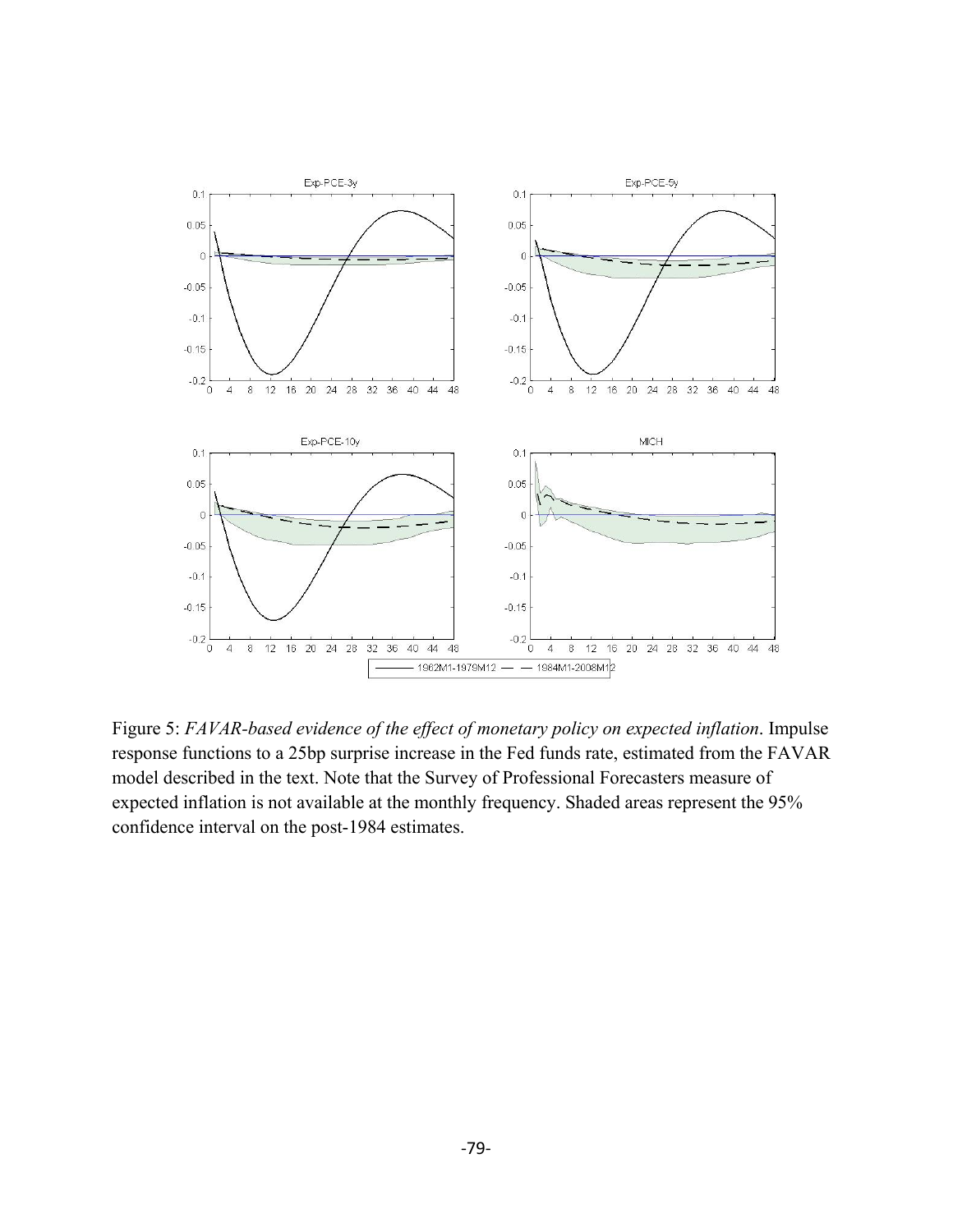

Figure 6: *FAVAR-based evidence of the effect of monetary policy on external finance premium*. Impulse response functions to a 25bp surprise increase in the Fed funds rate, estimated from the FAVAR model described in the text. Note that the Survey of Professional Forecasters measure of expected inflation is not available at the monthly frequency. Shaded areas represent the 95% confidence interval on the post-1984 estimates.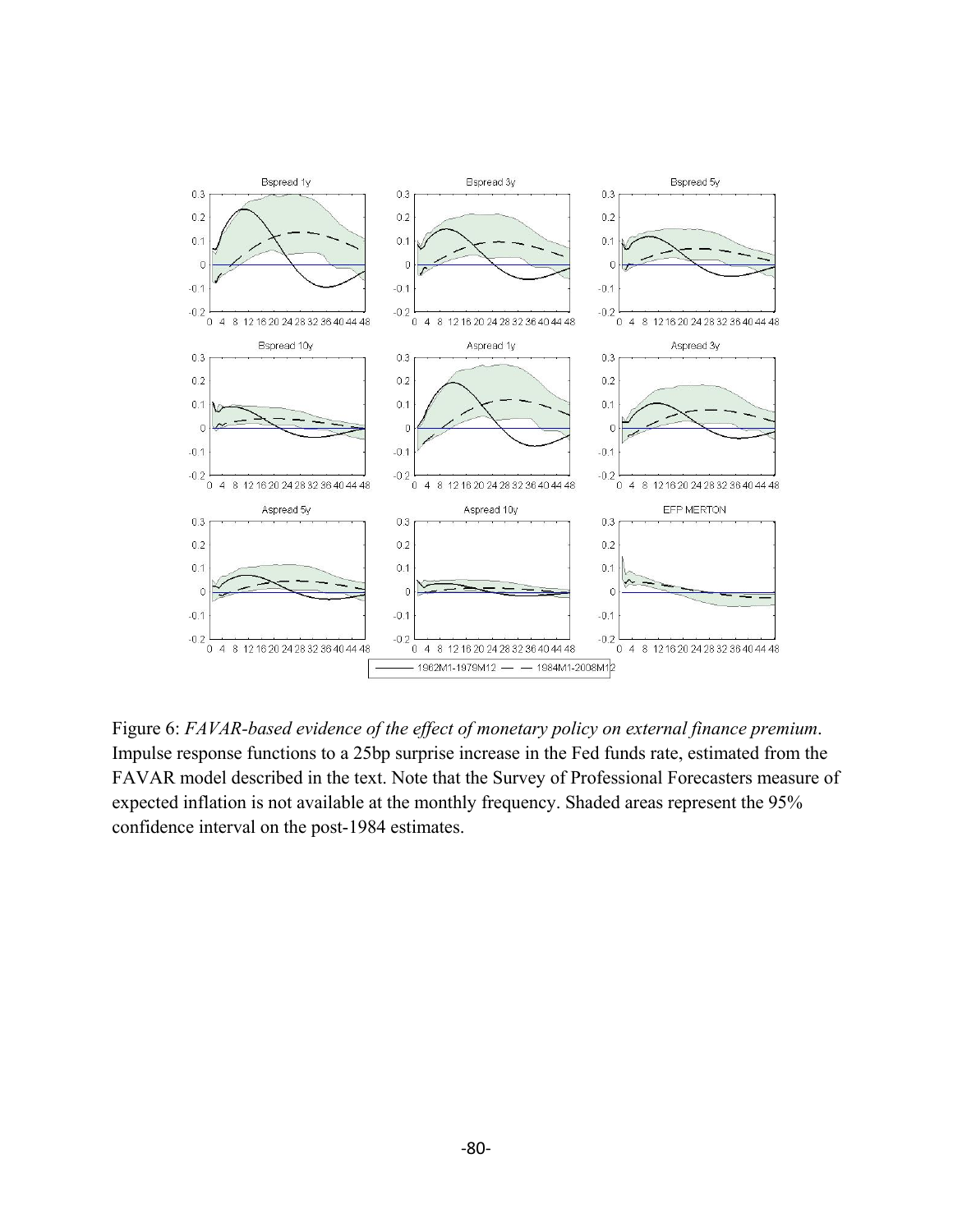

Figure 7: *DSGE model-based evidence of the effect of monetary policy in two sample periods*. Impulse response functions to a 100bp (a.r.) surprise increase in the Fed funds rate in the DSGE model described in the text. The blue, solid line is the response at the 1962Q1 to 1979Q3 sample period parameter estimates; the black line is the response for the 1984Q1-2008Q4 sample period, and the black, dashed lines are the 90-percent credible set around these estimates. The units on the x-axis represent quarters.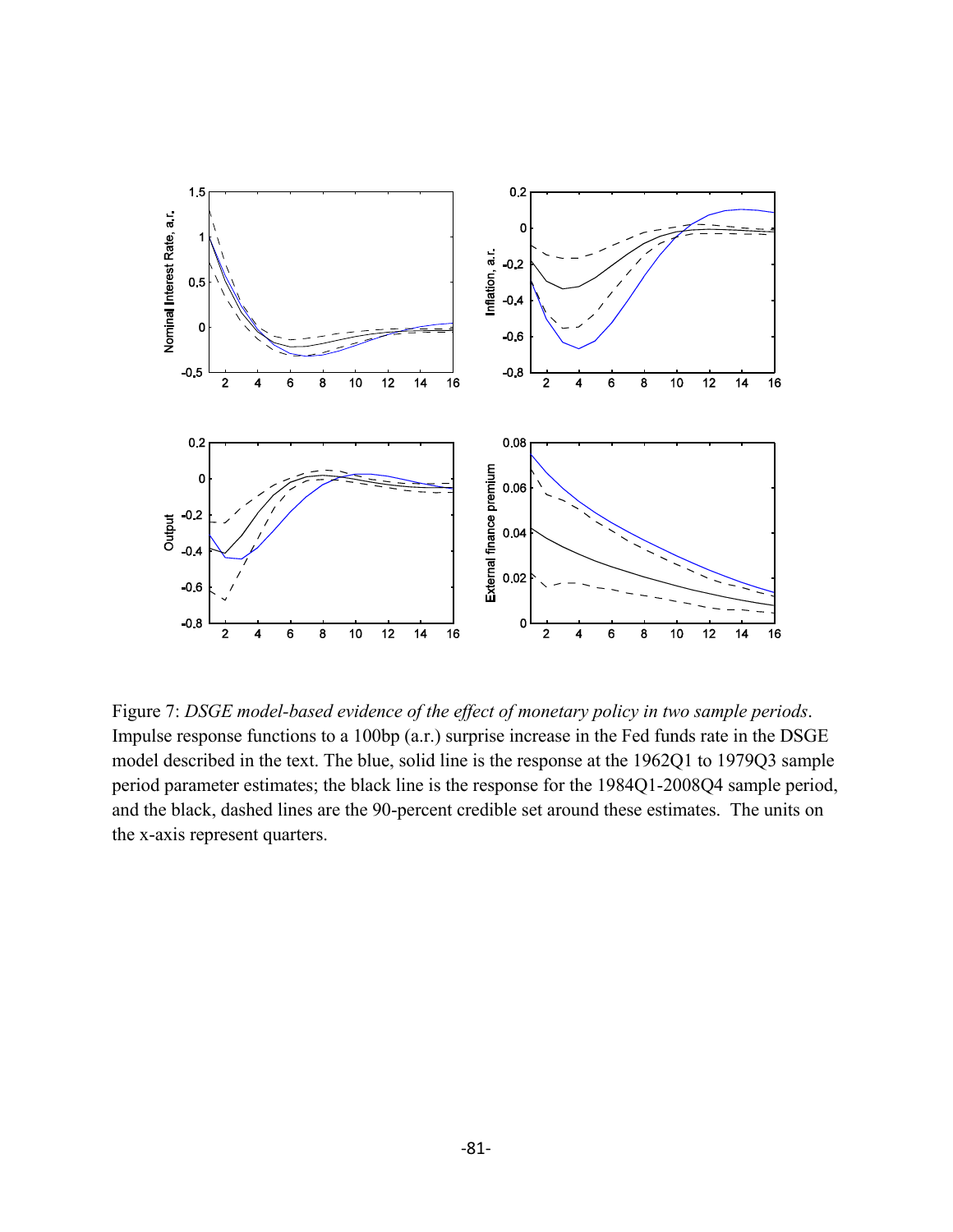

Figure 8: *DSGE model-based evidence of the effect of monetary policy in two sample periods, change in policy parameters*. Impulse response functions to a 100bp (a.r.) surprise increase in the Fed funds rate in the DSGE model described in the text. The blue, solid line is the response at the 1962Q1 to 1979Q3 sample period parameter estimates, with the monetary policy parameters set to their 1984Q1 to 2008Q4 sample period estimates; the black line is the response for the 1984Q1-2008Q4 sample period, and the black, dashed lines are the 90-percent credible set around these estimates. The units on the x-axis represent quarters.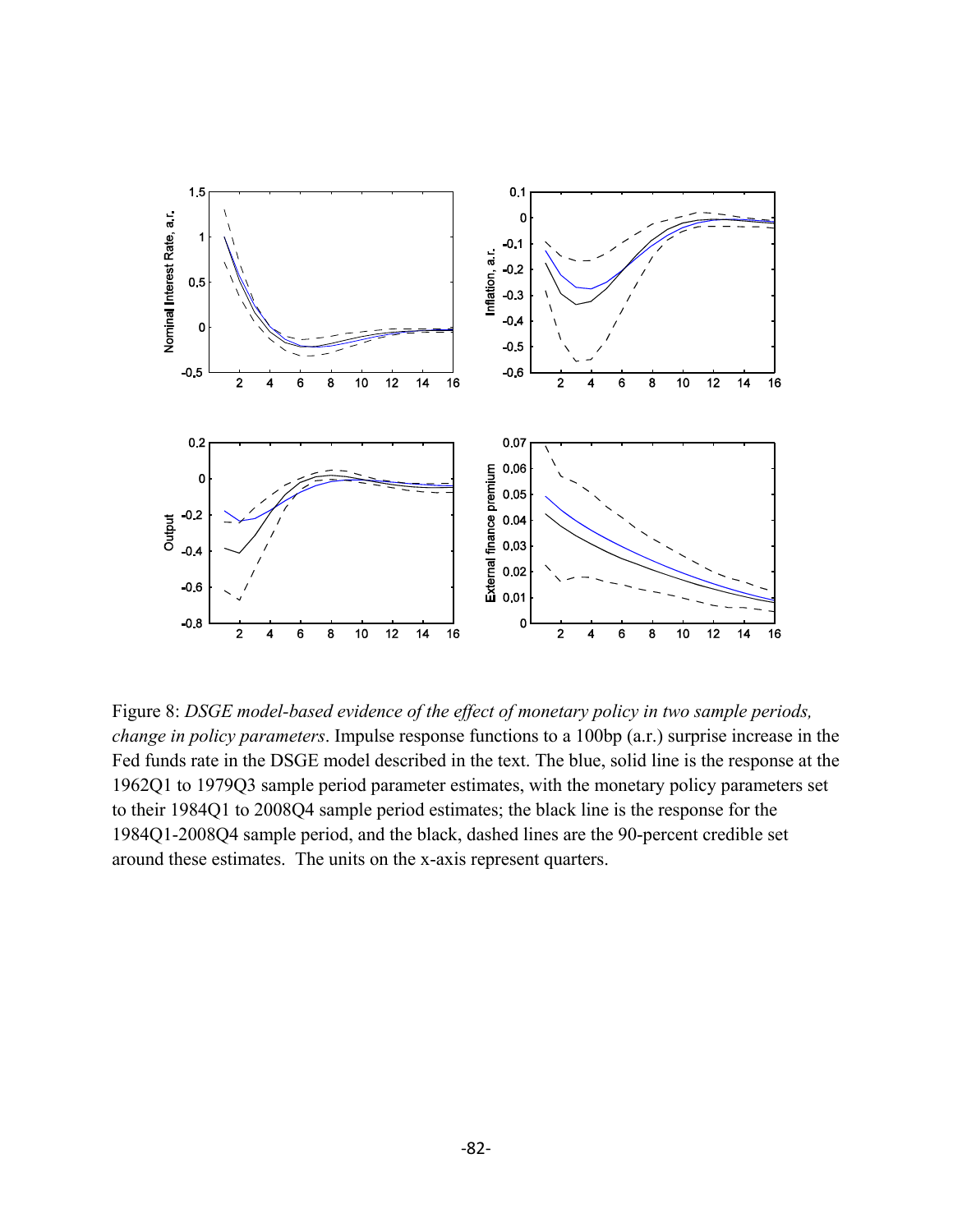

Figure 9: *DSGE model-based evidence of the effect of monetary policy in two sample periods, change in risk-premia (financial accelerator) parameters*. Impulse response functions to a 100bp (a.r.) surprise increase in the Fed funds rate in the DSGE model described in the text. The blue, solid line is the response at the 1962Q1 to 1979Q3 sample period parameter estimates, with the risk-premia/financial accelerator parameters set to their 1984Q1 to 2008Q4 sample period estimates; the black line is the response for the 1984Q1-2008Q4 sample period, and the black, dashed lines are the 90-percent credible set around these estimates. The units on the x-axis represent quarters.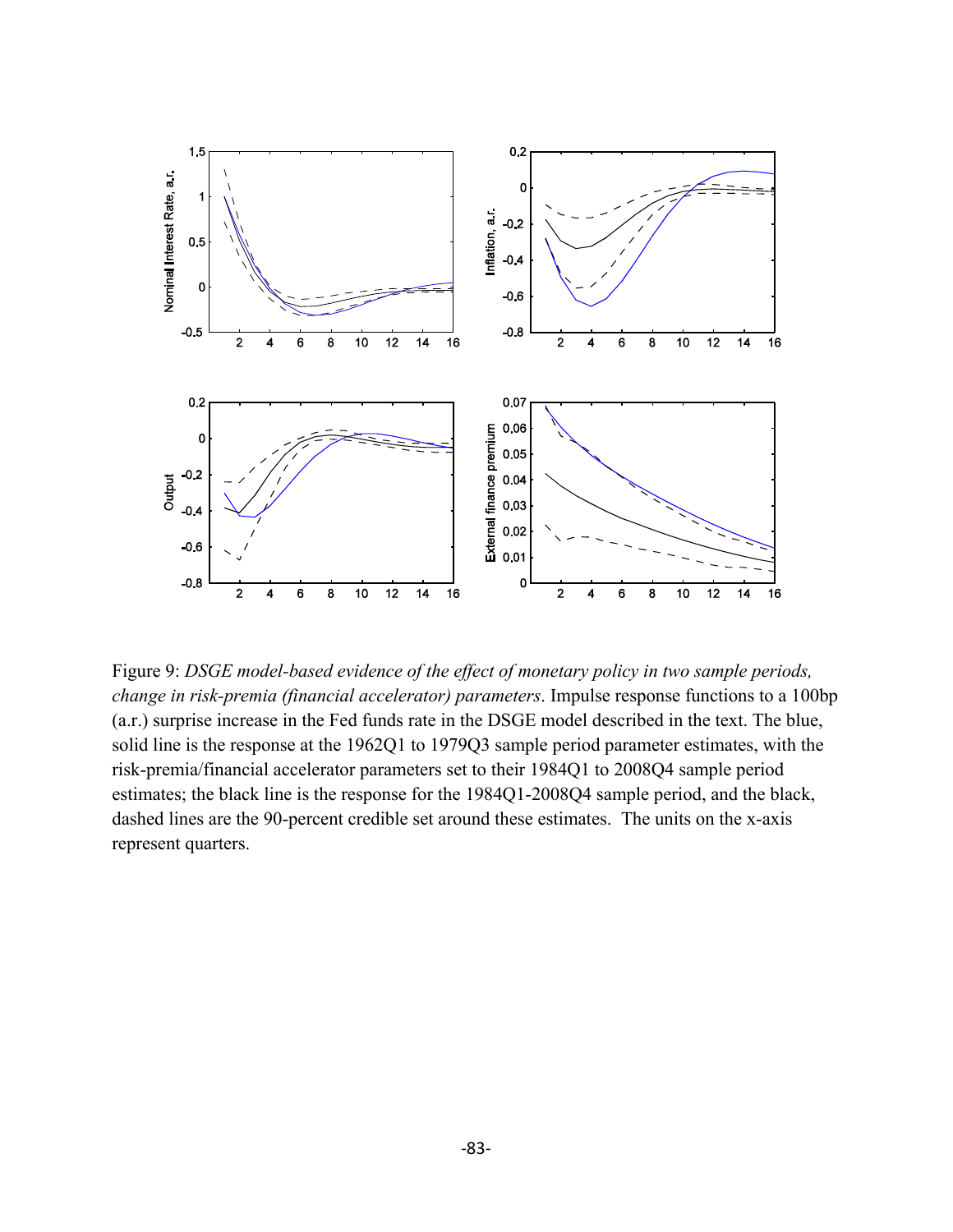

Figure 10: *DSGE model-based evidence of the effect of monetary policy in two sample periods, change in investment demand schedule (adjustment cost) parameters*. Impulse response functions to a 100bp (a.r.) surprise increase in the Fed funds rate in the DSGE model described in the text. The blue, solid line is the response at the 1962Q1 to 1979Q3 sample period parameter estimates, with the adjustment cost parameters set to their 1984Q1 to 2008Q4 sample period estimates; the black line is the response for the 1984Q1-2008Q4 sample period, and the black, dashed lines are the 90-percent credible set around these estimates. The units on the x-axis represent quarters.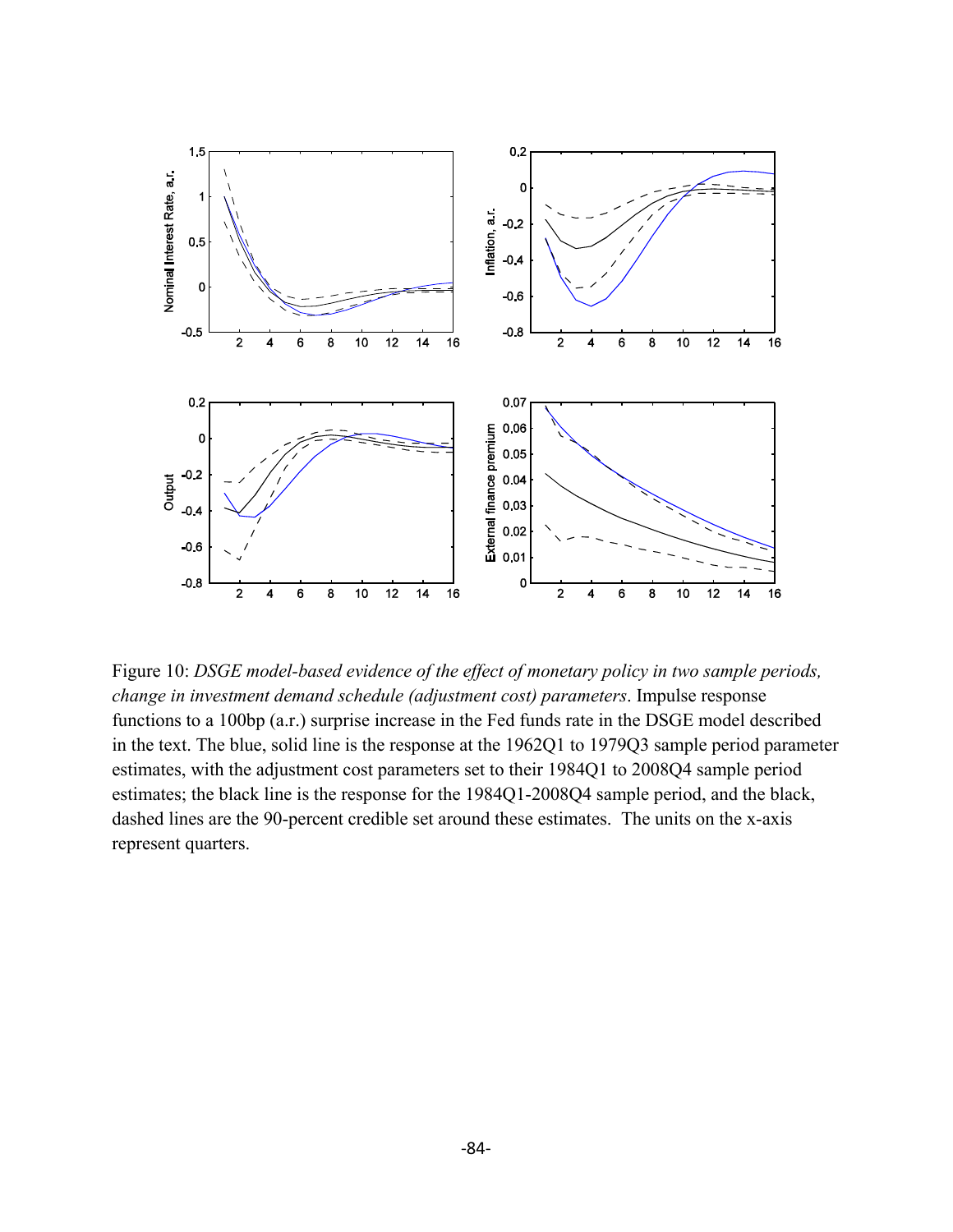

Figure 11: *DSGE model-based evidence of the effect of monetary policy: Change in policy-rule parameters and productivity shock*. Impulse response functions to a one-standard deviation surprise increase in productivity. The blue, solid line is the response at the 1984Q1-2008Q4 sample period parameter estimates; the black, solid line is the response if the parameters of the monetary policy rule are set to the values estimated for the 1962Q1-1979Q3 sample period. The units on the x-axis represent quarters.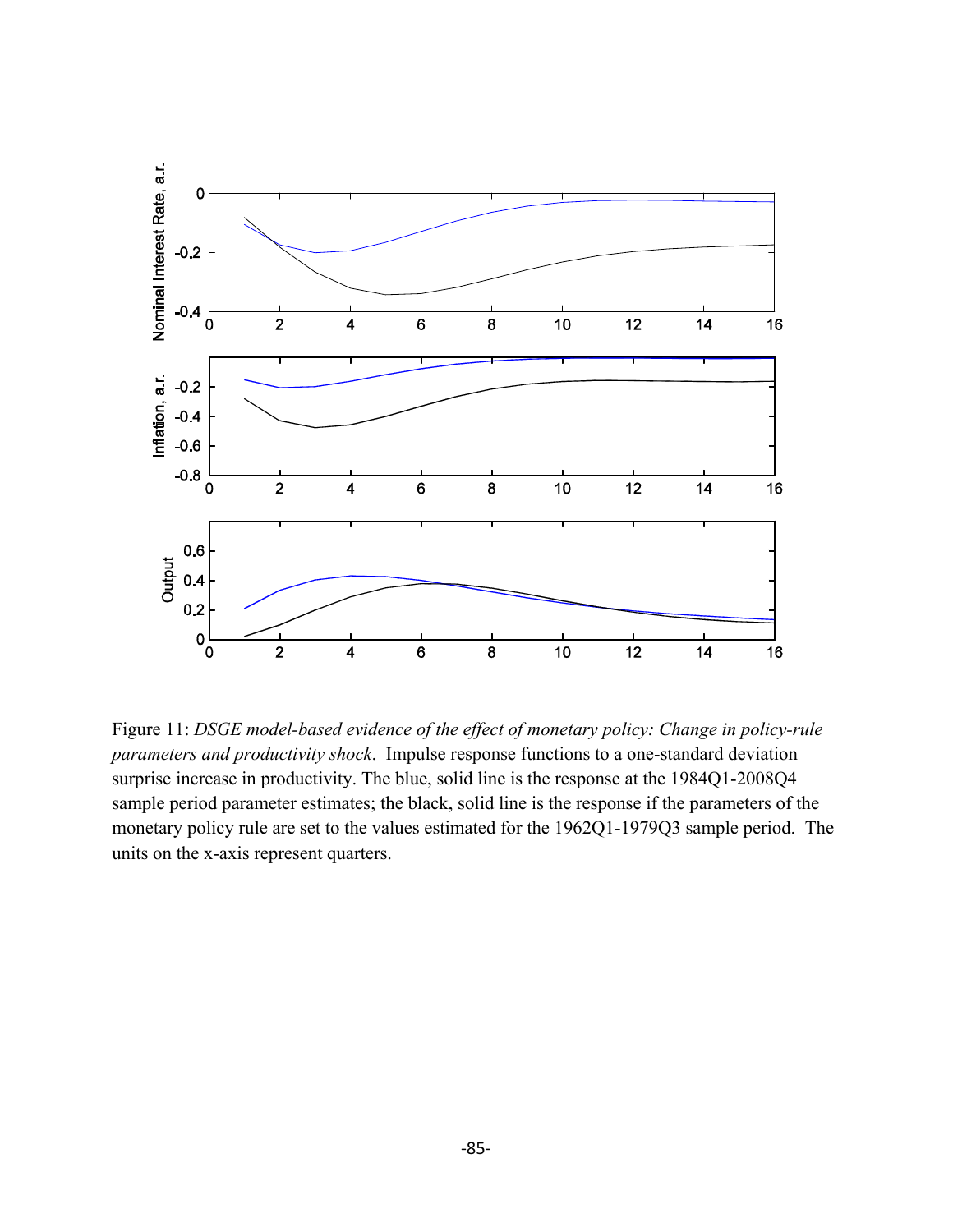

Figure 12: *DSGE model-based evidence of the effect of monetary policy: Change in policy-rule parameters and risk-premium shock*. Impulse response functions to a one-standard deviation surprise increase in the economy-wide risk premium. The blue, solid line is the response at the 1984Q1-2008Q4 sample period parameter estimates; the black, solid line is the response if the parameters of the monetary policy rule are set to the values estimated for the 1962Q1-1979Q3 sample period. The units on the x-axis represent quarters.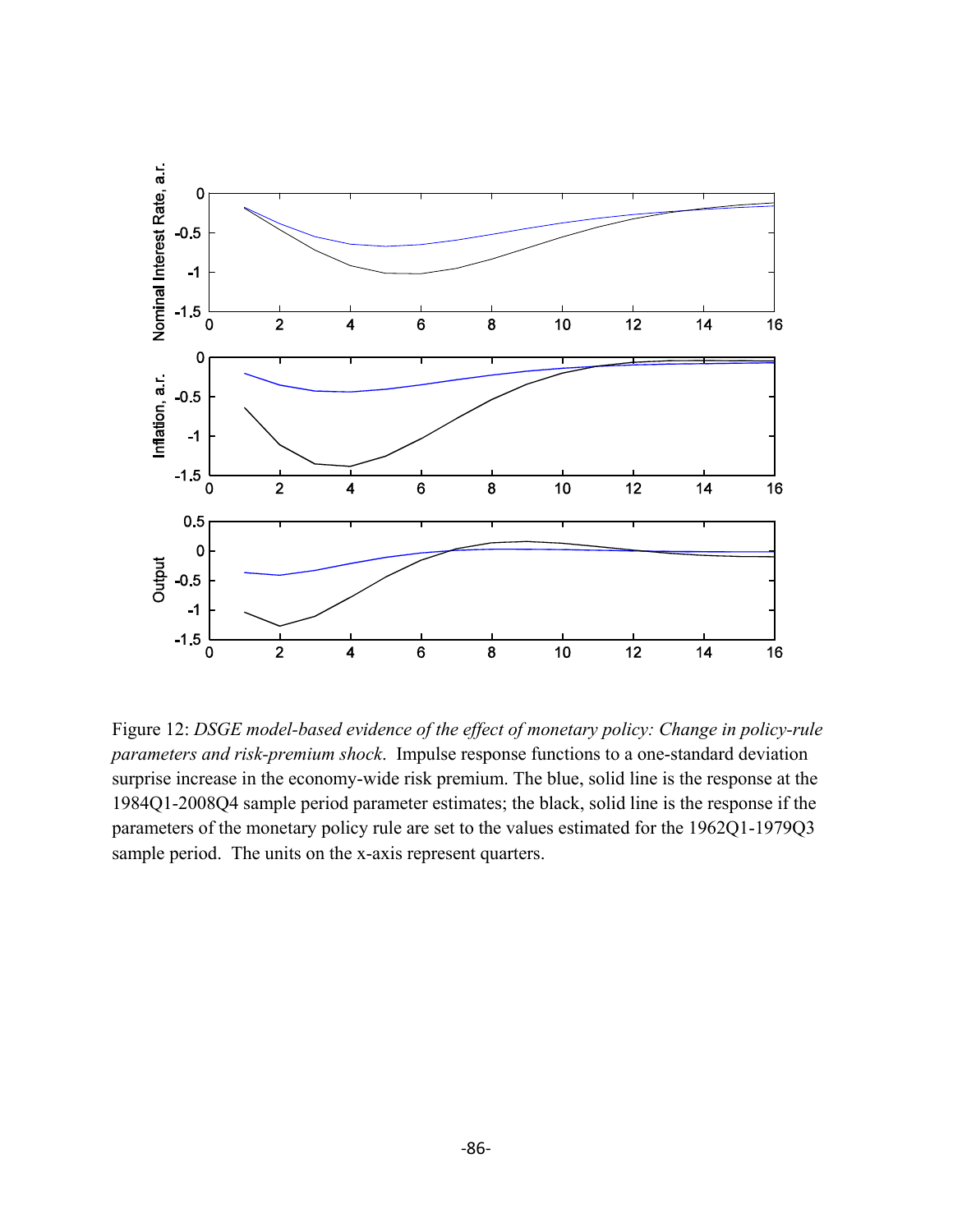## **Appendix: Estimation of DSGE model**

 The DSGE model presented in the main text is estimated using Bayesian methods using the observable variables mentioned in the text: the real growth rates of GDP, nondurables and services consumption (excluding housing services), residential investment, nonresidential fixed investment, the percent change in the GDP deflator, hours worked in the nonfarm business sector (divided by the civilian noninstitutional population, and detrended with the HP filter), the nominal federal funds rate, the nominal yield on the 10-year Treasury, and risk spreads on corporate bonds, the car loan rate, and the fixed mortgage rate. The estimated parameters are found by maximizing the log posterior function, which combines the prior information on the parameters with the likelihood of the data. We assume a small amount of measurement error on all the observable data, except the nominal funds rate and nominal Treasury yield. (The degree of assumed measurement error is reported in the appendix Table A1.)

Each of the exogenous processes follow autoregressive  $(AR(1))$  processes. The estimated AR(1) coefficients and standard deviations for all of the shocks to these processes are also presented in Table A1 for the two subsamples considered in the text.<sup>22</sup>

<sup>&</sup>lt;sup>22</sup> The 1984Q1 to 2008Q4 sample is conditioned on observations for 1983Q1 to 1983Q4 (to initialize the Kalman filter); these observations are not used in the computation of the likelihood. The first year of observations condition the filter for the 1962Q1 to 1979Q3 sample; data availability do not allow conditioning on earlier data for that case.